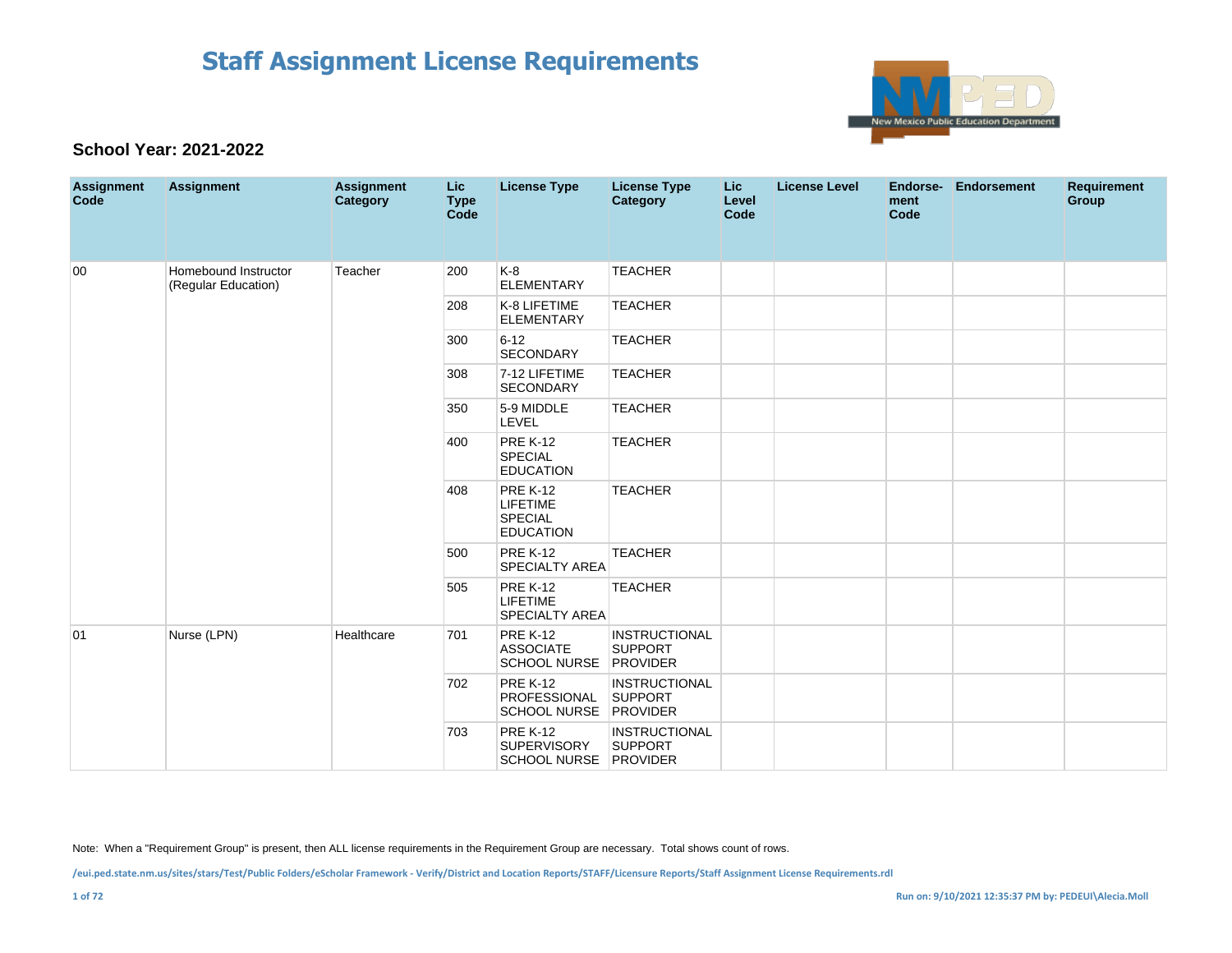

### **School Year: 2021-2022**

| <b>Assignment</b><br>Code | <b>Assignment</b>           | <b>Assignment</b><br>Category | Lic.<br><b>Type</b><br>Code | <b>License Type</b>                                                                     | <b>License Type</b><br>Category                           | <b>Lic</b><br>Level<br>Code | <b>License Level</b> | Endorse-<br>ment<br><b>Code</b> | <b>Endorsement</b> | <b>Requirement</b><br>Group |
|---------------------------|-----------------------------|-------------------------------|-----------------------------|-----------------------------------------------------------------------------------------|-----------------------------------------------------------|-----------------------------|----------------------|---------------------------------|--------------------|-----------------------------|
| 01                        | Nurse (LPN)                 | Healthcare                    | 705                         | <b>PRE K-12</b><br><b>SCHOOL</b><br><b>LICENSED</b><br><b>PRACTICAL</b><br><b>NURSE</b> | <b>INSTRUCTIONAL</b><br><b>SUPPORT</b><br><b>PROVIDER</b> |                             |                      |                                 |                    |                             |
| 03                        | <b>Healthcare Assistant</b> | Healthcare                    | 701                         | <b>PRE K-12</b><br><b>ASSOCIATE</b><br>SCHOOL NURSE PROVIDER                            | <b>INSTRUCTIONAL</b><br><b>SUPPORT</b>                    |                             |                      |                                 |                    |                             |
|                           |                             |                               | 702                         | <b>PRE K-12</b><br>PROFESSIONAL<br>SCHOOL NURSE PROVIDER                                | <b>INSTRUCTIONAL</b><br><b>SUPPORT</b>                    |                             |                      |                                 |                    |                             |
|                           |                             |                               | 703                         | <b>PRE K-12</b><br>SUPERVISORY<br>SCHOOL NURSE PROVIDER                                 | <b>INSTRUCTIONAL</b><br><b>SUPPORT</b>                    |                             |                      |                                 |                    |                             |
|                           |                             |                               | 704                         | <b>PRE K-12</b><br>SCHOOL HEALTH SUPPORT<br><b>ASSISTANT</b>                            | <b>INSTRUCTIONAL</b><br><b>PROVIDER</b>                   |                             |                      |                                 |                    |                             |
|                           |                             |                               | 705                         | <b>PRE K-12</b><br><b>SCHOOL</b><br><b>LICENSED</b><br><b>PRACTICAL</b><br><b>NURSE</b> | <b>INSTRUCTIONAL</b><br><b>SUPPORT</b><br><b>PROVIDER</b> |                             |                      |                                 |                    |                             |
| 06                        | In School Suspension        | Other Personnel               | 100                         | <b>PRE K-12</b><br><b>ADMINISTRATIVE</b>                                                | <b>ADMINISTRATOR</b>                                      |                             |                      |                                 |                    |                             |
|                           |                             |                               | 104                         | <b>PRE K-12</b><br><b>LIFETIME</b><br><b>ADMINISTRATIVE</b>                             | <b>ADMINISTRATOR</b>                                      |                             |                      |                                 |                    |                             |
|                           |                             |                               | 200                         | K-8<br><b>ELEMENTARY</b>                                                                | <b>TEACHER</b>                                            |                             |                      |                                 |                    |                             |
|                           |                             |                               | 208                         | K-8 LIFETIME<br><b>ELEMENTARY</b>                                                       | <b>TEACHER</b>                                            |                             |                      |                                 |                    |                             |
|                           |                             |                               | 300                         | $6 - 12$<br>SECONDARY                                                                   | <b>TEACHER</b>                                            |                             |                      |                                 |                    |                             |
|                           |                             |                               | 308                         | 7-12 LIFETIME<br><b>SECONDARY</b>                                                       | <b>TEACHER</b>                                            |                             |                      |                                 |                    |                             |

Note: When a "Requirement Group" is present, then ALL license requirements in the Requirement Group are necessary. Total shows count of rows.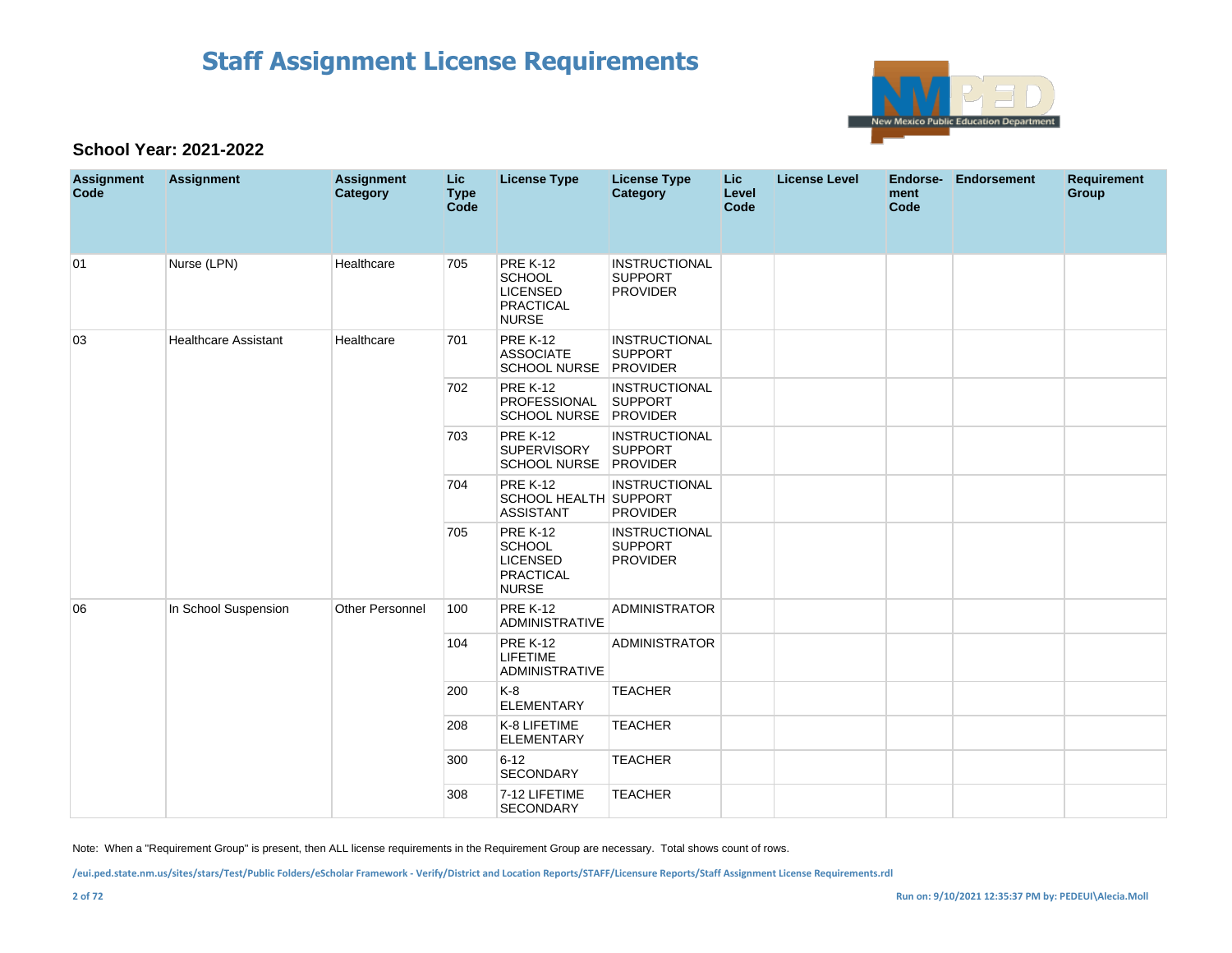

#### **School Year: 2021-2022**

| <b>Assignment</b><br>Code | <b>Assignment</b>                     | <b>Assignment</b><br>Category | Lic<br><b>Type</b><br>Code | <b>License Type</b>                                                      | <b>License Type</b><br><b>Category</b>                    | <b>Lic</b><br>Level<br>Code | <b>License Level</b> | Endorse-<br>ment<br>Code | <b>Endorsement</b> | <b>Requirement</b><br><b>Group</b> |
|---------------------------|---------------------------------------|-------------------------------|----------------------------|--------------------------------------------------------------------------|-----------------------------------------------------------|-----------------------------|----------------------|--------------------------|--------------------|------------------------------------|
| 06                        | In School Suspension                  | Other Personnel               | 350                        | 5-9 MIDDLE<br><b>LEVEL</b>                                               | <b>TEACHER</b>                                            |                             |                      |                          |                    |                                    |
|                           |                                       |                               | 400                        | <b>PRE K-12</b><br><b>SPECIAL</b><br><b>EDUCATION</b>                    | <b>TEACHER</b>                                            |                             |                      |                          |                    |                                    |
|                           |                                       |                               | 401                        | DEAF AND HARD TEACHER<br>OF HEARING                                      |                                                           |                             |                      |                          |                    |                                    |
|                           |                                       |                               | 408                        | <b>PRE K-12</b><br><b>LIFETIME</b><br><b>SPECIAL</b><br><b>EDUCATION</b> | <b>TEACHER</b>                                            |                             |                      |                          |                    |                                    |
|                           |                                       |                               | 410                        | B-12 BLIND AND<br>VISUALLY<br><b>IMPAIRED</b>                            | <b>TEACHER</b>                                            |                             |                      |                          |                    |                                    |
|                           |                                       |                               | 500                        | <b>PRE K-12</b><br><b>SPECIALTY AREA</b>                                 | <b>TEACHER</b>                                            |                             |                      |                          |                    |                                    |
|                           |                                       |                               | 505                        | <b>PRE K-12</b><br><b>LIFETIME</b><br><b>SPECIALTY AREA</b>              | <b>TEACHER</b>                                            |                             |                      |                          |                    |                                    |
|                           |                                       |                               | 600                        | <b>PRE K-12</b><br><b>SCHOOL</b><br>COUNSELOR                            | <b>INSTRUCTIONAL</b><br><b>SUPPORT</b><br><b>PROVIDER</b> |                             |                      |                          |                    |                                    |
|                           |                                       |                               | 609                        | <b>PRE K-12</b><br><b>LIFETIME</b><br><b>SCHOOL</b><br><b>COUNSELOR</b>  | <b>INSTRUCTIONAL</b><br><b>SUPPORT</b><br><b>PROVIDER</b> |                             |                      |                          |                    |                                    |
|                           |                                       |                               | 800                        | $7 - 12$<br>SECONDARY<br>VOCATIONAL<br><b>TECHNICAL</b>                  | <b>TEACHER</b>                                            |                             |                      |                          |                    |                                    |
| 07                        | Special Education<br>Healthcare Asst. | Healthcare                    | 701                        | <b>PRE K-12</b><br><b>ASSOCIATE</b><br>SCHOOL NURSE PROVIDER             | <b>INSTRUCTIONAL</b><br><b>SUPPORT</b>                    |                             |                      |                          |                    |                                    |
|                           |                                       |                               | 702                        | <b>PRE K-12</b><br>PROFESSIONAL<br>SCHOOL NURSE PROVIDER                 | <b>INSTRUCTIONAL</b><br><b>SUPPORT</b>                    |                             |                      |                          |                    |                                    |

Note: When a "Requirement Group" is present, then ALL license requirements in the Requirement Group are necessary. Total shows count of rows.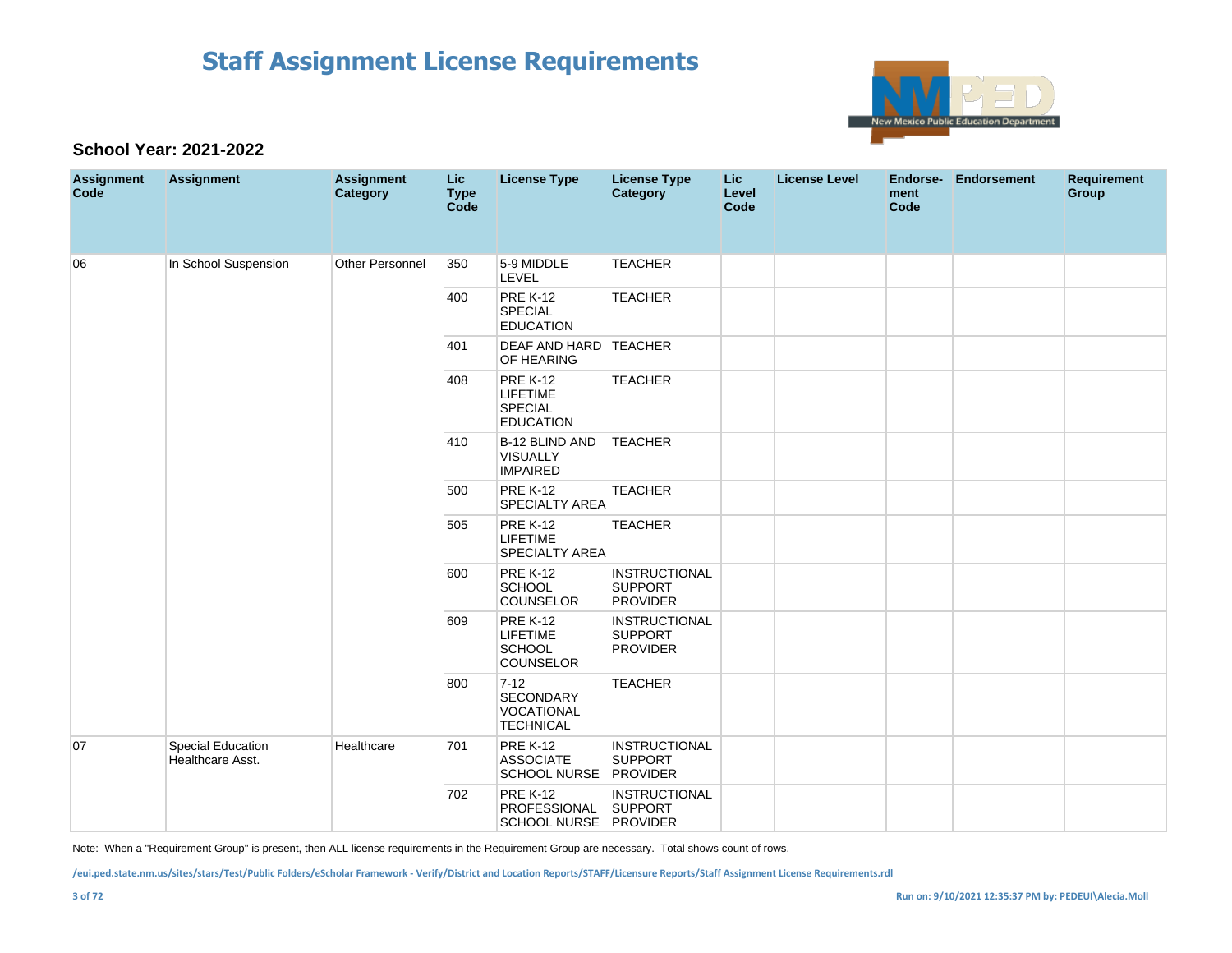

### **School Year: 2021-2022**

| <b>Assignment</b><br>Code | <b>Assignment</b>                     | <b>Assignment</b><br>Category | Lic.<br><b>Type</b><br>Code | <b>License Type</b>                                                                     | <b>License Type</b><br>Category                           | Lic.<br>Level<br>Code | <b>License Level</b> | Endorse-<br>ment<br>Code | <b>Endorsement</b>                     | <b>Requirement</b><br>Group |
|---------------------------|---------------------------------------|-------------------------------|-----------------------------|-----------------------------------------------------------------------------------------|-----------------------------------------------------------|-----------------------|----------------------|--------------------------|----------------------------------------|-----------------------------|
| 07                        | Special Education<br>Healthcare Asst. | Healthcare                    | 703                         | <b>PRE K-12</b><br><b>SUPERVISORY</b><br>SCHOOL NURSE PROVIDER                          | <b>INSTRUCTIONAL</b><br><b>SUPPORT</b>                    |                       |                      |                          |                                        |                             |
|                           |                                       |                               | 704                         | <b>PRE K-12</b><br><b>SCHOOL HEALTH SUPPORT</b><br><b>ASSISTANT</b>                     | <b>INSTRUCTIONAL</b><br><b>PROVIDER</b>                   |                       |                      |                          |                                        |                             |
|                           |                                       |                               | 705                         | <b>PRE K-12</b><br><b>SCHOOL</b><br><b>LICENSED</b><br><b>PRACTICAL</b><br><b>NURSE</b> | <b>INSTRUCTIONAL</b><br><b>SUPPORT</b><br><b>PROVIDER</b> |                       |                      |                          |                                        |                             |
| 08                        | Social Worker General<br>Education    | Other Personnel               | 601                         | <b>PRE K-12</b><br><b>SCHOOL SOCIAL</b><br><b>WORKER</b>                                | <b>INSTRUCTIONAL</b><br><b>SUPPORT</b><br><b>PROVIDER</b> |                       |                      |                          |                                        |                             |
| 09                        | <b>Technology Coordinator</b>         | <b>Other Personnel</b>        | 200                         | $K-8$<br><b>ELEMENTARY</b>                                                              | <b>TEACHER</b>                                            |                       |                      | 03                       | Technology<br>Education                |                             |
|                           |                                       |                               | 200                         | $K-8$<br><b>ELEMENTARY</b>                                                              | <b>TEACHER</b>                                            |                       |                      | 45                       | <b>Information Tech</b><br>Coordinator |                             |
|                           |                                       |                               | 208                         | K-8 LIFETIME<br><b>ELEMENTARY</b>                                                       | <b>TEACHER</b>                                            |                       |                      | 03                       | Technology<br>Education                |                             |
|                           |                                       |                               | 208                         | K-8 LIFETIME<br><b>ELEMENTARY</b>                                                       | <b>TEACHER</b>                                            |                       |                      | 45                       | Information Tech<br>Coordinator        |                             |
|                           |                                       |                               | 300                         | $6 - 12$<br>SECONDARY                                                                   | <b>TEACHER</b>                                            |                       |                      | 03                       | Technology<br>Education                |                             |
|                           |                                       |                               | 300                         | $6 - 12$<br>SECONDARY                                                                   | <b>TEACHER</b>                                            |                       |                      | 45                       | Information Tech<br>Coordinator        |                             |
|                           |                                       |                               | 308                         | 7-12 LIFETIME<br>SECONDARY                                                              | <b>TEACHER</b>                                            |                       |                      | 03                       | Technology<br>Education                |                             |
|                           |                                       |                               | 308                         | 7-12 LIFETIME<br><b>SECONDARY</b>                                                       | <b>TEACHER</b>                                            |                       |                      | 45                       | <b>Information Tech</b><br>Coordinator |                             |
|                           |                                       |                               | 350                         | 5-9 MIDDLE<br>LEVEL                                                                     | <b>TEACHER</b>                                            |                       |                      | 03                       | Technology<br>Education                |                             |
|                           |                                       |                               | 350                         | 5-9 MIDDLE<br>LEVEL                                                                     | <b>TEACHER</b>                                            |                       |                      | 45                       | <b>Information Tech</b><br>Coordinator |                             |

Note: When a "Requirement Group" is present, then ALL license requirements in the Requirement Group are necessary. Total shows count of rows.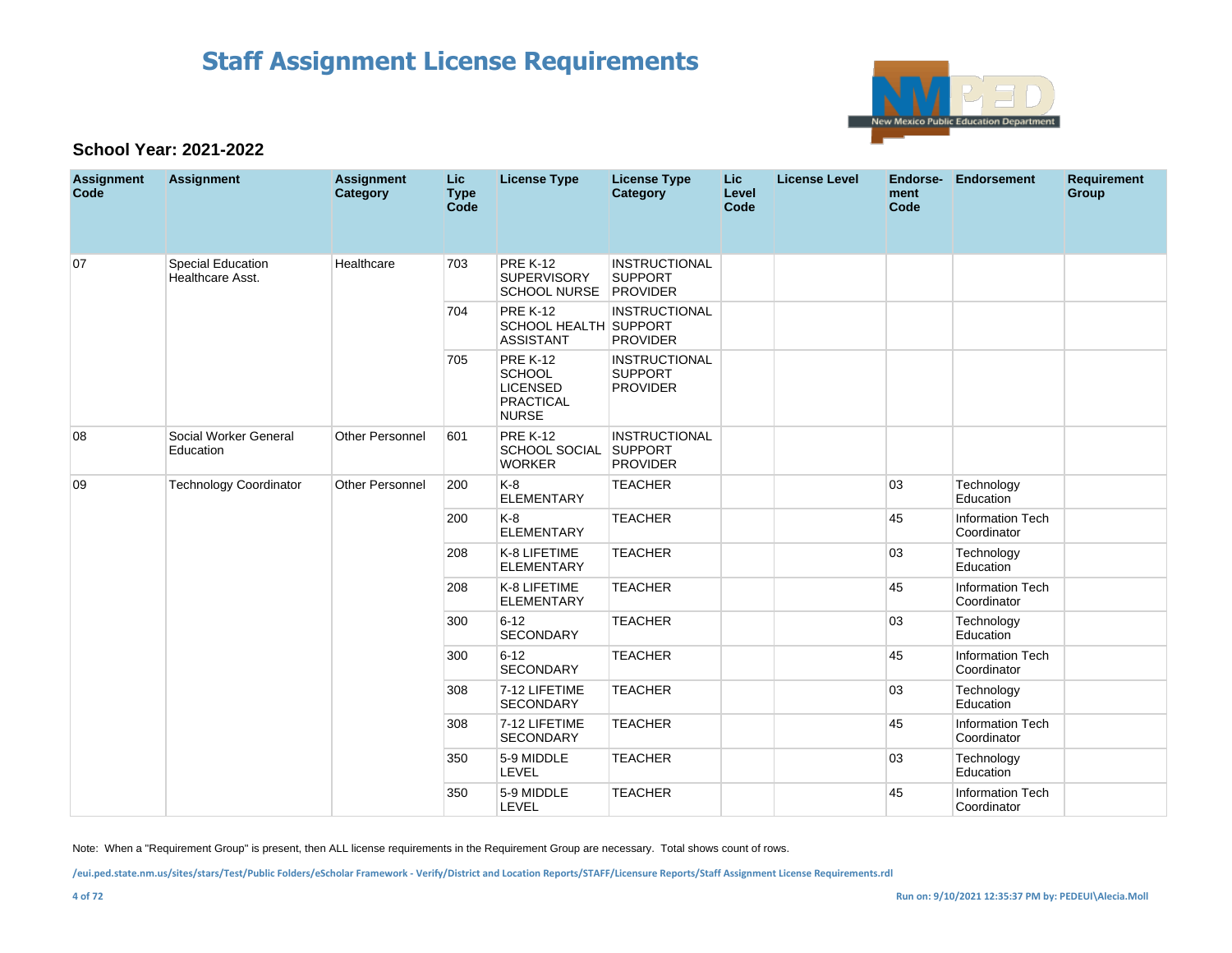

### **School Year: 2021-2022**

| <b>Assignment</b><br>Code | <b>Assignment</b>             | <b>Assignment</b><br>Category | Lic<br><b>Type</b><br>Code | <b>License Type</b>                                                      | <b>License Type</b><br><b>Category</b> | Lic<br>Level<br>Code | <b>License Level</b>                               | Endorse-<br>ment<br>Code | Endorsement                            | <b>Requirement</b><br>Group |
|---------------------------|-------------------------------|-------------------------------|----------------------------|--------------------------------------------------------------------------|----------------------------------------|----------------------|----------------------------------------------------|--------------------------|----------------------------------------|-----------------------------|
| 09                        | <b>Technology Coordinator</b> | <b>Other Personnel</b>        | 400                        | <b>PRE K-12</b><br><b>SPECIAL</b><br><b>EDUCATION</b>                    | <b>TEACHER</b>                         |                      |                                                    | 03                       | Technology<br>Education                |                             |
|                           |                               |                               | 400                        | <b>PRE K-12</b><br><b>SPECIAL</b><br><b>EDUCATION</b>                    | <b>TEACHER</b>                         |                      |                                                    | 45                       | Information Tech<br>Coordinator        |                             |
|                           |                               |                               | 408                        | <b>PRE K-12</b><br><b>LIFETIME</b><br><b>SPECIAL</b><br><b>EDUCATION</b> | <b>TEACHER</b>                         |                      |                                                    | 03                       | Technology<br>Education                |                             |
|                           |                               |                               | 408                        | <b>PRE K-12</b><br><b>LIFETIME</b><br><b>SPECIAL</b><br><b>EDUCATION</b> | <b>TEACHER</b>                         |                      |                                                    | 45                       | <b>Information Tech</b><br>Coordinator |                             |
|                           |                               |                               | 500                        | <b>PRE K-12</b><br><b>SPECIALTY AREA</b>                                 | <b>TEACHER</b>                         |                      |                                                    | 03                       | Technology<br>Education                |                             |
|                           |                               |                               | 500                        | <b>PRE K-12</b><br><b>SPECIALTY AREA</b>                                 | <b>TEACHER</b>                         |                      |                                                    | 45                       | <b>Information Tech</b><br>Coordinator |                             |
|                           |                               |                               | 505                        | <b>PRE K-12</b><br><b>LIFETIME</b><br><b>SPECIALTY AREA</b>              | <b>TEACHER</b>                         |                      |                                                    | 03                       | Technology<br>Education                |                             |
|                           |                               |                               | 505                        | <b>PRE K-12</b><br><b>LIFETIME</b><br><b>SPECIALTY AREA</b>              | <b>TEACHER</b>                         |                      |                                                    | 45                       | Information Tech<br>Coordinator        |                             |
| 10                        | Superintendent                | Administrator                 | 100                        | <b>PRE K-12</b><br>ADMINISTRATIVE                                        | ADMINISTRATOR 3B                       |                      | <b>LEVEL THREE-B</b>                               |                          |                                        |                             |
|                           |                               |                               | 100                        | <b>PRE K-12</b><br><b>ADMINISTRATIVE</b>                                 | ADMINISTRATOR 3B#                      |                      | 4-YEAR<br>PROVISIONAL 3B<br><b>LICENSE</b>         |                          |                                        |                             |
|                           |                               |                               | 100                        | <b>PRE K-12</b><br><b>ADMINISTRATIVE</b>                                 | ADMINISTRATOR  I                       |                      | PRE-LEVEL 1<br><b>INTERNSHIP</b><br><b>LICENSE</b> |                          |                                        |                             |
|                           |                               |                               | 104                        | <b>PRE K-12</b><br><b>LIFETIME</b><br><b>ADMINISTRATIVE</b>              | ADMINISTRATOR 3B                       |                      | <b>LEVEL THREE-B</b>                               |                          |                                        |                             |

Note: When a "Requirement Group" is present, then ALL license requirements in the Requirement Group are necessary. Total shows count of rows.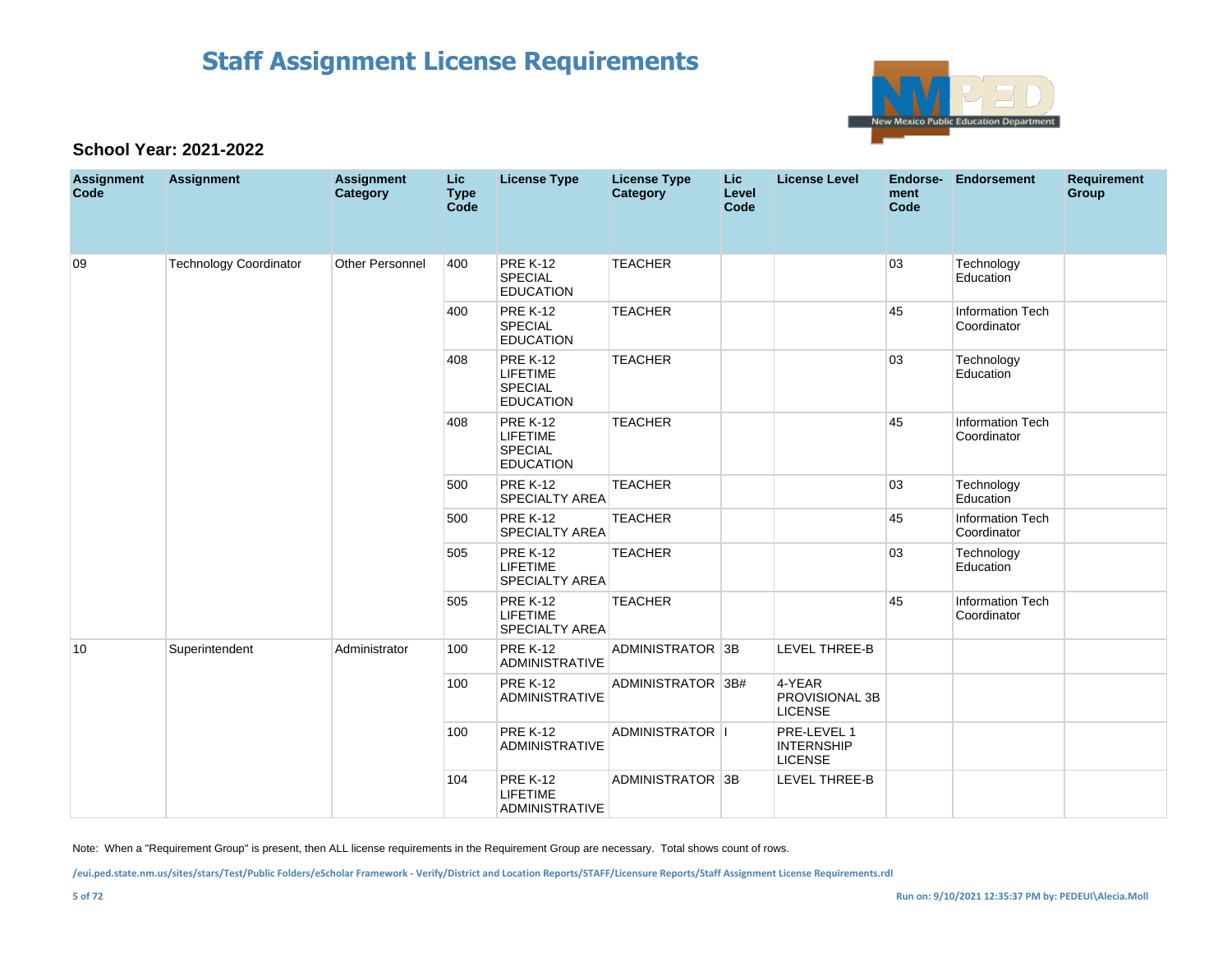

### **School Year: 2021-2022**

| <b>Assignment</b><br>Code | <b>Assignment</b>                    | <b>Assignment</b><br>Category | Lic<br><b>Type</b><br>Code | <b>License Type</b>                                                      | <b>License Type</b><br><b>Category</b> | Lic<br>Level<br>Code | <b>License Level</b> | ment<br>Code | Endorse- Endorsement | <b>Requirement</b><br>Group |
|---------------------------|--------------------------------------|-------------------------------|----------------------------|--------------------------------------------------------------------------|----------------------------------------|----------------------|----------------------|--------------|----------------------|-----------------------------|
| 101                       | Corrections Facility Teacher Teacher |                               | 300                        | $6 - 12$<br>SECONDARY                                                    | <b>TEACHER</b>                         |                      |                      |              |                      |                             |
|                           |                                      |                               | 308                        | 7-12 LIFETIME<br>SECONDARY                                               | <b>TEACHER</b>                         |                      |                      |              |                      |                             |
|                           |                                      |                               | 350                        | 5-9 MIDDLE<br>LEVEL                                                      | <b>TEACHER</b>                         |                      |                      |              |                      |                             |
|                           |                                      |                               | 400                        | <b>PRE K-12</b><br>SPECIAL<br><b>EDUCATION</b>                           | <b>TEACHER</b>                         |                      |                      |              |                      |                             |
|                           |                                      |                               | 408                        | <b>PRE K-12</b><br><b>LIFETIME</b><br><b>SPECIAL</b><br><b>EDUCATION</b> | <b>TEACHER</b>                         |                      |                      |              |                      |                             |
|                           |                                      |                               | 500                        | <b>PRE K-12</b><br>SPECIALTY AREA                                        | <b>TEACHER</b>                         |                      |                      |              |                      |                             |
|                           |                                      |                               | 505                        | <b>PRE K-12</b><br><b>LIFETIME</b><br>SPECIALTY AREA                     | <b>TEACHER</b>                         |                      |                      |              |                      |                             |
| 102                       | <b>Testing Coordinator</b>           | <b>Other Personnel</b>        | 100                        | <b>PRE K-12</b><br>ADMINISTRATIVE                                        | <b>ADMINISTRATOR</b>                   |                      |                      |              |                      |                             |
|                           |                                      |                               | 104                        | <b>PRE K-12</b><br><b>LIFETIME</b><br>ADMINISTRATIVE                     | <b>ADMINISTRATOR</b>                   |                      |                      |              |                      |                             |
|                           |                                      |                               | 200                        | K-8<br><b>ELEMENTARY</b>                                                 | <b>TEACHER</b>                         |                      |                      |              |                      |                             |
|                           |                                      |                               | 208                        | K-8 LIFETIME<br><b>ELEMENTARY</b>                                        | <b>TEACHER</b>                         |                      |                      |              |                      |                             |
|                           |                                      |                               | 300                        | $6 - 12$<br>SECONDARY                                                    | <b>TEACHER</b>                         |                      |                      |              |                      |                             |
|                           |                                      |                               | 308                        | 7-12 LIFETIME<br>SECONDARY                                               | <b>TEACHER</b>                         |                      |                      |              |                      |                             |
|                           |                                      |                               | 350                        | 5-9 MIDDLE<br>LEVEL                                                      | <b>TEACHER</b>                         |                      |                      |              |                      |                             |

Note: When a "Requirement Group" is present, then ALL license requirements in the Requirement Group are necessary. Total shows count of rows.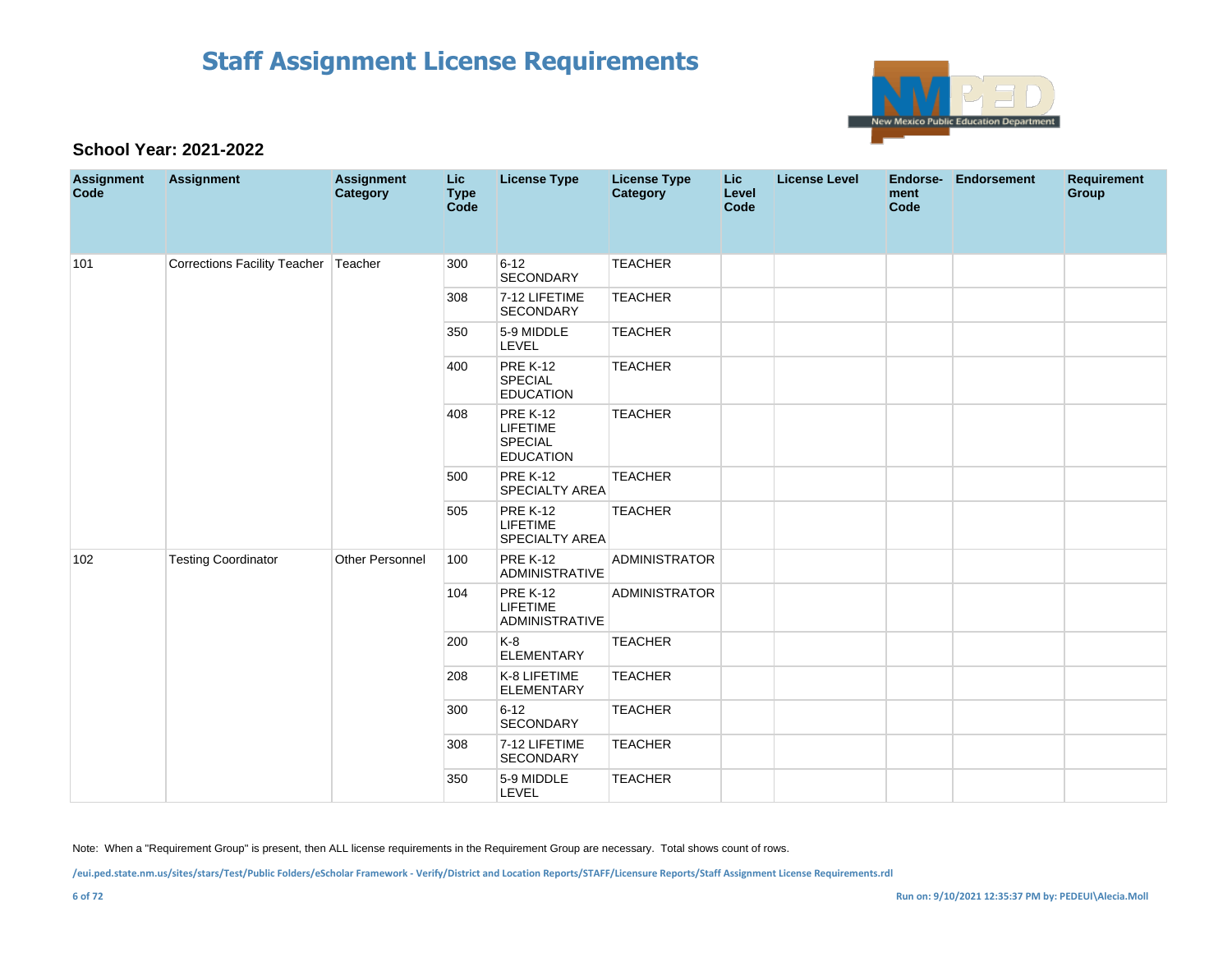

### **School Year: 2021-2022**

| <b>Assignment</b><br>Code | <b>Assignment</b>          | <b>Assignment</b><br>Category | <b>Lic</b><br><b>Type</b><br>Code | <b>License Type</b>                                               | <b>License Type</b><br><b>Category</b>                    | <b>Lic</b><br>Level<br>Code | <b>License Level</b> | Endorse-<br>ment<br>Code | <b>Endorsement</b> | <b>Requirement</b><br><b>Group</b> |
|---------------------------|----------------------------|-------------------------------|-----------------------------------|-------------------------------------------------------------------|-----------------------------------------------------------|-----------------------------|----------------------|--------------------------|--------------------|------------------------------------|
| 102                       | <b>Testing Coordinator</b> | <b>Other Personnel</b>        | 400                               | <b>PRE K-12</b><br><b>SPECIAL</b><br><b>EDUCATION</b>             | <b>TEACHER</b>                                            |                             |                      |                          |                    |                                    |
|                           |                            |                               | 401                               | <b>DEAF AND HARD TEACHER</b><br>OF HEARING                        |                                                           |                             |                      |                          |                    |                                    |
|                           |                            |                               | 408                               | <b>PRE K-12</b><br><b>LIFETIME</b><br>SPECIAL<br><b>EDUCATION</b> | <b>TEACHER</b>                                            |                             |                      |                          |                    |                                    |
|                           |                            |                               | 410                               | B-12 BLIND AND<br><b>VISUALLY</b><br><b>IMPAIRED</b>              | <b>TEACHER</b>                                            |                             |                      |                          |                    |                                    |
|                           |                            |                               | 500                               | <b>PRE K-12</b><br><b>SPECIALTY AREA</b>                          | <b>TEACHER</b>                                            |                             |                      |                          |                    |                                    |
|                           |                            |                               | 505                               | <b>PRE K-12</b><br><b>LIFETIME</b><br><b>SPECIALTY AREA</b>       | <b>TEACHER</b>                                            |                             |                      |                          |                    |                                    |
|                           |                            |                               | 600                               | <b>PRE K-12</b><br><b>SCHOOL</b><br><b>COUNSELOR</b>              | <b>INSTRUCTIONAL</b><br><b>SUPPORT</b><br><b>PROVIDER</b> |                             |                      |                          |                    |                                    |
|                           |                            |                               | 601                               | <b>PRE K-12</b><br>SCHOOL SOCIAL<br><b>WORKER</b>                 | <b>INSTRUCTIONAL</b><br>SUPPORT<br><b>PROVIDER</b>        |                             |                      |                          |                    |                                    |
|                           |                            |                               | 605                               | <b>PRE K-12</b><br>REHABILITATION SUPPORT<br><b>COUNSELOR</b>     | <b>INSTRUCTIONAL</b><br><b>PROVIDER</b>                   |                             |                      |                          |                    |                                    |
|                           |                            |                               | 900                               | <b>PRE K-12</b><br><b>EDUCATIONAL</b><br><b>DIAGNOSTICIAN</b>     | <b>INSTRUCTIONAL</b><br><b>SUPPORT</b><br><b>PROVIDER</b> |                             |                      |                          |                    |                                    |
| 103                       | Computer Lab Instructor    | Teacher                       | 200                               | K-8<br><b>ELEMENTARY</b>                                          | <b>TEACHER</b>                                            |                             |                      |                          |                    |                                    |
|                           |                            |                               | 208                               | K-8 LIFETIME<br><b>ELEMENTARY</b>                                 | <b>TEACHER</b>                                            |                             |                      |                          |                    |                                    |
|                           |                            |                               | 300                               | $6 - 12$<br><b>SECONDARY</b>                                      | <b>TEACHER</b>                                            |                             |                      |                          |                    |                                    |

Note: When a "Requirement Group" is present, then ALL license requirements in the Requirement Group are necessary. Total shows count of rows.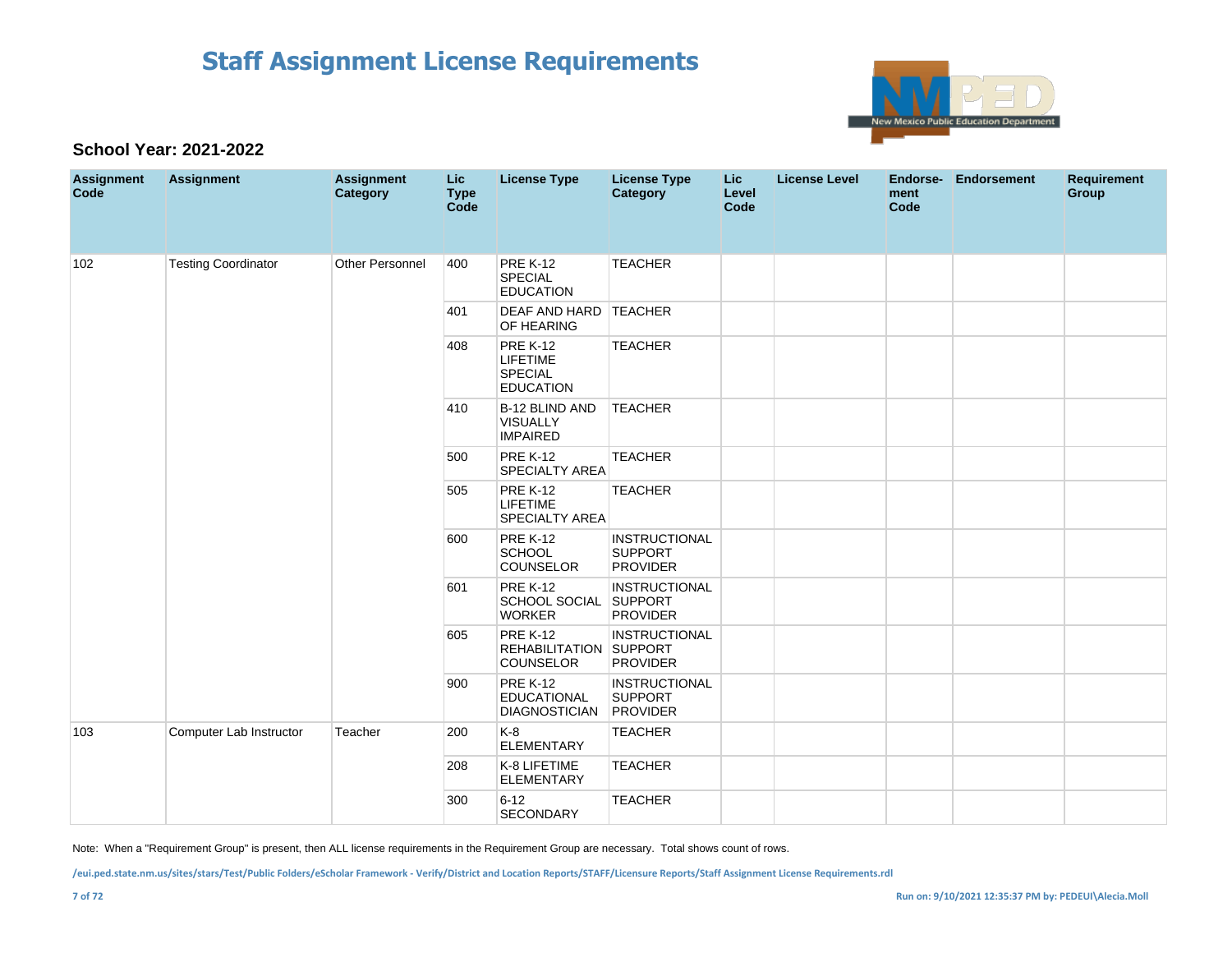

### **School Year: 2021-2022**

| <b>Assignment</b><br>Code | <b>Assignment</b>                            | <b>Assignment</b><br>Category | <b>Lic</b><br><b>Type</b><br>Code | <b>License Type</b>                                                      | <b>License Type</b><br>Category | Lic<br>Level<br>Code | <b>License Level</b> | Endorse-<br>ment<br>Code | <b>Endorsement</b> | Requirement<br>Group |
|---------------------------|----------------------------------------------|-------------------------------|-----------------------------------|--------------------------------------------------------------------------|---------------------------------|----------------------|----------------------|--------------------------|--------------------|----------------------|
| 103                       | Computer Lab Instructor                      | Teacher                       | 308                               | 7-12 LIFETIME<br><b>SECONDARY</b>                                        | <b>TEACHER</b>                  |                      |                      |                          |                    |                      |
|                           |                                              |                               | 350                               | 5-9 MIDDLE<br>LEVEL                                                      | <b>TEACHER</b>                  |                      |                      |                          |                    |                      |
|                           |                                              |                               | 400                               | <b>PRE K-12</b><br>SPECIAL<br><b>EDUCATION</b>                           | <b>TEACHER</b>                  |                      |                      |                          |                    |                      |
|                           |                                              |                               | 408                               | <b>PRE K-12</b><br>LIFETIME<br><b>SPECIAL</b><br><b>EDUCATION</b>        | <b>TEACHER</b>                  |                      |                      |                          |                    |                      |
|                           |                                              |                               | 500                               | <b>PRE K-12</b><br><b>SPECIALTY AREA</b>                                 | <b>TEACHER</b>                  |                      |                      |                          |                    |                      |
|                           |                                              |                               | 505                               | <b>PRE K-12</b><br>LIFETIME<br>SPECIALTY AREA                            | <b>TEACHER</b>                  |                      |                      |                          |                    |                      |
| 104                       | Home School/Family School Teacher<br>Teacher |                               | 200                               | $K-8$<br><b>ELEMENTARY</b>                                               | <b>TEACHER</b>                  |                      |                      |                          |                    |                      |
|                           |                                              |                               | 208                               | K-8 LIFETIME<br><b>ELEMENTARY</b>                                        | <b>TEACHER</b>                  |                      |                      |                          |                    |                      |
|                           |                                              |                               | 300                               | $6 - 12$<br><b>SECONDARY</b>                                             | <b>TEACHER</b>                  |                      |                      |                          |                    |                      |
|                           |                                              |                               | 308                               | 7-12 LIFETIME<br><b>SECONDARY</b>                                        | <b>TEACHER</b>                  |                      |                      |                          |                    |                      |
|                           |                                              |                               | 350                               | 5-9 MIDDLE<br>LEVEL                                                      | <b>TEACHER</b>                  |                      |                      |                          |                    |                      |
|                           |                                              |                               | 400                               | <b>PRE K-12</b><br><b>SPECIAL</b><br><b>EDUCATION</b>                    | <b>TEACHER</b>                  |                      |                      |                          |                    |                      |
|                           |                                              |                               | 408                               | <b>PRE K-12</b><br><b>LIFETIME</b><br><b>SPECIAL</b><br><b>EDUCATION</b> | <b>TEACHER</b>                  |                      |                      |                          |                    |                      |
|                           |                                              |                               | 500                               | <b>PRE K-12</b><br>SPECIALTY AREA                                        | <b>TEACHER</b>                  |                      |                      |                          |                    |                      |

Note: When a "Requirement Group" is present, then ALL license requirements in the Requirement Group are necessary. Total shows count of rows.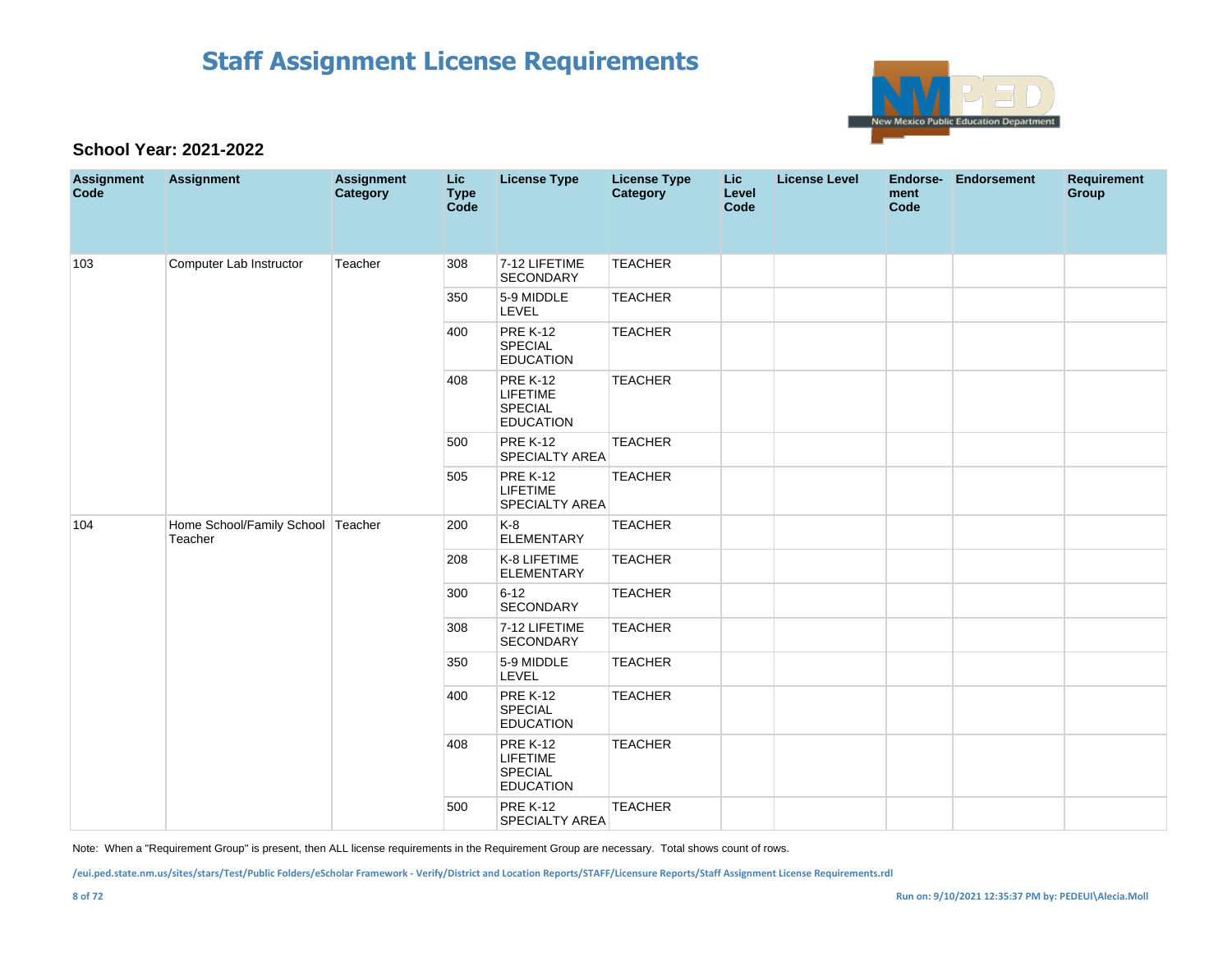

### **School Year: 2021-2022**

| <b>Assignment</b><br>Code | <b>Assignment</b>                            | <b>Assignment</b><br>Category | <b>Lic</b><br><b>Type</b><br>Code | <b>License Type</b>                                                        | <b>License Type</b><br><b>Category</b> | <b>Lic</b><br>Level<br>Code | <b>License Level</b> | ment<br>Code | Endorse- Endorsement | <b>Requirement</b><br>Group |
|---------------------------|----------------------------------------------|-------------------------------|-----------------------------------|----------------------------------------------------------------------------|----------------------------------------|-----------------------------|----------------------|--------------|----------------------|-----------------------------|
| 104                       | Home School/Family School Teacher<br>Teacher |                               | 505                               | <b>PRE K-12</b><br><b>LIFETIME</b><br><b>SPECIALTY AREA</b>                | <b>TEACHER</b>                         |                             |                      |              |                      |                             |
| 105                       | Academic Instructional<br>Coach              | Other Personnel               | 200                               | K-8<br><b>ELEMENTARY</b>                                                   | <b>TEACHER</b>                         |                             |                      |              |                      |                             |
|                           |                                              |                               | 208                               | K-8 LIFETIME<br><b>ELEMENTARY</b>                                          | <b>TEACHER</b>                         |                             |                      |              |                      |                             |
|                           |                                              |                               | 250                               | <b>B-3 EARLY</b><br>CHILDHOOD                                              | <b>TEACHER</b>                         |                             |                      |              |                      |                             |
|                           |                                              |                               | 251                               | <b>BIRTH-PRE K</b><br><b>EARLY</b><br><b>CHILDHOOD</b><br><b>EDUCATION</b> | <b>TEACHER</b>                         |                             |                      |              |                      |                             |
|                           |                                              |                               | 252                               | PRE K-3 EARLY<br><b>CHILDHOOD</b><br><b>EDUCATION</b>                      | <b>TEACHER</b>                         |                             |                      |              |                      |                             |
|                           |                                              |                               | 300                               | $6 - 12$<br>SECONDARY                                                      | <b>TEACHER</b>                         |                             |                      |              |                      |                             |
|                           |                                              |                               | 308                               | 7-12 LIFETIME<br>SECONDARY                                                 | <b>TEACHER</b>                         |                             |                      |              |                      |                             |
|                           |                                              |                               | 350                               | 5-9 MIDDLE<br>LEVEL                                                        | <b>TEACHER</b>                         |                             |                      |              |                      |                             |
|                           |                                              |                               | 400                               | <b>PRE K-12</b><br><b>SPECIAL</b><br><b>EDUCATION</b>                      | <b>TEACHER</b>                         |                             |                      |              |                      |                             |
|                           |                                              |                               | 401                               | DEAF AND HARD TEACHER<br>OF HEARING                                        |                                        |                             |                      |              |                      |                             |
|                           |                                              |                               | 408                               | <b>PRE K-12</b><br><b>LIFETIME</b><br>SPECIAL<br><b>EDUCATION</b>          | <b>TEACHER</b>                         |                             |                      |              |                      |                             |
|                           |                                              |                               | 410                               | B-12 BLIND AND<br><b>VISUALLY</b><br><b>IMPAIRED</b>                       | <b>TEACHER</b>                         |                             |                      |              |                      |                             |

Note: When a "Requirement Group" is present, then ALL license requirements in the Requirement Group are necessary. Total shows count of rows.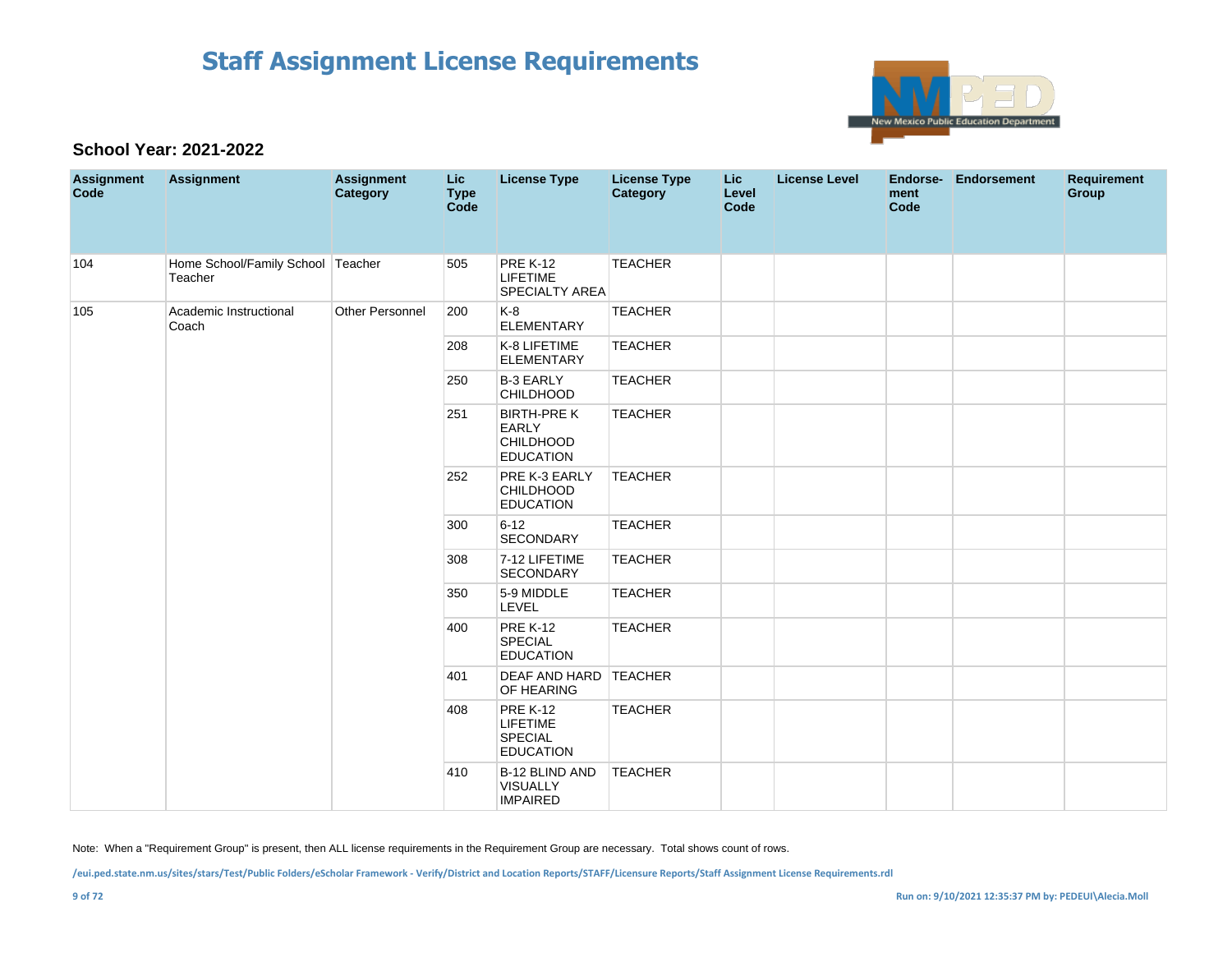

### **School Year: 2021-2022**

| <b>Assignment</b><br>Code | <b>Assignment</b>                                                | <b>Assignment</b><br>Category | <b>Lic</b><br><b>Type</b><br>Code | <b>License Type</b>                                                      | <b>License Type</b><br>Category | <b>Lic</b><br>Level<br>Code | <b>License Level</b>                               | Endorse-<br>ment<br>Code | Endorsement               | <b>Requirement</b><br>Group |
|---------------------------|------------------------------------------------------------------|-------------------------------|-----------------------------------|--------------------------------------------------------------------------|---------------------------------|-----------------------------|----------------------------------------------------|--------------------------|---------------------------|-----------------------------|
| 105                       | Academic Instructional<br>Coach                                  | <b>Other Personnel</b>        | 500                               | <b>PRE K-12</b><br><b>SPECIALTY AREA</b>                                 | <b>TEACHER</b>                  |                             |                                                    |                          |                           |                             |
|                           |                                                                  |                               | 505                               | <b>PRE K-12</b><br><b>LIFETIME</b><br><b>SPECIALTY AREA</b>              | <b>TEACHER</b>                  |                             |                                                    |                          |                           |                             |
|                           |                                                                  |                               | 800                               | $7-12$<br><b>SECONDARY</b><br><b>VOCATIONAL</b><br><b>TECHNICAL</b>      | <b>TEACHER</b>                  |                             |                                                    |                          |                           |                             |
| 106                       | Special Education -<br>Alternative/Family School<br>Teacher      | Teacher                       | 400                               | <b>PRE K-12</b><br><b>SPECIAL</b><br><b>EDUCATION</b>                    | <b>TEACHER</b>                  |                             |                                                    |                          |                           |                             |
|                           |                                                                  |                               | 408                               | <b>PRE K-12</b><br><b>LIFETIME</b><br><b>SPECIAL</b><br><b>EDUCATION</b> | <b>TEACHER</b>                  |                             |                                                    |                          |                           |                             |
| 108                       | Native American language & Other Personnel<br>Culture Instructor |                               | 520                               | PRE K-12 NATIVE NATIVE<br>LANGUAGE AND<br><b>CULTURE</b>                 | LANGUAGE &<br><b>CULTURE</b>    |                             |                                                    |                          |                           |                             |
| 11                        | Assistant Area Deputy of<br>Associate Superintendent             | Administrator                 | 100                               | <b>PRE K-12</b><br><b>ADMINISTRATIVE</b>                                 | ADMINISTRATOR 3B                |                             | <b>LEVEL THREE-B</b>                               |                          |                           |                             |
|                           |                                                                  |                               | 100                               | <b>PRE K-12</b><br><b>ADMINISTRATIVE</b>                                 | ADMINISTRATOR   I               |                             | PRE-LEVEL 1<br><b>INTERNSHIP</b><br><b>LICENSE</b> |                          |                           |                             |
|                           |                                                                  |                               | 104                               | <b>PRE K-12</b><br><b>LIFETIME</b><br><b>ADMINISTRATIVE</b>              | ADMINISTRATOR 3B                |                             | LEVEL THREE-B                                      |                          |                           |                             |
| 110                       | Special Education-Adapted<br>Physical Education Teacher          | Teacher                       | 200                               | $K-8$<br><b>ELEMENTARY</b>                                               | <b>TEACHER</b>                  |                             |                                                    | 05                       | <b>Physical Education</b> |                             |
|                           | $(K-12)$                                                         |                               | 208                               | K-8 LIFETIME<br><b>ELEMENTARY</b>                                        | <b>TEACHER</b>                  |                             |                                                    | 05                       | Physical Education        |                             |
|                           |                                                                  |                               | 250                               | <b>B-3 EARLY</b><br><b>CHILDHOOD</b>                                     | <b>TEACHER</b>                  |                             |                                                    | 05                       | <b>Physical Education</b> |                             |
|                           |                                                                  |                               | 252                               | PRE K-3 EARLY<br><b>CHILDHOOD</b><br><b>EDUCATION</b>                    | <b>TEACHER</b>                  |                             |                                                    | 05                       | Physical Education        |                             |

Note: When a "Requirement Group" is present, then ALL license requirements in the Requirement Group are necessary. Total shows count of rows.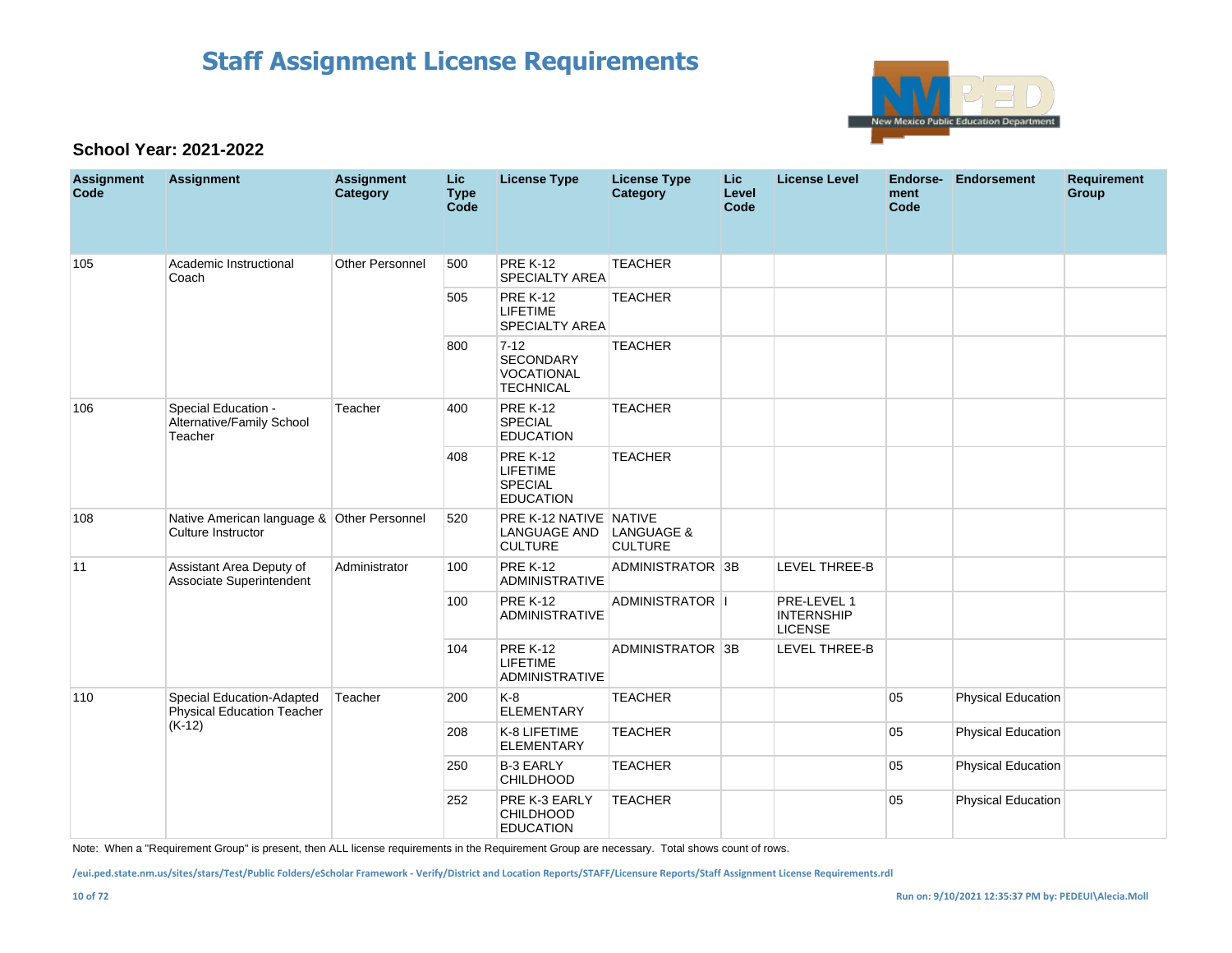

### **School Year: 2021-2022**

| <b>Assignment</b><br>Code | <b>Assignment</b>                                              | <b>Assignment</b><br>Category | <b>Lic</b><br><b>Type</b><br>Code | <b>License Type</b>                                                       | <b>License Type</b><br><b>Category</b> | <b>Lic</b><br>Level<br>Code | <b>License Level</b> | <b>Endorse-</b><br>ment<br>Code | <b>Endorsement</b>        | <b>Requirement</b><br>Group |
|---------------------------|----------------------------------------------------------------|-------------------------------|-----------------------------------|---------------------------------------------------------------------------|----------------------------------------|-----------------------------|----------------------|---------------------------------|---------------------------|-----------------------------|
| 110                       | Special Education-Adapted<br><b>Physical Education Teacher</b> | Teacher                       | 300                               | $6 - 12$<br><b>SECONDARY</b>                                              | <b>TEACHER</b>                         |                             |                      | 05                              | <b>Physical Education</b> |                             |
|                           | $(K-12)$                                                       |                               | 308                               | 7-12 LIFETIME<br><b>SECONDARY</b>                                         | <b>TEACHER</b>                         |                             |                      | 05                              | <b>Physical Education</b> |                             |
|                           |                                                                |                               | 350                               | 5-9 MIDDLE<br>LEVEL                                                       | <b>TEACHER</b>                         |                             |                      | 05                              | <b>Physical Education</b> |                             |
|                           |                                                                |                               | 400                               | <b>PRE K-12</b><br><b>SPECIAL</b><br><b>EDUCATION</b>                     | <b>TEACHER</b>                         |                             |                      | 05                              | <b>Physical Education</b> |                             |
|                           |                                                                |                               | 408                               | <b>PRE K-12</b><br><b>LIFETIME</b><br><b>SPECIAL</b><br><b>EDUCATION</b>  | <b>TEACHER</b>                         |                             |                      | 05                              | <b>Physical Education</b> |                             |
|                           |                                                                |                               | 500                               | <b>PRE K-12</b><br><b>SPECIALTY AREA</b>                                  | <b>TEACHER</b>                         |                             |                      | 05                              | <b>Physical Education</b> |                             |
|                           |                                                                |                               | 505                               | <b>PRE K-12</b><br><b>LIFETIME</b><br><b>SPECIALTY AREA</b>               | <b>TEACHER</b>                         |                             |                      | 05                              | <b>Physical Education</b> |                             |
| 110S                      | Special Education-Adapted<br><b>Physical Education Teacher</b> | Teacher                       | 200                               | $K-8$<br><b>ELEMENTARY</b>                                                | <b>TEACHER</b>                         |                             |                      | 05                              | <b>Physical Education</b> |                             |
|                           | (Preschool)                                                    |                               | 208                               | K-8 LIFETIME<br><b>ELEMENTARY</b>                                         | <b>TEACHER</b>                         |                             |                      | 05                              | <b>Physical Education</b> |                             |
|                           |                                                                |                               | 250                               | <b>B-3 EARLY</b><br><b>CHILDHOOD</b>                                      | <b>TEACHER</b>                         |                             |                      | 05                              | <b>Physical Education</b> |                             |
|                           |                                                                |                               | 251                               | <b>BIRTH-PREK</b><br><b>EARLY</b><br><b>CHILDHOOD</b><br><b>EDUCATION</b> | <b>TEACHER</b>                         |                             |                      | 05                              | <b>Physical Education</b> |                             |
|                           |                                                                |                               | 252                               | PRE K-3 EARLY<br><b>CHILDHOOD</b><br><b>EDUCATION</b>                     | <b>TEACHER</b>                         |                             |                      | 05                              | <b>Physical Education</b> |                             |
|                           |                                                                |                               | 500                               | <b>PRE K-12</b><br><b>SPECIALTY AREA</b>                                  | <b>TEACHER</b>                         |                             |                      | 05                              | <b>Physical Education</b> |                             |

Note: When a "Requirement Group" is present, then ALL license requirements in the Requirement Group are necessary. Total shows count of rows.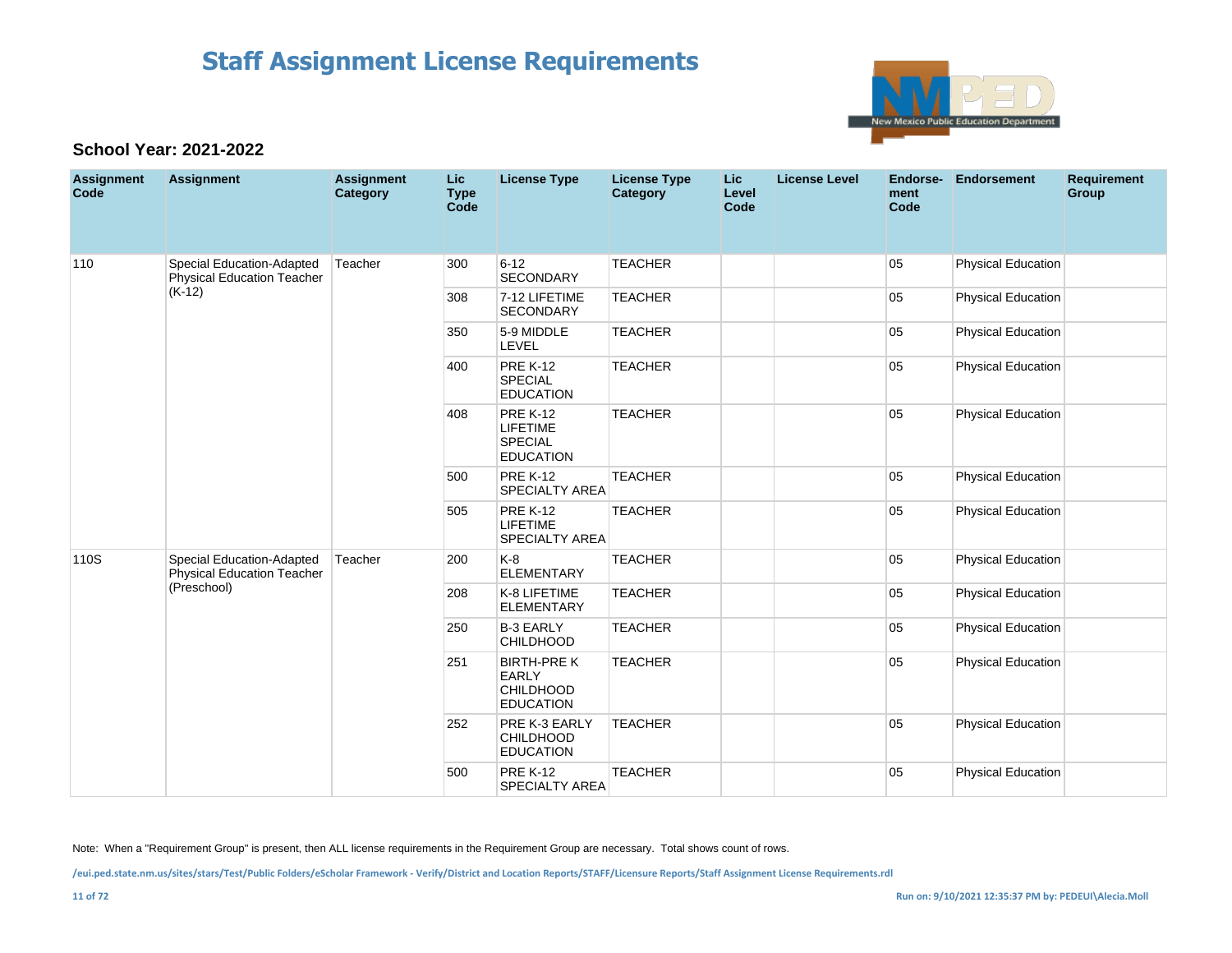

### **School Year: 2021-2022**

| <b>Assignment</b><br>Code | <b>Assignment</b>                                                      | <b>Assignment</b><br>Category       | <b>Lic</b><br><b>Type</b><br>Code | <b>License Type</b>                                                         | <b>License Type</b><br>Category                           | Lic.<br>Level<br>Code | <b>License Level</b>                               | <b>Endorse-</b><br>ment<br>Code | <b>Endorsement</b>        | <b>Requirement</b><br>Group |
|---------------------------|------------------------------------------------------------------------|-------------------------------------|-----------------------------------|-----------------------------------------------------------------------------|-----------------------------------------------------------|-----------------------|----------------------------------------------------|---------------------------------|---------------------------|-----------------------------|
| 110S                      | Special Education-Adapted<br>Physical Education Teacher<br>(Preschool) | Teacher                             | 505                               | <b>PRE K-12</b><br><b>LIFETIME</b><br><b>SPECIALTY AREA</b>                 | <b>TEACHER</b>                                            |                       |                                                    | 05                              | <b>Physical Education</b> |                             |
| 111                       | <b>SLP Clinical Fellows for</b><br>special education 6-21 year<br>olds | <b>Related Service</b><br>Personnel | 917                               | PRE K-12 SLP<br><b>CLINICAL</b><br><b>FELLOW</b>                            | <b>INSTRUCTIONAL</b><br><b>SUPPORT</b><br><b>PROVIDER</b> |                       |                                                    |                                 |                           |                             |
| 111S                      | <b>SLP Clinical Fellows for</b><br>special education 3-5 year<br>olds  | <b>Related Service</b><br>Personnel | 917                               | PRE K-12 SLP<br><b>CLINICAL</b><br><b>FELLOW</b>                            | <b>INSTRUCTIONAL</b><br><b>SUPPORT</b><br><b>PROVIDER</b> |                       |                                                    |                                 |                           |                             |
| 112                       | Marriage and Family<br>Therapist                                       | <b>School Counselor</b>             | 912                               | <b>PRE K-12</b><br><b>MARRIAGE AND</b><br><b>FAMILY</b><br><b>THERAPIST</b> | <b>INSTRUCTIONAL</b><br><b>SUPPORT</b><br><b>PROVIDER</b> |                       |                                                    |                                 |                           |                             |
| 113                       | Substance Abuse Associate School Counselor                             |                                     | 916                               | <b>PRE K-12</b><br><b>SUBSTANCE</b><br><b>ABUSE</b><br><b>ASSOCIATE</b>     | <b>INSTRUCTIONAL</b><br><b>SUPPORT</b><br><b>PROVIDER</b> |                       |                                                    |                                 |                           |                             |
| 12                        | <b>Director of Personnel</b>                                           | Administrator                       | 100                               | <b>PRE K-12</b><br><b>ADMINISTRATIVE</b>                                    | ADMINISTRATOR 3B                                          |                       | <b>LEVEL THREE-B</b>                               |                                 |                           |                             |
|                           |                                                                        |                                     | 100                               | <b>PRE K-12</b><br><b>ADMINISTRATIVE</b>                                    | ADMINISTRATOR 3B#                                         |                       | 4-YEAR<br>PROVISIONAL 3B<br><b>LICENSE</b>         |                                 |                           |                             |
|                           |                                                                        |                                     | 100                               | <b>PRE K-12</b><br><b>ADMINISTRATIVE</b>                                    | <b>ADMINISTRATOR II</b>                                   |                       | PRE-LEVEL 1<br><b>INTERNSHIP</b><br><b>LICENSE</b> |                                 |                           |                             |
|                           |                                                                        |                                     | 104                               | <b>PRE K-12</b><br><b>LIFETIME</b><br><b>ADMINISTRATIVE</b>                 | ADMINISTRATOR 3B                                          |                       | <b>LEVEL THREE-B</b>                               |                                 |                           |                             |
|                           |                                                                        |                                     | 104                               | <b>PRE K-12</b><br><b>LIFETIME</b><br><b>ADMINISTRATIVE</b>                 | ADMINISTRATOR 3B#                                         |                       | 4-YEAR<br>PROVISIONAL 3B<br><b>LICENSE</b>         |                                 |                           |                             |
| 13                        | Director of Instruction                                                | Administrator                       | 100                               | <b>PRE K-12</b><br><b>ADMINISTRATIVE</b>                                    | ADMINISTRATOR 3B                                          |                       | <b>LEVEL THREE-B</b>                               |                                 |                           |                             |
|                           |                                                                        |                                     | 100                               | <b>PRE K-12</b><br><b>ADMINISTRATIVE</b>                                    | ADMINISTRATOR 3B#                                         |                       | 4-YEAR<br>PROVISIONAL 3B<br><b>LICENSE</b>         |                                 |                           |                             |

Note: When a "Requirement Group" is present, then ALL license requirements in the Requirement Group are necessary. Total shows count of rows.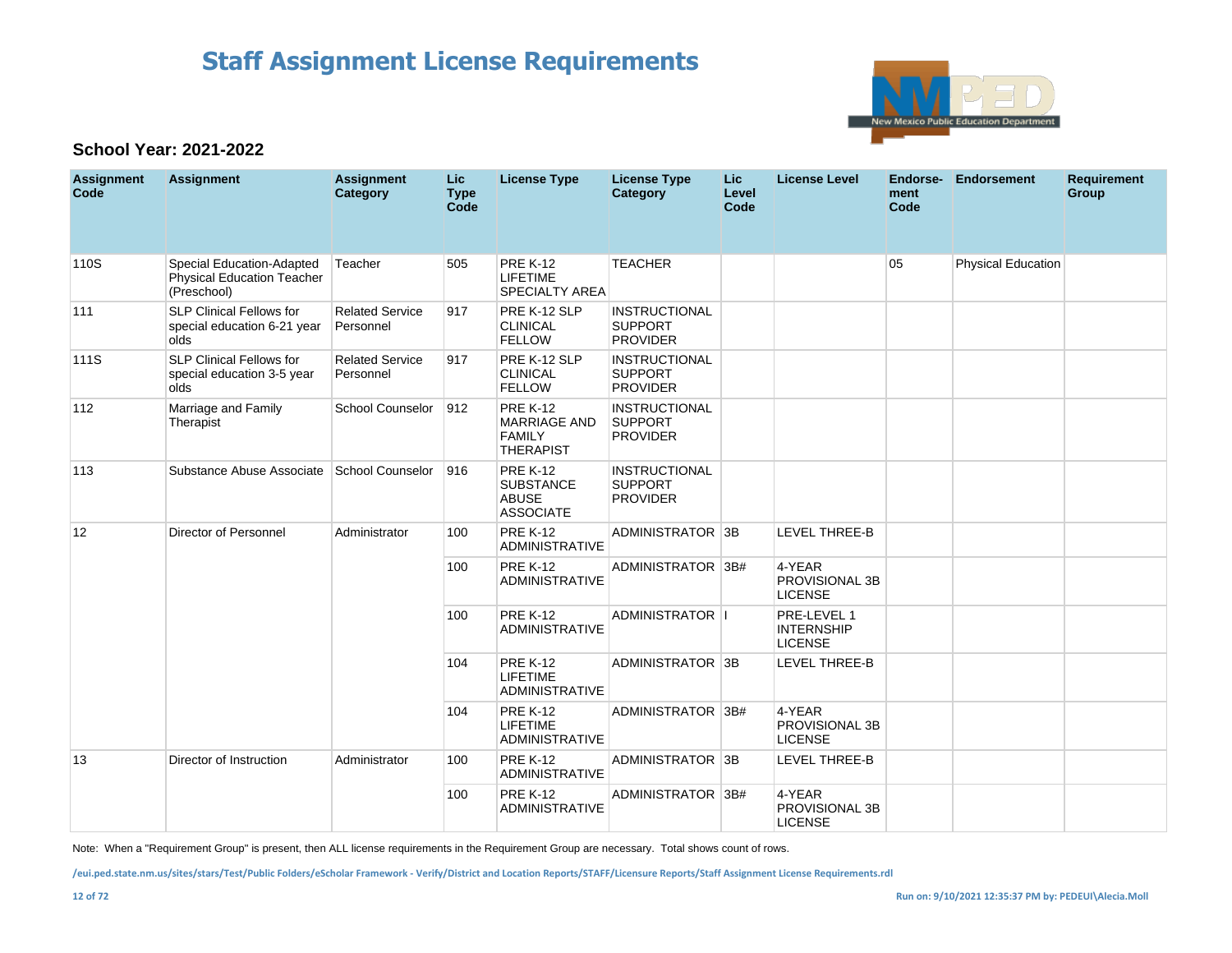

### **School Year: 2021-2022**

| <b>Assignment</b><br>Code | <b>Assignment</b>                                     | <b>Assignment</b><br>Category | <b>Lic</b><br><b>Type</b><br>Code | <b>License Type</b>                                         | <b>License Type</b><br><b>Category</b> | Lic.<br>Level<br>Code | <b>License Level</b>                               | Endorse-<br>ment<br>Code | Endorsement            | <b>Requirement</b><br>Group |
|---------------------------|-------------------------------------------------------|-------------------------------|-----------------------------------|-------------------------------------------------------------|----------------------------------------|-----------------------|----------------------------------------------------|--------------------------|------------------------|-----------------------------|
| 13                        | Director of Instruction                               | Administrator                 | 100                               | <b>PRE K-12</b><br><b>ADMINISTRATIVE</b>                    | ADMINISTRATOR I                        |                       | PRE-LEVEL 1<br><b>INTERNSHIP</b><br><b>LICENSE</b> |                          |                        |                             |
|                           |                                                       |                               | 104                               | <b>PRE K-12</b><br><b>LIFETIME</b><br><b>ADMINISTRATIVE</b> | ADMINISTRATOR 3B                       |                       | LEVEL THREE-B                                      |                          |                        |                             |
|                           |                                                       |                               | 104                               | <b>PRE K-12</b><br><b>LIFETIME</b><br><b>ADMINISTRATIVE</b> | ADMINISTRATOR 3B#                      |                       | 4-YEAR<br>PROVISIONAL 3B<br><b>LICENSE</b>         |                          |                        |                             |
| 139                       | Junior High/Middle School<br><b>Bilingual Teacher</b> | Teacher                       | 200                               | $K-8$<br><b>ELEMENTARY</b>                                  | <b>TEACHER</b>                         |                       |                                                    | 67                       | Bilingual<br>Education |                             |
|                           |                                                       |                               | 208                               | K-8 LIFETIME<br><b>ELEMENTARY</b>                           | <b>TEACHER</b>                         |                       |                                                    | 67                       | Bilingual<br>Education |                             |
|                           |                                                       |                               | 300                               | $6 - 12$<br><b>SECONDARY</b>                                | <b>TEACHER</b>                         |                       |                                                    | 67                       | Bilingual<br>Education |                             |
|                           |                                                       |                               | 308                               | 7-12 LIFETIME<br><b>SECONDARY</b>                           | <b>TEACHER</b>                         |                       |                                                    | 67                       | Bilingual<br>Education |                             |
|                           |                                                       |                               | 350                               | 5-9 MIDDLE<br>LEVEL                                         | <b>TEACHER</b>                         |                       |                                                    | 67                       | Bilingual<br>Education |                             |
|                           |                                                       |                               | 500                               | <b>PRE K-12</b><br><b>SPECIALTY AREA</b>                    | <b>TEACHER</b>                         |                       |                                                    | 67                       | Bilingual<br>Education |                             |
|                           |                                                       |                               | 505                               | <b>PRE K-12</b><br><b>LIFETIME</b><br><b>SPECIALTY AREA</b> | <b>TEACHER</b>                         |                       |                                                    | 67                       | Bilingual<br>Education |                             |
| 14                        | <b>Principal Secondary</b>                            | Principal                     | 100                               | <b>PRE K-12</b><br><b>ADMINISTRATIVE</b>                    | ADMINISTRATOR 3B                       |                       | <b>LEVEL THREE-B</b>                               |                          |                        |                             |
|                           |                                                       |                               | 100                               | <b>PRE K-12</b><br><b>ADMINISTRATIVE</b>                    | ADMINISTRATOR 3B#                      |                       | 4-YEAR<br>PROVISIONAL 3B<br><b>LICENSE</b>         |                          |                        |                             |
|                           |                                                       |                               | 100                               | <b>PRE K-12</b><br><b>ADMINISTRATIVE</b>                    | ADMINISTRATOR I                        |                       | PRE-LEVEL 1<br><b>INTERNSHIP</b><br><b>LICENSE</b> |                          |                        |                             |
|                           |                                                       |                               | 104                               | <b>PRE K-12</b><br><b>LIFETIME</b><br><b>ADMINISTRATIVE</b> | ADMINISTRATOR 3B                       |                       | <b>LEVEL THREE-B</b>                               |                          |                        |                             |

Note: When a "Requirement Group" is present, then ALL license requirements in the Requirement Group are necessary. Total shows count of rows.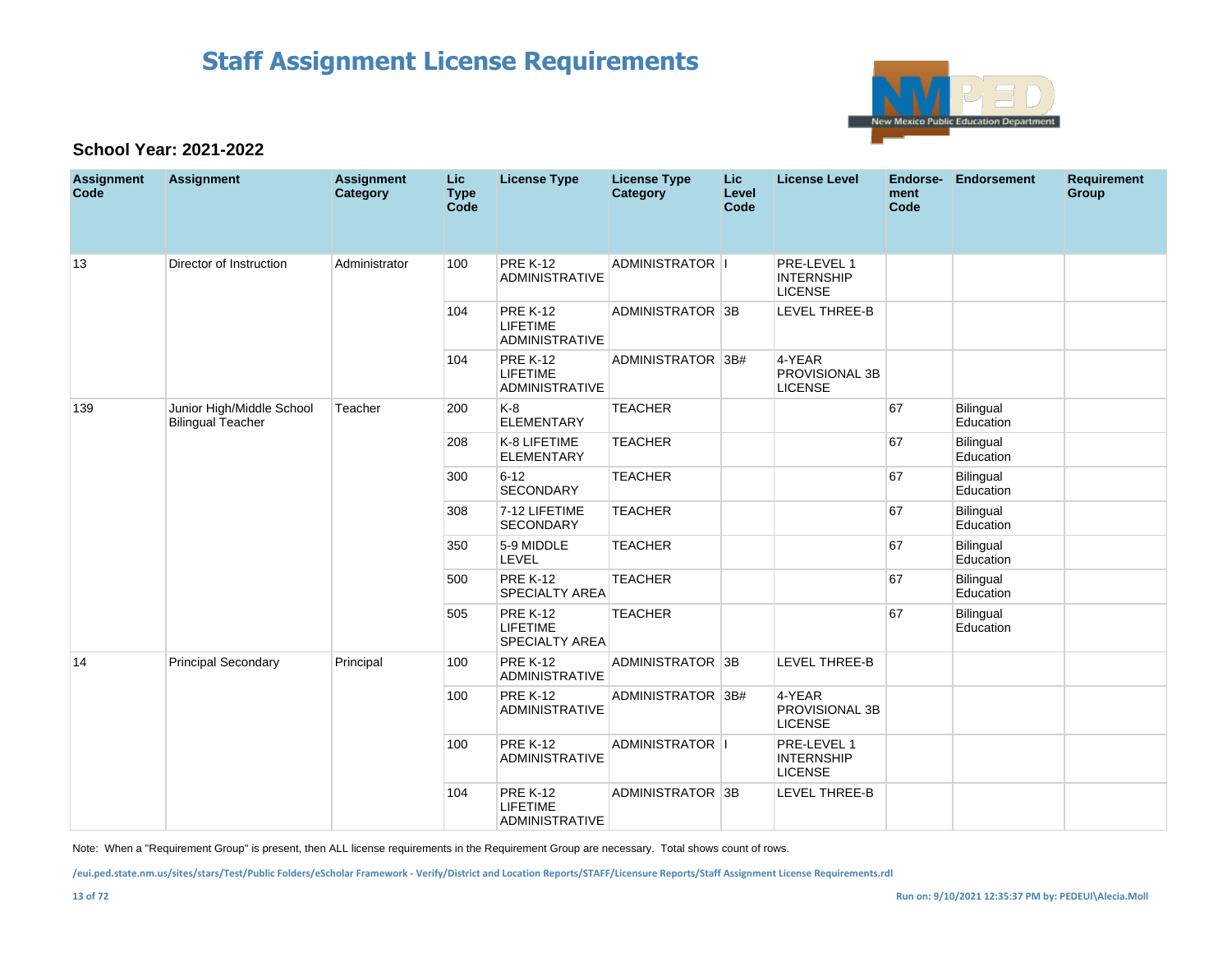

### **School Year: 2021-2022**

| <b>Assignment</b><br>Code | Assignment                                               | <b>Assignment</b><br>Category | <b>Lic</b><br><b>Type</b><br>Code | <b>License Type</b>                                                        | <b>License Type</b><br>Category                           | <b>Lic</b><br>Level<br>Code | <b>License Level</b> | Endorse-<br>ment<br>Code | <b>Endorsement</b>     | <b>Requirement</b><br>Group |
|---------------------------|----------------------------------------------------------|-------------------------------|-----------------------------------|----------------------------------------------------------------------------|-----------------------------------------------------------|-----------------------------|----------------------|--------------------------|------------------------|-----------------------------|
| 140                       | Secondary Bilingual Teacher Teacher                      |                               | 300                               | $6 - 12$<br><b>SECONDARY</b>                                               | <b>TEACHER</b>                                            |                             |                      | 67                       | Bilingual<br>Education |                             |
|                           |                                                          |                               | 308                               | 7-12 LIFETIME<br>SECONDARY                                                 | <b>TEACHER</b>                                            |                             |                      | 67                       | Bilingual<br>Education |                             |
|                           |                                                          |                               | 350                               | 5-9 MIDDLE<br>LEVEL                                                        | <b>TEACHER</b>                                            |                             |                      | 67                       | Bilingual<br>Education |                             |
|                           |                                                          |                               | 500                               | <b>PRE K-12</b><br><b>SPECIALTY AREA</b>                                   | <b>TEACHER</b>                                            |                             |                      | 67                       | Bilingual<br>Education |                             |
|                           |                                                          |                               | 505                               | <b>PRE K-12</b><br><b>LIFETIME</b><br><b>SPECIALTY AREA</b>                | <b>TEACHER</b>                                            |                             |                      | 67                       | Bilingual<br>Education |                             |
| 141                       | School Psychologist General Other Personnel<br>Education |                               | 906                               | <b>PRE K-12</b><br><b>SCHOOL</b><br><b>PSYCHOLOGIST</b>                    | <b>INSTRUCTIONAL</b><br><b>SUPPORT</b><br><b>PROVIDER</b> |                             |                      |                          |                        |                             |
| 142                       | <b>Student Assistance Team</b><br>(SAT) Chair            | <b>Other Personnel</b>        | 100                               | <b>PRE K-12</b><br><b>ADMINISTRATIVE</b>                                   | <b>ADMINISTRATOR</b>                                      |                             |                      |                          |                        |                             |
|                           |                                                          |                               | 104                               | <b>PRE K-12</b><br>LIFETIME<br><b>ADMINISTRATIVE</b>                       | <b>ADMINISTRATOR</b>                                      |                             |                      |                          |                        |                             |
|                           |                                                          |                               | 200                               | K-8<br><b>ELEMENTARY</b>                                                   | <b>TEACHER</b>                                            |                             |                      |                          |                        |                             |
|                           |                                                          |                               | 208                               | K-8 LIFETIME<br><b>ELEMENTARY</b>                                          | <b>TEACHER</b>                                            |                             |                      |                          |                        |                             |
|                           |                                                          |                               | 250                               | <b>B-3 EARLY</b><br><b>CHILDHOOD</b>                                       | <b>TEACHER</b>                                            |                             |                      |                          |                        |                             |
|                           |                                                          |                               | 251                               | <b>BIRTH-PRE K</b><br><b>EARLY</b><br><b>CHILDHOOD</b><br><b>EDUCATION</b> | <b>TEACHER</b>                                            |                             |                      |                          |                        |                             |
|                           |                                                          |                               | 252                               | PRE K-3 EARLY<br><b>CHILDHOOD</b><br><b>EDUCATION</b>                      | <b>TEACHER</b>                                            |                             |                      |                          |                        |                             |
|                           |                                                          |                               | 300                               | $6 - 12$<br><b>SECONDARY</b>                                               | <b>TEACHER</b>                                            |                             |                      |                          |                        |                             |

Note: When a "Requirement Group" is present, then ALL license requirements in the Requirement Group are necessary. Total shows count of rows.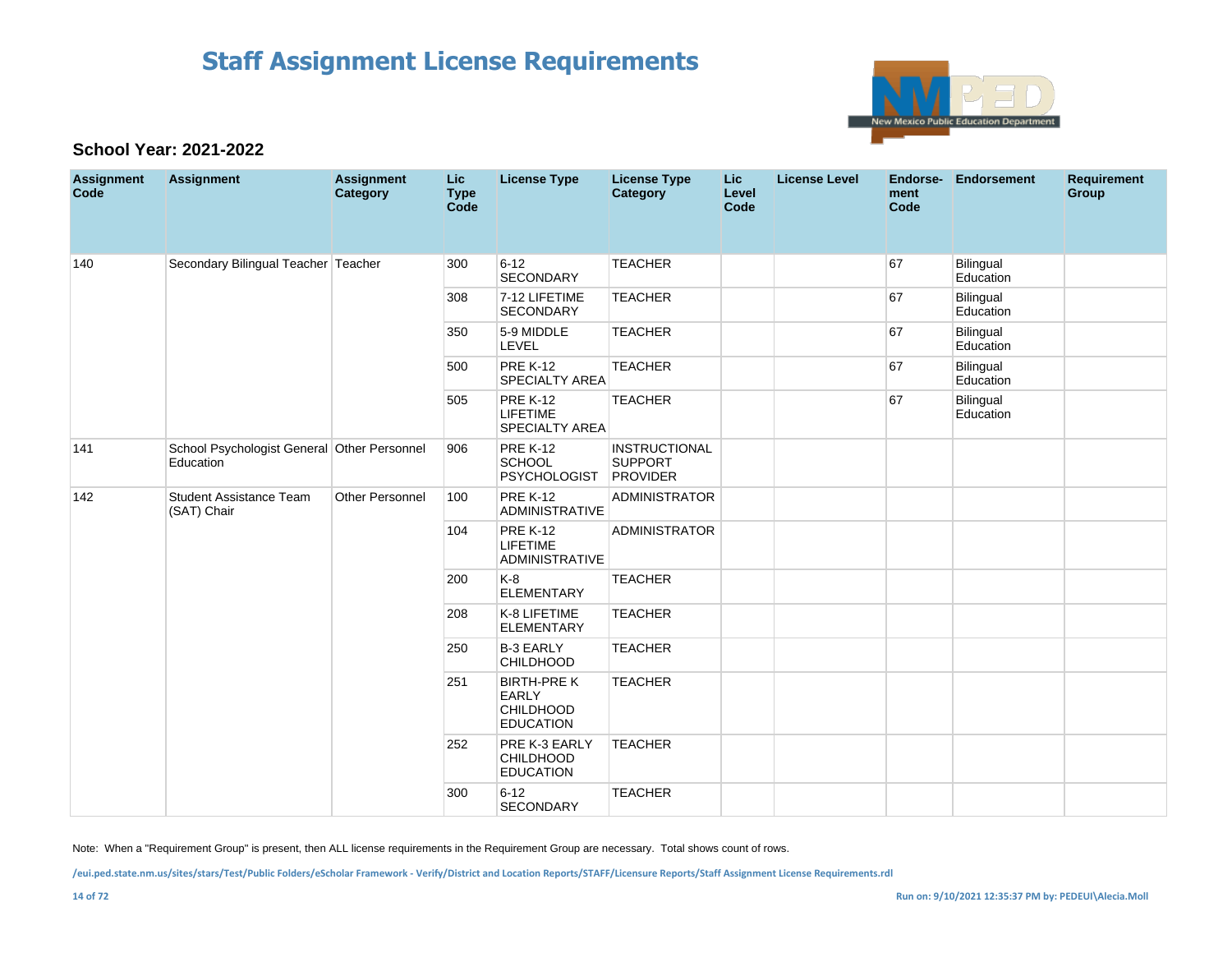

### **School Year: 2021-2022**

| <b>Assignment</b><br>Code | <b>Assignment</b>                             | <b>Assignment</b><br><b>Category</b> | <b>Lic</b><br><b>Type</b><br>Code | <b>License Type</b>                                                     | <b>License Type</b><br><b>Category</b>                    | Lic.<br>Level<br>Code | <b>License Level</b>                       | Endorse-<br>ment<br>Code | <b>Endorsement</b> | <b>Requirement</b><br>Group |
|---------------------------|-----------------------------------------------|--------------------------------------|-----------------------------------|-------------------------------------------------------------------------|-----------------------------------------------------------|-----------------------|--------------------------------------------|--------------------------|--------------------|-----------------------------|
| 142                       | <b>Student Assistance Team</b><br>(SAT) Chair | <b>Other Personnel</b>               | 308                               | 7-12 LIFETIME<br><b>SECONDARY</b>                                       | <b>TEACHER</b>                                            |                       |                                            |                          |                    |                             |
|                           |                                               |                                      | 350                               | 5-9 MIDDLE<br>LEVEL                                                     | <b>TEACHER</b>                                            |                       |                                            |                          |                    |                             |
|                           |                                               |                                      | 500                               | <b>PRE K-12</b><br><b>SPECIALTY AREA</b>                                | <b>TEACHER</b>                                            |                       |                                            |                          |                    |                             |
|                           |                                               |                                      | 505                               | <b>PRE K-12</b><br>LIFETIME<br><b>SPECIALTY AREA</b>                    | <b>TEACHER</b>                                            |                       |                                            |                          |                    |                             |
|                           |                                               |                                      | 600                               | <b>PRE K-12</b><br><b>SCHOOL</b><br><b>COUNSELOR</b>                    | <b>INSTRUCTIONAL</b><br><b>SUPPORT</b><br><b>PROVIDER</b> |                       |                                            |                          |                    |                             |
|                           |                                               |                                      | 601                               | <b>PRE K-12</b><br>SCHOOL SOCIAL SUPPORT<br><b>WORKER</b>               | <b>INSTRUCTIONAL</b><br><b>PROVIDER</b>                   |                       |                                            |                          |                    |                             |
|                           |                                               |                                      | 605                               | <b>PRE K-12</b><br>REHABILITATION SUPPORT<br><b>COUNSELOR</b>           | <b>INSTRUCTIONAL</b><br><b>PROVIDER</b>                   |                       |                                            |                          |                    |                             |
|                           |                                               |                                      | 609                               | <b>PRE K-12</b><br><b>LIFETIME</b><br><b>SCHOOL</b><br><b>COUNSELOR</b> | <b>INSTRUCTIONAL</b><br><b>SUPPORT</b><br><b>PROVIDER</b> |                       |                                            |                          |                    |                             |
| 143                       | <b>Student Success Advisor</b>                | <b>Other Personnel</b>               | 602                               | <b>PRE K-12</b><br><b>STUDENT</b><br><b>SUCCESS</b><br><b>ADVISOR</b>   | <b>INSTRUCTIONAL</b><br><b>SUPPORT</b><br><b>PROVIDER</b> |                       |                                            |                          |                    |                             |
| 145                       | Deaf and Hard of Hearing                      | Teacher                              | 401                               | DEAF AND HARD<br>OF HEARING                                             | <b>TEACHER</b>                                            |                       |                                            |                          |                    |                             |
| 146                       | Attendance Coach                              | <b>Other Personnel</b>               | 801                               | <b>PRE K-12</b><br><b>ATTENDANCE</b><br><b>COACH</b>                    | <b>OTHER</b>                                              |                       |                                            |                          |                    |                             |
| 15                        | <b>Assistant Principal</b><br>Secondary       | Principal                            | 100                               | <b>PRE K-12</b><br><b>ADMINISTRATIVE</b>                                | ADMINISTRATOR 3B                                          |                       | <b>LEVEL THREE-B</b>                       |                          |                    |                             |
|                           |                                               |                                      | 100                               | <b>PRE K-12</b><br><b>ADMINISTRATIVE</b>                                | ADMINISTRATOR 3B#                                         |                       | 4-YEAR<br>PROVISIONAL 3B<br><b>LICENSE</b> |                          |                    |                             |

Note: When a "Requirement Group" is present, then ALL license requirements in the Requirement Group are necessary. Total shows count of rows.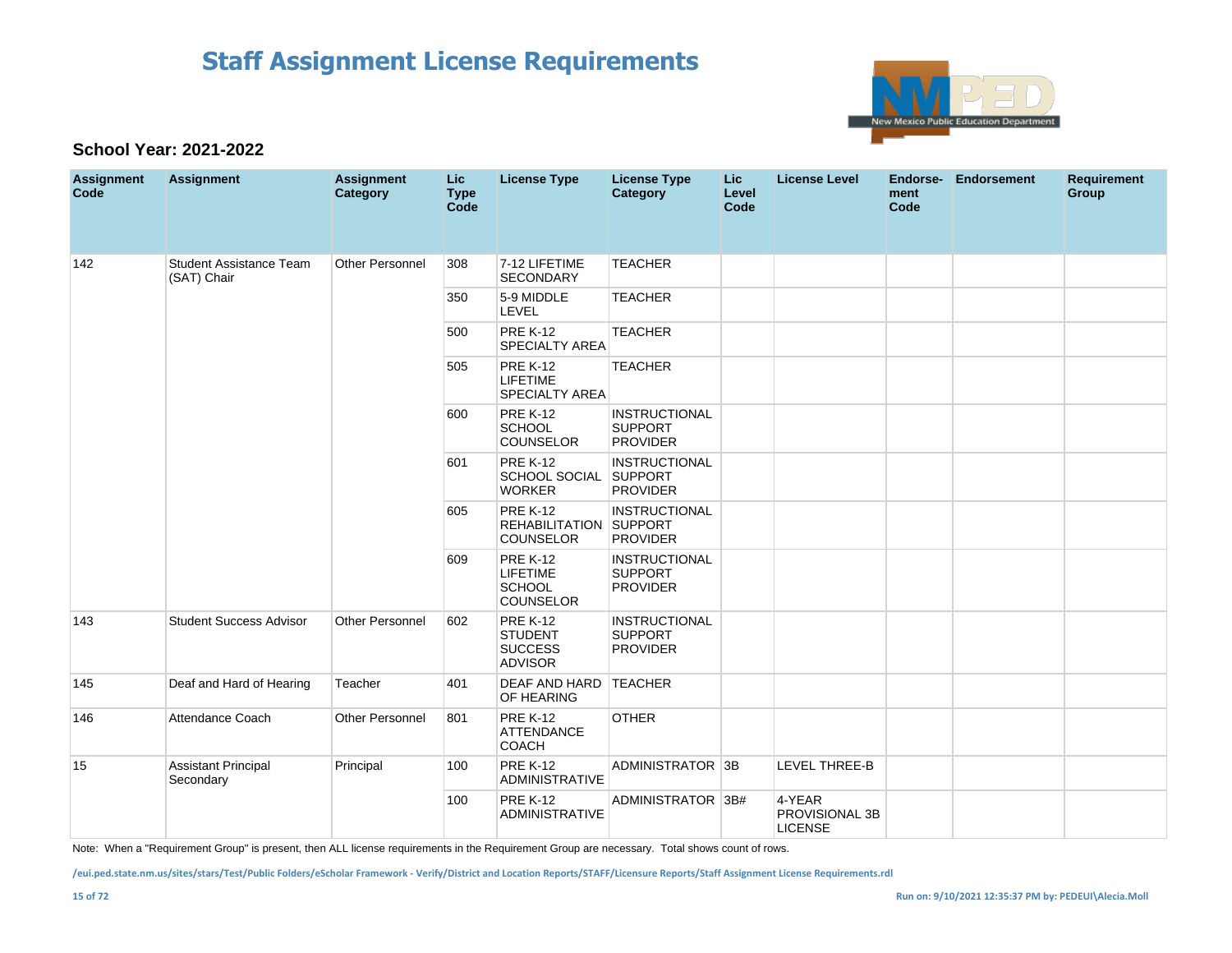

### **School Year: 2021-2022**

| <b>Assignment</b><br>Code | <b>Assignment</b>                       | <b>Assignment</b><br>Category | Lic<br><b>Type</b><br>Code | <b>License Type</b>                                         | <b>License Type</b><br>Category | Lic.<br>Level<br>Code | <b>License Level</b>                               | Endorse-<br>ment<br>Code | <b>Endorsement</b> | <b>Requirement</b><br>Group |
|---------------------------|-----------------------------------------|-------------------------------|----------------------------|-------------------------------------------------------------|---------------------------------|-----------------------|----------------------------------------------------|--------------------------|--------------------|-----------------------------|
| 15                        | <b>Assistant Principal</b><br>Secondary | Principal                     | 100                        | <b>PRE K-12</b><br><b>ADMINISTRATIVE</b>                    | <b>ADMINISTRATOR II</b>         |                       | PRE-LEVEL 1<br><b>INTERNSHIP</b><br><b>LICENSE</b> |                          |                    |                             |
|                           |                                         |                               | 104                        | <b>PRE K-12</b><br><b>LIFETIME</b><br><b>ADMINISTRATIVE</b> | ADMINISTRATOR 3B                |                       | LEVEL THREE-B                                      |                          |                    |                             |
| 16                        | Principal Jr./Mid High                  | Principal                     | 100                        | <b>PRE K-12</b><br><b>ADMINISTRATIVE</b>                    | ADMINISTRATOR 3B                |                       | LEVEL THREE-B                                      |                          |                    |                             |
|                           |                                         |                               | 100                        | <b>PRE K-12</b><br><b>ADMINISTRATIVE</b>                    | ADMINISTRATOR 3B#               |                       | 4-YEAR<br>PROVISIONAL 3B<br><b>LICENSE</b>         |                          |                    |                             |
|                           |                                         |                               | 100                        | <b>PRE K-12</b><br><b>ADMINISTRATIVE</b>                    | ADMINISTRATOR I                 |                       | PRE-LEVEL 1<br><b>INTERNSHIP</b><br><b>LICENSE</b> |                          |                    |                             |
|                           |                                         |                               | 104                        | <b>PRE K-12</b><br><b>LIFETIME</b><br><b>ADMINISTRATIVE</b> | ADMINISTRATOR 3B                |                       | <b>LEVEL THREE-B</b>                               |                          |                    |                             |
| 17                        | Assistant Principal Jr./Mid<br>High     | Principal                     | 100                        | <b>PRE K-12</b><br><b>ADMINISTRATIVE</b>                    | ADMINISTRATOR 3B                |                       | LEVEL THREE-B                                      |                          |                    |                             |
|                           |                                         |                               | 100                        | <b>PRE K-12</b><br><b>ADMINISTRATIVE</b>                    | ADMINISTRATOR 3B#               |                       | 4-YEAR<br>PROVISIONAL 3B<br><b>LICENSE</b>         |                          |                    |                             |
|                           |                                         |                               | 100                        | <b>PRE K-12</b><br><b>ADMINISTRATIVE</b>                    | ADMINISTRATOR  I                |                       | PRE-LEVEL 1<br><b>INTERNSHIP</b><br><b>LICENSE</b> |                          |                    |                             |
|                           |                                         |                               | 104                        | <b>PRE K-12</b><br><b>LIFETIME</b><br><b>ADMINISTRATIVE</b> | ADMINISTRATOR 3B                |                       | <b>LEVEL THREE-B</b>                               |                          |                    |                             |
| 18                        | <b>Principal Elementary</b>             | Principal                     | 100                        | <b>PRE K-12</b><br>ADMINISTRATIVE                           | ADMINISTRATOR 3B                |                       | <b>LEVEL THREE-B</b>                               |                          |                    |                             |
|                           |                                         |                               | 100                        | <b>PRE K-12</b><br><b>ADMINISTRATIVE</b>                    | ADMINISTRATOR 3B#               |                       | 4-YEAR<br>PROVISIONAL 3B<br><b>LICENSE</b>         |                          |                    |                             |
|                           |                                         |                               | 100                        | <b>PRE K-12</b><br><b>ADMINISTRATIVE</b>                    | ADMINISTRATOR II                |                       | PRE-LEVEL 1<br><b>INTERNSHIP</b><br><b>LICENSE</b> |                          |                    |                             |

Note: When a "Requirement Group" is present, then ALL license requirements in the Requirement Group are necessary. Total shows count of rows.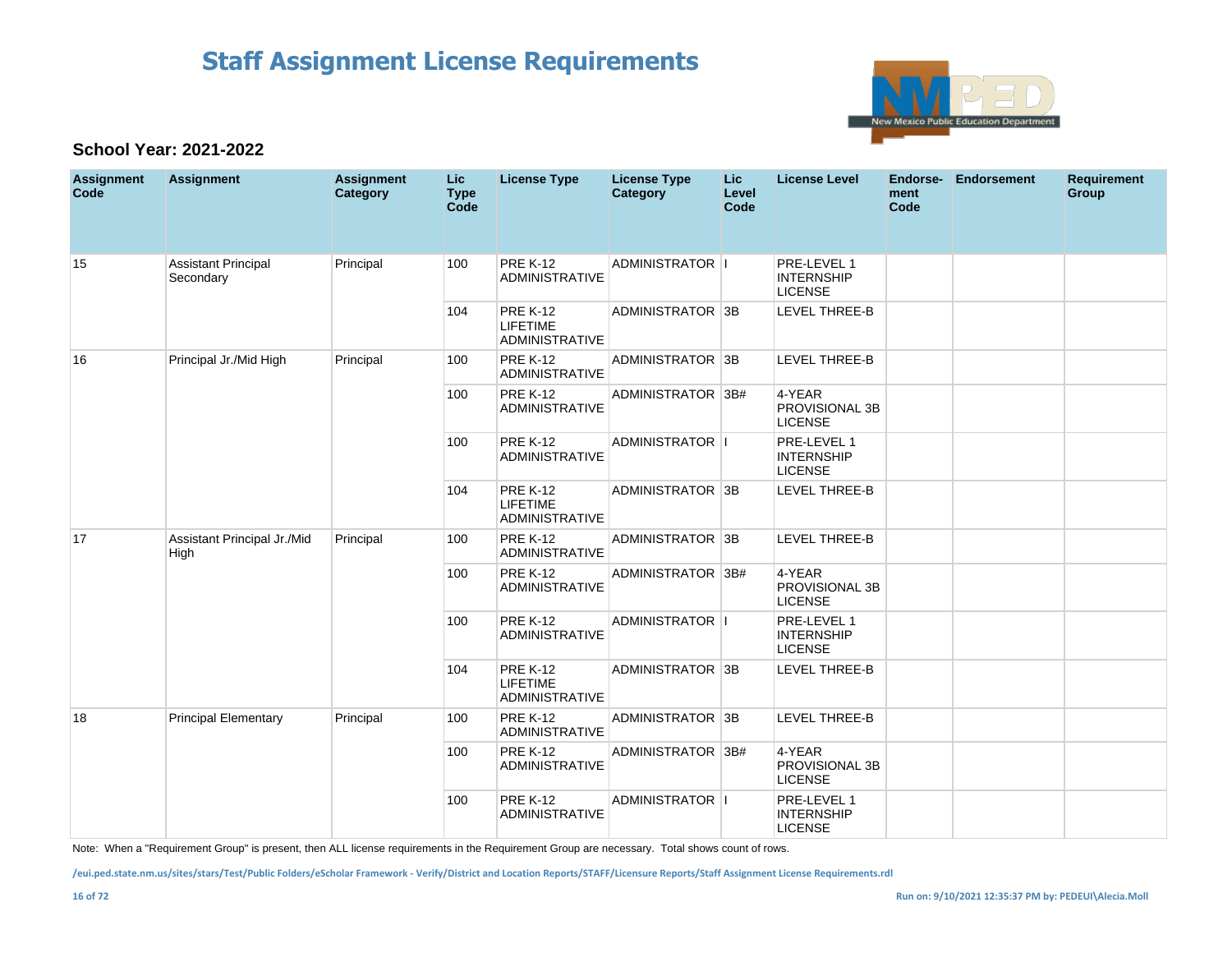

### **School Year: 2021-2022**

| <b>Assignment</b><br>Code | <b>Assignment</b>                        | <b>Assignment</b><br>Category | Lic<br><b>Type</b><br>Code | <b>License Type</b>                                         | <b>License Type</b><br><b>Category</b> | <b>Lic</b><br>Level<br>Code | <b>License Level</b>                               | Endorse-<br>ment<br>Code | Endorsement | <b>Requirement</b><br>Group |
|---------------------------|------------------------------------------|-------------------------------|----------------------------|-------------------------------------------------------------|----------------------------------------|-----------------------------|----------------------------------------------------|--------------------------|-------------|-----------------------------|
| 18                        | <b>Principal Elementary</b>              | Principal                     | 104                        | <b>PRE K-12</b><br><b>LIFETIME</b><br><b>ADMINISTRATIVE</b> | ADMINISTRATOR 3B                       |                             | LEVEL THREE-B                                      |                          |             |                             |
| 19                        | <b>Assistant Principal</b><br>Elementary | Principal                     | 100                        | <b>PRE K-12</b><br><b>ADMINISTRATIVE</b>                    | ADMINISTRATOR 3B                       |                             | <b>LEVEL THREE-B</b>                               |                          |             |                             |
|                           |                                          |                               | 100                        | <b>PRE K-12</b><br><b>ADMINISTRATIVE</b>                    | ADMINISTRATOR 3B#                      |                             | 4-YEAR<br>PROVISIONAL 3B<br><b>LICENSE</b>         |                          |             |                             |
|                           |                                          |                               | 100                        | <b>PRE K-12</b><br><b>ADMINISTRATIVE</b>                    | ADMINISTRATOR I                        |                             | PRE-LEVEL 1<br><b>INTERNSHIP</b><br><b>LICENSE</b> |                          |             |                             |
|                           |                                          |                               | 104                        | <b>PRE K-12</b><br><b>LIFETIME</b><br>ADMINISTRATIVE        | ADMINISTRATOR 3B                       |                             | LEVEL THREE-B                                      |                          |             |                             |
| 20                        | Kindergarten Teacher                     | Teacher                       | 200                        | $K-8$<br><b>ELEMENTARY</b>                                  | <b>TEACHER</b>                         |                             |                                                    |                          |             |                             |
|                           |                                          |                               | 208                        | K-8 LIFETIME<br><b>ELEMENTARY</b>                           | <b>TEACHER</b>                         |                             |                                                    |                          |             |                             |
|                           |                                          |                               | 250                        | <b>B-3 EARLY</b><br><b>CHILDHOOD</b>                        | <b>TEACHER</b>                         |                             |                                                    |                          |             |                             |
|                           |                                          |                               | 252                        | PRE K-3 EARLY<br>CHILDHOOD<br><b>EDUCATION</b>              | <b>TEACHER</b>                         |                             |                                                    |                          |             |                             |
|                           |                                          |                               | 500                        | <b>PRE K-12</b><br><b>SPECIALTY AREA</b>                    | <b>TEACHER</b>                         |                             |                                                    |                          |             |                             |
|                           |                                          |                               | 505                        | <b>PRE K-12</b><br><b>LIFETIME</b><br><b>SPECIALTY AREA</b> | <b>TEACHER</b>                         |                             |                                                    |                          |             |                             |
| 21                        | <b>Elementary Teacher</b>                | Teacher                       | 200                        | K-8<br><b>ELEMENTARY</b>                                    | <b>TEACHER</b>                         |                             |                                                    |                          |             |                             |
|                           |                                          |                               | 208                        | K-8 LIFETIME<br><b>ELEMENTARY</b>                           | <b>TEACHER</b>                         |                             |                                                    |                          |             |                             |
|                           |                                          |                               | 250                        | <b>B-3 EARLY</b><br><b>CHILDHOOD</b>                        | <b>TEACHER</b>                         |                             |                                                    |                          |             |                             |

Note: When a "Requirement Group" is present, then ALL license requirements in the Requirement Group are necessary. Total shows count of rows.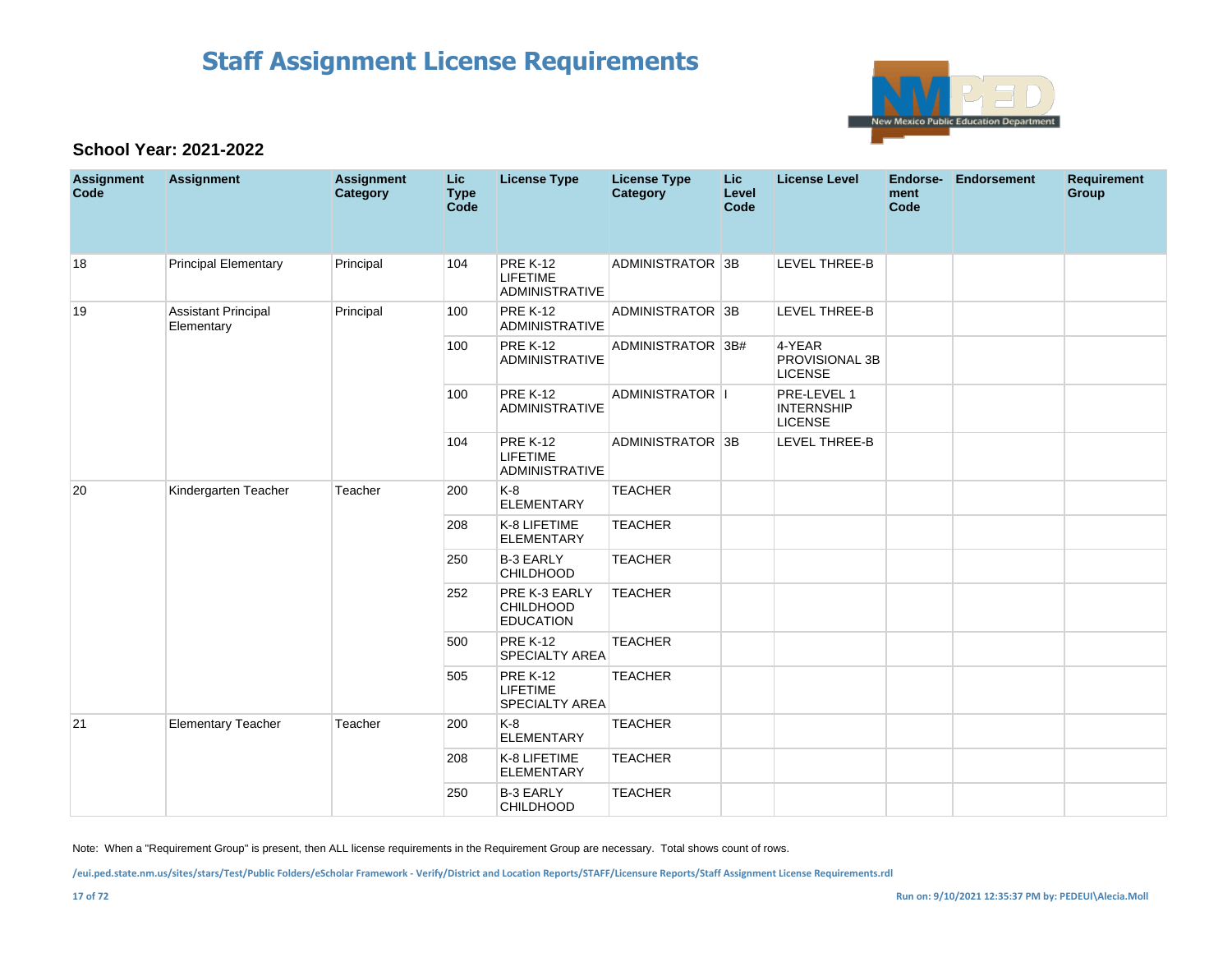

### **School Year: 2021-2022**

| <b>Assignment</b><br>Code | <b>Assignment</b>                    | <b>Assignment</b><br>Category | <b>Lic</b><br><b>Type</b><br>Code | <b>License Type</b>                                            | <b>License Type</b><br><b>Category</b> | <b>Lic</b><br>Level<br>Code | <b>License Level</b> | Endorse-<br>ment<br>Code | <b>Endorsement</b> | <b>Requirement</b><br>Group |
|---------------------------|--------------------------------------|-------------------------------|-----------------------------------|----------------------------------------------------------------|----------------------------------------|-----------------------------|----------------------|--------------------------|--------------------|-----------------------------|
| 21                        | <b>Elementary Teacher</b>            | Teacher                       | 252                               | PRE K-3 EARLY<br>CHILDHOOD<br><b>EDUCATION</b>                 | <b>TEACHER</b>                         |                             |                      |                          |                    |                             |
|                           |                                      |                               | 500                               | <b>PRE K-12</b><br><b>SPECIALTY AREA</b>                       | <b>TEACHER</b>                         |                             |                      |                          |                    |                             |
|                           |                                      |                               | 505                               | <b>PRE K-12</b><br><b>LIFETIME</b><br><b>SPECIALTY AREA</b>    | <b>TEACHER</b>                         |                             |                      |                          |                    |                             |
| 22                        | Junior High/Middle School<br>Teacher | Teacher                       | 200                               | K-8<br><b>ELEMENTARY</b>                                       | <b>TEACHER</b>                         |                             |                      |                          |                    |                             |
|                           |                                      |                               | 208                               | K-8 LIFETIME<br><b>ELEMENTARY</b>                              | <b>TEACHER</b>                         |                             |                      |                          |                    |                             |
|                           |                                      |                               | 300                               | $6 - 12$<br>SECONDARY                                          | <b>TEACHER</b>                         |                             |                      |                          |                    |                             |
|                           |                                      |                               | 308                               | 7-12 LIFETIME<br><b>SECONDARY</b>                              | <b>TEACHER</b>                         |                             |                      |                          |                    |                             |
|                           |                                      |                               | 350                               | 5-9 MIDDLE<br>LEVEL                                            | <b>TEACHER</b>                         |                             |                      |                          |                    |                             |
|                           |                                      |                               | 500                               | <b>PRE K-12</b><br><b>SPECIALTY AREA</b>                       | <b>TEACHER</b>                         |                             |                      |                          |                    |                             |
|                           |                                      |                               | 505                               | <b>PRE K-12</b><br><b>LIFETIME</b><br><b>SPECIALTY AREA</b>    | <b>TEACHER</b>                         |                             |                      |                          |                    |                             |
|                           |                                      |                               | 800                               | $7 - 12$<br>SECONDARY<br><b>VOCATIONAL</b><br><b>TECHNICAL</b> | <b>TEACHER</b>                         |                             |                      |                          |                    |                             |
| 23                        | <b>Head Teacher</b>                  | Teacher                       | 200                               | K-8<br><b>ELEMENTARY</b>                                       | <b>TEACHER</b>                         | 3A                          | LEVEL THREE-A        |                          |                    |                             |
|                           |                                      |                               | 208                               | K-8 LIFETIME<br><b>ELEMENTARY</b>                              | <b>TEACHER</b>                         | 3A                          | LEVEL THREE-A        |                          |                    |                             |
|                           |                                      |                               | 250                               | <b>B-3 EARLY</b><br><b>CHILDHOOD</b>                           | <b>TEACHER</b>                         | 3A                          | LEVEL THREE-A        |                          |                    |                             |

Note: When a "Requirement Group" is present, then ALL license requirements in the Requirement Group are necessary. Total shows count of rows.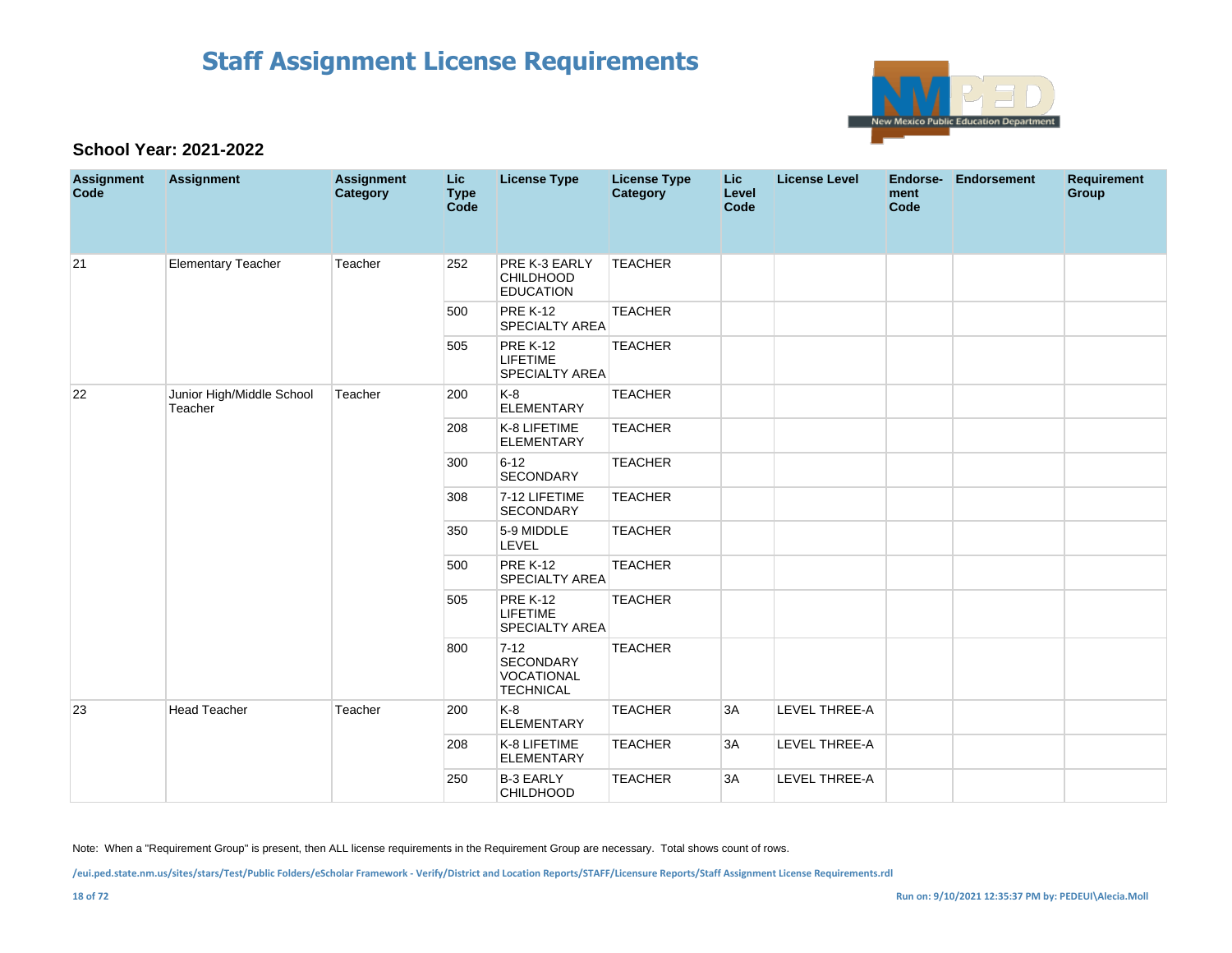

### **School Year: 2021-2022**

| <b>Assignment</b><br>Code | <b>Assignment</b>        | <b>Assignment</b><br>Category | Lic.<br><b>Type</b><br>Code | <b>License Type</b>                                                       | <b>License Type</b><br><b>Category</b> | <b>Lic</b><br>Level<br>Code | <b>License Level</b> | Endorse-<br>ment<br>Code | Endorsement | <b>Requirement</b><br>Group |
|---------------------------|--------------------------|-------------------------------|-----------------------------|---------------------------------------------------------------------------|----------------------------------------|-----------------------------|----------------------|--------------------------|-------------|-----------------------------|
| 23                        | <b>Head Teacher</b>      | Teacher                       | 251                         | <b>BIRTH-PREK</b><br><b>EARLY</b><br><b>CHILDHOOD</b><br><b>EDUCATION</b> | <b>TEACHER</b>                         | 3A                          | LEVEL THREE-A        |                          |             |                             |
|                           |                          |                               | 252                         | PRE K-3 EARLY<br><b>CHILDHOOD</b><br><b>EDUCATION</b>                     | <b>TEACHER</b>                         | 3A                          | <b>LEVEL THREE-A</b> |                          |             |                             |
|                           |                          |                               | 300                         | $6 - 12$<br>SECONDARY                                                     | <b>TEACHER</b>                         | 3A                          | <b>LEVEL THREE-A</b> |                          |             |                             |
|                           |                          |                               | 308                         | 7-12 LIFETIME<br>SECONDARY                                                | <b>TEACHER</b>                         | 3A                          | LEVEL THREE-A        |                          |             |                             |
|                           |                          |                               | 350                         | 5-9 MIDDLE<br>LEVEL                                                       | <b>TEACHER</b>                         | 3A                          | LEVEL THREE-A        |                          |             |                             |
|                           |                          |                               | 400                         | <b>PRE K-12</b><br><b>SPECIAL</b><br><b>EDUCATION</b>                     | <b>TEACHER</b>                         | 3A                          | LEVEL THREE-A        |                          |             |                             |
|                           |                          |                               | 401                         | DEAF AND HARD TEACHER<br>OF HEARING                                       |                                        | 3A                          | LEVEL THREE-A        |                          |             |                             |
|                           |                          |                               | 408                         | <b>PRE K-12</b><br><b>LIFETIME</b><br><b>SPECIAL</b><br><b>EDUCATION</b>  | <b>TEACHER</b>                         | 3A                          | LEVEL THREE-A        |                          |             |                             |
|                           |                          |                               | 410                         | B-12 BLIND AND<br><b>VISUALLY</b><br><b>IMPAIRED</b>                      | <b>TEACHER</b>                         | 3A                          | LEVEL THREE-A        |                          |             |                             |
|                           |                          |                               | 500                         | <b>PRE K-12</b><br><b>SPECIALTY AREA</b>                                  | <b>TEACHER</b>                         | 3A                          | LEVEL THREE-A        |                          |             |                             |
|                           |                          |                               | 505                         | <b>PRE K-12</b><br><b>LIFETIME</b><br>SPECIALTY AREA                      | <b>TEACHER</b>                         | 3A                          | LEVEL THREE-A        |                          |             |                             |
| 25                        | <b>Preschool Teacher</b> | Teacher                       | 200                         | $K-8$<br><b>ELEMENTARY</b>                                                | <b>TEACHER</b>                         |                             |                      |                          |             |                             |
|                           |                          |                               | 208                         | K-8 LIFETIME<br><b>ELEMENTARY</b>                                         | <b>TEACHER</b>                         |                             |                      |                          |             |                             |

Note: When a "Requirement Group" is present, then ALL license requirements in the Requirement Group are necessary. Total shows count of rows.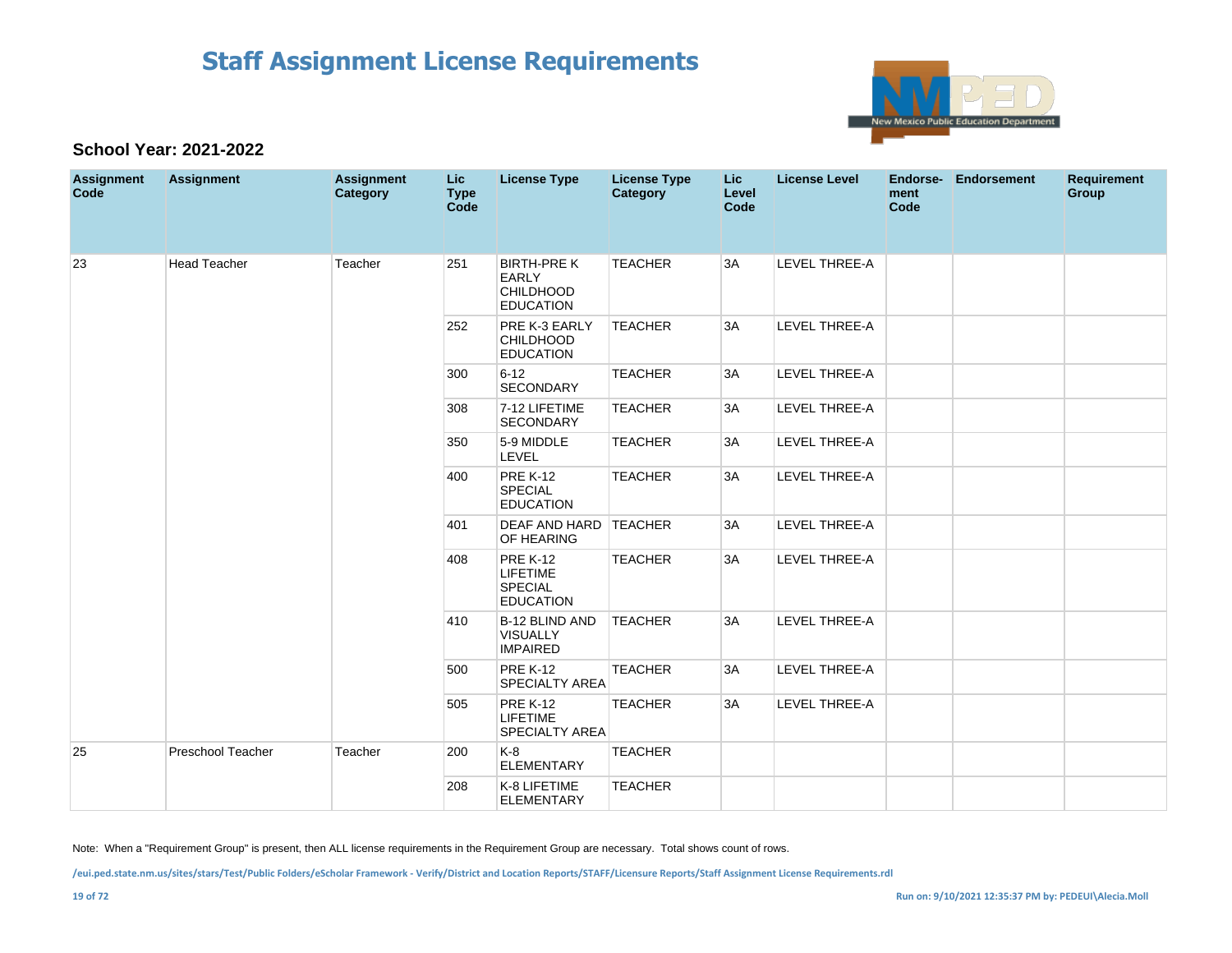

### **School Year: 2021-2022**

| <b>Assignment</b><br>Code | <b>Assignment</b>                                                    | <b>Assignment</b><br><b>Category</b> | <b>Lic</b><br><b>Type</b><br><b>Code</b> | <b>License Type</b>                                                                     | <b>License Type</b><br>Category                           | <b>Lic</b><br>Level<br>Code | <b>License Level</b> | <b>Endorse-</b><br>ment<br>Code | <b>Endorsement</b>     | <b>Requirement</b><br>Group |
|---------------------------|----------------------------------------------------------------------|--------------------------------------|------------------------------------------|-----------------------------------------------------------------------------------------|-----------------------------------------------------------|-----------------------------|----------------------|---------------------------------|------------------------|-----------------------------|
| 25                        | Preschool Teacher                                                    | Teacher                              | 250                                      | <b>B-3 EARLY</b><br><b>CHILDHOOD</b>                                                    | <b>TEACHER</b>                                            |                             |                      |                                 |                        |                             |
|                           |                                                                      |                                      | 251                                      | <b>BIRTH-PRE K</b><br><b>EARLY</b><br><b>CHILDHOOD</b><br><b>EDUCATION</b>              | <b>TEACHER</b>                                            |                             |                      |                                 |                        |                             |
|                           |                                                                      |                                      | 252                                      | PRE K-3 EARLY<br><b>CHILDHOOD</b><br><b>EDUCATION</b>                                   | <b>TEACHER</b>                                            |                             |                      |                                 |                        |                             |
|                           |                                                                      |                                      | 400                                      | <b>PRE K-12</b><br><b>SPECIAL</b><br><b>EDUCATION</b>                                   | <b>TEACHER</b>                                            |                             |                      |                                 |                        |                             |
|                           |                                                                      |                                      | 408                                      | <b>PRE K-12</b><br><b>LIFETIME</b><br><b>SPECIAL</b><br><b>EDUCATION</b>                | <b>TEACHER</b>                                            |                             |                      |                                 |                        |                             |
| 26                        | Speech/Language<br>Apprentice                                        | <b>Related Service</b><br>Personnel  | 918                                      | <b>PRE K-12</b><br><b>SPEECH</b><br>LANGUAGE<br><b>PATHOLOGIST</b><br><b>APPRENTICE</b> | <b>INSTRUCTIONAL</b><br><b>SUPPORT</b><br><b>PROVIDER</b> |                             |                      |                                 |                        |                             |
| <b>26S</b>                | Speech/Language<br>Apprentice for special<br>education 3-5 year olds | <b>Related Service</b><br>Personnel  | 918                                      | <b>PRE K-12</b><br><b>SPEECH</b><br>LANGUAGE<br><b>PATHOLOGIST</b><br><b>APPRENTICE</b> | <b>INSTRUCTIONAL</b><br><b>SUPPORT</b><br><b>PROVIDER</b> |                             |                      |                                 |                        |                             |
| 28                        | <b>Elementary Bilingual</b><br>Teacher                               | Teacher                              | 200                                      | $K-8$<br><b>ELEMENTARY</b>                                                              | <b>TEACHER</b>                                            |                             |                      | 67                              | Bilingual<br>Education |                             |
|                           |                                                                      |                                      | 208                                      | K-8 LIFETIME<br><b>ELEMENTARY</b>                                                       | <b>TEACHER</b>                                            |                             |                      | 67                              | Bilingual<br>Education |                             |
|                           |                                                                      |                                      | 250                                      | <b>B-3 EARLY</b><br><b>CHILDHOOD</b>                                                    | <b>TEACHER</b>                                            |                             |                      | 67                              | Bilingual<br>Education |                             |
|                           |                                                                      |                                      | 252                                      | PRE K-3 EARLY<br><b>CHILDHOOD</b><br><b>EDUCATION</b>                                   | <b>TEACHER</b>                                            |                             |                      | 67                              | Bilingual<br>Education |                             |

Note: When a "Requirement Group" is present, then ALL license requirements in the Requirement Group are necessary. Total shows count of rows.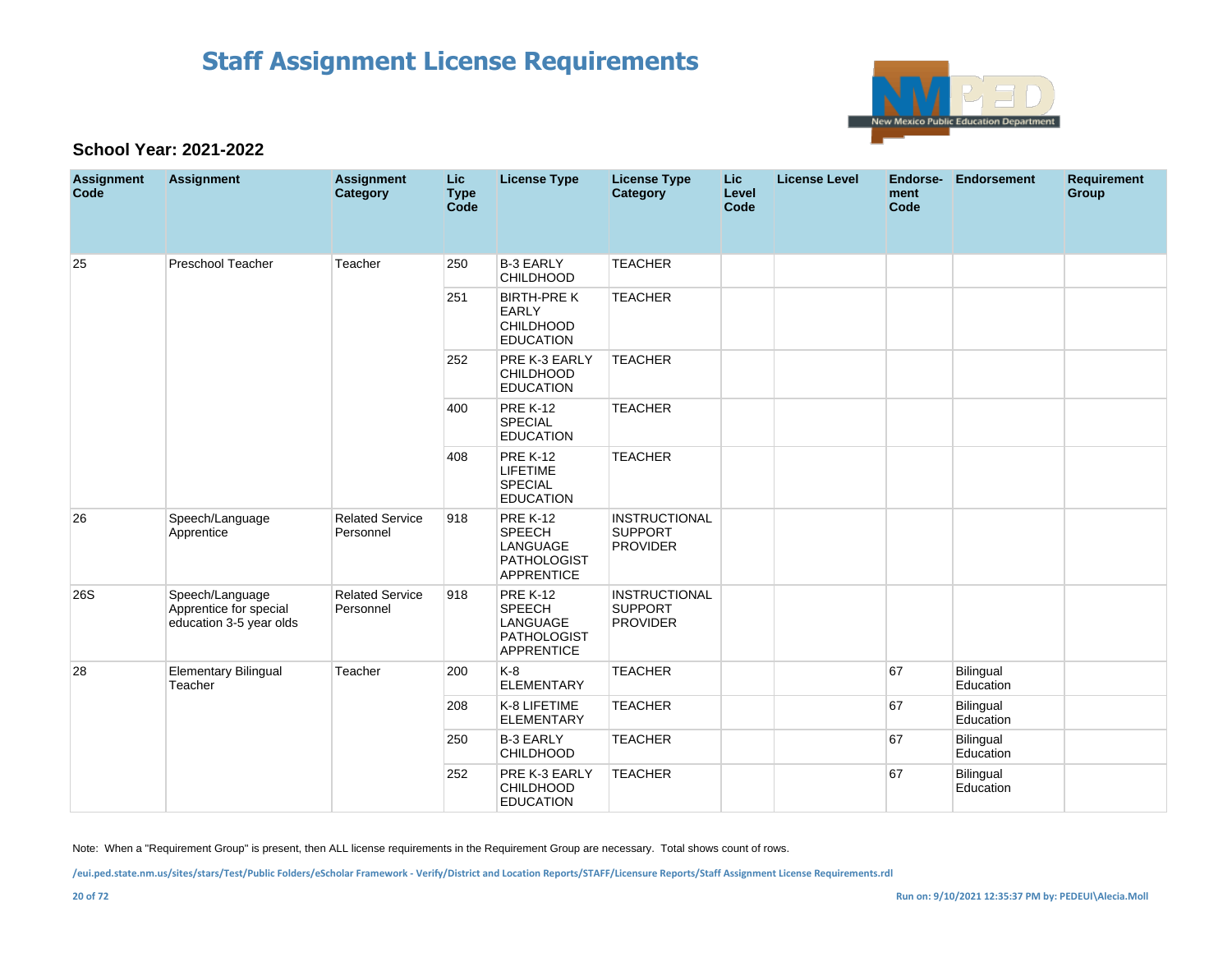

### **School Year: 2021-2022**

| <b>Assignment</b><br>Code | <b>Assignment</b>                                               | <b>Assignment</b><br>Category | Lic<br><b>Type</b><br>Code | <b>License Type</b>                                                 | <b>License Type</b><br>Category | <b>Lic</b><br>Level<br>Code | <b>License Level</b> | <b>Endorse-</b><br>ment<br>Code | <b>Endorsement</b>     | <b>Requirement</b><br>Group |
|---------------------------|-----------------------------------------------------------------|-------------------------------|----------------------------|---------------------------------------------------------------------|---------------------------------|-----------------------------|----------------------|---------------------------------|------------------------|-----------------------------|
| 28                        | <b>Elementary Bilingual</b><br>Teacher                          | Teacher                       | 500                        | <b>PRE K-12</b><br>SPECIALTY AREA                                   | <b>TEACHER</b>                  |                             |                      | 67                              | Bilingual<br>Education |                             |
|                           |                                                                 |                               | 505                        | <b>PRE K-12</b><br><b>LIFETIME</b><br>SPECIALTY AREA                | <b>TEACHER</b>                  |                             |                      | 67                              | Bilingual<br>Education |                             |
| 30                        | Secondary Teacher                                               | Teacher                       | 300                        | $6 - 12$<br>SECONDARY                                               | <b>TEACHER</b>                  |                             |                      |                                 |                        |                             |
|                           |                                                                 |                               | 308                        | 7-12 LIFETIME<br><b>SECONDARY</b>                                   | <b>TEACHER</b>                  |                             |                      |                                 |                        |                             |
|                           |                                                                 |                               | 350                        | 5-9 MIDDLE<br>LEVEL                                                 | <b>TEACHER</b>                  |                             |                      |                                 |                        |                             |
|                           |                                                                 |                               | 500                        | <b>PRE K-12</b><br><b>SPECIALTY AREA</b>                            | <b>TEACHER</b>                  |                             |                      |                                 |                        |                             |
|                           |                                                                 |                               | 505                        | <b>PRE K-12</b><br><b>LIFETIME</b><br><b>SPECIALTY AREA</b>         | <b>TEACHER</b>                  |                             |                      |                                 |                        |                             |
|                           |                                                                 |                               | 800                        | $7 - 12$<br>SECONDARY<br>VOCATIONAL<br><b>TECHNICAL</b>             | <b>TEACHER</b>                  |                             |                      |                                 |                        |                             |
| 31                        | Instructional: Not providing<br>instructional duties in a Title | Educational<br>Assistant      | 200                        | K-8<br><b>ELEMENTARY</b>                                            | <b>TEACHER</b>                  |                             |                      |                                 |                        |                             |
|                           | 1 Part A program                                                |                               | 208                        | K-8 LIFETIME<br><b>ELEMENTARY</b>                                   | <b>TEACHER</b>                  |                             |                      |                                 |                        |                             |
|                           |                                                                 |                               | 250                        | <b>B-3 EARLY</b><br><b>CHILDHOOD</b>                                | <b>TEACHER</b>                  |                             |                      |                                 |                        |                             |
|                           |                                                                 |                               | 251                        | <b>BIRTH-PRE K</b><br>EARLY<br><b>CHILDHOOD</b><br><b>EDUCATION</b> | <b>TEACHER</b>                  |                             |                      |                                 |                        |                             |
|                           |                                                                 |                               | 252                        | PRE K-3 EARLY<br><b>CHILDHOOD</b><br><b>EDUCATION</b>               | <b>TEACHER</b>                  |                             |                      |                                 |                        |                             |
|                           |                                                                 |                               | 300                        | $6 - 12$<br>SECONDARY                                               | <b>TEACHER</b>                  |                             |                      |                                 |                        |                             |

Note: When a "Requirement Group" is present, then ALL license requirements in the Requirement Group are necessary. Total shows count of rows.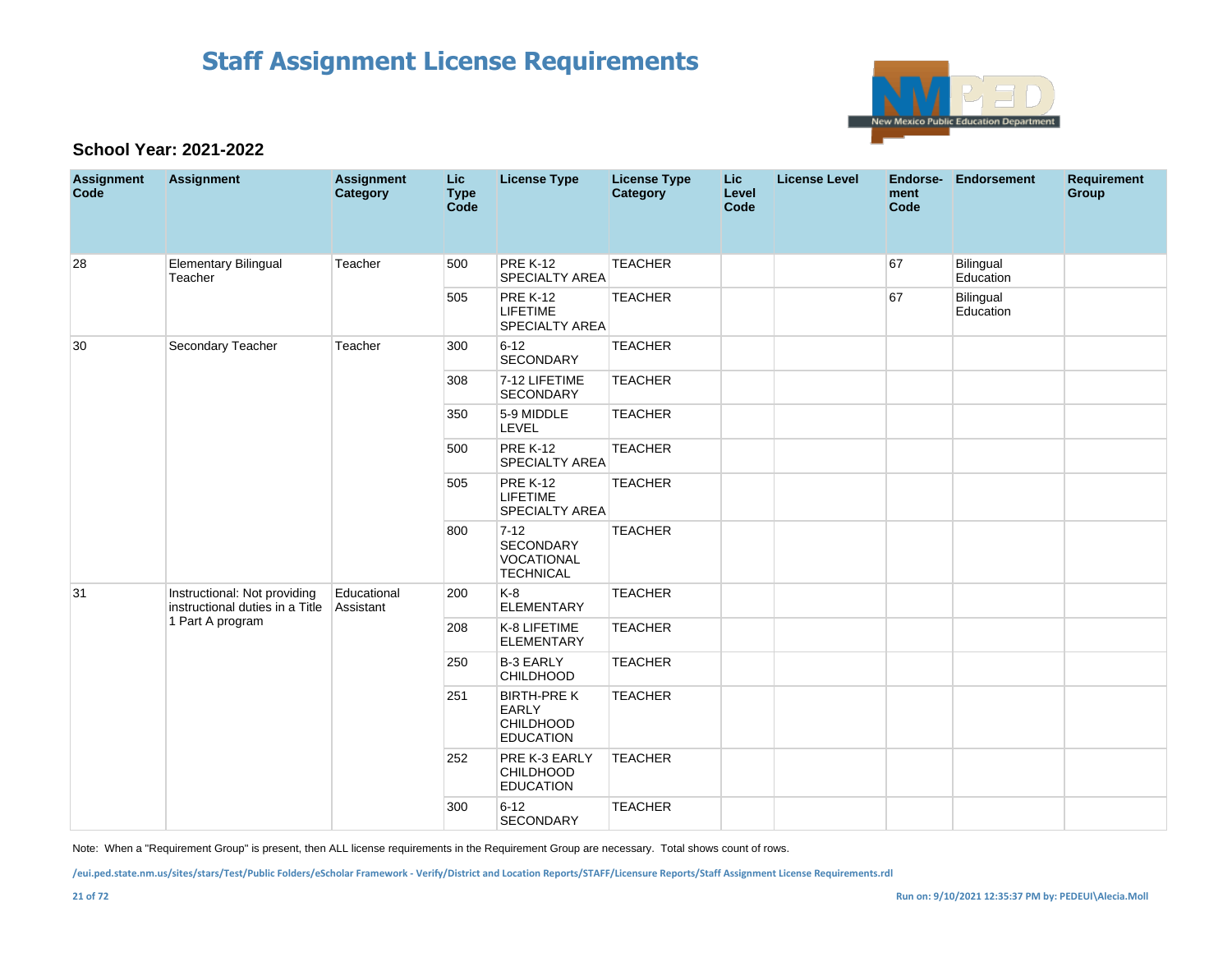

### **School Year: 2021-2022**

| <b>Assignment</b><br>Code | <b>Assignment</b>                                               | <b>Assignment</b><br>Category | <b>Lic</b><br><b>Type</b><br>Code | <b>License Type</b>                                                        | <b>License Type</b><br>Category   | <b>Lic</b><br>Level<br>Code | <b>License Level</b> | ment<br>Code | Endorse- Endorsement | <b>Requirement</b><br>Group |
|---------------------------|-----------------------------------------------------------------|-------------------------------|-----------------------------------|----------------------------------------------------------------------------|-----------------------------------|-----------------------------|----------------------|--------------|----------------------|-----------------------------|
| 31                        | Instructional: Not providing<br>instructional duties in a Title | Educational<br>Assistant      | 308                               | 7-12 LIFETIME<br><b>SECONDARY</b>                                          | <b>TEACHER</b>                    |                             |                      |              |                      |                             |
|                           | 1 Part A program                                                |                               | 350                               | 5-9 MIDDLE<br>LEVEL                                                        | <b>TEACHER</b>                    |                             |                      |              |                      |                             |
|                           |                                                                 |                               | 400                               | <b>PRE K-12</b><br><b>SPECIAL</b><br><b>EDUCATION</b>                      | <b>TEACHER</b>                    |                             |                      |              |                      |                             |
|                           |                                                                 |                               | 408                               | <b>PRE K-12</b><br>LIFETIME<br><b>SPECIAL</b><br><b>EDUCATION</b>          | <b>TEACHER</b>                    |                             |                      |              |                      |                             |
|                           |                                                                 |                               | 410                               | B-12 BLIND AND<br><b>VISUALLY</b><br><b>IMPAIRED</b>                       | <b>TEACHER</b>                    |                             |                      |              |                      |                             |
|                           |                                                                 |                               | 500                               | <b>PRE K-12</b><br><b>SPECIALTY AREA</b>                                   | <b>TEACHER</b>                    |                             |                      |              |                      |                             |
|                           |                                                                 |                               | 502                               | <b>PRE K-12</b><br>EDUCATIONAL<br><b>ASSISTANT</b>                         | <b>SUPPORT</b><br><b>PROVIDER</b> |                             |                      |              |                      |                             |
|                           |                                                                 |                               | 505                               | <b>PRE K-12</b><br>LIFETIME<br>SPECIALTY AREA                              | <b>TEACHER</b>                    |                             |                      |              |                      |                             |
| 311                       | Instructional: Providing<br>instructional duties in a Title     | Educational<br>Assistant      | 200                               | $K-8$<br><b>ELEMENTARY</b>                                                 | <b>TEACHER</b>                    |                             |                      |              |                      |                             |
|                           | 1 Part A program                                                |                               | 208                               | K-8 LIFETIME<br><b>ELEMENTARY</b>                                          | <b>TEACHER</b>                    |                             |                      |              |                      |                             |
|                           |                                                                 |                               | 250                               | <b>B-3 EARLY</b><br><b>CHILDHOOD</b>                                       | <b>TEACHER</b>                    |                             |                      |              |                      |                             |
|                           |                                                                 |                               | 251                               | <b>BIRTH-PRE K</b><br><b>EARLY</b><br><b>CHILDHOOD</b><br><b>EDUCATION</b> | <b>TEACHER</b>                    |                             |                      |              |                      |                             |
|                           |                                                                 |                               | 252                               | PRE K-3 EARLY<br>CHILDHOOD<br><b>EDUCATION</b>                             | <b>TEACHER</b>                    |                             |                      |              |                      |                             |

Note: When a "Requirement Group" is present, then ALL license requirements in the Requirement Group are necessary. Total shows count of rows.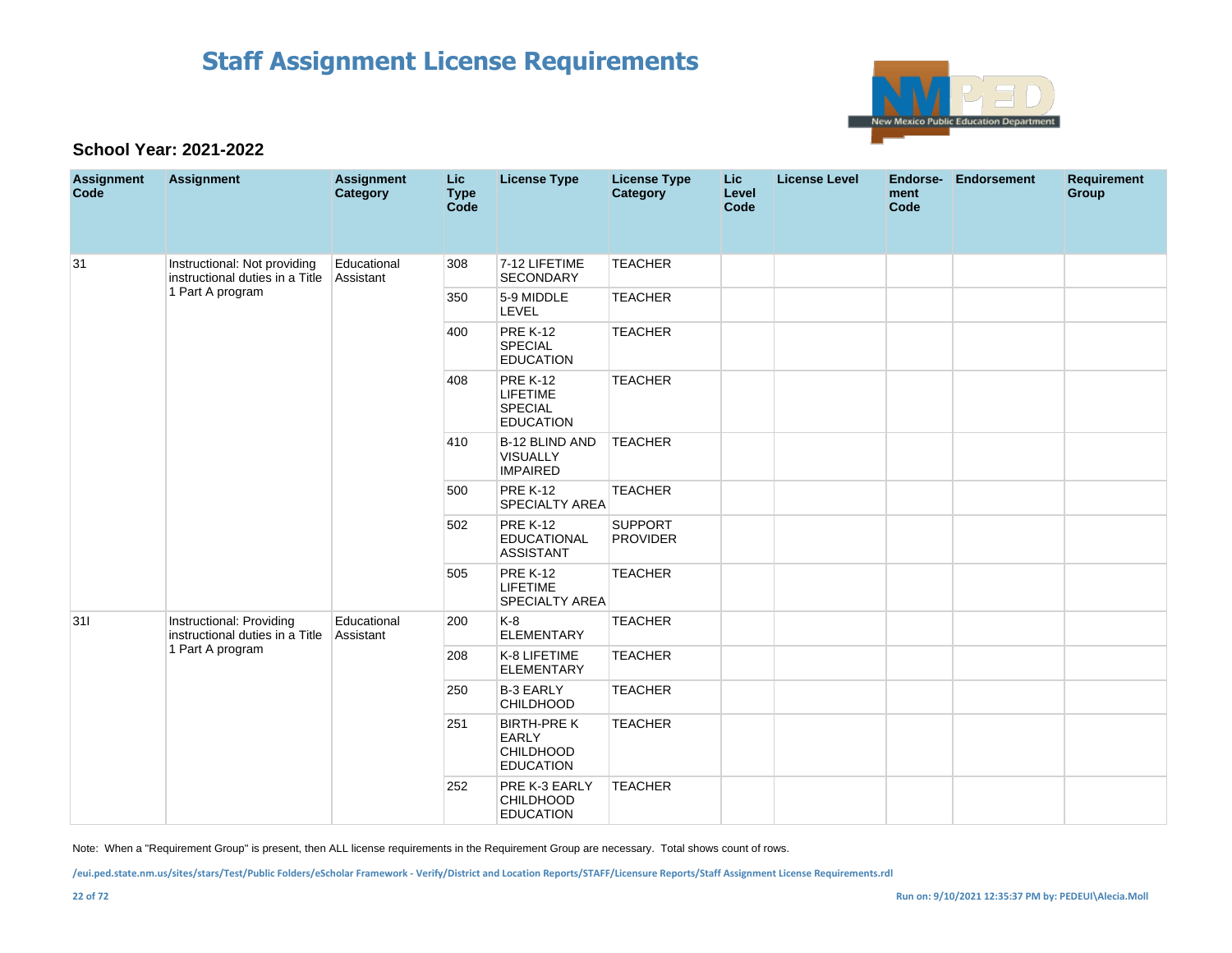

### **School Year: 2021-2022**

| <b>Assignment</b><br>Code | <b>Assignment</b>                                               | <b>Assignment</b><br>Category | <b>Lic</b><br><b>Type</b><br>Code | <b>License Type</b>                                                      | <b>License Type</b><br><b>Category</b> | Lic<br>Level<br>Code | <b>License Level</b> | Endorse-<br>ment<br>Code | <b>Endorsement</b> | <b>Requirement</b><br>Group |
|---------------------------|-----------------------------------------------------------------|-------------------------------|-----------------------------------|--------------------------------------------------------------------------|----------------------------------------|----------------------|----------------------|--------------------------|--------------------|-----------------------------|
| 311                       | Instructional: Providing<br>instructional duties in a Title     | Educational<br>Assistant      | 300                               | $6 - 12$<br><b>SECONDARY</b>                                             | <b>TEACHER</b>                         |                      |                      |                          |                    |                             |
|                           | 1 Part A program                                                |                               | 308                               | 7-12 LIFETIME<br><b>SECONDARY</b>                                        | <b>TEACHER</b>                         |                      |                      |                          |                    |                             |
|                           |                                                                 |                               | 350                               | 5-9 MIDDLE<br><b>LEVEL</b>                                               | <b>TEACHER</b>                         |                      |                      |                          |                    |                             |
|                           |                                                                 |                               | 400                               | <b>PRE K-12</b><br><b>SPECIAL</b><br><b>EDUCATION</b>                    | <b>TEACHER</b>                         |                      |                      |                          |                    |                             |
|                           |                                                                 |                               | 408                               | <b>PRE K-12</b><br><b>LIFETIME</b><br><b>SPECIAL</b><br><b>EDUCATION</b> | <b>TEACHER</b>                         |                      |                      |                          |                    |                             |
|                           |                                                                 |                               | 410                               | B-12 BLIND AND<br>VISUALLY<br><b>IMPAIRED</b>                            | <b>TEACHER</b>                         |                      |                      |                          |                    |                             |
|                           |                                                                 |                               | 500                               | <b>PRE K-12</b><br><b>SPECIALTY AREA</b>                                 | <b>TEACHER</b>                         |                      |                      |                          |                    |                             |
|                           |                                                                 |                               | 502                               | <b>PRE K-12</b><br><b>EDUCATIONAL</b><br><b>ASSISTANT</b>                | <b>SUPPORT</b><br><b>PROVIDER</b>      | 3                    | <b>LEVEL THREE</b>   |                          |                    |                             |
|                           |                                                                 |                               | 505                               | <b>PRE K-12</b><br><b>LIFETIME</b><br>SPECIALTY AREA                     | <b>TEACHER</b>                         |                      |                      |                          |                    |                             |
| 32                        | Library/Media: Not providing<br>instructional duties in a Title | Educational<br>Assistant      | 200                               | $K-8$<br><b>ELEMENTARY</b>                                               | <b>TEACHER</b>                         |                      |                      |                          |                    |                             |
|                           | 1 Part A program                                                |                               | 208                               | K-8 LIFETIME<br><b>ELEMENTARY</b>                                        | <b>TEACHER</b>                         |                      |                      |                          |                    |                             |
|                           |                                                                 |                               | 250                               | <b>B-3 EARLY</b><br><b>CHILDHOOD</b>                                     | <b>TEACHER</b>                         |                      |                      |                          |                    |                             |
|                           |                                                                 |                               | 251                               | <b>BIRTH-PREK</b><br>EARLY<br><b>CHILDHOOD</b><br><b>EDUCATION</b>       | <b>TEACHER</b>                         |                      |                      |                          |                    |                             |

Note: When a "Requirement Group" is present, then ALL license requirements in the Requirement Group are necessary. Total shows count of rows.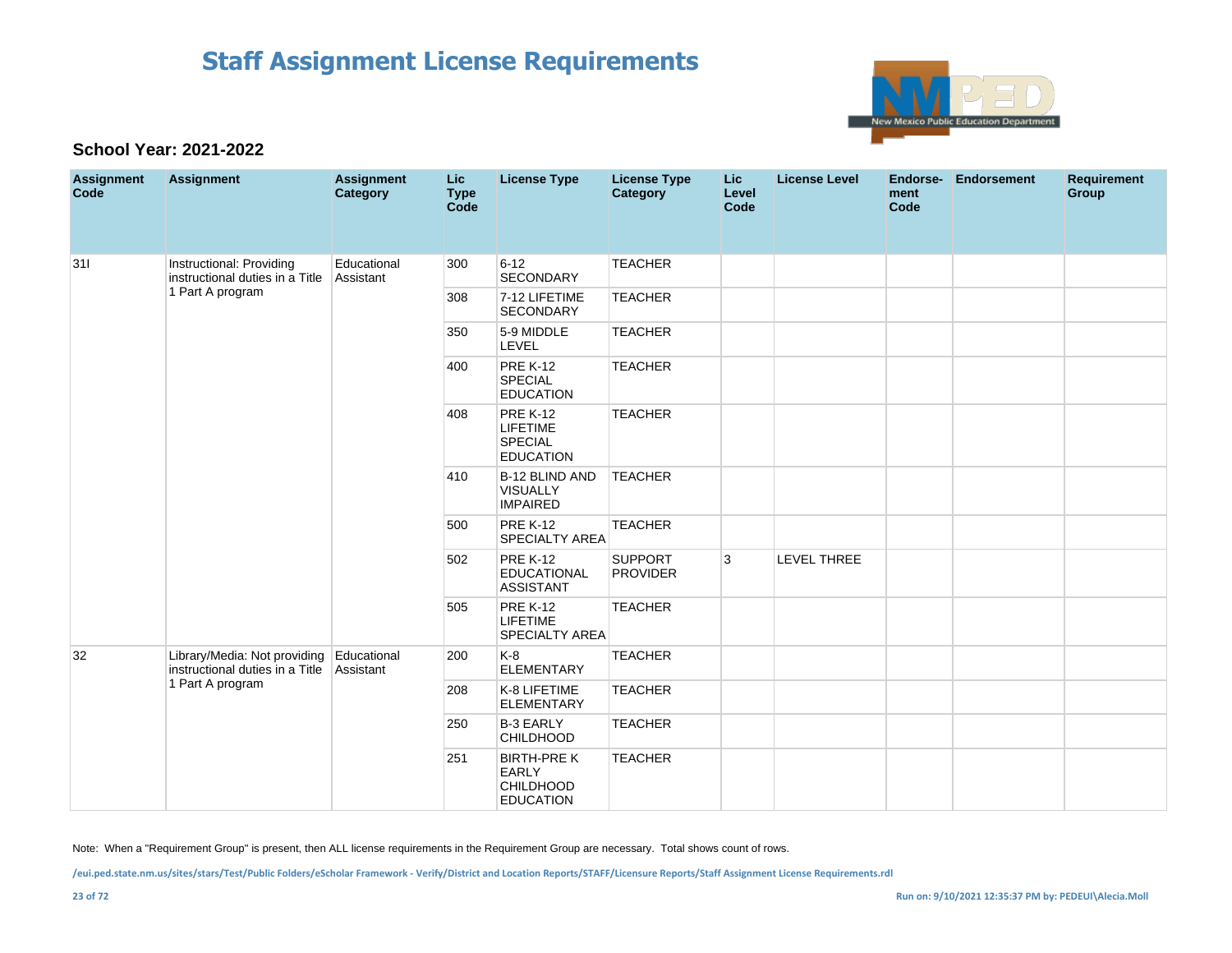

### **School Year: 2021-2022**

| <b>Assignment</b><br>Code | <b>Assignment</b>                                                                   | <b>Assignment</b><br><b>Category</b> | Lic<br><b>Type</b><br>Code | <b>License Type</b>                                                      | <b>License Type</b><br>Category   | <b>Lic</b><br>Level<br>Code | <b>License Level</b> | Endorse-<br>ment<br>Code | <b>Endorsement</b> | <b>Requirement</b><br>Group |
|---------------------------|-------------------------------------------------------------------------------------|--------------------------------------|----------------------------|--------------------------------------------------------------------------|-----------------------------------|-----------------------------|----------------------|--------------------------|--------------------|-----------------------------|
| 32                        | Library/Media: Not providing<br>instructional duties in a Title<br>1 Part A program | Educational<br>Assistant             | 252                        | PRE K-3 EARLY<br><b>CHILDHOOD</b><br><b>EDUCATION</b>                    | <b>TEACHER</b>                    |                             |                      |                          |                    |                             |
|                           |                                                                                     |                                      | 300                        | $6 - 12$<br><b>SECONDARY</b>                                             | <b>TEACHER</b>                    |                             |                      |                          |                    |                             |
|                           |                                                                                     |                                      | 308                        | 7-12 LIFETIME<br><b>SECONDARY</b>                                        | <b>TEACHER</b>                    |                             |                      |                          |                    |                             |
|                           |                                                                                     |                                      | 350                        | 5-9 MIDDLE<br>LEVEL                                                      | <b>TEACHER</b>                    |                             |                      |                          |                    |                             |
|                           |                                                                                     |                                      | 400                        | <b>PRE K-12</b><br><b>SPECIAL</b><br><b>EDUCATION</b>                    | <b>TEACHER</b>                    |                             |                      |                          |                    |                             |
|                           |                                                                                     |                                      | 408                        | <b>PRE K-12</b><br><b>LIFETIME</b><br><b>SPECIAL</b><br><b>EDUCATION</b> | <b>TEACHER</b>                    |                             |                      |                          |                    |                             |
|                           |                                                                                     |                                      | 410                        | B-12 BLIND AND<br><b>VISUALLY</b><br><b>IMPAIRED</b>                     | <b>TEACHER</b>                    |                             |                      |                          |                    |                             |
|                           |                                                                                     |                                      | 500                        | <b>PRE K-12</b><br>SPECIALTY AREA                                        | <b>TEACHER</b>                    |                             |                      |                          |                    |                             |
|                           |                                                                                     |                                      | 502                        | <b>PRE K-12</b><br><b>EDUCATIONAL</b><br><b>ASSISTANT</b>                | <b>SUPPORT</b><br><b>PROVIDER</b> |                             |                      |                          |                    |                             |
|                           |                                                                                     |                                      | 505                        | <b>PRE K-12</b><br><b>LIFETIME</b><br><b>SPECIALTY AREA</b>              | <b>TEACHER</b>                    |                             |                      |                          |                    |                             |
| 321                       | Library/Media: Providing<br>instructional duties in a Title                         | Educational<br>Assistant             | 200                        | K-8<br><b>ELEMENTARY</b>                                                 | <b>TEACHER</b>                    |                             |                      |                          |                    |                             |
|                           | 1 Part A program                                                                    |                                      | 208                        | K-8 LIFETIME<br><b>ELEMENTARY</b>                                        | <b>TEACHER</b>                    |                             |                      |                          |                    |                             |
|                           |                                                                                     |                                      | 250                        | <b>B-3 EARLY</b><br><b>CHILDHOOD</b>                                     | <b>TEACHER</b>                    |                             |                      |                          |                    |                             |

Note: When a "Requirement Group" is present, then ALL license requirements in the Requirement Group are necessary. Total shows count of rows.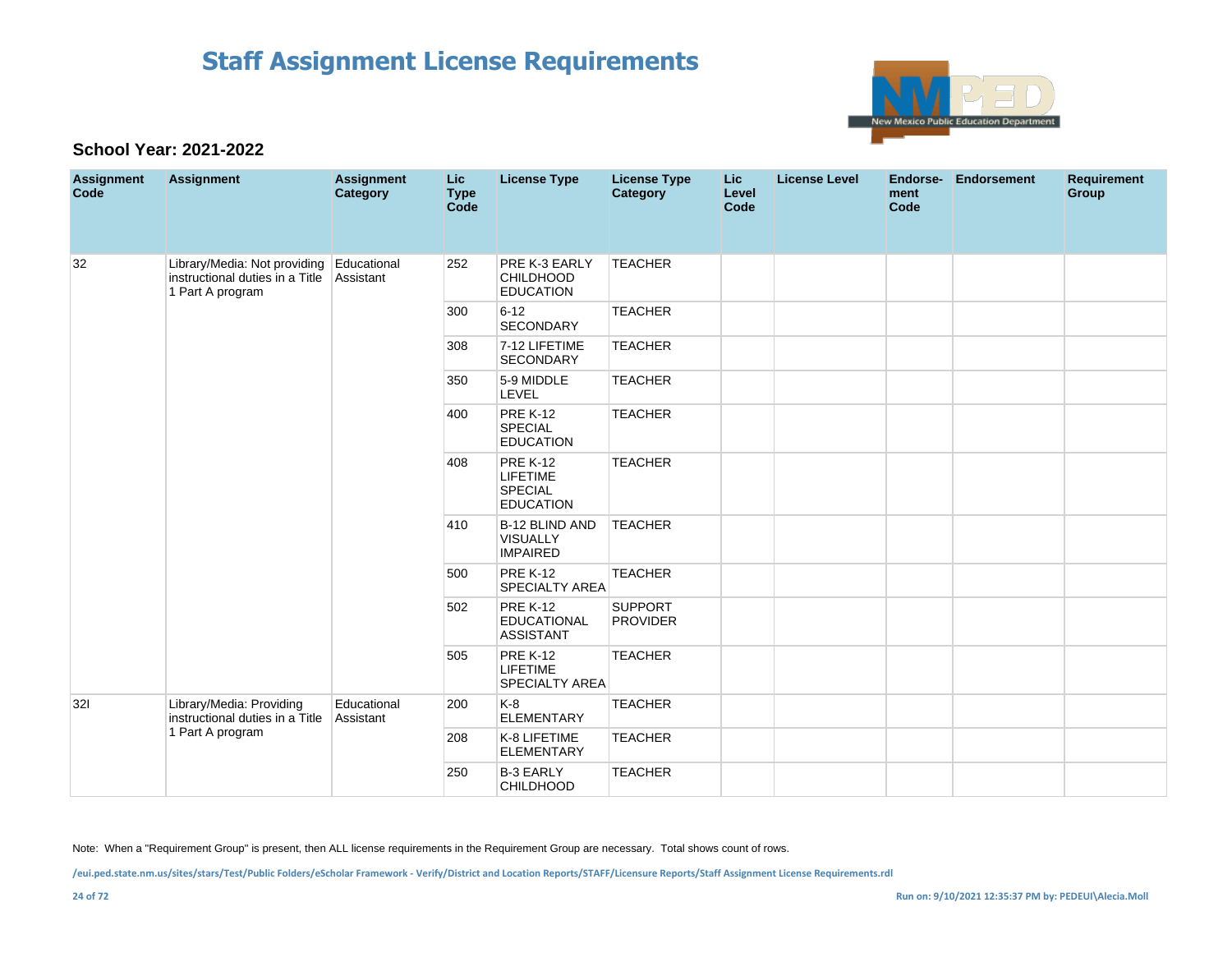

### **School Year: 2021-2022**

| <b>Assignment</b><br>Code | <b>Assignment</b>                                                               | <b>Assignment</b><br>Category | Lic<br><b>Type</b><br><b>Code</b> | <b>License Type</b>                                                 | <b>License Type</b><br><b>Category</b> | <b>Lic</b><br>Level<br>Code | <b>License Level</b> | Endorse-<br>ment<br><b>Code</b> | Endorsement | <b>Requirement</b><br>Group |
|---------------------------|---------------------------------------------------------------------------------|-------------------------------|-----------------------------------|---------------------------------------------------------------------|----------------------------------------|-----------------------------|----------------------|---------------------------------|-------------|-----------------------------|
| 321                       | Library/Media: Providing<br>instructional duties in a Title<br>1 Part A program | Educational<br>Assistant      | 251                               | <b>BIRTH-PRE K</b><br><b>EARLY</b><br>CHILDHOOD<br><b>EDUCATION</b> | <b>TEACHER</b>                         |                             |                      |                                 |             |                             |
|                           |                                                                                 |                               | 252                               | PRE K-3 EARLY<br><b>CHILDHOOD</b><br><b>EDUCATION</b>               | <b>TEACHER</b>                         |                             |                      |                                 |             |                             |
|                           |                                                                                 |                               | 300                               | $6 - 12$<br>SECONDARY                                               | <b>TEACHER</b>                         |                             |                      |                                 |             |                             |
|                           |                                                                                 |                               | 308                               | 7-12 LIFETIME<br><b>SECONDARY</b>                                   | <b>TEACHER</b>                         |                             |                      |                                 |             |                             |
|                           |                                                                                 |                               | 350                               | 5-9 MIDDLE<br>LEVEL                                                 | <b>TEACHER</b>                         |                             |                      |                                 |             |                             |
|                           |                                                                                 |                               | 400                               | <b>PRE K-12</b><br><b>SPECIAL</b><br><b>EDUCATION</b>               | <b>TEACHER</b>                         |                             |                      |                                 |             |                             |
|                           |                                                                                 |                               | 408                               | <b>PRE K-12</b><br><b>LIFETIME</b><br>SPECIAL<br><b>EDUCATION</b>   | <b>TEACHER</b>                         |                             |                      |                                 |             |                             |
|                           |                                                                                 |                               | 410                               | <b>B-12 BLIND AND</b><br><b>VISUALLY</b><br><b>IMPAIRED</b>         | <b>TEACHER</b>                         |                             |                      |                                 |             |                             |
|                           |                                                                                 |                               | 500                               | <b>PRE K-12</b><br>SPECIALTY AREA                                   | <b>TEACHER</b>                         |                             |                      |                                 |             |                             |
|                           |                                                                                 |                               | 502                               | <b>PRE K-12</b><br><b>EDUCATIONAL</b><br><b>ASSISTANT</b>           | <b>SUPPORT</b><br><b>PROVIDER</b>      | 3                           | <b>LEVEL THREE</b>   |                                 |             |                             |
|                           |                                                                                 |                               | 505                               | <b>PRE K-12</b><br><b>LIFETIME</b><br><b>SPECIALTY AREA</b>         | <b>TEACHER</b>                         |                             |                      |                                 |             |                             |
| 33                        | Other: Not providing<br>instructional duties in a Title                         | Educational<br>Assistant      | 200                               | $K-8$<br><b>ELEMENTARY</b>                                          | <b>TEACHER</b>                         |                             |                      |                                 |             |                             |
|                           | 1 Part A program                                                                |                               | 208                               | K-8 LIFETIME<br><b>ELEMENTARY</b>                                   | <b>TEACHER</b>                         |                             |                      |                                 |             |                             |

Note: When a "Requirement Group" is present, then ALL license requirements in the Requirement Group are necessary. Total shows count of rows.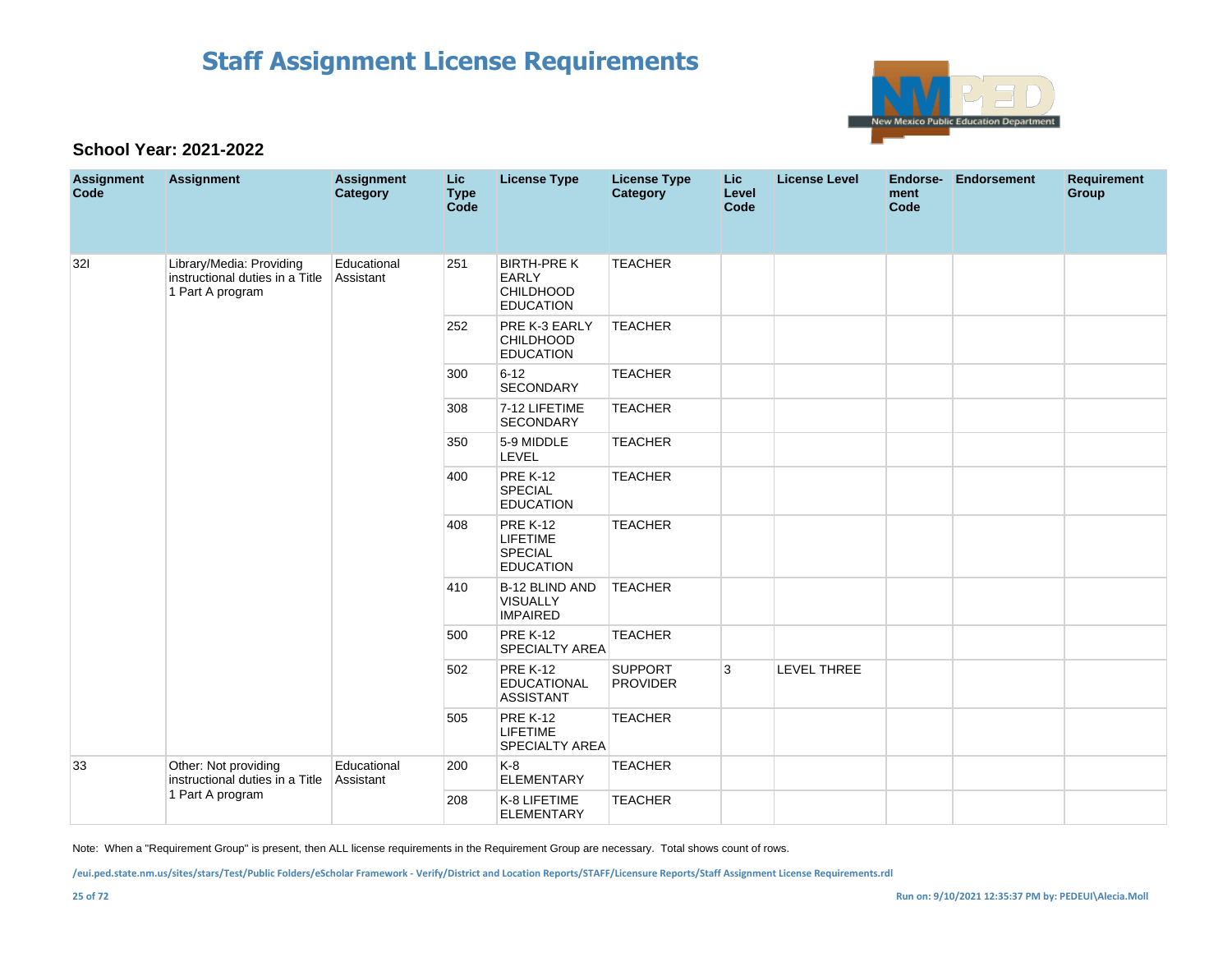

### **School Year: 2021-2022**

| <b>Assignment</b><br>Code | <b>Assignment</b>                                                       | <b>Assignment</b><br><b>Category</b> | Lic<br><b>Type</b><br>Code | <b>License Type</b>                                                        | <b>License Type</b><br>Category   | Lic.<br>Level<br>Code | <b>License Level</b> | Endorse-<br>ment<br>Code | Endorsement | <b>Requirement</b><br>Group |
|---------------------------|-------------------------------------------------------------------------|--------------------------------------|----------------------------|----------------------------------------------------------------------------|-----------------------------------|-----------------------|----------------------|--------------------------|-------------|-----------------------------|
| 33                        | Other: Not providing<br>instructional duties in a Title                 | Educational<br>Assistant             | 250                        | <b>B-3 EARLY</b><br><b>CHILDHOOD</b>                                       | <b>TEACHER</b>                    |                       |                      |                          |             |                             |
|                           | 1 Part A program                                                        |                                      | 251                        | <b>BIRTH-PRE K</b><br><b>EARLY</b><br><b>CHILDHOOD</b><br><b>EDUCATION</b> | <b>TEACHER</b>                    |                       |                      |                          |             |                             |
|                           |                                                                         |                                      | 252                        | PRE K-3 EARLY<br><b>CHILDHOOD</b><br><b>EDUCATION</b>                      | <b>TEACHER</b>                    |                       |                      |                          |             |                             |
|                           |                                                                         |                                      | 300                        | $6 - 12$<br><b>SECONDARY</b>                                               | <b>TEACHER</b>                    |                       |                      |                          |             |                             |
|                           |                                                                         |                                      | 308                        | 7-12 LIFETIME<br><b>SECONDARY</b>                                          | <b>TEACHER</b>                    |                       |                      |                          |             |                             |
|                           |                                                                         |                                      | 350                        | 5-9 MIDDLE<br>LEVEL                                                        | <b>TEACHER</b>                    |                       |                      |                          |             |                             |
|                           |                                                                         |                                      | 400                        | <b>PRE K-12</b><br><b>SPECIAL</b><br><b>EDUCATION</b>                      | <b>TEACHER</b>                    |                       |                      |                          |             |                             |
|                           |                                                                         |                                      | 408                        | <b>PRE K-12</b><br>LIFETIME<br><b>SPECIAL</b><br><b>EDUCATION</b>          | <b>TEACHER</b>                    |                       |                      |                          |             |                             |
|                           |                                                                         |                                      | 410                        | B-12 BLIND AND<br><b>VISUALLY</b><br><b>IMPAIRED</b>                       | <b>TEACHER</b>                    |                       |                      |                          |             |                             |
|                           |                                                                         |                                      | 500                        | <b>PRE K-12</b><br><b>SPECIALTY AREA</b>                                   | <b>TEACHER</b>                    |                       |                      |                          |             |                             |
|                           |                                                                         |                                      | 502                        | <b>PRE K-12</b><br><b>EDUCATIONAL</b><br><b>ASSISTANT</b>                  | <b>SUPPORT</b><br><b>PROVIDER</b> |                       |                      |                          |             |                             |
|                           |                                                                         |                                      | 505                        | <b>PRE K-12</b><br><b>LIFETIME</b><br><b>SPECIALTY AREA</b>                | <b>TEACHER</b>                    |                       |                      |                          |             |                             |
| 331                       | Other: Providing<br>instructional duties in a Title<br>1 Part A program | Educational<br>Assistant             | 200                        | $K-8$<br><b>ELEMENTARY</b>                                                 | <b>TEACHER</b>                    |                       |                      |                          |             |                             |

Note: When a "Requirement Group" is present, then ALL license requirements in the Requirement Group are necessary. Total shows count of rows.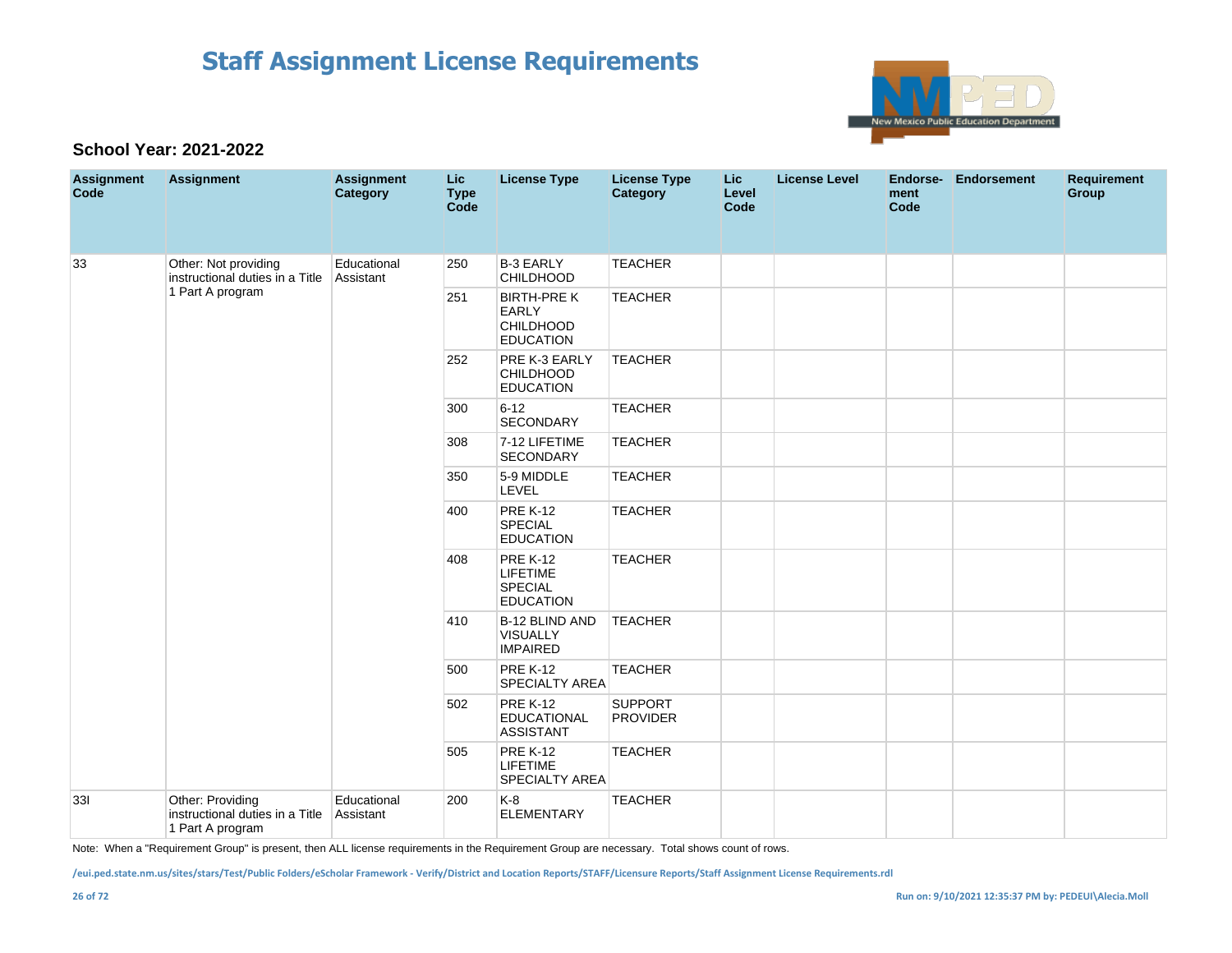

### **School Year: 2021-2022**

| <b>Assignment</b><br>Code | <b>Assignment</b>                                   | <b>Assignment</b><br>Category | Lic<br><b>Type</b><br>Code | <b>License Type</b>                                                        | <b>License Type</b><br><b>Category</b> | Lic<br>Level<br>Code | <b>License Level</b> | Endorse-<br>ment<br>Code | <b>Endorsement</b> | <b>Requirement</b><br>Group |
|---------------------------|-----------------------------------------------------|-------------------------------|----------------------------|----------------------------------------------------------------------------|----------------------------------------|----------------------|----------------------|--------------------------|--------------------|-----------------------------|
| 33I                       | Other: Providing<br>instructional duties in a Title | Educational<br>Assistant      | 208                        | K-8 LIFETIME<br><b>ELEMENTARY</b>                                          | <b>TEACHER</b>                         |                      |                      |                          |                    |                             |
|                           | 1 Part A program                                    |                               | 250                        | <b>B-3 EARLY</b><br>CHILDHOOD                                              | <b>TEACHER</b>                         |                      |                      |                          |                    |                             |
|                           |                                                     |                               | 251                        | <b>BIRTH-PRE K</b><br><b>EARLY</b><br><b>CHILDHOOD</b><br><b>EDUCATION</b> | <b>TEACHER</b>                         |                      |                      |                          |                    |                             |
|                           |                                                     |                               | 252                        | PRE K-3 EARLY<br><b>CHILDHOOD</b><br><b>EDUCATION</b>                      | <b>TEACHER</b>                         |                      |                      |                          |                    |                             |
|                           |                                                     |                               | 300                        | $6 - 12$<br><b>SECONDARY</b>                                               | <b>TEACHER</b>                         |                      |                      |                          |                    |                             |
|                           |                                                     |                               | 308                        | 7-12 LIFETIME<br><b>SECONDARY</b>                                          | <b>TEACHER</b>                         |                      |                      |                          |                    |                             |
|                           |                                                     |                               | 350                        | 5-9 MIDDLE<br>LEVEL                                                        | <b>TEACHER</b>                         |                      |                      |                          |                    |                             |
|                           |                                                     |                               | 400                        | <b>PRE K-12</b><br><b>SPECIAL</b><br><b>EDUCATION</b>                      | <b>TEACHER</b>                         |                      |                      |                          |                    |                             |
|                           |                                                     |                               | 408                        | <b>PRE K-12</b><br><b>LIFETIME</b><br><b>SPECIAL</b><br><b>EDUCATION</b>   | <b>TEACHER</b>                         |                      |                      |                          |                    |                             |
|                           |                                                     |                               | 410                        | <b>B-12 BLIND AND</b><br><b>VISUALLY</b><br><b>IMPAIRED</b>                | <b>TEACHER</b>                         |                      |                      |                          |                    |                             |
|                           |                                                     |                               | 500                        | <b>PRE K-12</b><br>SPECIALTY AREA                                          | <b>TEACHER</b>                         |                      |                      |                          |                    |                             |
|                           |                                                     |                               | 502                        | <b>PRE K-12</b><br><b>EDUCATIONAL</b><br><b>ASSISTANT</b>                  | <b>SUPPORT</b><br><b>PROVIDER</b>      | 3                    | LEVEL THREE          |                          |                    |                             |
|                           |                                                     |                               | 505                        | <b>PRE K-12</b><br><b>LIFETIME</b><br><b>SPECIALTY AREA</b>                | <b>TEACHER</b>                         |                      |                      |                          |                    |                             |

Note: When a "Requirement Group" is present, then ALL license requirements in the Requirement Group are necessary. Total shows count of rows.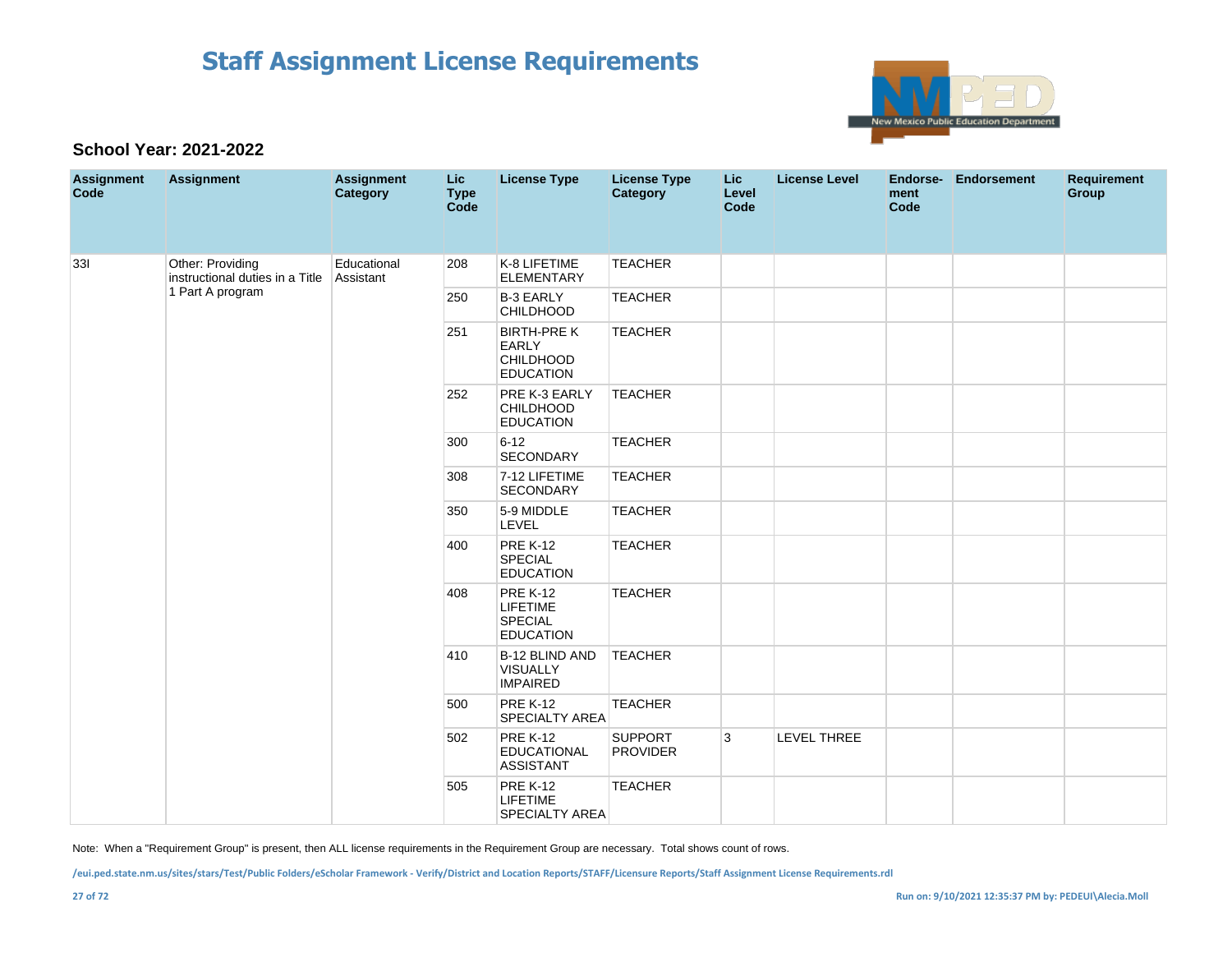

### **School Year: 2021-2022**

| <b>Assignment</b><br>Code | <b>Assignment</b>                                                    | <b>Assignment</b><br>Category | Lic<br><b>Type</b><br><b>Code</b> | <b>License Type</b>                                               | <b>License Type</b><br><b>Category</b> | Lic<br>Level<br>Code | <b>License Level</b> | Endorse-<br>ment<br>Code | Endorsement | <b>Requirement</b><br>Group |  |  |  |     |                                                             |                |  |  |  |
|---------------------------|----------------------------------------------------------------------|-------------------------------|-----------------------------------|-------------------------------------------------------------------|----------------------------------------|----------------------|----------------------|--------------------------|-------------|-----------------------------|--|--|--|-----|-------------------------------------------------------------|----------------|--|--|--|
| 34                        | SpEd Instructional Assistant Educational<br>ages 6-21: NOT providing | Assistant                     | 200                               | $K-8$<br><b>ELEMENTARY</b>                                        | <b>TEACHER</b>                         |                      |                      |                          |             |                             |  |  |  |     |                                                             |                |  |  |  |
|                           | instructional duties in a Title<br>1 Part A pgm                      |                               | 208                               | K-8 LIFETIME<br><b>ELEMENTARY</b>                                 | <b>TEACHER</b>                         |                      |                      |                          |             |                             |  |  |  |     |                                                             |                |  |  |  |
|                           |                                                                      |                               | 250                               | <b>B-3 EARLY</b><br><b>CHILDHOOD</b>                              | <b>TEACHER</b>                         |                      |                      |                          |             |                             |  |  |  |     |                                                             |                |  |  |  |
|                           |                                                                      |                               | 252                               | PRE K-3 EARLY<br><b>CHILDHOOD</b><br><b>EDUCATION</b>             | <b>TEACHER</b>                         |                      |                      |                          |             |                             |  |  |  |     |                                                             |                |  |  |  |
|                           |                                                                      |                               | 300                               | $6 - 12$<br>SECONDARY                                             | <b>TEACHER</b>                         |                      |                      |                          |             |                             |  |  |  |     |                                                             |                |  |  |  |
|                           |                                                                      |                               | 308                               | 7-12 LIFETIME<br>SECONDARY                                        | <b>TEACHER</b>                         |                      |                      |                          |             |                             |  |  |  |     |                                                             |                |  |  |  |
|                           |                                                                      |                               | 350                               | 5-9 MIDDLE<br>LEVEL                                               | <b>TEACHER</b>                         |                      |                      |                          |             |                             |  |  |  |     |                                                             |                |  |  |  |
|                           |                                                                      |                               | 400                               | <b>PRE K-12</b><br><b>SPECIAL</b><br><b>EDUCATION</b>             | <b>TEACHER</b>                         |                      |                      |                          |             |                             |  |  |  |     |                                                             |                |  |  |  |
|                           |                                                                      |                               | 408                               | <b>PRE K-12</b><br><b>LIFETIME</b><br>SPECIAL<br><b>EDUCATION</b> | <b>TEACHER</b>                         |                      |                      |                          |             |                             |  |  |  |     |                                                             |                |  |  |  |
|                           |                                                                      |                               |                                   |                                                                   |                                        |                      |                      |                          |             |                             |  |  |  | 410 | <b>B-12 BLIND AND</b><br><b>VISUALLY</b><br><b>IMPAIRED</b> | <b>TEACHER</b> |  |  |  |
|                           |                                                                      |                               | 500                               | <b>PRE K-12</b><br>SPECIALTY AREA                                 | <b>TEACHER</b>                         |                      |                      |                          |             |                             |  |  |  |     |                                                             |                |  |  |  |
|                           |                                                                      |                               | 502                               | <b>PRE K-12</b><br><b>EDUCATIONAL</b><br><b>ASSISTANT</b>         | <b>SUPPORT</b><br><b>PROVIDER</b>      |                      |                      |                          |             |                             |  |  |  |     |                                                             |                |  |  |  |
|                           |                                                                      |                               | 505                               | <b>PRE K-12</b><br><b>LIFETIME</b><br>SPECIALTY AREA              | <b>TEACHER</b>                         |                      |                      |                          |             |                             |  |  |  |     |                                                             |                |  |  |  |

Note: When a "Requirement Group" is present, then ALL license requirements in the Requirement Group are necessary. Total shows count of rows.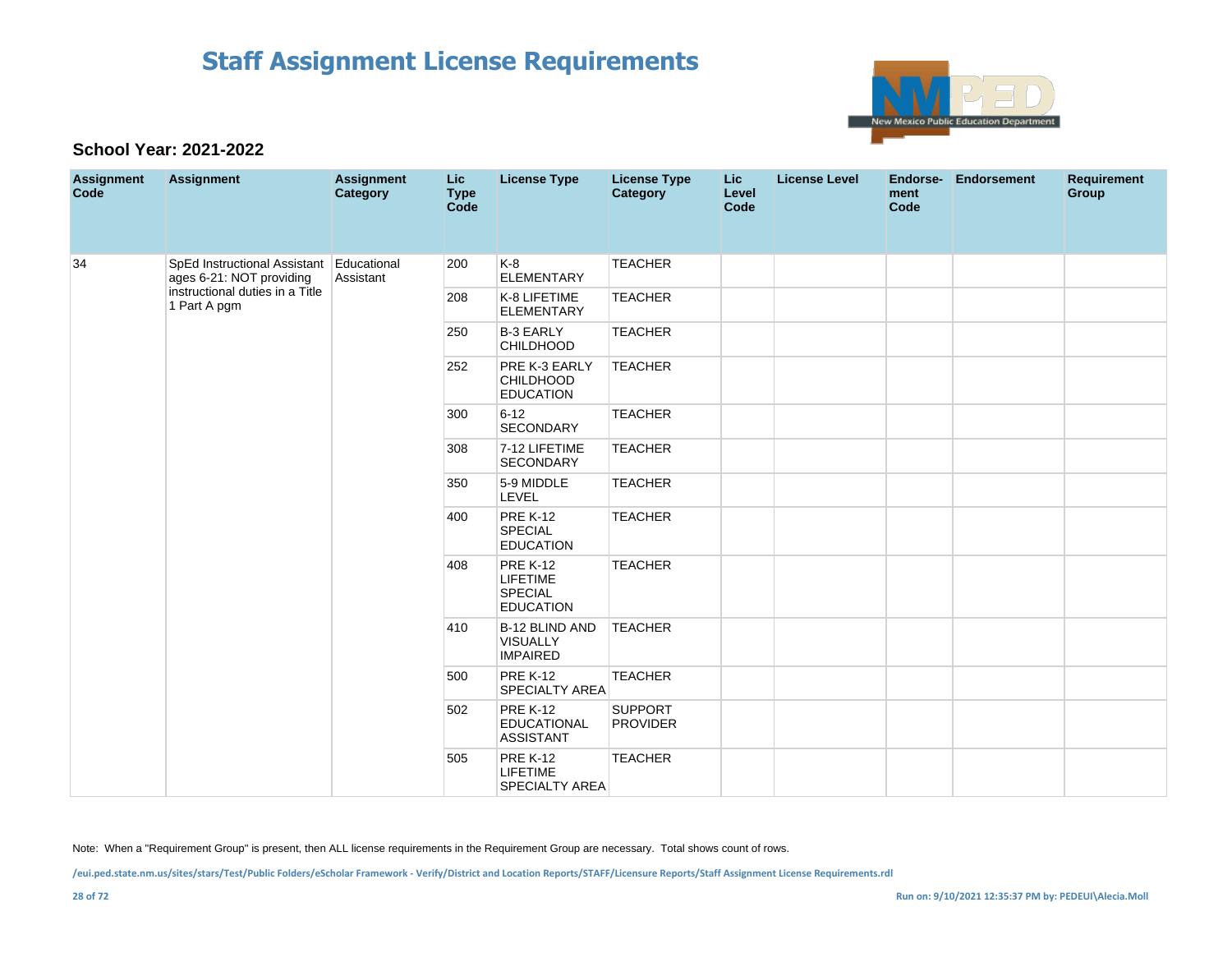

### **School Year: 2021-2022**

| <b>Assignment</b><br>Code | <b>Assignment</b>                                                | <b>Assignment</b><br>Category | Lic<br><b>Type</b><br><b>Code</b> | <b>License Type</b>                                                      | <b>License Type</b><br><b>Category</b> | <b>Lic</b><br>Level<br>Code | <b>License Level</b> | Endorse-<br>ment<br>Code | <b>Endorsement</b> | <b>Requirement</b><br>Group |
|---------------------------|------------------------------------------------------------------|-------------------------------|-----------------------------------|--------------------------------------------------------------------------|----------------------------------------|-----------------------------|----------------------|--------------------------|--------------------|-----------------------------|
| 341                       | SpEd Instructional Assistant Educational<br>ages 6-21: Providing | Assistant                     | 200                               | $K-8$<br><b>ELEMENTARY</b>                                               | <b>TEACHER</b>                         |                             |                      |                          |                    |                             |
|                           | instructional duties in a Title<br>1 Part A pgm                  |                               | 208                               | K-8 LIFETIME<br><b>ELEMENTARY</b>                                        | <b>TEACHER</b>                         |                             |                      |                          |                    |                             |
|                           |                                                                  |                               | 250                               | <b>B-3 EARLY</b><br><b>CHILDHOOD</b>                                     | <b>TEACHER</b>                         |                             |                      |                          |                    |                             |
|                           |                                                                  |                               | 252                               | PRE K-3 EARLY<br><b>CHILDHOOD</b><br><b>EDUCATION</b>                    | <b>TEACHER</b>                         |                             |                      |                          |                    |                             |
|                           |                                                                  |                               | 300                               | $6 - 12$<br>SECONDARY                                                    | <b>TEACHER</b>                         |                             |                      |                          |                    |                             |
|                           |                                                                  |                               | 308                               | 7-12 LIFETIME<br><b>SECONDARY</b>                                        | <b>TEACHER</b>                         |                             |                      |                          |                    |                             |
|                           |                                                                  |                               | 350                               | 5-9 MIDDLE<br>LEVEL                                                      | <b>TEACHER</b>                         |                             |                      |                          |                    |                             |
|                           |                                                                  |                               | 400                               | <b>PRE K-12</b><br><b>SPECIAL</b><br><b>EDUCATION</b>                    | <b>TEACHER</b>                         |                             |                      |                          |                    |                             |
|                           |                                                                  |                               | 408                               | <b>PRE K-12</b><br><b>LIFETIME</b><br><b>SPECIAL</b><br><b>EDUCATION</b> | <b>TEACHER</b>                         |                             |                      |                          |                    |                             |
|                           |                                                                  |                               | 410                               | B-12 BLIND AND<br><b>VISUALLY</b><br><b>IMPAIRED</b>                     | <b>TEACHER</b>                         |                             |                      |                          |                    |                             |
|                           |                                                                  |                               | 500                               | <b>PRE K-12</b><br><b>SPECIALTY AREA</b>                                 | <b>TEACHER</b>                         |                             |                      |                          |                    |                             |
|                           |                                                                  |                               | 502                               | <b>PRE K-12</b><br><b>EDUCATIONAL</b><br><b>ASSISTANT</b>                | <b>SUPPORT</b><br><b>PROVIDER</b>      | 3                           | LEVEL THREE          |                          |                    |                             |
|                           |                                                                  |                               | 505                               | <b>PRE K-12</b><br>LIFETIME<br><b>SPECIALTY AREA</b>                     | <b>TEACHER</b>                         |                             |                      |                          |                    |                             |

Note: When a "Requirement Group" is present, then ALL license requirements in the Requirement Group are necessary. Total shows count of rows.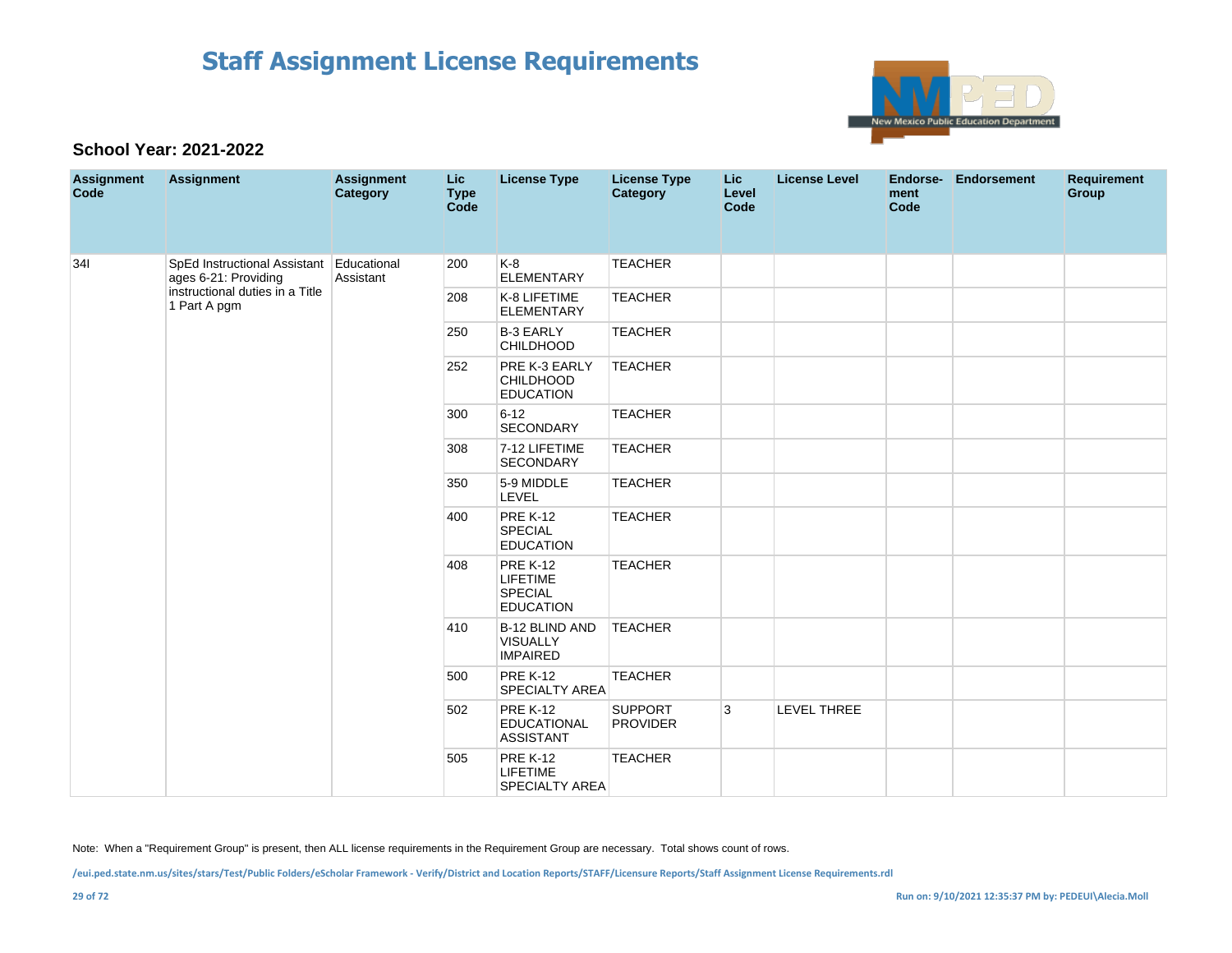

#### **School Year: 2021-2022**

| 34IS | SpEd Instructional Assistant Educational<br>ages 3-5: Providing | Assistant | 200 | K-8<br><b>ELEMENTARY</b>                                                   | <b>TEACHER</b>                    |   |             |     |                                                             |                |  |  |     |                                   |
|------|-----------------------------------------------------------------|-----------|-----|----------------------------------------------------------------------------|-----------------------------------|---|-------------|-----|-------------------------------------------------------------|----------------|--|--|-----|-----------------------------------|
|      | instructional duties in a Title<br>1 Part A pgm                 |           | 208 | K-8 LIFETIME<br><b>ELEMENTARY</b>                                          | <b>TEACHER</b>                    |   |             |     |                                                             |                |  |  |     |                                   |
|      |                                                                 |           | 250 | <b>B-3 EARLY</b><br><b>CHILDHOOD</b>                                       | <b>TEACHER</b>                    |   |             |     |                                                             |                |  |  |     |                                   |
|      |                                                                 |           | 251 | <b>BIRTH-PRE K</b><br><b>EARLY</b><br><b>CHILDHOOD</b><br><b>EDUCATION</b> | <b>TEACHER</b>                    |   |             |     |                                                             |                |  |  |     |                                   |
|      |                                                                 |           | 252 | PRE K-3 EARLY<br><b>CHILDHOOD</b><br><b>EDUCATION</b>                      | <b>TEACHER</b>                    |   |             |     |                                                             |                |  |  |     |                                   |
|      |                                                                 |           | 300 | $6 - 12$<br><b>SECONDARY</b>                                               | <b>TEACHER</b>                    |   |             |     |                                                             |                |  |  |     |                                   |
|      |                                                                 |           | 308 | 7-12 LIFETIME<br><b>SECONDARY</b>                                          | <b>TEACHER</b>                    |   |             |     |                                                             |                |  |  |     |                                   |
|      |                                                                 |           | 350 | 5-9 MIDDLE<br>LEVEL                                                        | <b>TEACHER</b>                    |   |             |     |                                                             |                |  |  |     |                                   |
|      |                                                                 |           | 400 | <b>PRE K-12</b><br><b>SPECIAL</b><br><b>EDUCATION</b>                      | <b>TEACHER</b>                    |   |             |     |                                                             |                |  |  |     |                                   |
|      |                                                                 |           | 408 | <b>PRE K-12</b><br>LIFETIME<br><b>SPECIAL</b><br><b>EDUCATION</b>          | <b>TEACHER</b>                    |   |             |     |                                                             |                |  |  |     |                                   |
|      |                                                                 |           |     |                                                                            |                                   |   |             | 410 | <b>B-12 BLIND AND</b><br><b>VISUALLY</b><br><b>IMPAIRED</b> | <b>TEACHER</b> |  |  |     |                                   |
|      |                                                                 |           |     |                                                                            |                                   |   |             |     |                                                             |                |  |  | 500 | <b>PRE K-12</b><br>SPECIALTY AREA |
|      |                                                                 |           | 502 | <b>PRE K-12</b><br><b>EDUCATIONAL</b><br><b>ASSISTANT</b>                  | <b>SUPPORT</b><br><b>PROVIDER</b> | 3 | LEVEL THREE |     |                                                             |                |  |  |     |                                   |
|      |                                                                 |           | 505 | <b>PRE K-12</b><br><b>LIFETIME</b><br><b>SPECIALTY AREA</b>                | <b>TEACHER</b>                    |   |             |     |                                                             |                |  |  |     |                                   |

Note: When a "Requirement Group" is present, then ALL license requirements in the Requirement Group are necessary. Total shows count of rows.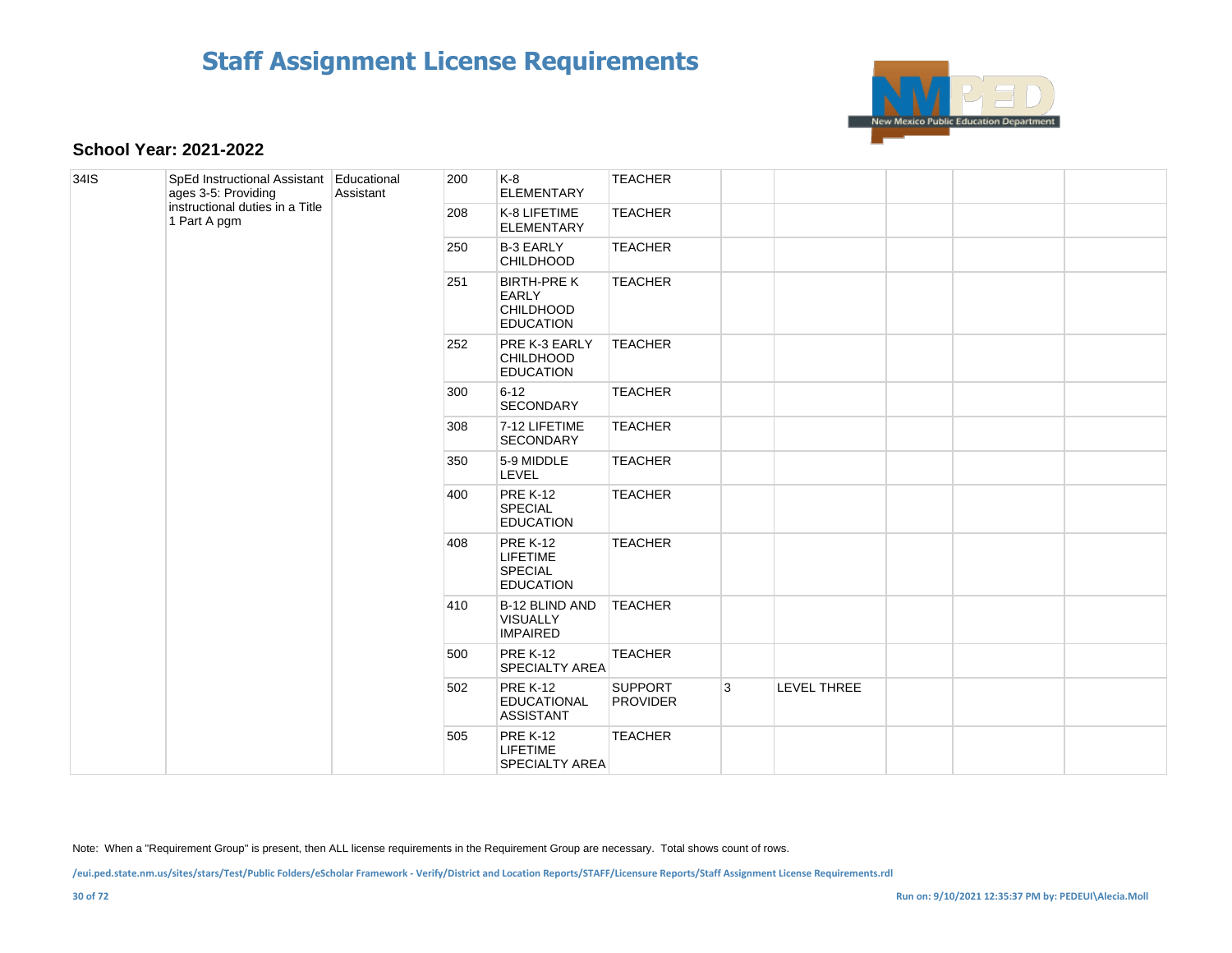

#### **School Year: 2021-2022**

| 34S | SpEd Instructional Assistant Educational<br>ages 3-5: NOT providing | Assistant | 200 | K-8<br><b>ELEMENTARY</b>                                                   | <b>TEACHER</b>                    |  |  |     |                                                      |                                   |                |  |  |
|-----|---------------------------------------------------------------------|-----------|-----|----------------------------------------------------------------------------|-----------------------------------|--|--|-----|------------------------------------------------------|-----------------------------------|----------------|--|--|
|     | instructional duties in a Title<br>1 Part A pgm                     |           | 208 | K-8 LIFETIME<br><b>ELEMENTARY</b>                                          | <b>TEACHER</b>                    |  |  |     |                                                      |                                   |                |  |  |
|     |                                                                     |           | 250 | <b>B-3 EARLY</b><br><b>CHILDHOOD</b>                                       | <b>TEACHER</b>                    |  |  |     |                                                      |                                   |                |  |  |
|     |                                                                     |           | 251 | <b>BIRTH-PRE K</b><br><b>EARLY</b><br><b>CHILDHOOD</b><br><b>EDUCATION</b> | <b>TEACHER</b>                    |  |  |     |                                                      |                                   |                |  |  |
|     |                                                                     |           | 252 | PRE K-3 EARLY<br><b>CHILDHOOD</b><br><b>EDUCATION</b>                      | <b>TEACHER</b>                    |  |  |     |                                                      |                                   |                |  |  |
|     |                                                                     |           | 300 | $6 - 12$<br><b>SECONDARY</b>                                               | <b>TEACHER</b>                    |  |  |     |                                                      |                                   |                |  |  |
|     |                                                                     |           | 308 | 7-12 LIFETIME<br><b>SECONDARY</b>                                          | <b>TEACHER</b>                    |  |  |     |                                                      |                                   |                |  |  |
|     |                                                                     |           | 350 | 5-9 MIDDLE<br>LEVEL                                                        | <b>TEACHER</b>                    |  |  |     |                                                      |                                   |                |  |  |
|     |                                                                     |           | 400 | <b>PRE K-12</b><br><b>SPECIAL</b><br><b>EDUCATION</b>                      | <b>TEACHER</b>                    |  |  |     |                                                      |                                   |                |  |  |
|     |                                                                     |           | 408 | <b>PRE K-12</b><br><b>LIFETIME</b><br><b>SPECIAL</b><br><b>EDUCATION</b>   | <b>TEACHER</b>                    |  |  |     |                                                      |                                   |                |  |  |
|     |                                                                     |           |     |                                                                            |                                   |  |  | 410 | B-12 BLIND AND<br><b>VISUALLY</b><br><b>IMPAIRED</b> | <b>TEACHER</b>                    |                |  |  |
|     |                                                                     |           |     |                                                                            |                                   |  |  |     | 500                                                  | <b>PRE K-12</b><br>SPECIALTY AREA | <b>TEACHER</b> |  |  |
|     |                                                                     |           | 502 | <b>PRE K-12</b><br><b>EDUCATIONAL</b><br><b>ASSISTANT</b>                  | <b>SUPPORT</b><br><b>PROVIDER</b> |  |  |     |                                                      |                                   |                |  |  |
|     |                                                                     |           | 505 | <b>PRE K-12</b><br><b>LIFETIME</b><br><b>SPECIALTY AREA</b>                | <b>TEACHER</b>                    |  |  |     |                                                      |                                   |                |  |  |

Note: When a "Requirement Group" is present, then ALL license requirements in the Requirement Group are necessary. Total shows count of rows.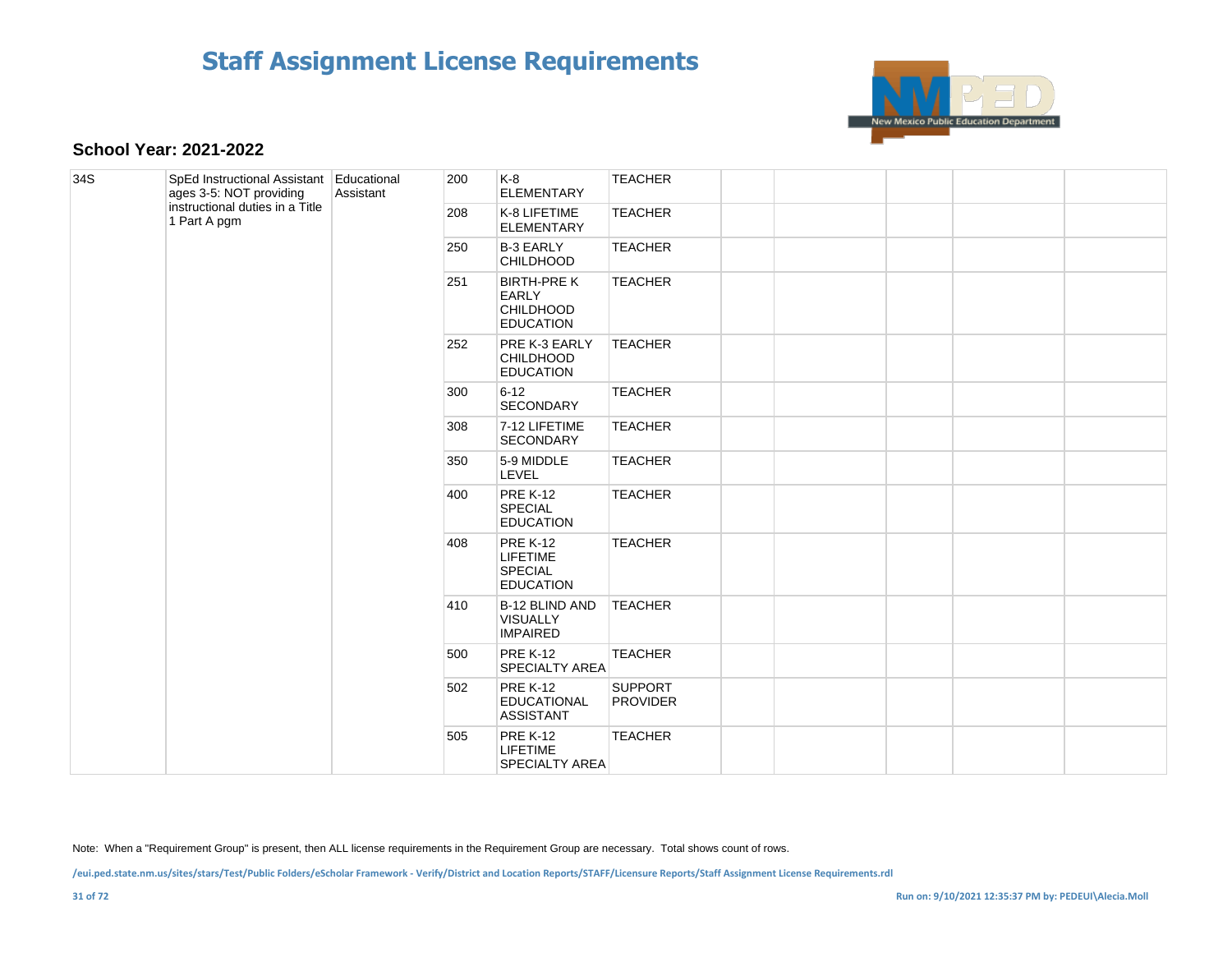

### **School Year: 2021-2022**

| 35 | <b>Activities Supervisor</b> | Supervisor | 100 | <b>PRE K-12</b><br><b>ADMINISTRATIVE</b>                                   | ADMINISTRATOR 3B |    | <b>LEVEL THREE-B</b> |  |  |  |  |     |                                                                          |                |    |               |  |  |
|----|------------------------------|------------|-----|----------------------------------------------------------------------------|------------------|----|----------------------|--|--|--|--|-----|--------------------------------------------------------------------------|----------------|----|---------------|--|--|
|    |                              |            | 104 | <b>PRE K-12</b><br><b>LIFETIME</b><br><b>ADMINISTRATIVE</b>                | ADMINISTRATOR 3B |    | LEVEL THREE-B        |  |  |  |  |     |                                                                          |                |    |               |  |  |
|    |                              |            | 200 | K-8<br><b>ELEMENTARY</b>                                                   | <b>TEACHER</b>   | 3A | LEVEL THREE-A        |  |  |  |  |     |                                                                          |                |    |               |  |  |
|    |                              |            | 208 | K-8 LIFETIME<br><b>ELEMENTARY</b>                                          | <b>TEACHER</b>   | 3A | LEVEL THREE-A        |  |  |  |  |     |                                                                          |                |    |               |  |  |
|    |                              |            | 250 | <b>B-3 EARLY</b><br><b>CHILDHOOD</b>                                       | <b>TEACHER</b>   | 3A | LEVEL THREE-A        |  |  |  |  |     |                                                                          |                |    |               |  |  |
|    |                              |            | 251 | <b>BIRTH-PRE K</b><br><b>EARLY</b><br><b>CHILDHOOD</b><br><b>EDUCATION</b> | <b>TEACHER</b>   |    |                      |  |  |  |  |     |                                                                          |                |    |               |  |  |
|    |                              |            | 252 | PRE K-3 EARLY<br><b>CHILDHOOD</b><br><b>EDUCATION</b>                      | <b>TEACHER</b>   | 3A | LEVEL THREE-A        |  |  |  |  |     |                                                                          |                |    |               |  |  |
|    |                              |            | 300 | $6 - 12$<br><b>SECONDARY</b>                                               | <b>TEACHER</b>   | 3A | LEVEL THREE-A        |  |  |  |  |     |                                                                          |                |    |               |  |  |
|    |                              |            | 308 | 7-12 LIFETIME<br><b>SECONDARY</b>                                          | <b>TEACHER</b>   | 3A | LEVEL THREE-A        |  |  |  |  |     |                                                                          |                |    |               |  |  |
|    |                              |            | 350 | 5-9 MIDDLE<br><b>LEVEL</b>                                                 | <b>TEACHER</b>   | 3A | LEVEL THREE-A        |  |  |  |  |     |                                                                          |                |    |               |  |  |
|    |                              |            | 400 | <b>PRE K-12</b><br><b>SPECIAL</b><br><b>EDUCATION</b>                      | <b>TEACHER</b>   | 3A | LEVEL THREE-A        |  |  |  |  |     |                                                                          |                |    |               |  |  |
|    |                              |            |     |                                                                            |                  |    |                      |  |  |  |  | 408 | <b>PRE K-12</b><br><b>LIFETIME</b><br><b>SPECIAL</b><br><b>EDUCATION</b> | <b>TEACHER</b> | 3A | LEVEL THREE-A |  |  |
|    |                              |            | 410 | <b>B-12 BLIND AND</b><br><b>VISUALLY</b><br><b>IMPAIRED</b>                | <b>TEACHER</b>   | 3A | LEVEL THREE-A        |  |  |  |  |     |                                                                          |                |    |               |  |  |
|    |                              |            | 500 | <b>PRE K-12</b><br><b>SPECIALTY AREA</b>                                   | <b>TEACHER</b>   | 3A | LEVEL THREE-A        |  |  |  |  |     |                                                                          |                |    |               |  |  |

Note: When a "Requirement Group" is present, then ALL license requirements in the Requirement Group are necessary. Total shows count of rows.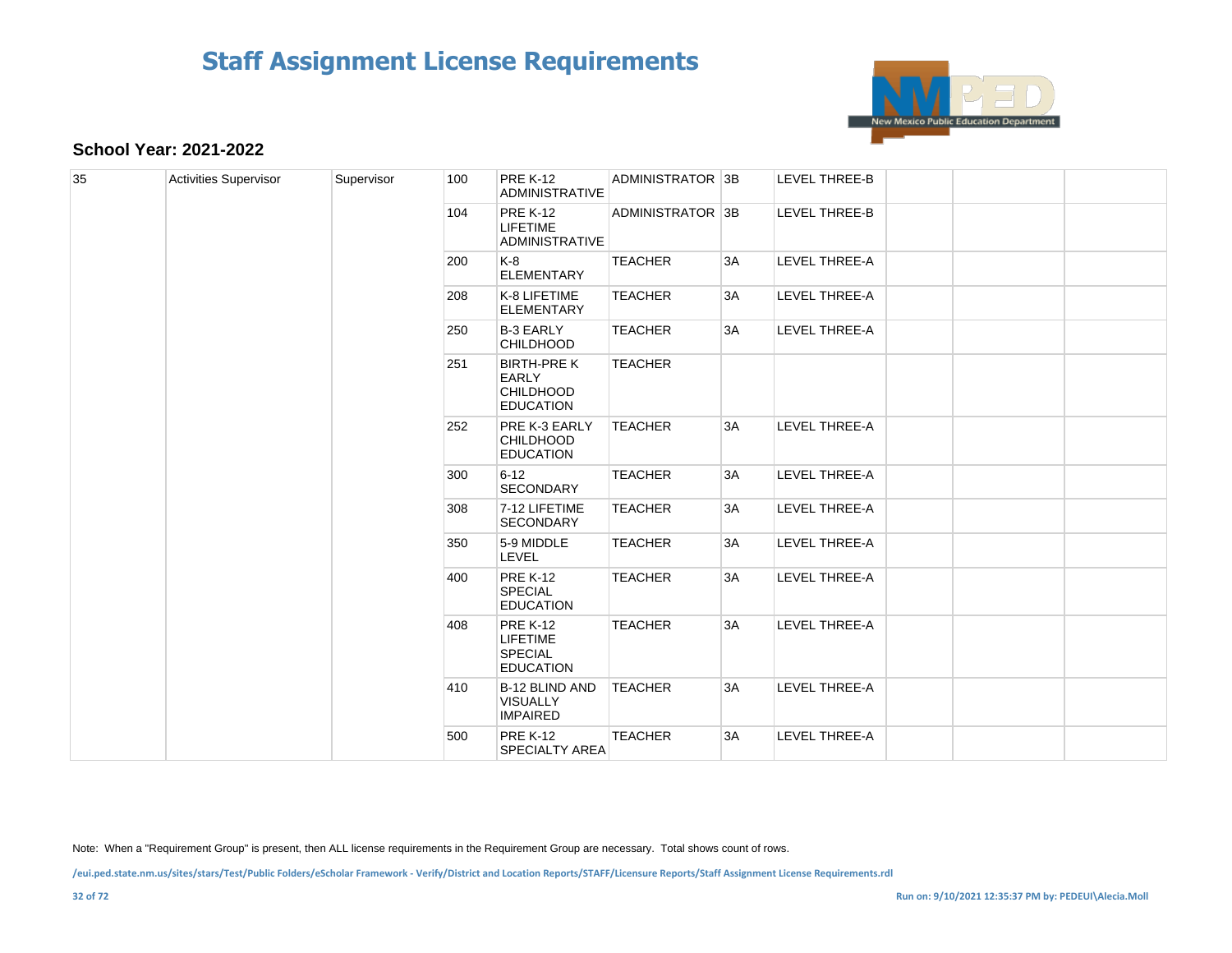

### **School Year: 2021-2022**

| <b>Assignment</b><br>Code | <b>Assignment</b>                            | <b>Assignment</b><br>Category | Lic<br><b>Type</b><br>Code | <b>License Type</b>                                                        | <b>License Type</b><br>Category | Lic.<br>Level<br>Code | <b>License Level</b> | Endorse-<br>ment<br>Code | <b>Endorsement</b> | <b>Requirement</b><br><b>Group</b> |
|---------------------------|----------------------------------------------|-------------------------------|----------------------------|----------------------------------------------------------------------------|---------------------------------|-----------------------|----------------------|--------------------------|--------------------|------------------------------------|
| 36                        | <b>Athletic Director</b>                     | Administrator                 | 100                        | <b>PRE K-12</b><br>ADMINISTRATIVE                                          | <b>ADMINISTRATOR</b>            |                       |                      |                          |                    |                                    |
|                           |                                              |                               | 104                        | <b>PRE K-12</b><br><b>LIFETIME</b><br><b>ADMINISTRATIVE</b>                | <b>ADMINISTRATOR</b>            |                       |                      |                          |                    |                                    |
| 38                        | <b>Instructional Resources</b><br>Supervisor | Supervisor                    | 100                        | <b>PRE K-12</b><br><b>ADMINISTRATIVE</b>                                   | ADMINISTRATOR 3B                |                       | <b>LEVEL THREE-B</b> |                          |                    |                                    |
|                           |                                              |                               | 104                        | <b>PRE K-12</b><br>LIFETIME<br>ADMINISTRATIVE                              | ADMINISTRATOR 3B                |                       | <b>LEVEL THREE-B</b> |                          |                    |                                    |
|                           |                                              |                               | 200                        | $K-8$<br><b>ELEMENTARY</b>                                                 | <b>TEACHER</b>                  | 3A                    | LEVEL THREE-A        |                          |                    |                                    |
|                           |                                              |                               | 208                        | K-8 LIFETIME<br><b>ELEMENTARY</b>                                          | <b>TEACHER</b>                  | 3A                    | <b>LEVEL THREE-A</b> |                          |                    |                                    |
|                           |                                              |                               | 250                        | <b>B-3 EARLY</b><br><b>CHILDHOOD</b>                                       | <b>TEACHER</b>                  | 3A                    | <b>LEVEL THREE-A</b> |                          |                    |                                    |
|                           |                                              |                               | 251                        | <b>BIRTH-PRE K</b><br><b>EARLY</b><br><b>CHILDHOOD</b><br><b>EDUCATION</b> | <b>TEACHER</b>                  | 3A                    | LEVEL THREE-A        |                          |                    |                                    |
|                           |                                              |                               | 252                        | PRE K-3 EARLY<br><b>CHILDHOOD</b><br><b>EDUCATION</b>                      | <b>TEACHER</b>                  | 3A                    | LEVEL THREE-A        |                          |                    |                                    |
|                           |                                              |                               | 300                        | $6 - 12$<br><b>SECONDARY</b>                                               | <b>TEACHER</b>                  | 3A                    | LEVEL THREE-A        |                          |                    |                                    |
|                           |                                              |                               | 308                        | 7-12 LIFETIME<br><b>SECONDARY</b>                                          | <b>TEACHER</b>                  | 3A                    | LEVEL THREE-A        |                          |                    |                                    |
|                           |                                              |                               | 350                        | 5-9 MIDDLE<br>LEVEL                                                        | <b>TEACHER</b>                  | 3A                    | <b>LEVEL THREE-A</b> |                          |                    |                                    |
|                           |                                              |                               | 400                        | <b>PRE K-12</b><br><b>SPECIAL</b><br><b>EDUCATION</b>                      | <b>TEACHER</b>                  | 3A                    | LEVEL THREE-A        |                          |                    |                                    |

Note: When a "Requirement Group" is present, then ALL license requirements in the Requirement Group are necessary. Total shows count of rows.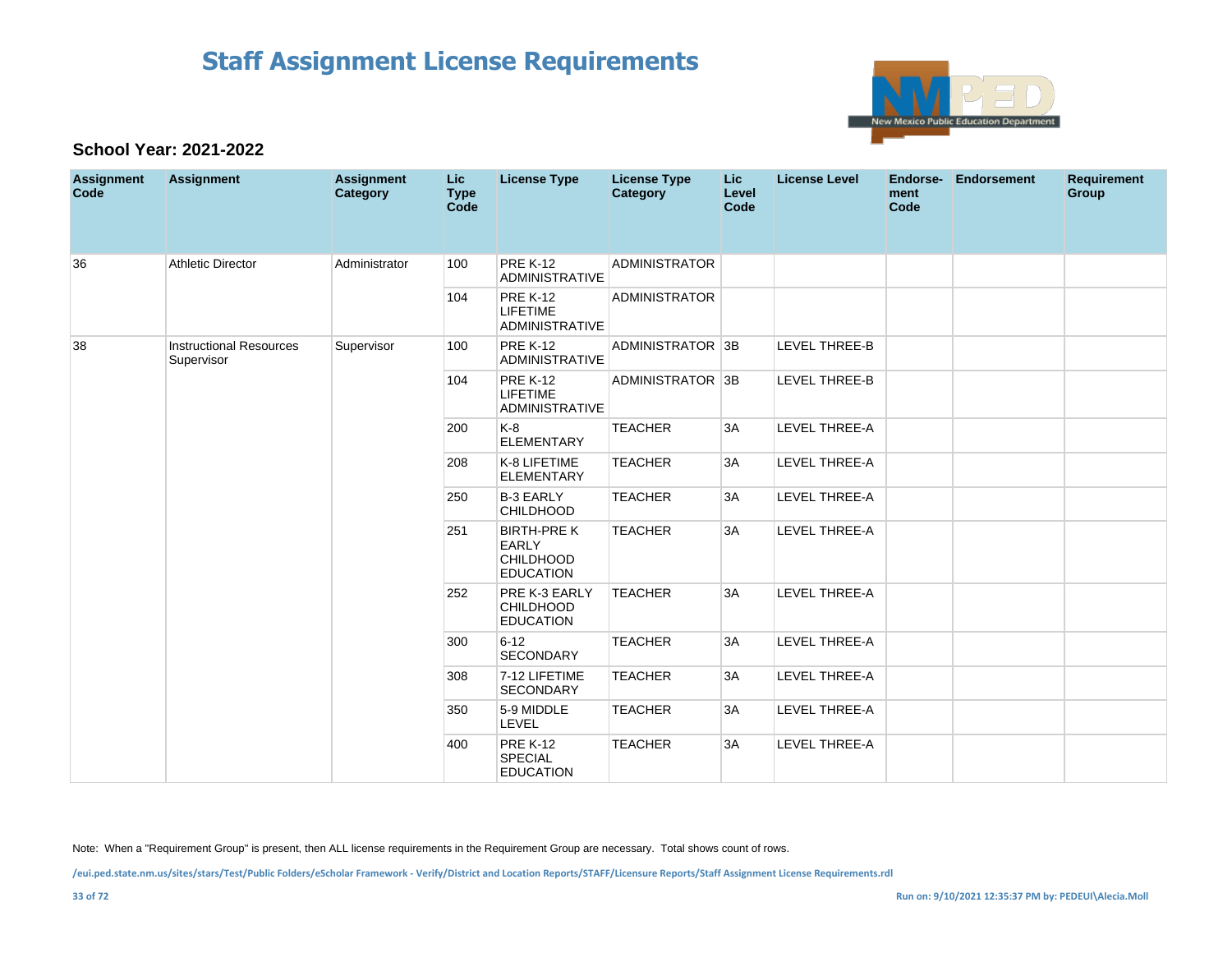

### **School Year: 2021-2022**

| <b>Assignment</b><br>Code | <b>Assignment</b>                             | <b>Assignment</b><br>Category | <b>Lic</b><br><b>Type</b><br><b>Code</b> | <b>License Type</b>                                                        | <b>License Type</b><br><b>Category</b> | <b>Lic</b><br>Level<br>Code | <b>License Level</b> | Endorse-<br>ment<br>Code | <b>Endorsement</b> | <b>Requirement</b><br>Group |
|---------------------------|-----------------------------------------------|-------------------------------|------------------------------------------|----------------------------------------------------------------------------|----------------------------------------|-----------------------------|----------------------|--------------------------|--------------------|-----------------------------|
| 38                        | <b>Instructional Resources</b><br>Supervisor  | Supervisor                    | 408                                      | <b>PRE K-12</b><br><b>LIFETIME</b><br><b>SPECIAL</b><br><b>EDUCATION</b>   | <b>TEACHER</b>                         | 3A                          | <b>LEVEL THREE-A</b> |                          |                    |                             |
|                           |                                               |                               | 410                                      | <b>B-12 BLIND AND</b><br><b>VISUALLY</b><br><b>IMPAIRED</b>                | <b>TEACHER</b>                         | 3A                          | <b>LEVEL THREE-A</b> |                          |                    |                             |
|                           |                                               |                               | 500                                      | <b>PRE K-12</b><br><b>SPECIALTY AREA</b>                                   | <b>TEACHER</b>                         | 3A                          | <b>LEVEL THREE-A</b> |                          |                    |                             |
|                           |                                               |                               | 505                                      | <b>PRE K-12</b><br><b>LIFETIME</b><br><b>SPECIALTY AREA</b>                | <b>TEACHER</b>                         | 3A                          | LEVEL THREE-A        |                          |                    |                             |
| 39                        | <b>Pupil Personnel Services</b><br>Supervisor | Supervisor                    | 100                                      | <b>PRE K-12</b><br><b>ADMINISTRATIVE</b>                                   | ADMINISTRATOR 3B                       |                             | <b>LEVEL THREE-B</b> |                          |                    |                             |
|                           |                                               |                               | 104                                      | <b>PRE K-12</b><br><b>LIFETIME</b><br><b>ADMINISTRATIVE</b>                | ADMINISTRATOR 3B                       |                             | <b>LEVEL THREE-B</b> |                          |                    |                             |
|                           |                                               |                               | 200                                      | $K-8$<br><b>ELEMENTARY</b>                                                 | <b>TEACHER</b>                         | 3A                          | <b>LEVEL THREE-A</b> |                          |                    |                             |
|                           |                                               |                               | 208                                      | K-8 LIFETIME<br><b>ELEMENTARY</b>                                          | <b>TEACHER</b>                         | 3A                          | LEVEL THREE-A        |                          |                    |                             |
|                           |                                               |                               | 250                                      | <b>B-3 EARLY</b><br><b>CHILDHOOD</b>                                       | <b>TEACHER</b>                         | 3A                          | LEVEL THREE-A        |                          |                    |                             |
|                           |                                               |                               | 251                                      | <b>BIRTH-PRE K</b><br><b>EARLY</b><br><b>CHILDHOOD</b><br><b>EDUCATION</b> | <b>TEACHER</b>                         | 3A                          | LEVEL THREE-A        |                          |                    |                             |
|                           |                                               |                               | 252                                      | PRE K-3 EARLY<br><b>CHILDHOOD</b><br><b>EDUCATION</b>                      | <b>TEACHER</b>                         | 3A                          | <b>LEVEL THREE-A</b> |                          |                    |                             |
|                           |                                               |                               | 300                                      | $6 - 12$<br><b>SECONDARY</b>                                               | <b>TEACHER</b>                         | 3A                          | LEVEL THREE-A        |                          |                    |                             |
|                           |                                               |                               | 308                                      | 7-12 LIFETIME<br><b>SECONDARY</b>                                          | <b>TEACHER</b>                         | 3A                          | LEVEL THREE-A        |                          |                    |                             |

Note: When a "Requirement Group" is present, then ALL license requirements in the Requirement Group are necessary. Total shows count of rows.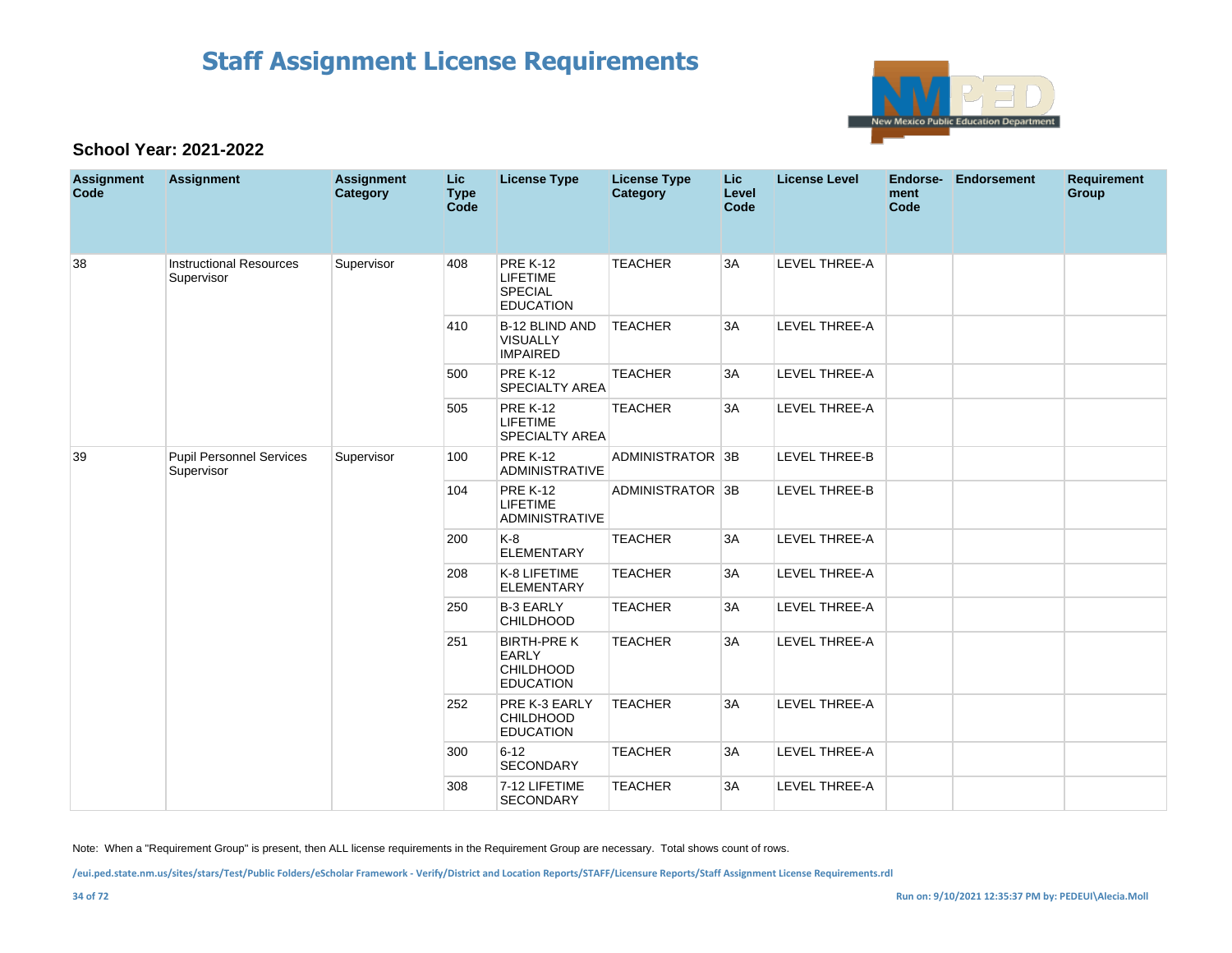

### **School Year: 2021-2022**

| <b>Assignment</b><br>Code | <b>Assignment</b>                             | <b>Assignment</b><br>Category | <b>Lic</b><br><b>Type</b><br>Code | <b>License Type</b>                                                        | <b>License Type</b><br>Category | Lic.<br>Level<br>Code | <b>License Level</b> | Endorse-<br>ment<br>Code | <b>Endorsement</b> | <b>Requirement</b><br>Group |
|---------------------------|-----------------------------------------------|-------------------------------|-----------------------------------|----------------------------------------------------------------------------|---------------------------------|-----------------------|----------------------|--------------------------|--------------------|-----------------------------|
| 39                        | <b>Pupil Personnel Services</b><br>Supervisor | Supervisor                    | 350                               | 5-9 MIDDLE<br>LEVEL                                                        | <b>TEACHER</b>                  | 3A                    | LEVEL THREE-A        |                          |                    |                             |
|                           |                                               |                               | 400                               | <b>PRE K-12</b><br>SPECIAL<br><b>EDUCATION</b>                             | <b>TEACHER</b>                  | 3A                    | <b>LEVEL THREE-A</b> |                          |                    |                             |
|                           |                                               |                               | 408                               | <b>PRE K-12</b><br><b>LIFETIME</b><br><b>SPECIAL</b><br><b>EDUCATION</b>   | <b>TEACHER</b>                  | 3A                    | <b>LEVEL THREE-A</b> |                          |                    |                             |
|                           |                                               |                               | 410                               | B-12 BLIND AND<br><b>VISUALLY</b><br><b>IMPAIRED</b>                       | <b>TEACHER</b>                  | 3A                    | <b>LEVEL THREE-A</b> |                          |                    |                             |
|                           |                                               |                               | 500                               | <b>PRE K-12</b><br><b>SPECIALTY AREA</b>                                   | <b>TEACHER</b>                  | 3A                    | LEVEL THREE-A        |                          |                    |                             |
|                           |                                               |                               | 505                               | <b>PRE K-12</b><br>LIFETIME<br><b>SPECIALTY AREA</b>                       | <b>TEACHER</b>                  | 3A                    | LEVEL THREE-A        |                          |                    |                             |
| 40                        | Art Supervisor                                | Supervisor                    | 100                               | <b>PRE K-12</b><br><b>ADMINISTRATIVE</b>                                   | ADMINISTRATOR 3B                |                       | <b>LEVEL THREE-B</b> |                          |                    |                             |
|                           |                                               |                               | 104                               | <b>PRE K-12</b><br><b>LIFETIME</b><br><b>ADMINISTRATIVE</b>                | ADMINISTRATOR 3B                |                       | LEVEL THREE-B        |                          |                    |                             |
|                           |                                               |                               | 200                               | $K-8$<br><b>ELEMENTARY</b>                                                 | <b>TEACHER</b>                  | 3A                    | LEVEL THREE-A        | 01                       | <b>Visual Arts</b> |                             |
|                           |                                               |                               | 208                               | K-8 LIFETIME<br><b>ELEMENTARY</b>                                          | <b>TEACHER</b>                  | 3A                    | LEVEL THREE-A        | 01                       | <b>Visual Arts</b> |                             |
|                           |                                               |                               | 250                               | <b>B-3 EARLY</b><br><b>CHILDHOOD</b>                                       | <b>TEACHER</b>                  | 3A                    | LEVEL THREE-A        | 01                       | <b>Visual Arts</b> |                             |
|                           |                                               |                               | 251                               | <b>BIRTH-PRE K</b><br><b>EARLY</b><br><b>CHILDHOOD</b><br><b>EDUCATION</b> | <b>TEACHER</b>                  | 3A                    | LEVEL THREE-A 01     |                          | <b>Visual Arts</b> |                             |
|                           |                                               |                               | 252                               | PRE K-3 EARLY<br><b>CHILDHOOD</b><br><b>EDUCATION</b>                      | <b>TEACHER</b>                  | 3A                    | LEVEL THREE-A        | 01                       | <b>Visual Arts</b> |                             |

Note: When a "Requirement Group" is present, then ALL license requirements in the Requirement Group are necessary. Total shows count of rows.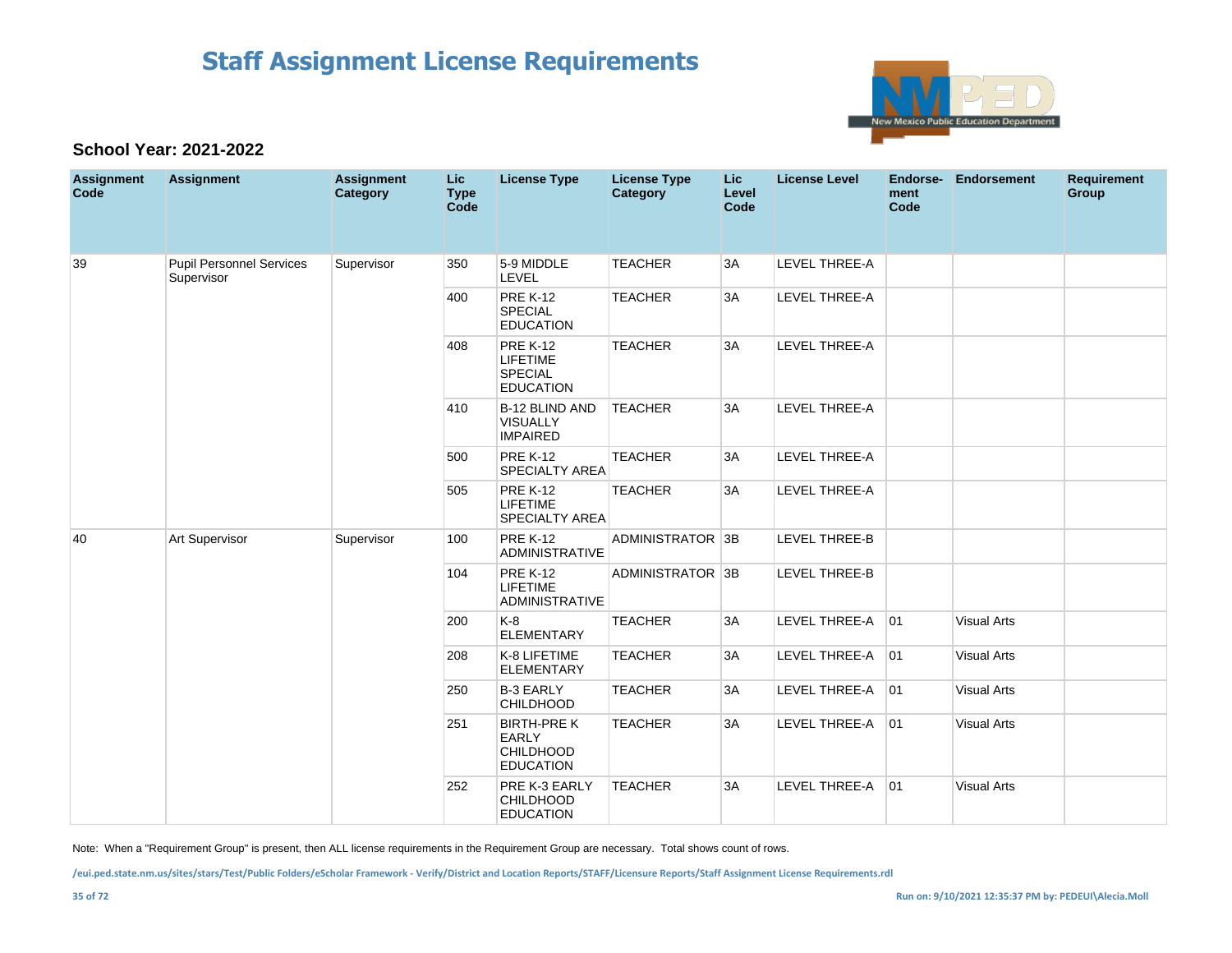

#### **School Year: 2021-2022**

| <b>Assignment</b><br>Code | <b>Assignment</b>                        | <b>Assignment</b><br>Category | Lic<br><b>Type</b><br>Code | <b>License Type</b>                                                      | <b>License Type</b><br>Category | Lic.<br>Level<br>Code | <b>License Level</b> | <b>Endorse-</b><br>ment<br>Code | Endorsement            | <b>Requirement</b><br><b>Group</b> |
|---------------------------|------------------------------------------|-------------------------------|----------------------------|--------------------------------------------------------------------------|---------------------------------|-----------------------|----------------------|---------------------------------|------------------------|------------------------------------|
| 40                        | <b>Art Supervisor</b>                    | Supervisor                    | 300                        | $6 - 12$<br><b>SECONDARY</b>                                             | <b>TEACHER</b>                  | 3A                    | LEVEL THREE-A        | 01                              | <b>Visual Arts</b>     |                                    |
|                           |                                          |                               | 308                        | 7-12 LIFETIME<br><b>SECONDARY</b>                                        | <b>TEACHER</b>                  | 3A                    | LEVEL THREE-A        | 01                              | <b>Visual Arts</b>     |                                    |
|                           |                                          |                               | 350                        | 5-9 MIDDLE<br>LEVEL                                                      | <b>TEACHER</b>                  | 3A                    | LEVEL THREE-A        | 01                              | <b>Visual Arts</b>     |                                    |
|                           |                                          |                               | 400                        | <b>PRE K-12</b><br><b>SPECIAL</b><br><b>EDUCATION</b>                    | <b>TEACHER</b>                  | 3A                    | LEVEL THREE-A        | 01                              | <b>Visual Arts</b>     |                                    |
|                           |                                          |                               | 408                        | <b>PRE K-12</b><br><b>LIFETIME</b><br><b>SPECIAL</b><br><b>EDUCATION</b> | <b>TEACHER</b>                  | 3A                    | LEVEL THREE-A 01     |                                 | <b>Visual Arts</b>     |                                    |
|                           |                                          |                               | 410                        | B-12 BLIND AND<br><b>VISUALLY</b><br><b>IMPAIRED</b>                     | <b>TEACHER</b>                  | 3A                    | LEVEL THREE-A        |                                 |                        |                                    |
|                           |                                          |                               | 500                        | <b>PRE K-12</b><br><b>SPECIALTY AREA</b>                                 | <b>TEACHER</b>                  | 3A                    | LEVEL THREE-A 01     |                                 | <b>Visual Arts</b>     |                                    |
|                           |                                          |                               | 505                        | <b>PRE K-12</b><br><b>LIFETIME</b><br><b>SPECIALTY AREA</b>              | <b>TEACHER</b>                  | 3A                    | LEVEL THREE-A        | 01                              | <b>Visual Arts</b>     |                                    |
| 41                        | <b>Bilingual Education</b><br>Supervisor | Supervisor                    | 100                        | <b>PRE K-12</b><br>ADMINISTRATIVE                                        | ADMINISTRATOR 3B                |                       | <b>LEVEL THREE-B</b> |                                 |                        |                                    |
|                           |                                          |                               | 104                        | <b>PRE K-12</b><br><b>LIFETIME</b><br><b>ADMINISTRATIVE</b>              | ADMINISTRATOR 3B                |                       | LEVEL THREE-B        |                                 |                        |                                    |
|                           |                                          |                               | 200                        | K-8<br><b>ELEMENTARY</b>                                                 | <b>TEACHER</b>                  | 3A                    | LEVEL THREE-A        | 67                              | Bilingual<br>Education |                                    |
|                           |                                          |                               | 208                        | K-8 LIFETIME<br><b>ELEMENTARY</b>                                        | <b>TEACHER</b>                  | 3A                    | LEVEL THREE-A        | 67                              | Bilingual<br>Education |                                    |
|                           |                                          |                               | 250                        | <b>B-3 EARLY</b><br><b>CHILDHOOD</b>                                     | <b>TEACHER</b>                  | 3A                    | LEVEL THREE-A        | 67                              | Bilingual<br>Education |                                    |
|                           |                                          |                               | 252                        | PRE K-3 EARLY<br><b>CHILDHOOD</b><br><b>EDUCATION</b>                    | <b>TEACHER</b>                  | 3A                    | LEVEL THREE-A        | 67                              | Bilingual<br>Education |                                    |

Note: When a "Requirement Group" is present, then ALL license requirements in the Requirement Group are necessary. Total shows count of rows.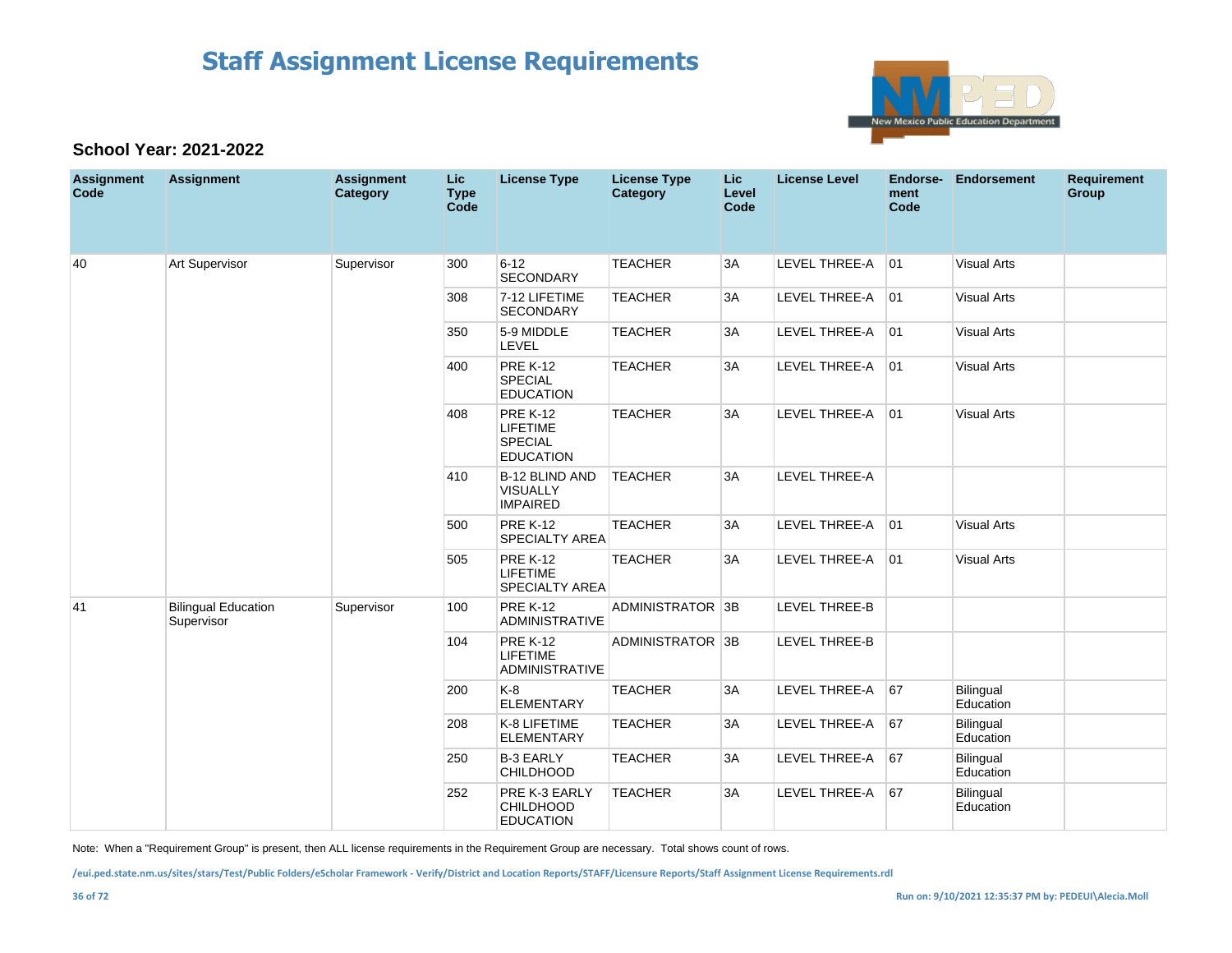

#### **School Year: 2021-2022**

| <b>Assignment</b><br>Code | <b>Assignment</b>                        | <b>Assignment</b><br>Category | Lic.<br><b>Type</b><br>Code | <b>License Type</b>                                                      | <b>License Type</b><br>Category | <b>Lic</b><br>Level<br>Code | <b>License Level</b> | Endorse-<br>ment<br>Code | <b>Endorsement</b>     | <b>Requirement</b><br>Group |
|---------------------------|------------------------------------------|-------------------------------|-----------------------------|--------------------------------------------------------------------------|---------------------------------|-----------------------------|----------------------|--------------------------|------------------------|-----------------------------|
| 41                        | <b>Bilingual Education</b><br>Supervisor | Supervisor                    | 300                         | $6 - 12$<br>SECONDARY                                                    | <b>TEACHER</b>                  | 3A                          | <b>LEVEL THREE-A</b> | 67                       | Bilingual<br>Education |                             |
|                           |                                          |                               | 308                         | 7-12 LIFETIME<br><b>SECONDARY</b>                                        | <b>TEACHER</b>                  | 3A                          | <b>LEVEL THREE-A</b> | 67                       | Bilingual<br>Education |                             |
|                           |                                          |                               | 350                         | 5-9 MIDDLE<br><b>LEVEL</b>                                               | <b>TEACHER</b>                  | 3A                          | LEVEL THREE-A        | 67                       | Bilingual<br>Education |                             |
|                           |                                          |                               | 400                         | <b>PRE K-12</b><br><b>SPECIAL</b><br><b>EDUCATION</b>                    | <b>TEACHER</b>                  | 3A                          | LEVEL THREE-A        | 67                       | Bilingual<br>Education |                             |
|                           |                                          |                               | 408                         | <b>PRE K-12</b><br><b>LIFETIME</b><br><b>SPECIAL</b><br><b>EDUCATION</b> | <b>TEACHER</b>                  | 3A                          | <b>LEVEL THREE-A</b> | 67                       | Bilingual<br>Education |                             |
|                           |                                          |                               | 410                         | <b>B-12 BLIND AND</b><br><b>VISUALLY</b><br><b>IMPAIRED</b>              | <b>TEACHER</b>                  | 3A                          | <b>LEVEL THREE-A</b> |                          |                        |                             |
|                           |                                          |                               | 500                         | <b>PRE K-12</b><br>SPECIALTY AREA                                        | <b>TEACHER</b>                  | 3A                          | <b>LEVEL THREE-A</b> | 67                       | Bilingual<br>Education |                             |
|                           |                                          |                               | 505                         | <b>PRE K-12</b><br><b>LIFETIME</b><br><b>SPECIALTY AREA</b>              | <b>TEACHER</b>                  | 3A                          | <b>LEVEL THREE-A</b> | 67                       | Bilingual<br>Education |                             |
| 42                        | Research/Evaluation<br>Supervisor        | Supervisor                    | 100                         | <b>PRE K-12</b><br><b>ADMINISTRATIVE</b>                                 | ADMINISTRATOR 3B                |                             | <b>LEVEL THREE-B</b> |                          |                        |                             |
|                           |                                          |                               | 104                         | <b>PRE K-12</b><br><b>LIFETIME</b><br><b>ADMINISTRATIVE</b>              | ADMINISTRATOR 3B                |                             | LEVEL THREE-B        |                          |                        |                             |
|                           |                                          |                               | 200                         | $K-8$<br><b>ELEMENTARY</b>                                               | <b>TEACHER</b>                  | 3A                          | <b>LEVEL THREE-A</b> |                          |                        |                             |
|                           |                                          |                               | 208                         | K-8 LIFETIME<br><b>ELEMENTARY</b>                                        | <b>TEACHER</b>                  | 3A                          | <b>LEVEL THREE-A</b> |                          |                        |                             |
|                           |                                          |                               | 250                         | <b>B-3 EARLY</b><br><b>CHILDHOOD</b>                                     | <b>TEACHER</b>                  | 3A                          | <b>LEVEL THREE-A</b> |                          |                        |                             |

Note: When a "Requirement Group" is present, then ALL license requirements in the Requirement Group are necessary. Total shows count of rows.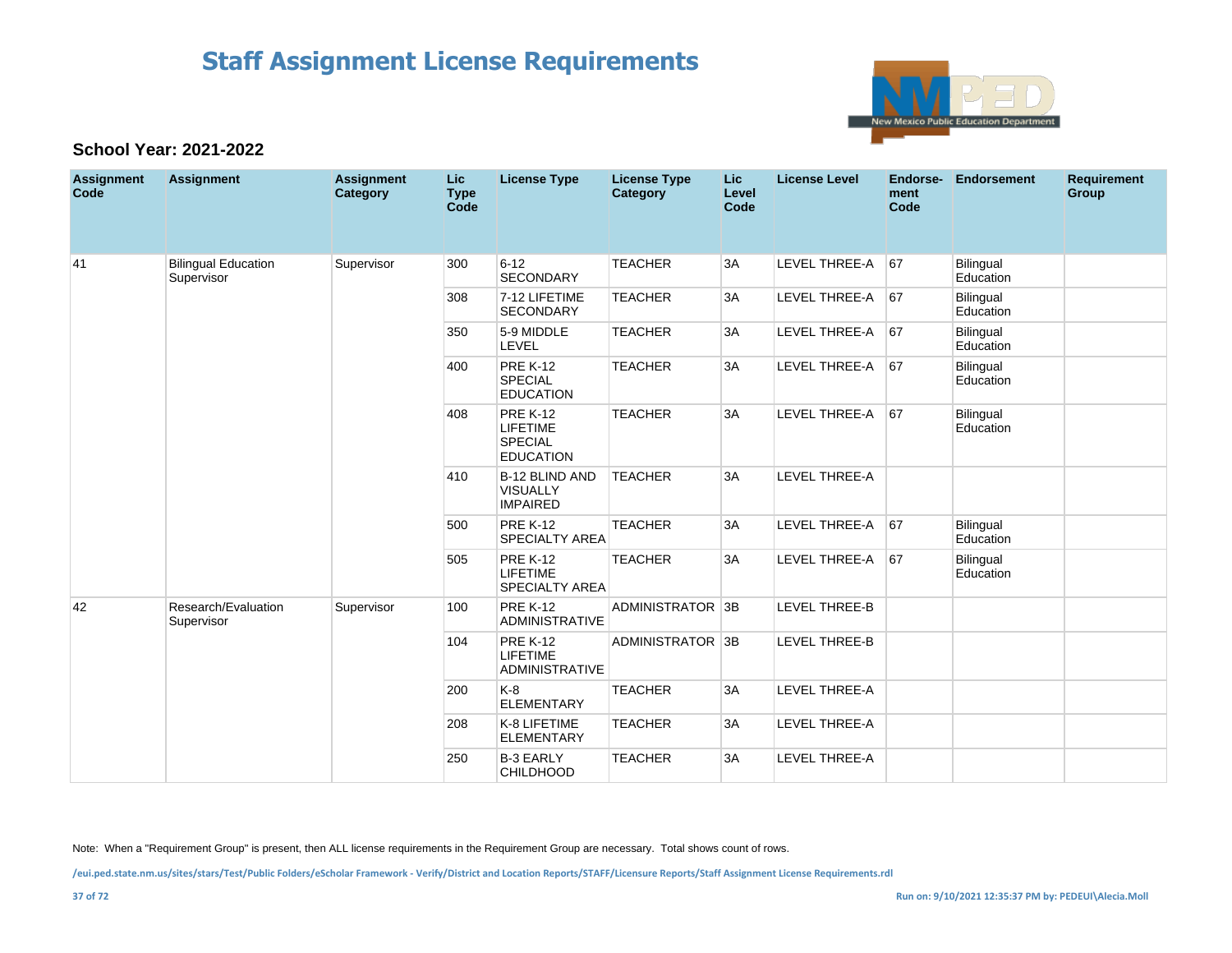

#### **School Year: 2021-2022**

| <b>Assignment</b><br>Code | <b>Assignment</b>                      | <b>Assignment</b><br>Category | <b>Lic</b><br><b>Type</b><br>Code | <b>License Type</b>                                                        | <b>License Type</b><br>Category | <b>Lic</b><br>Level<br>Code | <b>License Level</b> | <b>Endorse-</b><br>ment<br>Code | <b>Endorsement</b> | <b>Requirement</b><br>Group |
|---------------------------|----------------------------------------|-------------------------------|-----------------------------------|----------------------------------------------------------------------------|---------------------------------|-----------------------------|----------------------|---------------------------------|--------------------|-----------------------------|
| 42                        | Research/Evaluation<br>Supervisor      | Supervisor                    | 251                               | <b>BIRTH-PRE K</b><br><b>EARLY</b><br><b>CHILDHOOD</b><br><b>EDUCATION</b> | <b>TEACHER</b>                  | 3A                          | LEVEL THREE-A        |                                 |                    |                             |
|                           |                                        |                               | 252                               | PRE K-3 EARLY<br><b>CHILDHOOD</b><br><b>EDUCATION</b>                      | <b>TEACHER</b>                  | 3A                          | <b>LEVEL THREE-A</b> |                                 |                    |                             |
|                           |                                        |                               | 300                               | $6 - 12$<br><b>SECONDARY</b>                                               | <b>TEACHER</b>                  | 3A                          | LEVEL THREE-A        |                                 |                    |                             |
|                           |                                        |                               | 308                               | 7-12 LIFETIME<br><b>SECONDARY</b>                                          | <b>TEACHER</b>                  | 3A                          | LEVEL THREE-A        |                                 |                    |                             |
|                           |                                        |                               | 350                               | 5-9 MIDDLE<br>LEVEL                                                        | <b>TEACHER</b>                  | 3A                          | LEVEL THREE-A        |                                 |                    |                             |
|                           |                                        |                               | 400                               | <b>PRE K-12</b><br><b>SPECIAL</b><br><b>EDUCATION</b>                      | <b>TEACHER</b>                  | 3A                          | LEVEL THREE-A        |                                 |                    |                             |
|                           |                                        |                               | 408                               | <b>PRE K-12</b><br>LIFETIME<br>SPECIAL<br><b>EDUCATION</b>                 | <b>TEACHER</b>                  | 3A                          | LEVEL THREE-A        |                                 |                    |                             |
|                           |                                        |                               | 410                               | B-12 BLIND AND<br>VISUALLY<br><b>IMPAIRED</b>                              | <b>TEACHER</b>                  | 3A                          | LEVEL THREE-A        |                                 |                    |                             |
|                           |                                        |                               | 500                               | <b>PRE K-12</b><br><b>SPECIALTY AREA</b>                                   | <b>TEACHER</b>                  | 3A                          | LEVEL THREE-A        |                                 |                    |                             |
|                           |                                        |                               | 505                               | <b>PRE K-12</b><br><b>LIFETIME</b><br>SPECIALTY AREA                       | <b>TEACHER</b>                  | 3A                          | LEVEL THREE-A        |                                 |                    |                             |
| 43                        | Career Education Supervisor Supervisor |                               | 100                               | <b>PRE K-12</b><br><b>ADMINISTRATIVE</b>                                   | ADMINISTRATOR 3B                |                             | <b>LEVEL THREE-B</b> |                                 |                    |                             |
|                           |                                        |                               | 104                               | <b>PRE K-12</b><br>LIFETIME<br><b>ADMINISTRATIVE</b>                       | ADMINISTRATOR 3B                |                             | LEVEL THREE-B        |                                 |                    |                             |
|                           |                                        |                               | 200                               | K-8<br><b>ELEMENTARY</b>                                                   | <b>TEACHER</b>                  | 3A                          | <b>LEVEL THREE-A</b> |                                 |                    |                             |

Note: When a "Requirement Group" is present, then ALL license requirements in the Requirement Group are necessary. Total shows count of rows.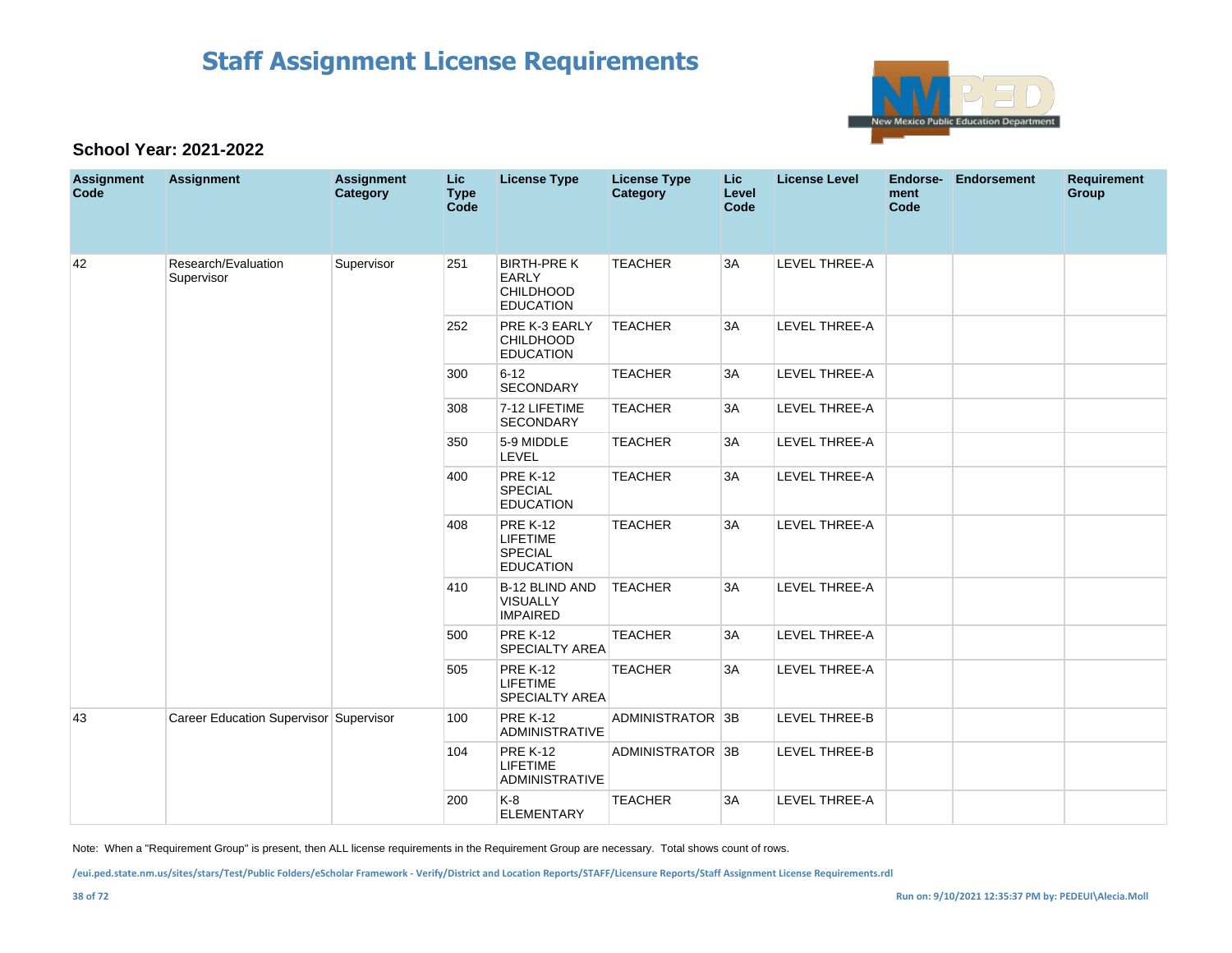

#### **School Year: 2021-2022**

| <b>Assignment</b><br>Code | <b>Assignment</b>                      | <b>Assignment</b><br>Category | Lic<br><b>Type</b><br>Code | <b>License Type</b>                                                      | <b>License Type</b><br><b>Category</b> | <b>Lic</b><br>Level<br>Code | <b>License Level</b> | Endorse-<br>ment<br>Code | Endorsement | <b>Requirement</b><br>Group |
|---------------------------|----------------------------------------|-------------------------------|----------------------------|--------------------------------------------------------------------------|----------------------------------------|-----------------------------|----------------------|--------------------------|-------------|-----------------------------|
| 43                        | Career Education Supervisor Supervisor |                               | 208                        | K-8 LIFETIME<br><b>ELEMENTARY</b>                                        | <b>TEACHER</b>                         | 3A                          | <b>LEVEL THREE-A</b> |                          |             |                             |
|                           |                                        |                               | 250                        | <b>B-3 EARLY</b><br><b>CHILDHOOD</b>                                     | <b>TEACHER</b>                         | 3A                          | LEVEL THREE-A        |                          |             |                             |
|                           |                                        |                               | 252                        | PRE K-3 EARLY<br><b>CHILDHOOD</b><br><b>EDUCATION</b>                    | <b>TEACHER</b>                         | 3A                          | LEVEL THREE-A        |                          |             |                             |
|                           |                                        |                               | 300                        | $6 - 12$<br>SECONDARY                                                    | <b>TEACHER</b>                         | 3A                          | <b>LEVEL THREE-A</b> |                          |             |                             |
|                           |                                        |                               | 308                        | 7-12 LIFETIME<br><b>SECONDARY</b>                                        | <b>TEACHER</b>                         | 3A                          | LEVEL THREE-A        |                          |             |                             |
|                           |                                        |                               | 350                        | 5-9 MIDDLE<br>LEVEL                                                      | <b>TEACHER</b>                         | 3A                          | LEVEL THREE-A        |                          |             |                             |
|                           |                                        |                               | 400                        | <b>PRE K-12</b><br><b>SPECIAL</b><br><b>EDUCATION</b>                    | <b>TEACHER</b>                         | 3A                          | LEVEL THREE-A        |                          |             |                             |
|                           |                                        |                               | 408                        | <b>PRE K-12</b><br><b>LIFETIME</b><br><b>SPECIAL</b><br><b>EDUCATION</b> | <b>TEACHER</b>                         | 3A                          | LEVEL THREE-A        |                          |             |                             |
|                           |                                        |                               | 410                        | <b>B-12 BLIND AND</b><br><b>VISUALLY</b><br><b>IMPAIRED</b>              | <b>TEACHER</b>                         | 3A                          | <b>LEVEL THREE-A</b> |                          |             |                             |
|                           |                                        |                               | 500                        | <b>PRE K-12</b><br>SPECIALTY AREA                                        | <b>TEACHER</b>                         | 3A                          | LEVEL THREE-A        |                          |             |                             |
|                           |                                        |                               | 505                        | <b>PRE K-12</b><br>LIFETIME<br><b>SPECIALTY AREA</b>                     | <b>TEACHER</b>                         | 3A                          | LEVEL THREE-A        |                          |             |                             |
| 44                        | Curriculum Supervisor                  | Supervisor                    | 100                        | <b>PRE K-12</b><br><b>ADMINISTRATIVE</b>                                 | ADMINISTRATOR 3B                       |                             | <b>LEVEL THREE-B</b> |                          |             |                             |
|                           |                                        |                               | 104                        | <b>PRE K-12</b><br><b>LIFETIME</b><br>ADMINISTRATIVE                     | ADMINISTRATOR 3B                       |                             | LEVEL THREE-B        |                          |             |                             |
|                           |                                        |                               | 200                        | K-8<br><b>ELEMENTARY</b>                                                 | <b>TEACHER</b>                         | 3A                          | LEVEL THREE-A        |                          |             |                             |

Note: When a "Requirement Group" is present, then ALL license requirements in the Requirement Group are necessary. Total shows count of rows.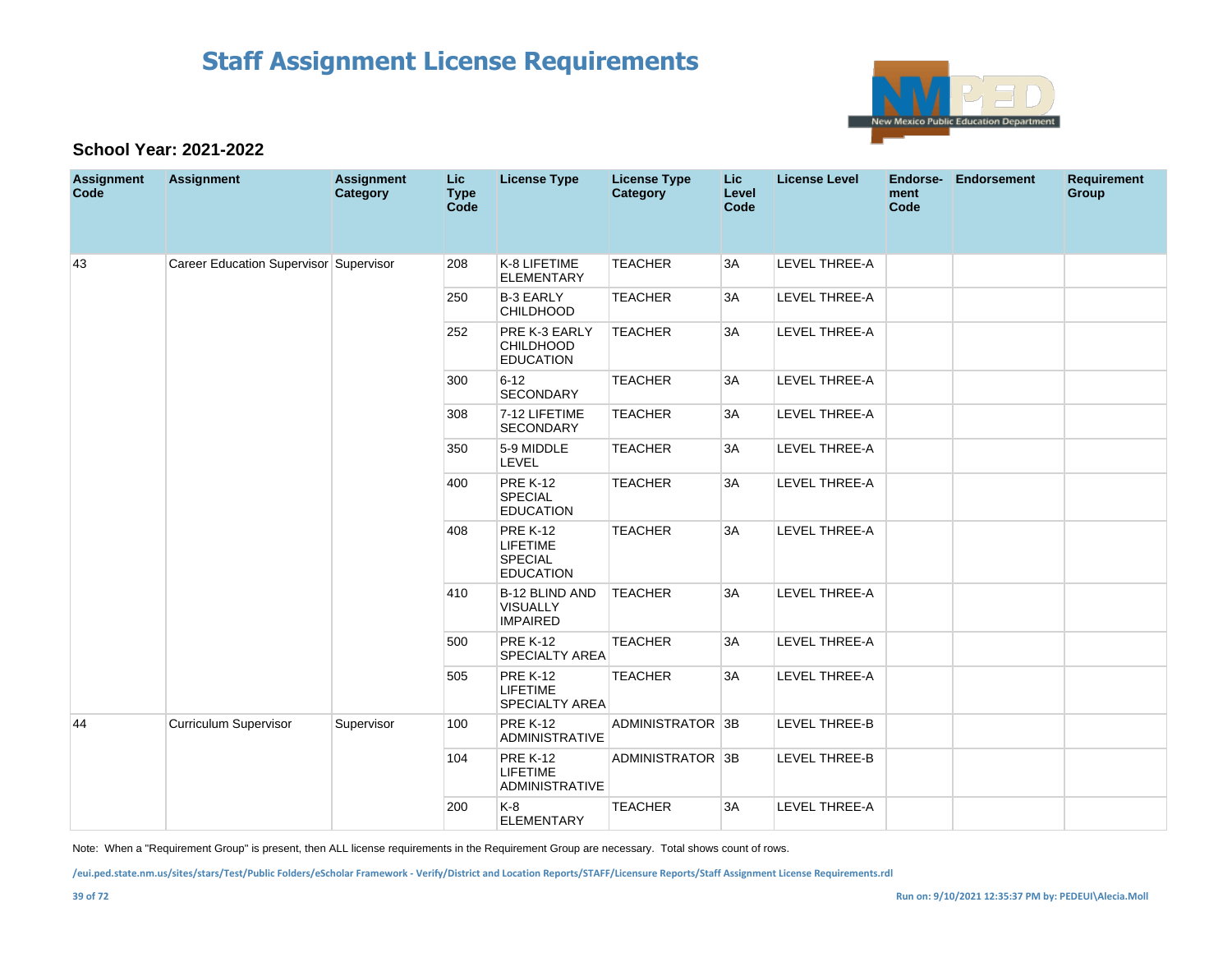

#### **School Year: 2021-2022**

| <b>Assignment</b><br>Code | <b>Assignment</b>            | <b>Assignment</b><br>Category | <b>Lic</b><br><b>Type</b><br>Code | <b>License Type</b>                                                      | <b>License Type</b><br>Category | Lic.<br>Level<br>Code | <b>License Level</b> | Endorse-<br>ment<br>Code | <b>Endorsement</b> | <b>Requirement</b><br>Group |
|---------------------------|------------------------------|-------------------------------|-----------------------------------|--------------------------------------------------------------------------|---------------------------------|-----------------------|----------------------|--------------------------|--------------------|-----------------------------|
| 44                        | <b>Curriculum Supervisor</b> | Supervisor                    | 208                               | K-8 LIFETIME<br><b>ELEMENTARY</b>                                        | <b>TEACHER</b>                  | 3A                    | LEVEL THREE-A        |                          |                    |                             |
|                           |                              |                               | 250                               | <b>B-3 EARLY</b><br><b>CHILDHOOD</b>                                     | <b>TEACHER</b>                  | 3A                    | <b>LEVEL THREE-A</b> |                          |                    |                             |
|                           |                              |                               | 252                               | PRE K-3 EARLY<br><b>CHILDHOOD</b><br><b>EDUCATION</b>                    | <b>TEACHER</b>                  | 3A                    | LEVEL THREE-A        |                          |                    |                             |
|                           |                              |                               | 300                               | $6 - 12$<br><b>SECONDARY</b>                                             | <b>TEACHER</b>                  | 3A                    | LEVEL THREE-A        |                          |                    |                             |
|                           |                              |                               | 308                               | 7-12 LIFETIME<br><b>SECONDARY</b>                                        | <b>TEACHER</b>                  | 3A                    | LEVEL THREE-A        |                          |                    |                             |
|                           |                              |                               | 350                               | 5-9 MIDDLE<br>LEVEL                                                      | <b>TEACHER</b>                  | 3A                    | LEVEL THREE-A        |                          |                    |                             |
|                           |                              |                               | 400                               | <b>PRE K-12</b><br><b>SPECIAL</b><br><b>EDUCATION</b>                    | <b>TEACHER</b>                  | 3A                    | LEVEL THREE-A        |                          |                    |                             |
|                           |                              |                               | 408                               | <b>PRE K-12</b><br><b>LIFETIME</b><br><b>SPECIAL</b><br><b>EDUCATION</b> | <b>TEACHER</b>                  | 3A                    | <b>LEVEL THREE-A</b> |                          |                    |                             |
|                           |                              |                               | 410                               | B-12 BLIND AND<br><b>VISUALLY</b><br><b>IMPAIRED</b>                     | <b>TEACHER</b>                  | 3A                    | LEVEL THREE-A        |                          |                    |                             |
|                           |                              |                               | 500                               | <b>PRE K-12</b><br>SPECIALTY AREA                                        | <b>TEACHER</b>                  | 3A                    | LEVEL THREE-A        |                          |                    |                             |
|                           |                              |                               | 505                               | <b>PRE K-12</b><br><b>LIFETIME</b><br><b>SPECIALTY AREA</b>              | <b>TEACHER</b>                  | 3A                    | LEVEL THREE-A        |                          |                    |                             |
| 45                        | Social Studies Supervisor    | Supervisor                    | 100                               | <b>PRE K-12</b><br><b>ADMINISTRATIVE</b>                                 | ADMINISTRATOR 3B                |                       | LEVEL THREE-B        |                          |                    |                             |
|                           |                              |                               | 104                               | <b>PRE K-12</b><br>LIFETIME<br><b>ADMINISTRATIVE</b>                     | ADMINISTRATOR 3B                |                       | LEVEL THREE-B        |                          |                    |                             |
|                           |                              |                               | 200                               | K-8<br><b>ELEMENTARY</b>                                                 | <b>TEACHER</b>                  | 3A                    | LEVEL THREE-A        |                          |                    |                             |

Note: When a "Requirement Group" is present, then ALL license requirements in the Requirement Group are necessary. Total shows count of rows.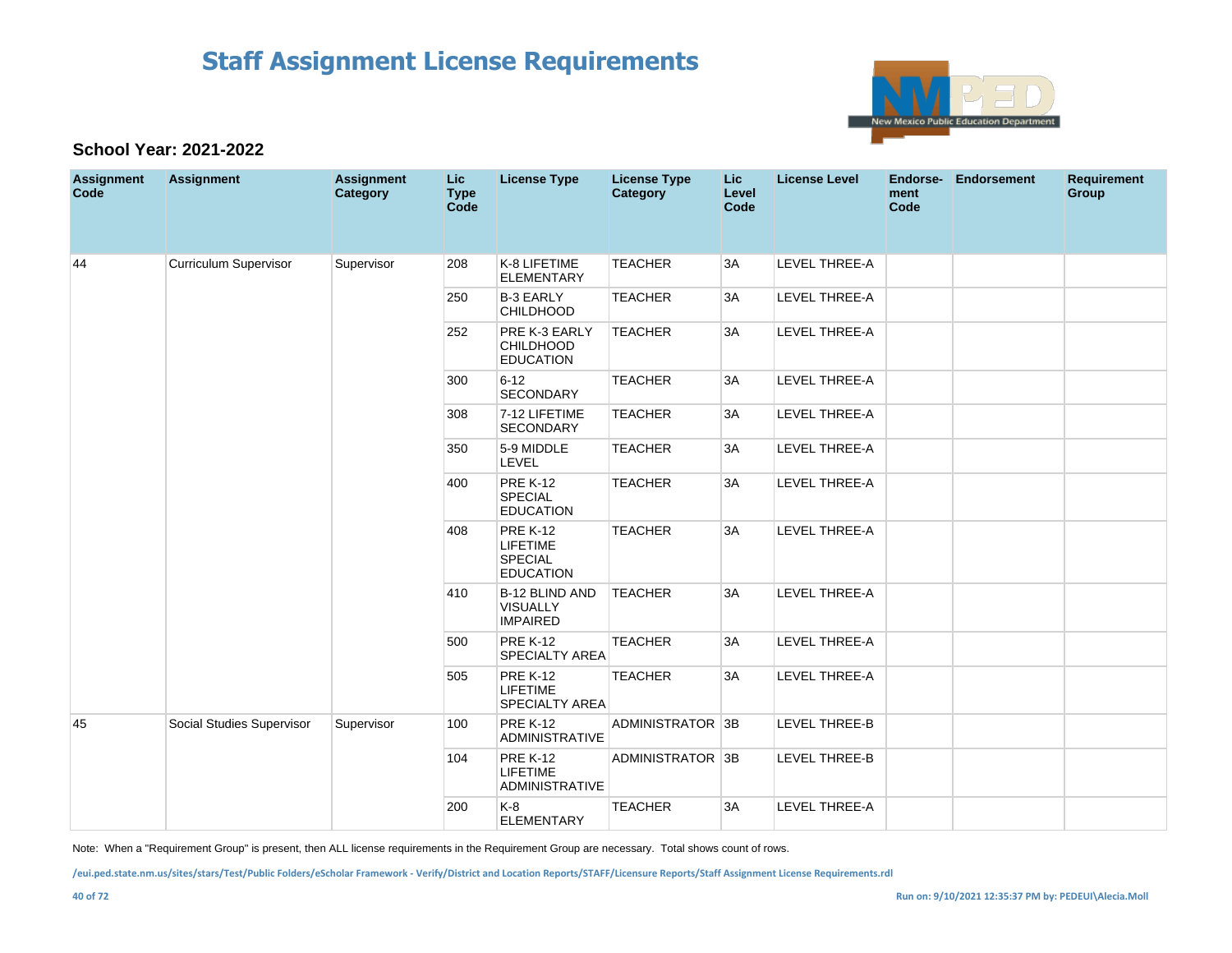

#### **School Year: 2021-2022**

| <b>Assignment</b><br>Code | <b>Assignment</b>            | <b>Assignment</b><br>Category | <b>Lic</b><br><b>Type</b><br>Code | <b>License Type</b>                                                      | <b>License Type</b><br><b>Category</b> | Lic<br>Level<br>Code | <b>License Level</b> | Endorse-<br>ment<br>Code | Endorsement           | <b>Requirement</b><br>Group |
|---------------------------|------------------------------|-------------------------------|-----------------------------------|--------------------------------------------------------------------------|----------------------------------------|----------------------|----------------------|--------------------------|-----------------------|-----------------------------|
| 45                        | Social Studies Supervisor    | Supervisor                    | 208                               | K-8 LIFETIME<br><b>ELEMENTARY</b>                                        | <b>TEACHER</b>                         | 3A                   | LEVEL THREE-A        |                          |                       |                             |
|                           |                              |                               | 250                               | <b>B-3 EARLY</b><br><b>CHILDHOOD</b>                                     | <b>TEACHER</b>                         | 3A                   | <b>LEVEL THREE-A</b> |                          |                       |                             |
|                           |                              |                               | 252                               | PRE K-3 EARLY<br><b>CHILDHOOD</b><br><b>EDUCATION</b>                    | <b>TEACHER</b>                         | 3A                   | LEVEL THREE-A        |                          |                       |                             |
|                           |                              |                               | 300                               | $6 - 12$<br>SECONDARY                                                    | <b>TEACHER</b>                         | 3A                   | LEVEL THREE-A        | $ 10\rangle$             | <b>Social Studies</b> |                             |
|                           |                              |                               | 308                               | 7-12 LIFETIME<br><b>SECONDARY</b>                                        | <b>TEACHER</b>                         | 3A                   | LEVEL THREE-A        | 10                       | <b>Social Studies</b> |                             |
|                           |                              |                               | 350                               | 5-9 MIDDLE<br>LEVEL                                                      | <b>TEACHER</b>                         | 3A                   | LEVEL THREE-A        | 10                       | <b>Social Studies</b> |                             |
|                           |                              |                               | 400                               | <b>PRE K-12</b><br><b>SPECIAL</b><br><b>EDUCATION</b>                    | <b>TEACHER</b>                         | 3A                   | LEVEL THREE-A        |                          |                       |                             |
|                           |                              |                               | 408                               | <b>PRE K-12</b><br><b>LIFETIME</b><br><b>SPECIAL</b><br><b>EDUCATION</b> | <b>TEACHER</b>                         | 3A                   | LEVEL THREE-A        |                          |                       |                             |
|                           |                              |                               | 410                               | B-12 BLIND AND<br><b>VISUALLY</b><br><b>IMPAIRED</b>                     | <b>TEACHER</b>                         | 3A                   | <b>LEVEL THREE-A</b> |                          |                       |                             |
|                           |                              |                               | 500                               | <b>PRE K-12</b><br>SPECIALTY AREA                                        | <b>TEACHER</b>                         | 3A                   | LEVEL THREE-A        | 10                       | <b>Social Studies</b> |                             |
|                           |                              |                               | 505                               | <b>PRE K-12</b><br><b>LIFETIME</b><br><b>SPECIALTY AREA</b>              | <b>TEACHER</b>                         | 3A                   | LEVEL THREE-A        | 10                       | <b>Social Studies</b> |                             |
| 46                        | <b>Elementary Supervisor</b> | Supervisor                    | 100                               | <b>PRE K-12</b><br><b>ADMINISTRATIVE</b>                                 | ADMINISTRATOR 3B                       |                      | LEVEL THREE-B        |                          |                       |                             |
|                           |                              |                               | 104                               | <b>PRE K-12</b><br><b>LIFETIME</b><br><b>ADMINISTRATIVE</b>              | ADMINISTRATOR 3B                       |                      | LEVEL THREE-B        |                          |                       |                             |
|                           |                              |                               | 200                               | K-8<br><b>ELEMENTARY</b>                                                 | <b>TEACHER</b>                         | 3A                   | LEVEL THREE-A        |                          |                       |                             |

Note: When a "Requirement Group" is present, then ALL license requirements in the Requirement Group are necessary. Total shows count of rows.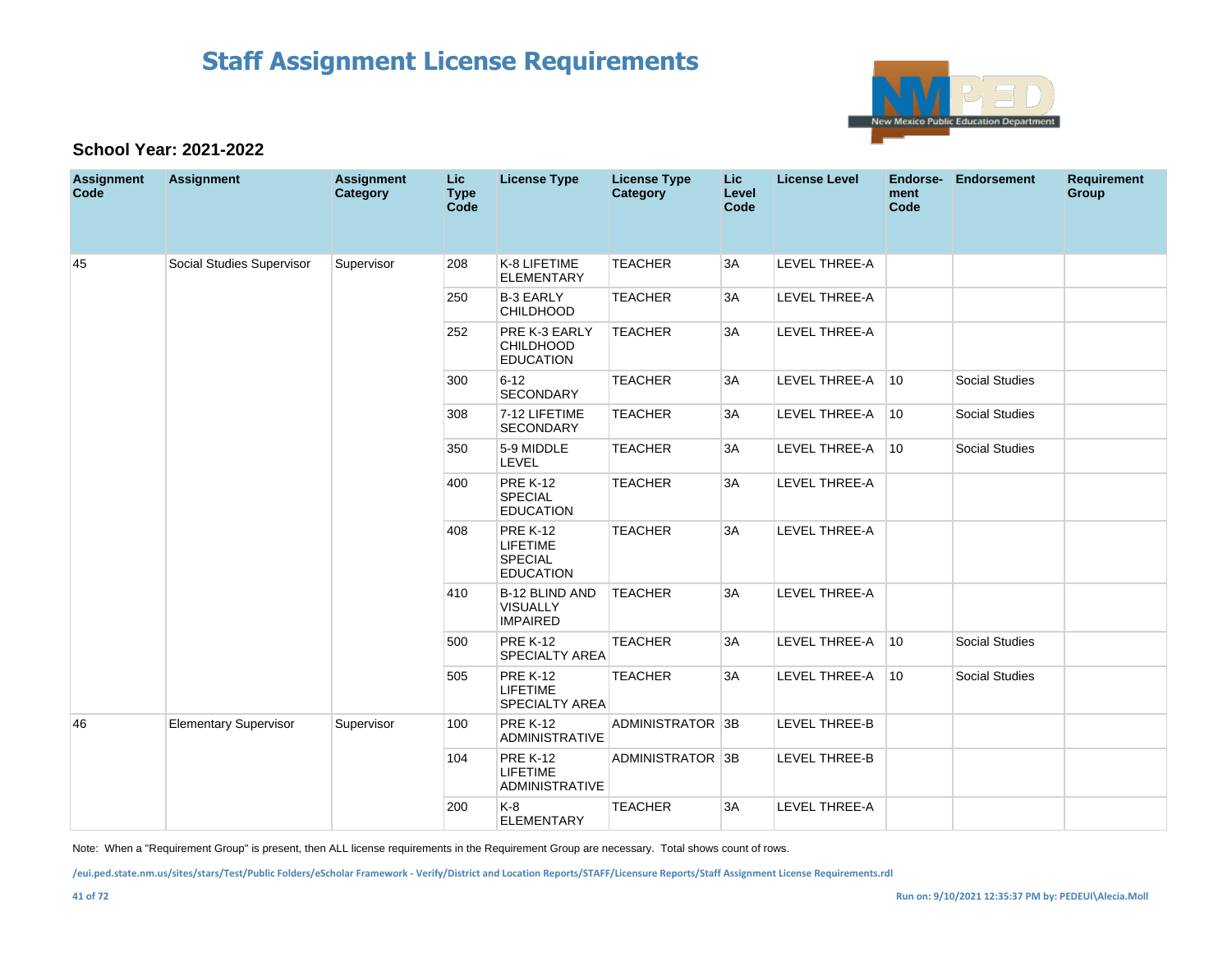

#### **School Year: 2021-2022**

| <b>Assignment</b><br>Code | <b>Assignment</b>               | <b>Assignment</b><br>Category | <b>Lic</b><br><b>Type</b><br>Code | <b>License Type</b>                                                      | <b>License Type</b><br>Category | <b>Lic</b><br>Level<br>Code | <b>License Level</b> | <b>Endorse-</b><br>ment<br>Code | <b>Endorsement</b>                   | <b>Requirement</b><br>Group |
|---------------------------|---------------------------------|-------------------------------|-----------------------------------|--------------------------------------------------------------------------|---------------------------------|-----------------------------|----------------------|---------------------------------|--------------------------------------|-----------------------------|
| 46                        | <b>Elementary Supervisor</b>    | Supervisor                    | 208                               | K-8 LIFETIME<br><b>ELEMENTARY</b>                                        | <b>TEACHER</b>                  | 3A                          | <b>LEVEL THREE-A</b> |                                 |                                      |                             |
|                           |                                 |                               | 250                               | <b>B-3 EARLY</b><br><b>CHILDHOOD</b>                                     | <b>TEACHER</b>                  | 3A                          | LEVEL THREE-A        |                                 |                                      |                             |
|                           |                                 |                               | 252                               | PRE K-3 EARLY<br><b>CHILDHOOD</b><br><b>EDUCATION</b>                    | <b>TEACHER</b>                  | 3A                          | <b>LEVEL THREE-A</b> |                                 |                                      |                             |
|                           |                                 |                               | 350                               | 5-9 MIDDLE<br>LEVEL                                                      | <b>TEACHER</b>                  | 3A                          | LEVEL THREE-A        |                                 |                                      |                             |
|                           |                                 |                               | 400                               | <b>PRE K-12</b><br><b>SPECIAL</b><br><b>EDUCATION</b>                    | <b>TEACHER</b>                  | 3A                          | LEVEL THREE-A        |                                 |                                      |                             |
|                           |                                 |                               | 408                               | <b>PRE K-12</b><br><b>LIFETIME</b><br><b>SPECIAL</b><br><b>EDUCATION</b> | <b>TEACHER</b>                  | 3A                          | LEVEL THREE-A        |                                 |                                      |                             |
|                           |                                 |                               | 410                               | <b>B-12 BLIND AND</b><br><b>VISUALLY</b><br><b>IMPAIRED</b>              | <b>TEACHER</b>                  | 3A                          | LEVEL THREE-A        |                                 |                                      |                             |
|                           |                                 |                               | 500                               | <b>PRE K-12</b><br><b>SPECIALTY AREA</b>                                 | <b>TEACHER</b>                  | 3A                          | <b>LEVEL THREE-A</b> |                                 |                                      |                             |
|                           |                                 |                               | 505                               | <b>PRE K-12</b><br><b>LIFETIME</b><br>SPECIALTY AREA                     | <b>TEACHER</b>                  | 3A                          | LEVEL THREE-A        |                                 |                                      |                             |
| 47                        | Foreign Languages<br>Supervisor | Supervisor                    | 100                               | <b>PRE K-12</b><br>ADMINISTRATIVE                                        | ADMINISTRATOR 3B                |                             | <b>LEVEL THREE-B</b> |                                 |                                      |                             |
|                           |                                 |                               | 104                               | <b>PRE K-12</b><br><b>LIFETIME</b><br><b>ADMINISTRATIVE</b>              | ADMINISTRATOR 3B                |                             | LEVEL THREE-B        |                                 |                                      |                             |
|                           |                                 |                               | 200                               | $K-8$<br><b>ELEMENTARY</b>                                               | <b>TEACHER</b>                  | 3A                          | LEVEL THREE-A        | 60                              | Modern and<br>Classical<br>Languages |                             |
|                           |                                 |                               | 208                               | K-8 LIFETIME<br><b>ELEMENTARY</b>                                        | <b>TEACHER</b>                  | 3A                          | LEVEL THREE-A        | 60                              | Modern and<br>Classical<br>Languages |                             |

Note: When a "Requirement Group" is present, then ALL license requirements in the Requirement Group are necessary. Total shows count of rows.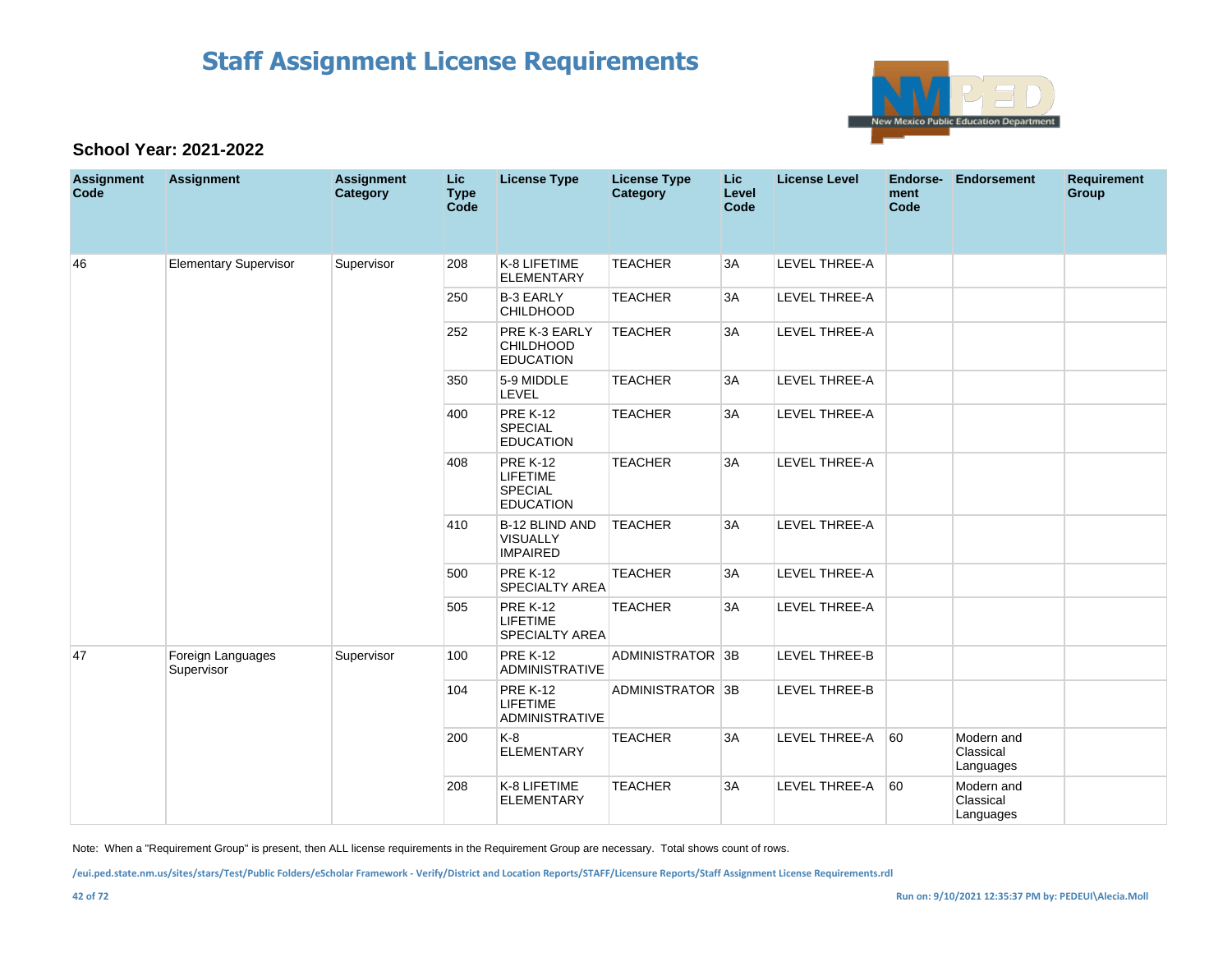

#### **School Year: 2021-2022**

| <b>Assignment</b><br>Code | <b>Assignment</b>                 | <b>Assignment</b><br>Category | Lic<br><b>Type</b><br>Code | <b>License Type</b>                                                      | <b>License Type</b><br>Category | Lic<br>Level<br>Code | <b>License Level</b> | Endorse-<br>ment<br>Code | <b>Endorsement</b>                   | <b>Requirement</b><br>Group |
|---------------------------|-----------------------------------|-------------------------------|----------------------------|--------------------------------------------------------------------------|---------------------------------|----------------------|----------------------|--------------------------|--------------------------------------|-----------------------------|
| 47                        | Foreign Languages<br>Supervisor   | Supervisor                    | 250                        | <b>B-3 EARLY</b><br><b>CHILDHOOD</b>                                     | <b>TEACHER</b>                  | 3A                   | <b>LEVEL THREE-A</b> | 60                       | Modern and<br>Classical<br>Languages |                             |
|                           |                                   |                               | 252                        | PRE K-3 EARLY<br><b>CHILDHOOD</b><br><b>EDUCATION</b>                    | <b>TEACHER</b>                  | 3A                   | <b>LEVEL THREE-A</b> | 60                       | Modern and<br>Classical<br>Languages |                             |
|                           |                                   |                               | 300                        | $6 - 12$<br>SECONDARY                                                    | <b>TEACHER</b>                  | 3A                   | <b>LEVEL THREE-A</b> | 60                       | Modern and<br>Classical<br>Languages |                             |
|                           |                                   |                               | 308                        | 7-12 LIFETIME<br><b>SECONDARY</b>                                        | <b>TEACHER</b>                  | 3A                   | <b>LEVEL THREE-A</b> | 60                       | Modern and<br>Classical<br>Languages |                             |
|                           |                                   |                               | 350                        | 5-9 MIDDLE<br>LEVEL                                                      | <b>TEACHER</b>                  | 3A                   | LEVEL THREE-A        | 60                       | Modern and<br>Classical<br>Languages |                             |
|                           |                                   |                               | 400                        | <b>PRE K-12</b><br><b>SPECIAL</b><br><b>EDUCATION</b>                    | <b>TEACHER</b>                  | 3A                   | LEVEL THREE-A        | 60                       | Modern and<br>Classical<br>Languages |                             |
|                           |                                   |                               | 408                        | <b>PRE K-12</b><br><b>LIFETIME</b><br><b>SPECIAL</b><br><b>EDUCATION</b> | <b>TEACHER</b>                  | 3A                   | LEVEL THREE-A        | 60                       | Modern and<br>Classical<br>Languages |                             |
|                           |                                   |                               | 410                        | B-12 BLIND AND<br><b>VISUALLY</b><br><b>IMPAIRED</b>                     | <b>TEACHER</b>                  | 3A                   | <b>LEVEL THREE-A</b> |                          |                                      |                             |
|                           |                                   |                               | 500                        | <b>PRE K-12</b><br><b>SPECIALTY AREA</b>                                 | <b>TEACHER</b>                  | 3A                   | LEVEL THREE-A        | 60                       | Modern and<br>Classical<br>Languages |                             |
|                           |                                   |                               | 505                        | <b>PRE K-12</b><br><b>LIFETIME</b><br><b>SPECIALTY AREA</b>              | <b>TEACHER</b>                  | 3A                   | LEVEL THREE-A        | 60                       | Modern and<br>Classical<br>Languages |                             |
| 48                        | <b>Health Services Supervisor</b> | Supervisor                    | 100                        | <b>PRE K-12</b><br><b>ADMINISTRATIVE</b>                                 | ADMINISTRATOR 3B                |                      | <b>LEVEL THREE-B</b> |                          |                                      |                             |
|                           |                                   |                               | 104                        | <b>PRE K-12</b><br><b>LIFETIME</b><br><b>ADMINISTRATIVE</b>              | ADMINISTRATOR 3B                |                      | LEVEL THREE-B        |                          |                                      |                             |

Note: When a "Requirement Group" is present, then ALL license requirements in the Requirement Group are necessary. Total shows count of rows.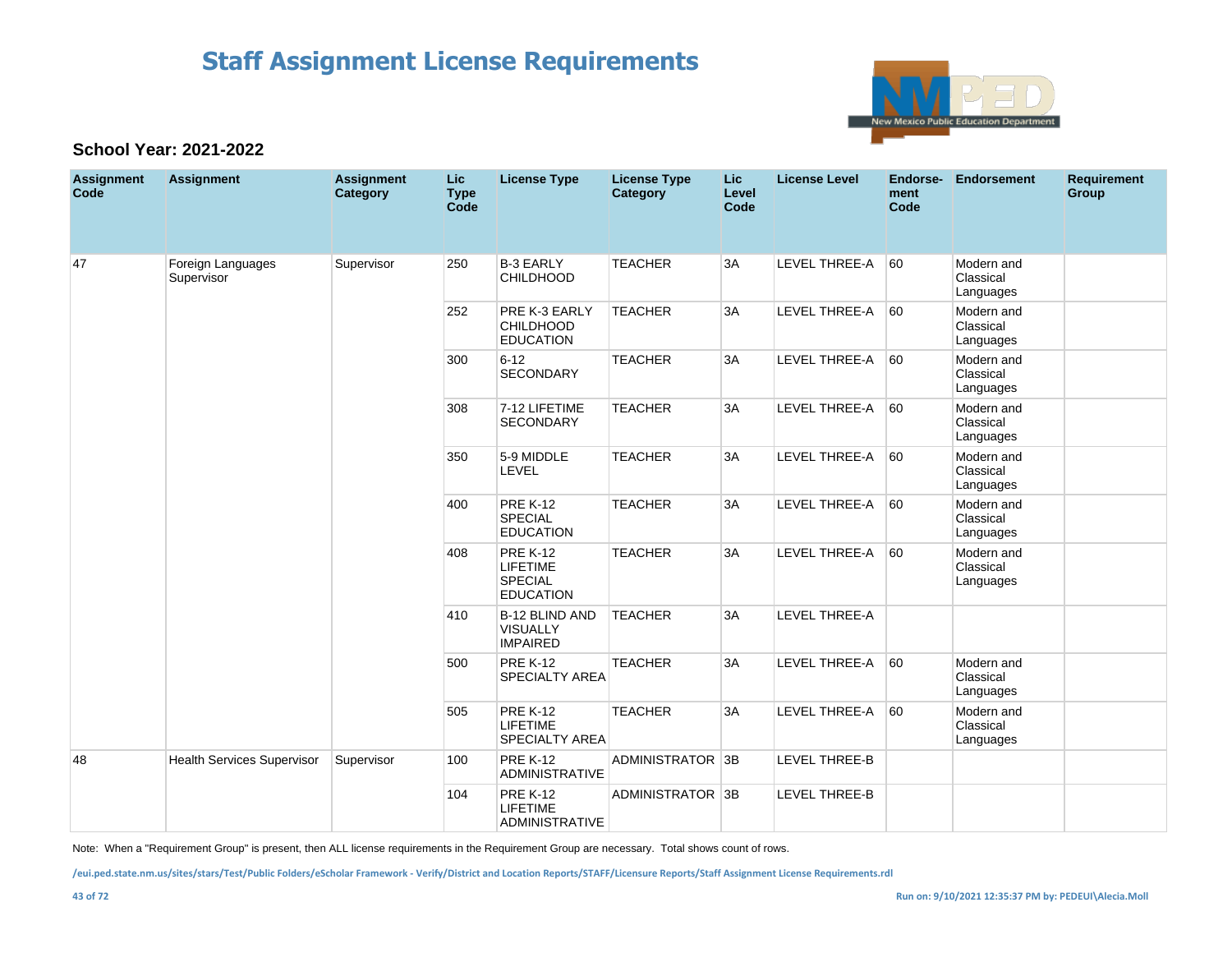

#### **School Year: 2021-2022**

| 48 | <b>Health Services Supervisor</b> | Supervisor | 200 | K-8<br><b>ELEMENTARY</b>                                          | <b>TEACHER</b>                                               | 3A                                                   | LEVEL THREE-A 04     | Health             |  |  |  |     |                                          |                |                                                             |                  |        |                  |
|----|-----------------------------------|------------|-----|-------------------------------------------------------------------|--------------------------------------------------------------|------------------------------------------------------|----------------------|--------------------|--|--|--|-----|------------------------------------------|----------------|-------------------------------------------------------------|------------------|--------|------------------|
|    |                                   |            | 208 | K-8 LIFETIME<br><b>ELEMENTARY</b>                                 | <b>TEACHER</b>                                               | 3A                                                   | LEVEL THREE-A 04     | Health             |  |  |  |     |                                          |                |                                                             |                  |        |                  |
|    |                                   |            | 250 | <b>B-3 EARLY</b><br><b>CHILDHOOD</b>                              | <b>TEACHER</b>                                               | 3A                                                   | LEVEL THREE-A 04     | Health             |  |  |  |     |                                          |                |                                                             |                  |        |                  |
|    |                                   |            | 252 | PRE K-3 EARLY<br><b>CHILDHOOD</b><br><b>EDUCATION</b>             | <b>TEACHER</b>                                               | 3A                                                   | LEVEL THREE-A 04     | Health             |  |  |  |     |                                          |                |                                                             |                  |        |                  |
|    |                                   |            | 300 | $6 - 12$<br><b>SECONDARY</b>                                      | <b>TEACHER</b>                                               | 3A                                                   | LEVEL THREE-A 04     | Health             |  |  |  |     |                                          |                |                                                             |                  |        |                  |
|    |                                   |            | 308 | 7-12 LIFETIME<br><b>SECONDARY</b>                                 | <b>TEACHER</b>                                               | 3A                                                   | LEVEL THREE-A 04     | Health             |  |  |  |     |                                          |                |                                                             |                  |        |                  |
|    |                                   |            | 350 | 5-9 MIDDLE<br>LEVEL                                               | <b>TEACHER</b>                                               | 3A                                                   | LEVEL THREE-A 04     | Health             |  |  |  |     |                                          |                |                                                             |                  |        |                  |
|    |                                   |            | 400 | <b>PRE K-12</b><br><b>SPECIAL</b><br><b>EDUCATION</b>             | <b>TEACHER</b>                                               | 3A                                                   | LEVEL THREE-A 04     | Health             |  |  |  |     |                                          |                |                                                             |                  |        |                  |
|    |                                   |            | 408 | <b>PRE K-12</b><br>LIFETIME<br><b>SPECIAL</b><br><b>EDUCATION</b> | <b>TEACHER</b>                                               | 3A                                                   | LEVEL THREE-A 04     | Health             |  |  |  |     |                                          |                |                                                             |                  |        |                  |
|    |                                   |            | 410 | <b>B-12 BLIND AND</b><br><b>VISUALLY</b><br><b>IMPAIRED</b>       | <b>TEACHER</b>                                               | 3A                                                   | <b>LEVEL THREE-A</b> |                    |  |  |  |     |                                          |                |                                                             |                  |        |                  |
|    |                                   |            |     |                                                                   |                                                              |                                                      |                      |                    |  |  |  | 500 | <b>PRE K-12</b><br><b>SPECIALTY AREA</b> | <b>TEACHER</b> | 3A                                                          | LEVEL THREE-A 04 | Health |                  |
|    |                                   |            |     |                                                                   |                                                              |                                                      |                      |                    |  |  |  |     |                                          | 505            | <b>PRE K-12</b><br><b>LIFETIME</b><br><b>SPECIALTY AREA</b> | <b>TEACHER</b>   | 3A     | LEVEL THREE-A 04 |
|    |                                   |            |     | 703                                                               | <b>PRE K-12</b><br><b>SUPERVISORY</b><br><b>SCHOOL NURSE</b> | INSTRUCTIONAL 3<br><b>SUPPORT</b><br><b>PROVIDER</b> |                      | <b>LEVEL THREE</b> |  |  |  |     |                                          |                |                                                             |                  |        |                  |
|    |                                   |            | 703 | <b>PRE K-12</b><br><b>SUPERVISORY</b><br>SCHOOL NURSE PROVIDER    | <b>INSTRUCTIONAL 3A</b><br><b>SUPPORT</b>                    |                                                      | <b>LEVEL THREE-A</b> |                    |  |  |  |     |                                          |                |                                                             |                  |        |                  |

Note: When a "Requirement Group" is present, then ALL license requirements in the Requirement Group are necessary. Total shows count of rows.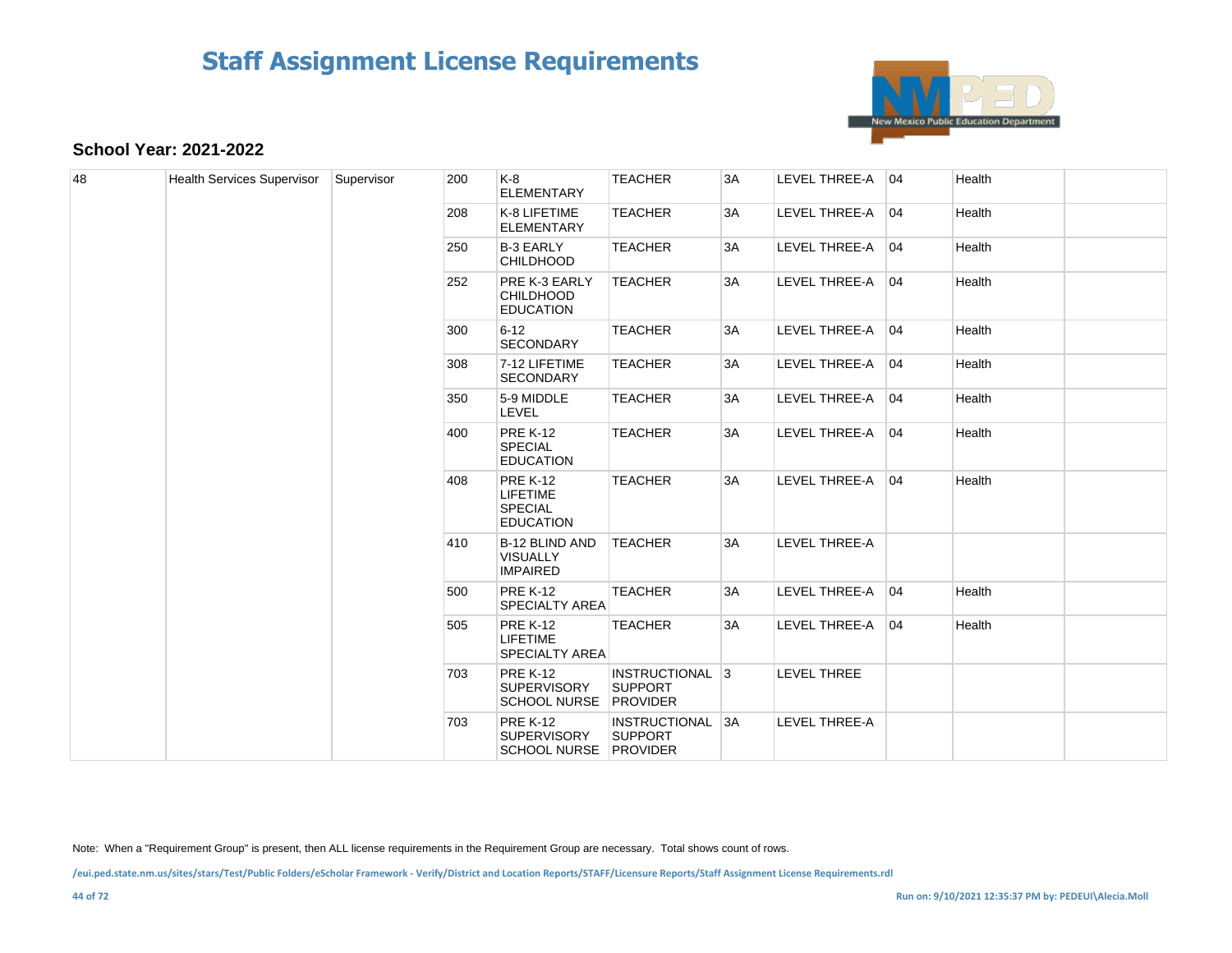

#### **School Year: 2021-2022**

| 49 | Indian Education Supervisor Supervisor |  | 100 | <b>PRE K-12</b><br><b>ADMINISTRATIVE</b>                                 | ADMINISTRATOR 3B |    | <b>LEVEL THREE-B</b> |     |                                                      |                |    |               |  |
|----|----------------------------------------|--|-----|--------------------------------------------------------------------------|------------------|----|----------------------|-----|------------------------------------------------------|----------------|----|---------------|--|
|    |                                        |  | 104 | <b>PRE K-12</b><br><b>LIFETIME</b><br><b>ADMINISTRATIVE</b>              | ADMINISTRATOR 3B |    | LEVEL THREE-B        |     |                                                      |                |    |               |  |
|    |                                        |  | 200 | K-8<br><b>ELEMENTARY</b>                                                 | <b>TEACHER</b>   | 3A | <b>LEVEL THREE-A</b> |     |                                                      |                |    |               |  |
|    |                                        |  | 208 | K-8 LIFETIME<br><b>ELEMENTARY</b>                                        | <b>TEACHER</b>   | 3A | LEVEL THREE-A        |     |                                                      |                |    |               |  |
|    |                                        |  | 250 | <b>B-3 EARLY</b><br><b>CHILDHOOD</b>                                     | <b>TEACHER</b>   | 3A | <b>LEVEL THREE-A</b> |     |                                                      |                |    |               |  |
|    |                                        |  | 251 | <b>BIRTH-PRE K</b><br><b>EARLY</b><br>CHILDHOOD<br><b>EDUCATION</b>      | <b>TEACHER</b>   | 3A | LEVEL THREE-A        |     |                                                      |                |    |               |  |
|    |                                        |  | 252 | PRE K-3 EARLY<br><b>CHILDHOOD</b><br><b>EDUCATION</b>                    | <b>TEACHER</b>   | 3A | LEVEL THREE-A        |     |                                                      |                |    |               |  |
|    |                                        |  | 300 | $6 - 12$<br><b>SECONDARY</b>                                             | <b>TEACHER</b>   | 3A | LEVEL THREE-A        |     |                                                      |                |    |               |  |
|    |                                        |  | 308 | 7-12 LIFETIME<br><b>SECONDARY</b>                                        | <b>TEACHER</b>   | 3A | LEVEL THREE-A        |     |                                                      |                |    |               |  |
|    |                                        |  | 350 | 5-9 MIDDLE<br><b>LEVEL</b>                                               | <b>TEACHER</b>   | 3A | <b>LEVEL THREE-A</b> |     |                                                      |                |    |               |  |
|    |                                        |  | 400 | <b>PRE K-12</b><br><b>SPECIAL</b><br><b>EDUCATION</b>                    | <b>TEACHER</b>   | 3A | LEVEL THREE-A        |     |                                                      |                |    |               |  |
|    |                                        |  | 408 | <b>PRE K-12</b><br><b>LIFETIME</b><br><b>SPECIAL</b><br><b>EDUCATION</b> | <b>TEACHER</b>   | 3A | LEVEL THREE-A        |     |                                                      |                |    |               |  |
|    |                                        |  |     |                                                                          |                  |    |                      | 410 | B-12 BLIND AND<br><b>VISUALLY</b><br><b>IMPAIRED</b> | <b>TEACHER</b> | 3A | LEVEL THREE-A |  |
|    |                                        |  | 500 | <b>PRE K-12</b><br><b>SPECIALTY AREA</b>                                 | <b>TEACHER</b>   | 3A | <b>LEVEL THREE-A</b> |     |                                                      |                |    |               |  |
|    |                                        |  | 505 | <b>PRE K-12</b><br><b>LIFETIME</b><br><b>SPECIALTY AREA</b>              | <b>TEACHER</b>   | 3A | <b>LEVEL THREE-A</b> |     |                                                      |                |    |               |  |

Note: When a "Requirement Group" is present, then ALL license requirements in the Requirement Group are necessary. Total shows count of rows.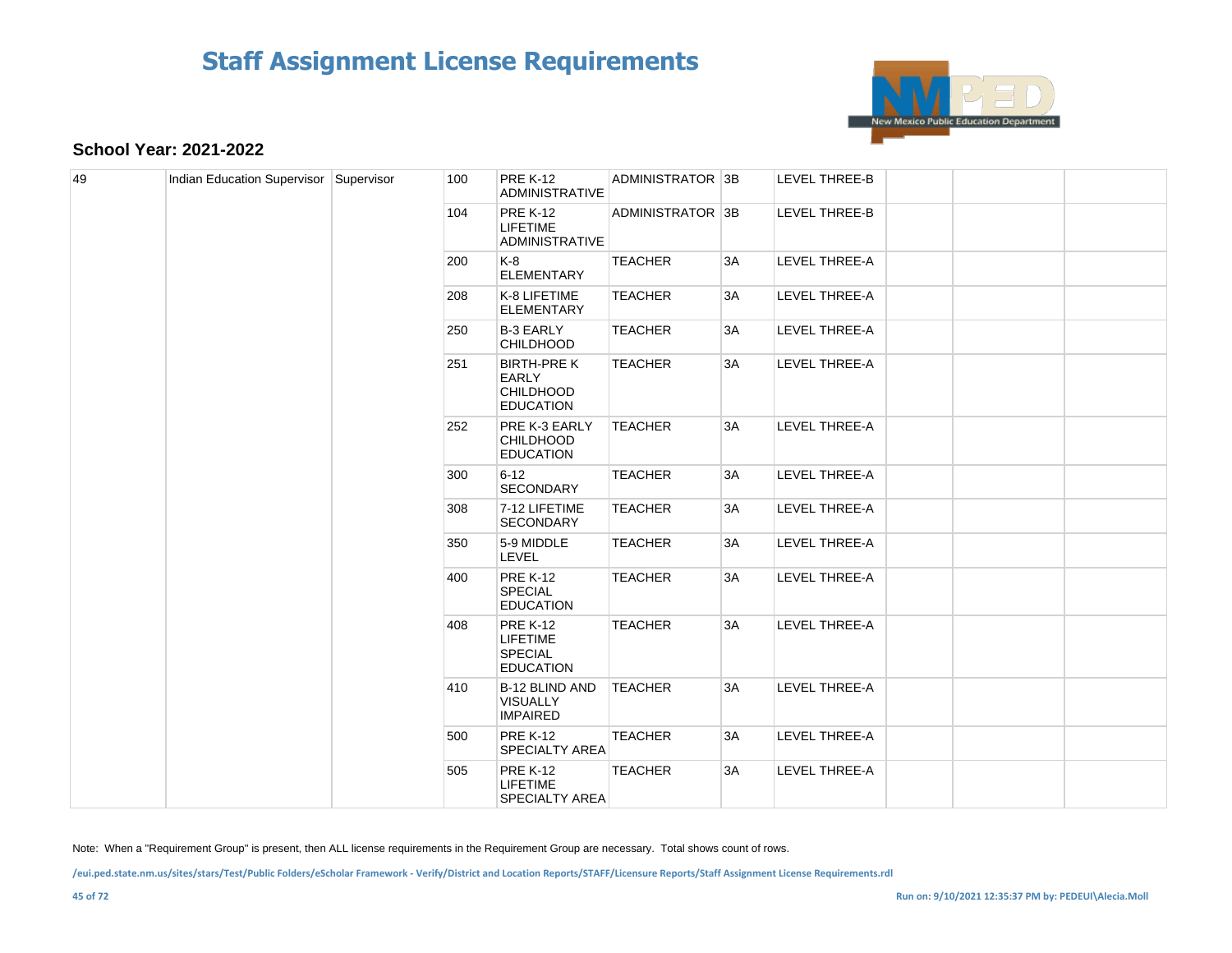

#### **School Year: 2021-2022**

| <b>Assignment</b><br>Code | <b>Assignment</b>          | <b>Assignment</b><br>Category | Lic<br><b>Type</b><br>Code | <b>License Type</b>                                                      | <b>License Type</b><br><b>Category</b> | <b>Lic</b><br>Level<br>Code | <b>License Level</b> | <b>Endorse-</b><br>ment<br>Code | <b>Endorsement</b> | <b>Requirement</b><br>Group |
|---------------------------|----------------------------|-------------------------------|----------------------------|--------------------------------------------------------------------------|----------------------------------------|-----------------------------|----------------------|---------------------------------|--------------------|-----------------------------|
| 50                        | Junior/Mid High Supervisor | Supervisor                    | 100                        | <b>PRE K-12</b><br>ADMINISTRATIVE                                        | ADMINISTRATOR 3B                       |                             | LEVEL THREE-B        |                                 |                    |                             |
|                           |                            |                               | 104                        | <b>PRE K-12</b><br><b>LIFETIME</b><br><b>ADMINISTRATIVE</b>              | ADMINISTRATOR 3B                       |                             | <b>LEVEL THREE-B</b> |                                 |                    |                             |
|                           |                            |                               | 200                        | K-8<br><b>ELEMENTARY</b>                                                 | <b>TEACHER</b>                         | 3A                          | <b>LEVEL THREE-A</b> |                                 |                    |                             |
|                           |                            |                               | 208                        | K-8 LIFETIME<br><b>ELEMENTARY</b>                                        | <b>TEACHER</b>                         | 3A                          | LEVEL THREE-A        |                                 |                    |                             |
|                           |                            |                               | 300                        | $6 - 12$<br>SECONDARY                                                    | <b>TEACHER</b>                         | 3A                          | LEVEL THREE-A        |                                 |                    |                             |
|                           |                            |                               | 308                        | 7-12 LIFETIME<br>SECONDARY                                               | <b>TEACHER</b>                         | 3A                          | LEVEL THREE-A        |                                 |                    |                             |
|                           |                            |                               | 350                        | 5-9 MIDDLE<br>LEVEL                                                      | <b>TEACHER</b>                         | 3A                          | LEVEL THREE-A        |                                 |                    |                             |
|                           |                            |                               | 400                        | <b>PRE K-12</b><br><b>SPECIAL</b><br><b>EDUCATION</b>                    | <b>TEACHER</b>                         | 3A                          | LEVEL THREE-A        |                                 |                    |                             |
|                           |                            |                               | 408                        | <b>PRE K-12</b><br><b>LIFETIME</b><br><b>SPECIAL</b><br><b>EDUCATION</b> | <b>TEACHER</b>                         | 3A                          | LEVEL THREE-A        |                                 |                    |                             |
|                           |                            |                               | 410                        | <b>B-12 BLIND AND</b><br>VISUALLY<br><b>IMPAIRED</b>                     | <b>TEACHER</b>                         | 3A                          | <b>LEVEL THREE-A</b> |                                 |                    |                             |
|                           |                            |                               | 500                        | <b>PRE K-12</b><br><b>SPECIALTY AREA</b>                                 | <b>TEACHER</b>                         | 3A                          | LEVEL THREE-A        |                                 |                    |                             |
|                           |                            |                               | 505                        | <b>PRE K-12</b><br><b>LIFETIME</b><br><b>SPECIALTY AREA</b>              | <b>TEACHER</b>                         | 3A                          | LEVEL THREE-A        |                                 |                    |                             |
| 51                        | Language Arts Supervisor   | Supervisor                    | 100                        | <b>PRE K-12</b><br><b>ADMINISTRATIVE</b>                                 | ADMINISTRATOR 3B                       |                             | <b>LEVEL THREE-B</b> |                                 |                    |                             |
|                           |                            |                               | 104                        | <b>PRE K-12</b><br><b>LIFETIME</b><br><b>ADMINISTRATIVE</b>              | ADMINISTRATOR 3B                       |                             | <b>LEVEL THREE-B</b> |                                 |                    |                             |

Note: When a "Requirement Group" is present, then ALL license requirements in the Requirement Group are necessary. Total shows count of rows.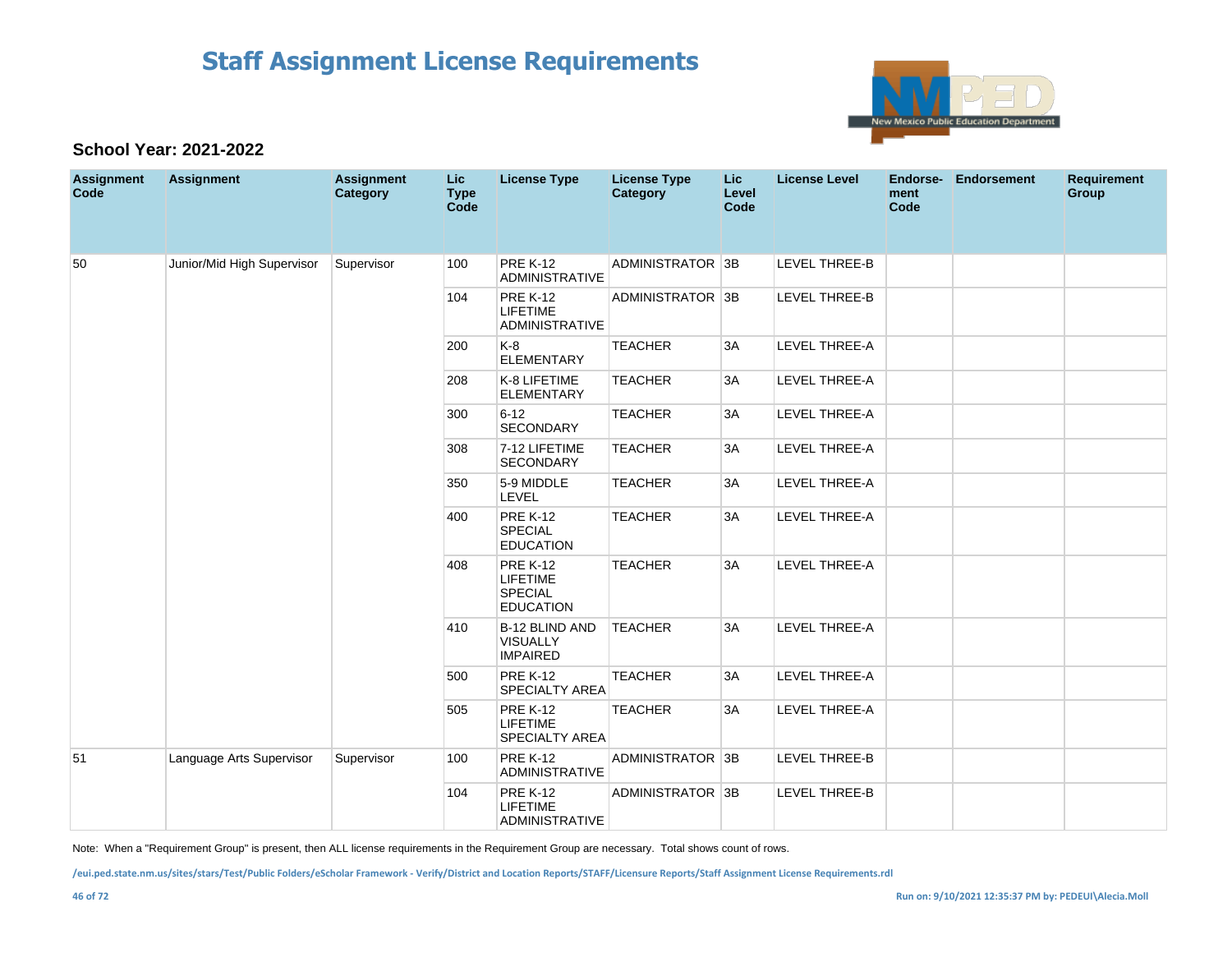

#### **School Year: 2021-2022**

| <b>Assignment</b><br>Code | <b>Assignment</b>             | <b>Assignment</b><br>Category | <b>Lic</b><br><b>Type</b><br>Code | <b>License Type</b>                                               | <b>License Type</b><br><b>Category</b> | Lic<br>Level<br>Code | <b>License Level</b> | Endorse-<br>ment<br>Code | <b>Endorsement</b> | <b>Requirement</b><br>Group |
|---------------------------|-------------------------------|-------------------------------|-----------------------------------|-------------------------------------------------------------------|----------------------------------------|----------------------|----------------------|--------------------------|--------------------|-----------------------------|
| 51                        | Language Arts Supervisor      | Supervisor                    | 200                               | $K-8$<br><b>ELEMENTARY</b>                                        | <b>TEACHER</b>                         | 3A                   | <b>LEVEL THREE-A</b> |                          |                    |                             |
|                           |                               |                               | 208                               | K-8 LIFETIME<br><b>ELEMENTARY</b>                                 | <b>TEACHER</b>                         | 3A                   | LEVEL THREE-A        |                          |                    |                             |
|                           |                               |                               | 250                               | <b>B-3 EARLY</b><br><b>CHILDHOOD</b>                              | <b>TEACHER</b>                         | 3A                   | LEVEL THREE-A        |                          |                    |                             |
|                           |                               |                               | 252                               | PRE K-3 EARLY<br><b>CHILDHOOD</b><br><b>EDUCATION</b>             | <b>TEACHER</b>                         | 3A                   | <b>LEVEL THREE-A</b> |                          |                    |                             |
|                           |                               |                               | 300                               | $6 - 12$<br>SECONDARY                                             | <b>TEACHER</b>                         | 3A                   | LEVEL THREE-A        | $ 20\rangle$             | Language Arts      |                             |
|                           |                               |                               | 308                               | 7-12 LIFETIME<br>SECONDARY                                        | <b>TEACHER</b>                         | 3A                   | LEVEL THREE-A        | 20                       | Language Arts      |                             |
|                           |                               |                               | 350                               | 5-9 MIDDLE<br><b>LEVEL</b>                                        | <b>TEACHER</b>                         | 3A                   | LEVEL THREE-A        | 20                       | Language Arts      |                             |
|                           |                               |                               | 400                               | <b>PRE K-12</b><br>SPECIAL<br><b>EDUCATION</b>                    | <b>TEACHER</b>                         | 3A                   | LEVEL THREE-A        |                          |                    |                             |
|                           |                               |                               | 408                               | <b>PRE K-12</b><br>LIFETIME<br><b>SPECIAL</b><br><b>EDUCATION</b> | <b>TEACHER</b>                         | 3A                   | LEVEL THREE-A        |                          |                    |                             |
|                           |                               |                               | 410                               | <b>B-12 BLIND AND</b><br><b>VISUALLY</b><br><b>IMPAIRED</b>       | <b>TEACHER</b>                         | 3A                   | LEVEL THREE-A        |                          |                    |                             |
|                           |                               |                               | 500                               | <b>PRE K-12</b><br><b>SPECIALTY AREA</b>                          | <b>TEACHER</b>                         | 3A                   | LEVEL THREE-A        | 20                       | Language Arts      |                             |
|                           |                               |                               | 505                               | <b>PRE K-12</b><br><b>LIFETIME</b><br><b>SPECIALTY AREA</b>       | <b>TEACHER</b>                         | 3A                   | LEVEL THREE-A        | $ 20\rangle$             | Language Arts      |                             |
| 52                        | <b>Mathematics Supervisor</b> | Supervisor                    | 100                               | <b>PRE K-12</b><br><b>ADMINISTRATIVE</b>                          | ADMINISTRATOR 3B                       |                      | LEVEL THREE-B        |                          |                    |                             |
|                           |                               |                               | 104                               | <b>PRE K-12</b><br>LIFETIME<br><b>ADMINISTRATIVE</b>              | ADMINISTRATOR 3B                       |                      | LEVEL THREE-B        |                          |                    |                             |

Note: When a "Requirement Group" is present, then ALL license requirements in the Requirement Group are necessary. Total shows count of rows.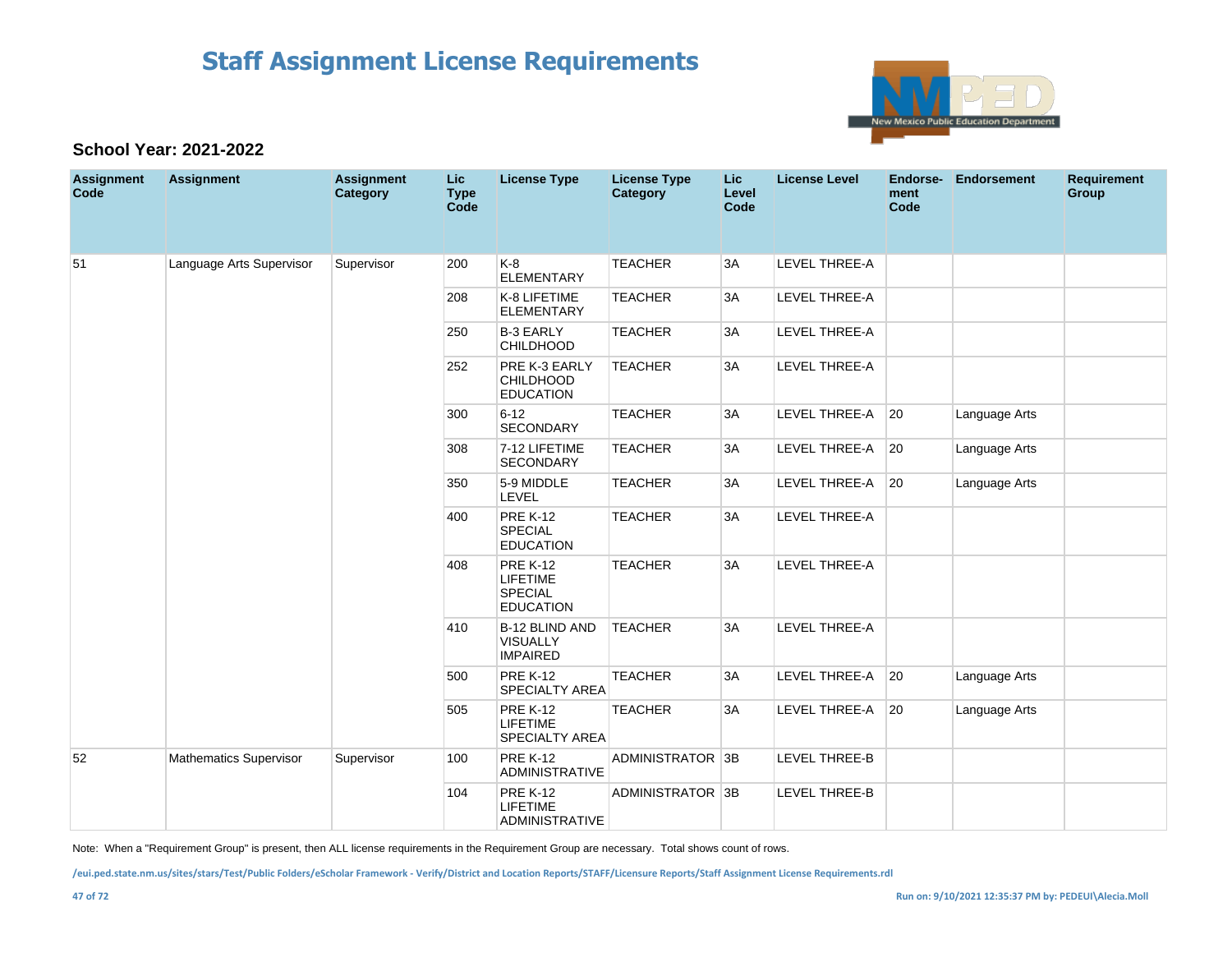

#### **School Year: 2021-2022**

| <b>Assignment</b><br>Code | <b>Assignment</b>             | <b>Assignment</b><br>Category | <b>Lic</b><br><b>Type</b><br>Code | <b>License Type</b>                                                      | <b>License Type</b><br>Category | Lic.<br>Level<br>Code | <b>License Level</b> | Endorse-<br>ment<br>Code | Endorsement        | <b>Requirement</b><br>Group |
|---------------------------|-------------------------------|-------------------------------|-----------------------------------|--------------------------------------------------------------------------|---------------------------------|-----------------------|----------------------|--------------------------|--------------------|-----------------------------|
| 52                        | <b>Mathematics Supervisor</b> | Supervisor                    | 200                               | K-8<br><b>ELEMENTARY</b>                                                 | <b>TEACHER</b>                  | 3A                    | LEVEL THREE-A        |                          |                    |                             |
|                           |                               |                               | 208                               | K-8 LIFETIME<br><b>ELEMENTARY</b>                                        | <b>TEACHER</b>                  | 3A                    | <b>LEVEL THREE-A</b> |                          |                    |                             |
|                           |                               |                               | 250                               | <b>B-3 EARLY</b><br><b>CHILDHOOD</b>                                     | <b>TEACHER</b>                  | 3A                    | LEVEL THREE-A        |                          |                    |                             |
|                           |                               |                               | 252                               | PRE K-3 EARLY<br><b>CHILDHOOD</b><br><b>EDUCATION</b>                    | <b>TEACHER</b>                  | 3A                    | LEVEL THREE-A        |                          |                    |                             |
|                           |                               |                               | 300                               | $6 - 12$<br><b>SECONDARY</b>                                             | <b>TEACHER</b>                  | 3A                    | LEVEL THREE-A 51     |                          | Mathematics        |                             |
|                           |                               |                               | 308                               | 7-12 LIFETIME<br><b>SECONDARY</b>                                        | <b>TEACHER</b>                  | 3A                    | LEVEL THREE-A        | 51                       | <b>Mathematics</b> |                             |
|                           |                               |                               | 350                               | 5-9 MIDDLE<br>LEVEL                                                      | <b>TEACHER</b>                  | 3A                    | LEVEL THREE-A 51     |                          | Mathematics        |                             |
|                           |                               |                               | 400                               | <b>PRE K-12</b><br><b>SPECIAL</b><br><b>EDUCATION</b>                    | <b>TEACHER</b>                  | 3A                    | LEVEL THREE-A        |                          |                    |                             |
|                           |                               |                               | 408                               | <b>PRE K-12</b><br><b>LIFETIME</b><br><b>SPECIAL</b><br><b>EDUCATION</b> | <b>TEACHER</b>                  | 3A                    | <b>LEVEL THREE-A</b> |                          |                    |                             |
|                           |                               |                               | 410                               | <b>B-12 BLIND AND</b><br>VISUALLY<br><b>IMPAIRED</b>                     | <b>TEACHER</b>                  | 3A                    | <b>LEVEL THREE-A</b> |                          |                    |                             |
|                           |                               |                               | 500                               | <b>PRE K-12</b><br><b>SPECIALTY AREA</b>                                 | <b>TEACHER</b>                  | 3A                    | LEVEL THREE-A 51     |                          | Mathematics        |                             |
|                           |                               |                               | 505                               | <b>PRE K-12</b><br><b>LIFETIME</b><br>SPECIALTY AREA                     | <b>TEACHER</b>                  | 3A                    | LEVEL THREE-A        | 51                       | Mathematics        |                             |
| 53                        | Multi-cultural Supervisor     | Supervisor                    | 100                               | <b>PRE K-12</b><br><b>ADMINISTRATIVE</b>                                 | ADMINISTRATOR 3B                |                       | LEVEL THREE-B        |                          |                    |                             |
|                           |                               |                               | 104                               | <b>PRE K-12</b><br>LIFETIME<br><b>ADMINISTRATIVE</b>                     | ADMINISTRATOR 3B                |                       | LEVEL THREE-B        |                          |                    |                             |

Note: When a "Requirement Group" is present, then ALL license requirements in the Requirement Group are necessary. Total shows count of rows.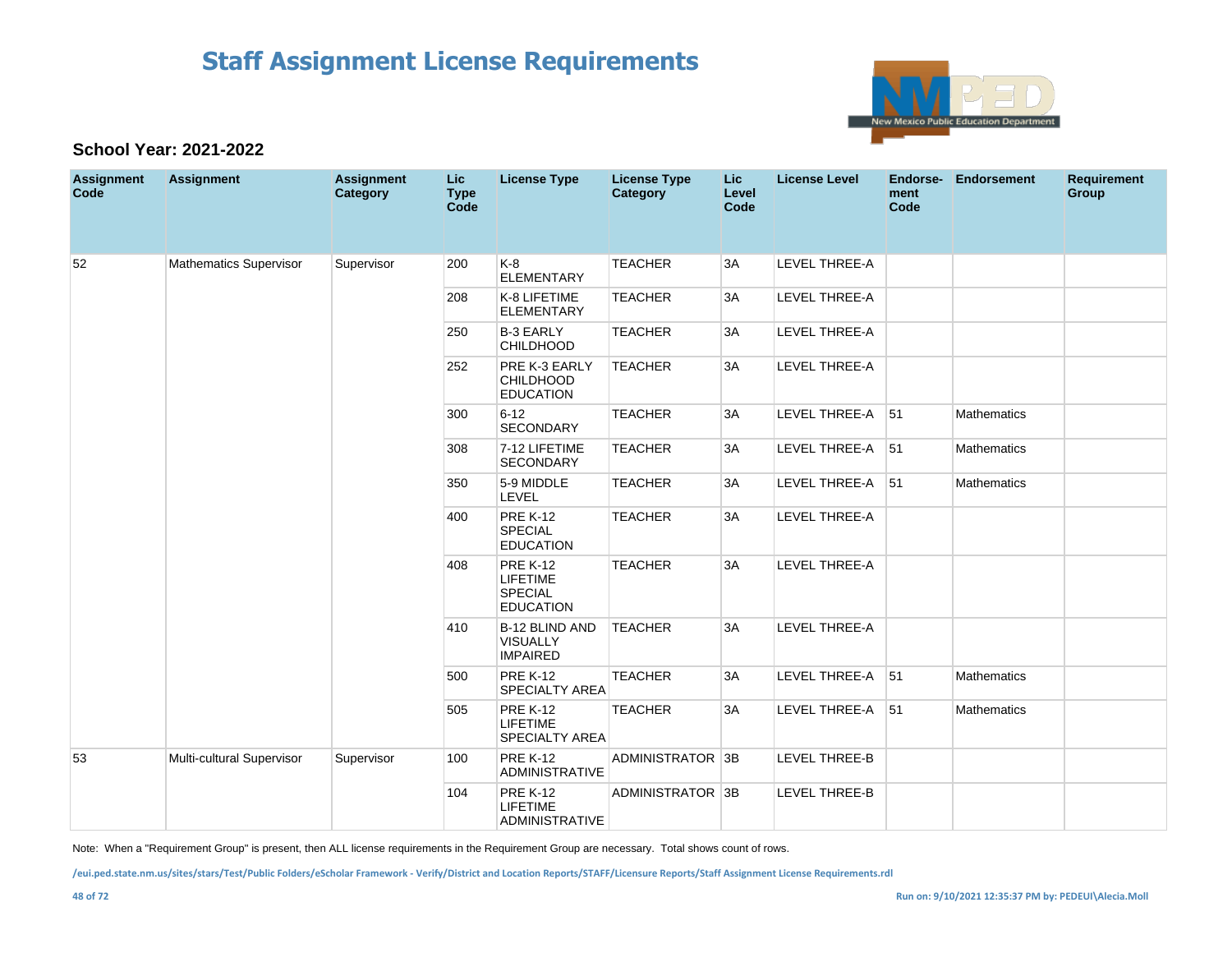

#### **School Year: 2021-2022**

| <b>Assignment</b><br>Code | <b>Assignment</b>         | <b>Assignment</b><br>Category                 | <b>Lic</b><br><b>Type</b><br><b>Code</b> | <b>License Type</b>                                                        | <b>License Type</b><br>Category | Lic<br>Level<br>Code                                                     | <b>License Level</b> | Endorse-<br>ment<br>Code | Endorsement          | <b>Requirement</b><br><b>Group</b> |  |  |
|---------------------------|---------------------------|-----------------------------------------------|------------------------------------------|----------------------------------------------------------------------------|---------------------------------|--------------------------------------------------------------------------|----------------------|--------------------------|----------------------|------------------------------------|--|--|
| 53                        | Multi-cultural Supervisor | Supervisor                                    | 200                                      | $K-8$<br><b>ELEMENTARY</b>                                                 | <b>TEACHER</b>                  | 3A                                                                       | <b>LEVEL THREE-A</b> |                          |                      |                                    |  |  |
|                           |                           |                                               | 208                                      | K-8 LIFETIME<br><b>ELEMENTARY</b>                                          | <b>TEACHER</b>                  | 3A                                                                       | <b>LEVEL THREE-A</b> |                          |                      |                                    |  |  |
|                           |                           |                                               | 250                                      | <b>B-3 EARLY</b><br><b>CHILDHOOD</b>                                       | <b>TEACHER</b>                  | 3A                                                                       | LEVEL THREE-A        |                          |                      |                                    |  |  |
|                           |                           |                                               | 251                                      | <b>BIRTH-PRE K</b><br><b>EARLY</b><br><b>CHILDHOOD</b><br><b>EDUCATION</b> | <b>TEACHER</b>                  | 3A                                                                       | LEVEL THREE-A        |                          |                      |                                    |  |  |
|                           |                           |                                               | 252                                      | PRE K-3 EARLY<br><b>CHILDHOOD</b><br><b>EDUCATION</b>                      | <b>TEACHER</b>                  | 3A                                                                       | LEVEL THREE-A        |                          |                      |                                    |  |  |
|                           |                           | 300<br>308<br>350<br>400<br>408<br>410<br>500 |                                          | $6 - 12$<br><b>SECONDARY</b>                                               | <b>TEACHER</b>                  | 3A                                                                       | LEVEL THREE-A        |                          |                      |                                    |  |  |
|                           |                           |                                               |                                          | 7-12 LIFETIME<br><b>SECONDARY</b>                                          | <b>TEACHER</b>                  | 3A                                                                       | <b>LEVEL THREE-A</b> |                          |                      |                                    |  |  |
|                           |                           |                                               |                                          | 5-9 MIDDLE<br>LEVEL                                                        | <b>TEACHER</b>                  | 3A                                                                       | LEVEL THREE-A        |                          |                      |                                    |  |  |
|                           |                           |                                               |                                          | <b>PRE K-12</b><br><b>SPECIAL</b><br><b>EDUCATION</b>                      | <b>TEACHER</b>                  | 3A                                                                       | <b>LEVEL THREE-A</b> |                          |                      |                                    |  |  |
|                           |                           |                                               |                                          |                                                                            |                                 | <b>PRE K-12</b><br><b>LIFETIME</b><br><b>SPECIAL</b><br><b>EDUCATION</b> | <b>TEACHER</b>       | 3A                       | <b>LEVEL THREE-A</b> |                                    |  |  |
|                           |                           |                                               |                                          | B-12 BLIND AND<br><b>VISUALLY</b><br><b>IMPAIRED</b>                       | <b>TEACHER</b>                  | 3A                                                                       | LEVEL THREE-A        |                          |                      |                                    |  |  |
|                           |                           |                                               | <b>PRE K-12</b><br><b>SPECIALTY AREA</b> | <b>TEACHER</b>                                                             | 3A                              | LEVEL THREE-A                                                            |                      |                          |                      |                                    |  |  |
|                           |                           |                                               | 505                                      | <b>PRE K-12</b><br><b>LIFETIME</b><br><b>SPECIALTY AREA</b>                | <b>TEACHER</b>                  | 3A                                                                       | <b>LEVEL THREE-A</b> |                          |                      |                                    |  |  |

Note: When a "Requirement Group" is present, then ALL license requirements in the Requirement Group are necessary. Total shows count of rows.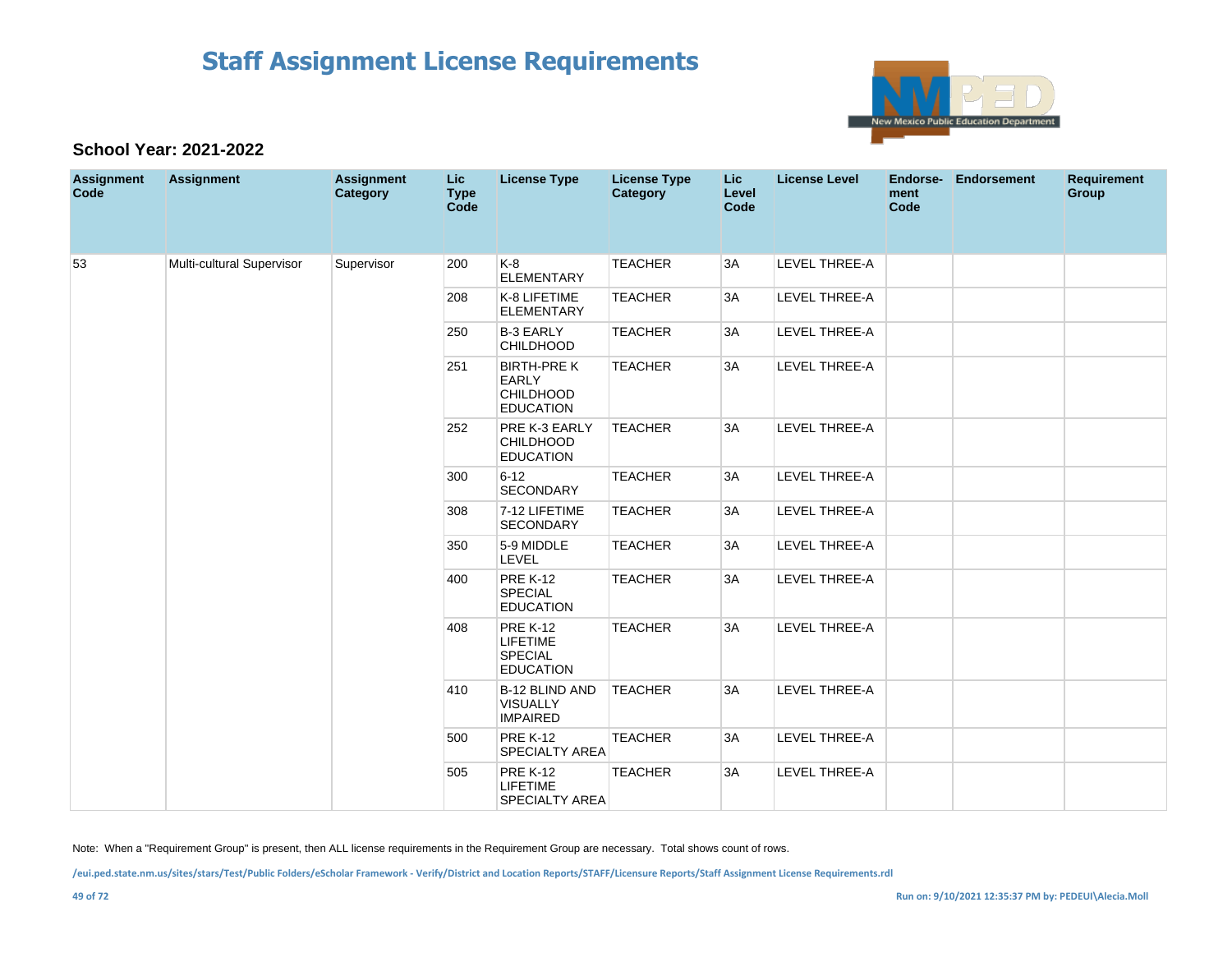

#### **School Year: 2021-2022**

| 54 | Music Supervisor | Supervisor | 100 | <b>PRE K-12</b><br><b>ADMINISTRATIVE</b>                                   | ADMINISTRATOR 3B |    | <b>LEVEL THREE-B</b> |    |                 |  |  |  |  |     |                                                                          |                |    |               |    |
|----|------------------|------------|-----|----------------------------------------------------------------------------|------------------|----|----------------------|----|-----------------|--|--|--|--|-----|--------------------------------------------------------------------------|----------------|----|---------------|----|
|    |                  |            | 104 | <b>PRE K-12</b><br><b>LIFETIME</b><br><b>ADMINISTRATIVE</b>                | ADMINISTRATOR 3B |    | LEVEL THREE-B        |    |                 |  |  |  |  |     |                                                                          |                |    |               |    |
|    |                  |            | 200 | K-8<br><b>ELEMENTARY</b>                                                   | <b>TEACHER</b>   | 3A | LEVEL THREE-A 90     |    | Performing Arts |  |  |  |  |     |                                                                          |                |    |               |    |
|    |                  |            | 208 | K-8 LIFETIME<br><b>ELEMENTARY</b>                                          | <b>TEACHER</b>   | 3A | LEVEL THREE-A 90     |    | Performing Arts |  |  |  |  |     |                                                                          |                |    |               |    |
|    |                  |            | 250 | <b>B-3 EARLY</b><br><b>CHILDHOOD</b>                                       | <b>TEACHER</b>   | 3A | LEVEL THREE-A        | 90 | Performing Arts |  |  |  |  |     |                                                                          |                |    |               |    |
|    |                  |            | 251 | <b>BIRTH-PRE K</b><br><b>EARLY</b><br><b>CHILDHOOD</b><br><b>EDUCATION</b> | <b>TEACHER</b>   | 3A | LEVEL THREE-A        | 90 | Performing Arts |  |  |  |  |     |                                                                          |                |    |               |    |
|    |                  |            | 252 | PRE K-3 EARLY<br><b>CHILDHOOD</b><br><b>EDUCATION</b>                      | <b>TEACHER</b>   | 3A | LEVEL THREE-A 90     |    | Performing Arts |  |  |  |  |     |                                                                          |                |    |               |    |
|    |                  |            | 300 | $6 - 12$<br><b>SECONDARY</b>                                               | <b>TEACHER</b>   | 3A | <b>LEVEL THREE-A</b> | 90 | Performing Arts |  |  |  |  |     |                                                                          |                |    |               |    |
|    |                  |            | 308 | 7-12 LIFETIME<br>SECONDARY                                                 | <b>TEACHER</b>   | 3A | LEVEL THREE-A        | 90 | Performing Arts |  |  |  |  |     |                                                                          |                |    |               |    |
|    |                  |            | 350 | 5-9 MIDDLE<br>LEVEL                                                        | <b>TEACHER</b>   | 3A | LEVEL THREE-A        | 90 | Performing Arts |  |  |  |  |     |                                                                          |                |    |               |    |
|    |                  |            | 400 | <b>PRE K-12</b><br>SPECIAL<br><b>EDUCATION</b>                             | <b>TEACHER</b>   | 3A | LEVEL THREE-A        | 90 | Performing Arts |  |  |  |  |     |                                                                          |                |    |               |    |
|    |                  |            |     |                                                                            |                  |    |                      |    |                 |  |  |  |  | 408 | <b>PRE K-12</b><br><b>LIFETIME</b><br><b>SPECIAL</b><br><b>EDUCATION</b> | <b>TEACHER</b> | 3A | LEVEL THREE-A | 90 |
|    |                  |            | 500 | <b>PRE K-12</b><br><b>SPECIALTY AREA</b>                                   | <b>TEACHER</b>   | 3A | LEVEL THREE-A        | 90 | Performing Arts |  |  |  |  |     |                                                                          |                |    |               |    |
|    |                  |            | 505 | <b>PRE K-12</b><br><b>LIFETIME</b><br><b>SPECIALTY AREA</b>                | <b>TEACHER</b>   | 3A | LEVEL THREE-A 90     |    | Performing Arts |  |  |  |  |     |                                                                          |                |    |               |    |

Note: When a "Requirement Group" is present, then ALL license requirements in the Requirement Group are necessary. Total shows count of rows.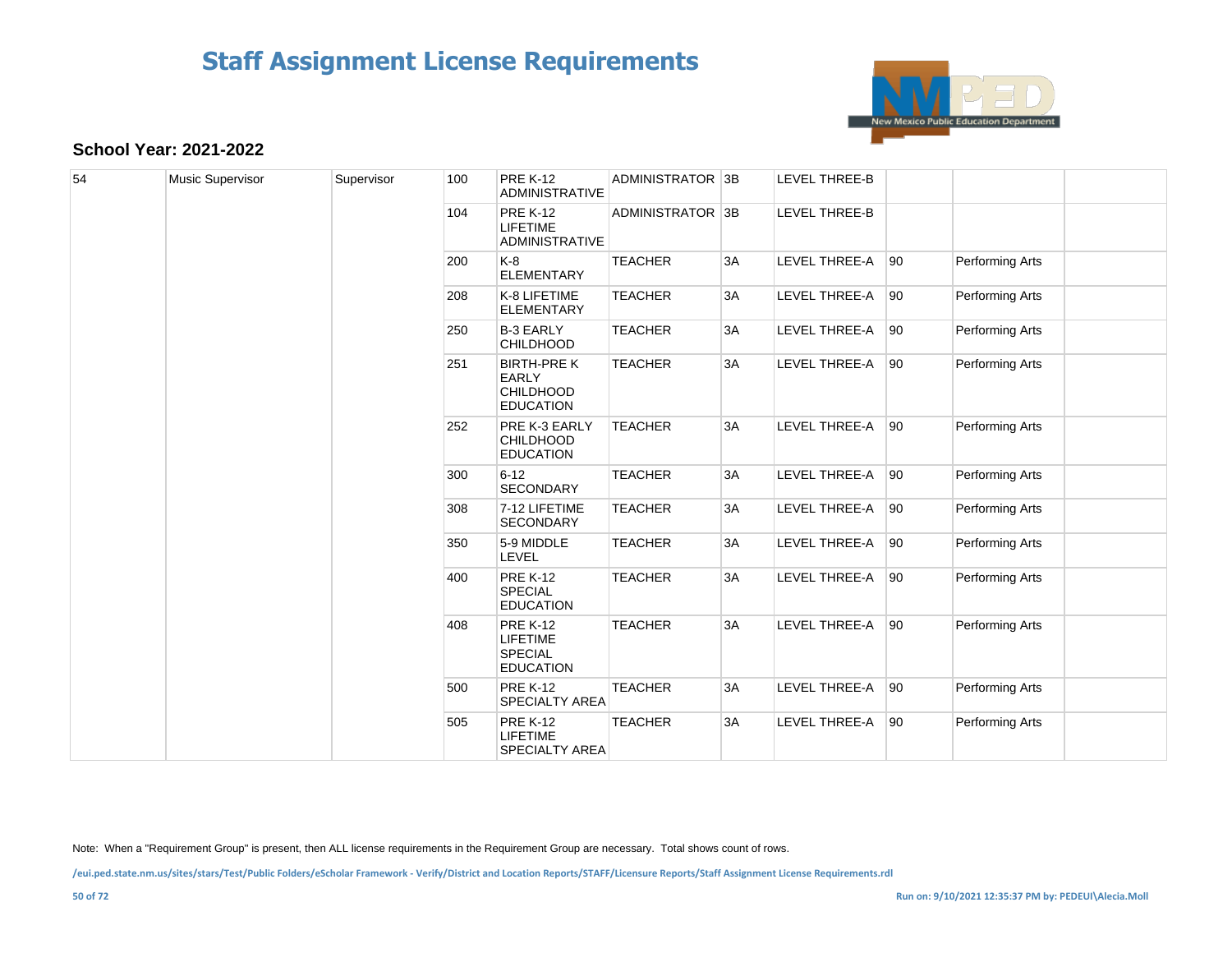

### **School Year: 2021-2022**

| <b>Assignment</b><br>Code | <b>Assignment</b>                       | <b>Assignment</b><br>Category | <b>Lic</b><br><b>Type</b><br>Code | <b>License Type</b>                                                      | <b>License Type</b><br>Category | Lic<br>Level<br>Code | <b>License Level</b> | <b>Endorse-</b><br>ment<br>Code | <b>Endorsement</b>        | <b>Requirement</b><br>Group |
|---------------------------|-----------------------------------------|-------------------------------|-----------------------------------|--------------------------------------------------------------------------|---------------------------------|----------------------|----------------------|---------------------------------|---------------------------|-----------------------------|
| 55                        | Special Services Supervisor             | Supervisor                    | 100                               | <b>PRE K-12</b><br><b>ADMINISTRATIVE</b>                                 | ADMINISTRATOR 3B                |                      | LEVEL THREE-B        |                                 |                           |                             |
|                           |                                         |                               | 104                               | <b>PRE K-12</b><br><b>LIFETIME</b><br><b>ADMINISTRATIVE</b>              | ADMINISTRATOR 3B                |                      | <b>LEVEL THREE-B</b> |                                 |                           |                             |
|                           |                                         |                               | 400                               | <b>PRE K-12</b><br><b>SPECIAL</b><br><b>EDUCATION</b>                    | <b>TEACHER</b>                  | 3A                   | <b>LEVEL THREE-A</b> |                                 |                           |                             |
|                           |                                         |                               | 408                               | <b>PRE K-12</b><br><b>LIFETIME</b><br><b>SPECIAL</b><br><b>EDUCATION</b> | <b>TEACHER</b>                  | 3A                   | <b>LEVEL THREE-A</b> |                                 |                           |                             |
|                           |                                         |                               | 410                               | <b>B-12 BLIND AND</b><br><b>VISUALLY</b><br><b>IMPAIRED</b>              | <b>TEACHER</b>                  | 3A                   | <b>LEVEL THREE-A</b> |                                 |                           |                             |
| 56                        | <b>Physical Education</b><br>Supervisor | Supervisor                    | 100                               | <b>PRE K-12</b><br><b>ADMINISTRATIVE</b>                                 | ADMINISTRATOR 3B                |                      | LEVEL THREE-B        |                                 |                           |                             |
|                           |                                         |                               | 104                               | <b>PRE K-12</b><br><b>LIFETIME</b><br><b>ADMINISTRATIVE</b>              | ADMINISTRATOR 3B                |                      | <b>LEVEL THREE-B</b> |                                 |                           |                             |
|                           |                                         |                               | 200                               | $K-8$<br><b>ELEMENTARY</b>                                               | <b>TEACHER</b>                  | 3A                   | LEVEL THREE-A        | 05                              | <b>Physical Education</b> |                             |
|                           |                                         |                               | 208                               | K-8 LIFETIME<br><b>ELEMENTARY</b>                                        | <b>TEACHER</b>                  | 3A                   | LEVEL THREE-A        | 05                              | <b>Physical Education</b> |                             |
|                           |                                         |                               | 250                               | <b>B-3 EARLY</b><br><b>CHILDHOOD</b>                                     | <b>TEACHER</b>                  | 3A                   | LEVEL THREE-A        | 05                              | <b>Physical Education</b> |                             |
|                           |                                         |                               | 251                               | <b>BIRTH-PRE K</b><br><b>EARLY</b><br>CHILDHOOD<br><b>EDUCATION</b>      | <b>TEACHER</b>                  | 3A                   | LEVEL THREE-A        | 05                              | <b>Physical Education</b> |                             |
|                           |                                         |                               | 252                               | PRE K-3 EARLY<br>CHILDHOOD<br><b>EDUCATION</b>                           | <b>TEACHER</b>                  | 3A                   | LEVEL THREE-A        | 05                              | <b>Physical Education</b> |                             |
|                           |                                         |                               | 300                               | $6 - 12$<br><b>SECONDARY</b>                                             | <b>TEACHER</b>                  | 3A                   | LEVEL THREE-A        | 05                              | <b>Physical Education</b> |                             |

Note: When a "Requirement Group" is present, then ALL license requirements in the Requirement Group are necessary. Total shows count of rows.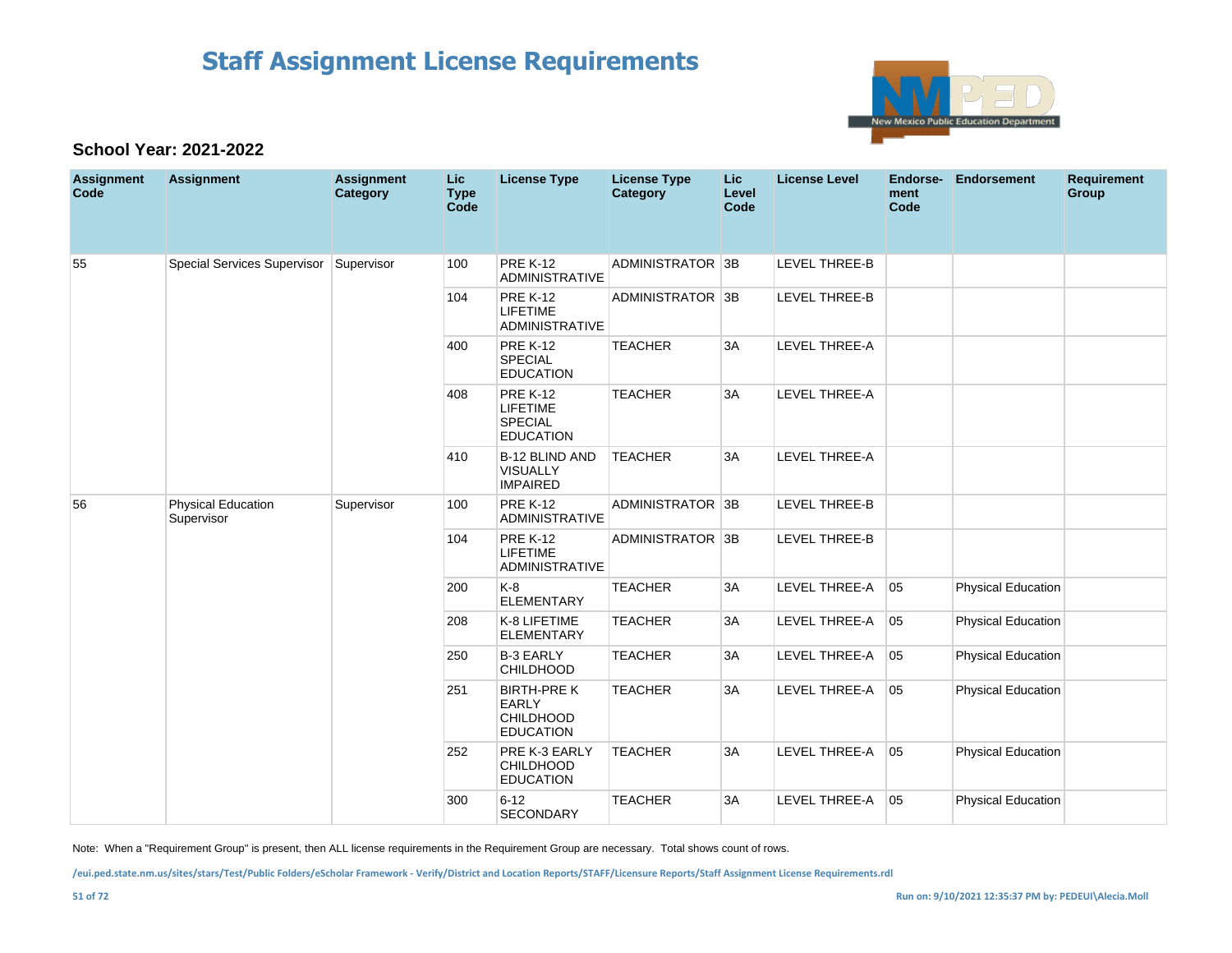

### **School Year: 2021-2022**

| <b>Assignment</b><br>Code | <b>Assignment</b>                       | <b>Assignment</b><br>Category | Lic<br><b>Type</b><br>Code | <b>License Type</b>                                                      | <b>License Type</b><br>Category | <b>Lic</b><br>Level<br>Code | <b>License Level</b> | Endorse-<br>ment<br>Code | <b>Endorsement</b>        | <b>Requirement</b><br>Group |
|---------------------------|-----------------------------------------|-------------------------------|----------------------------|--------------------------------------------------------------------------|---------------------------------|-----------------------------|----------------------|--------------------------|---------------------------|-----------------------------|
| 56                        | <b>Physical Education</b><br>Supervisor | Supervisor                    | 308                        | 7-12 LIFETIME<br><b>SECONDARY</b>                                        | <b>TEACHER</b>                  | 3A                          | LEVEL THREE-A        | 05                       | <b>Physical Education</b> |                             |
|                           |                                         |                               | 350                        | 5-9 MIDDLE<br><b>LEVEL</b>                                               | <b>TEACHER</b>                  | 3A                          | LEVEL THREE-A        | 05                       | Physical Education        |                             |
|                           |                                         |                               | 400                        | <b>PRE K-12</b><br><b>SPECIAL</b><br><b>EDUCATION</b>                    | <b>TEACHER</b>                  | 3A                          | LEVEL THREE-A        | 05                       | Physical Education        |                             |
|                           |                                         |                               | 408                        | <b>PRE K-12</b><br>LIFETIME<br><b>SPECIAL</b><br><b>EDUCATION</b>        | <b>TEACHER</b>                  | 3A                          | LEVEL THREE-A        | 05                       | Physical Education        |                             |
|                           |                                         |                               | 500                        | <b>PRE K-12</b><br><b>SPECIALTY AREA</b>                                 | <b>TEACHER</b>                  | 3A                          | LEVEL THREE-A        | 05                       | <b>Physical Education</b> |                             |
|                           |                                         |                               | 505                        | <b>PRE K-12</b><br><b>LIFETIME</b><br><b>SPECIALTY AREA</b>              | <b>TEACHER</b>                  | 3A                          | LEVEL THREE-A        | 05                       | <b>Physical Education</b> |                             |
| 57                        | <b>Vocational Supervisor</b>            | Supervisor                    | 100                        | <b>PRE K-12</b><br><b>ADMINISTRATIVE</b>                                 | ADMINISTRATOR 3B                |                             | <b>LEVEL THREE-B</b> |                          |                           |                             |
|                           |                                         |                               | 104                        | <b>PRE K-12</b><br><b>LIFETIME</b><br><b>ADMINISTRATIVE</b>              | ADMINISTRATOR 3B                |                             | LEVEL THREE-B        |                          |                           |                             |
|                           |                                         |                               | 300                        | $6 - 12$<br><b>SECONDARY</b>                                             | <b>TEACHER</b>                  | 3A                          | LEVEL THREE-A        |                          |                           |                             |
|                           |                                         |                               | 308                        | 7-12 LIFETIME<br><b>SECONDARY</b>                                        | <b>TEACHER</b>                  | 3A                          | LEVEL THREE-A        |                          |                           |                             |
|                           |                                         |                               | 350                        | 5-9 MIDDLE<br>LEVEL                                                      | <b>TEACHER</b>                  | 3A                          | LEVEL THREE-A        |                          |                           |                             |
|                           |                                         |                               | 400                        | <b>PRE K-12</b><br>SPECIAL<br><b>EDUCATION</b>                           | <b>TEACHER</b>                  | 3A                          | LEVEL THREE-A        |                          |                           |                             |
|                           |                                         |                               | 408                        | <b>PRE K-12</b><br><b>LIFETIME</b><br><b>SPECIAL</b><br><b>EDUCATION</b> | <b>TEACHER</b>                  | 3A                          | LEVEL THREE-A        |                          |                           |                             |

Note: When a "Requirement Group" is present, then ALL license requirements in the Requirement Group are necessary. Total shows count of rows.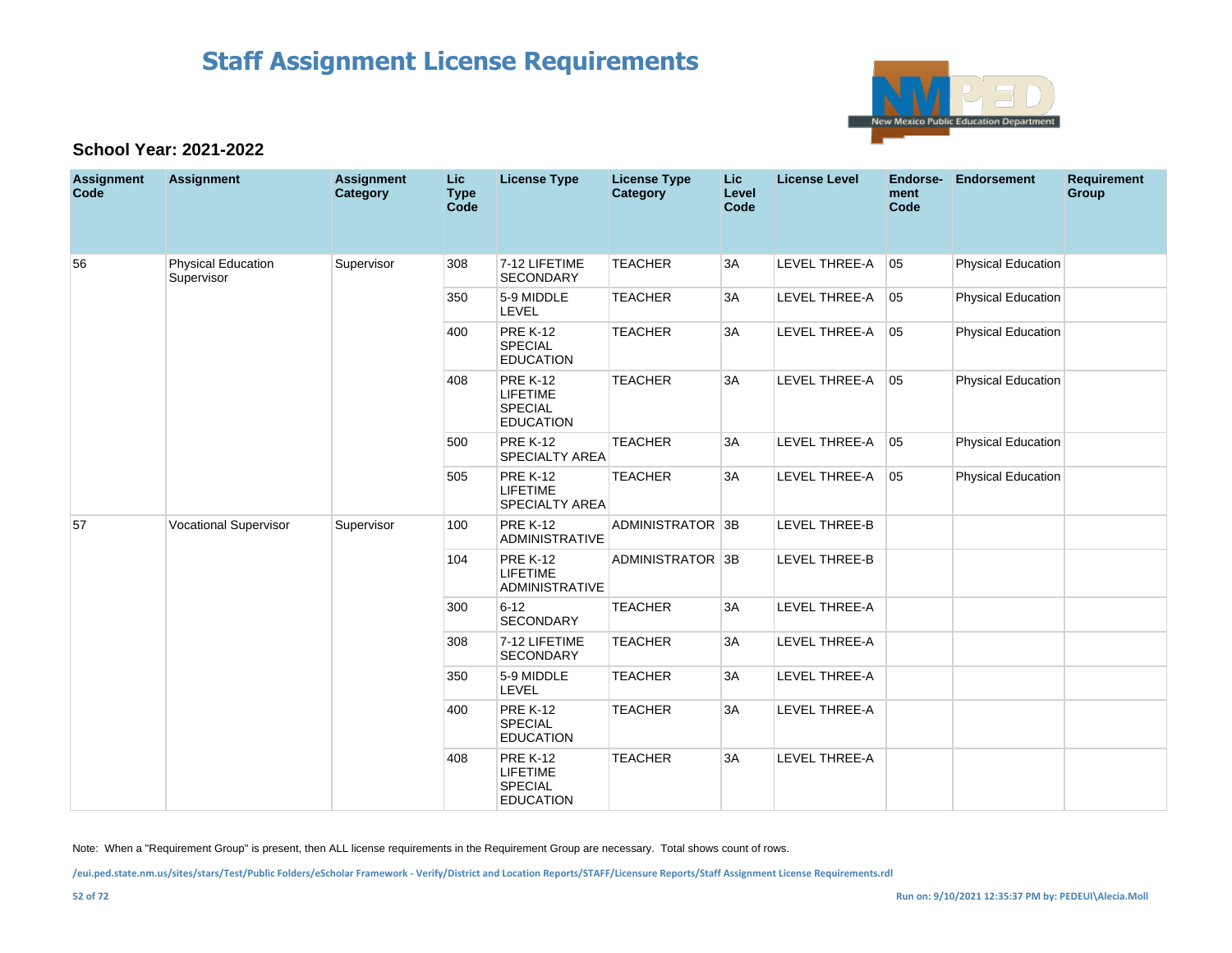

#### **School Year: 2021-2022**

| <b>Assignment</b><br>Code | <b>Assignment</b>            | <b>Assignment</b><br>Category | Lic.<br><b>Type</b><br><b>Code</b> | <b>License Type</b>                                                   | <b>License Type</b><br><b>Category</b> | <b>Lic</b><br>Level<br>Code | <b>License Level</b> | Endorse-<br>ment<br>Code | <b>Endorsement</b> | <b>Requirement</b><br>Group |
|---------------------------|------------------------------|-------------------------------|------------------------------------|-----------------------------------------------------------------------|----------------------------------------|-----------------------------|----------------------|--------------------------|--------------------|-----------------------------|
| 57                        | <b>Vocational Supervisor</b> | Supervisor                    | 500                                | <b>PRE K-12</b><br>SPECIALTY AREA                                     | <b>TEACHER</b>                         | 3A                          | LEVEL THREE-A        |                          |                    |                             |
|                           |                              |                               | 505                                | <b>PRE K-12</b><br><b>LIFETIME</b><br>SPECIALTY AREA                  | <b>TEACHER</b>                         | 3A                          | <b>LEVEL THREE-A</b> |                          |                    |                             |
|                           |                              |                               | 800                                | $7 - 12$<br><b>SECONDARY</b><br><b>VOCATIONAL</b><br><b>TECHNICAL</b> | <b>TEACHER</b>                         | 3A                          | LEVEL THREE-A        |                          |                    |                             |
| 58                        | Science Supervisor           | Supervisor                    | 100                                | <b>PRE K-12</b><br><b>ADMINISTRATIVE</b>                              | ADMINISTRATOR 3B                       |                             | <b>LEVEL THREE-B</b> |                          |                    |                             |
|                           |                              |                               | 104                                | <b>PRE K-12</b><br><b>LIFETIME</b><br>ADMINISTRATIVE                  | ADMINISTRATOR 3B                       |                             | <b>LEVEL THREE-B</b> |                          |                    |                             |
|                           |                              |                               | 200                                | $K-8$<br><b>ELEMENTARY</b>                                            | <b>TEACHER</b>                         | 3A                          | LEVEL THREE-A        |                          |                    |                             |
|                           |                              |                               | 208                                | K-8 LIFETIME<br><b>ELEMENTARY</b>                                     | <b>TEACHER</b>                         | 3A                          | <b>LEVEL THREE-A</b> |                          |                    |                             |
|                           |                              |                               | 250                                | <b>B-3 EARLY</b><br><b>CHILDHOOD</b>                                  | <b>TEACHER</b>                         | 3A                          | LEVEL THREE-A        |                          |                    |                             |
|                           |                              |                               | 252                                | PRE K-3 EARLY<br><b>CHILDHOOD</b><br><b>EDUCATION</b>                 | <b>TEACHER</b>                         | 3A                          | LEVEL THREE-A        |                          |                    |                             |
|                           |                              |                               | 300                                | $6 - 12$<br>SECONDARY                                                 | <b>TEACHER</b>                         | 3A                          | LEVEL THREE-A        | 32                       | Science            |                             |
|                           |                              |                               | 308                                | 7-12 LIFETIME<br><b>SECONDARY</b>                                     | <b>TEACHER</b>                         | 3A                          | LEVEL THREE-A        | 32                       | Science            |                             |
|                           |                              |                               | 350                                | 5-9 MIDDLE<br><b>LEVEL</b>                                            | <b>TEACHER</b>                         | 3A                          | <b>LEVEL THREE-A</b> | 32                       | Science            |                             |
|                           |                              |                               | 400                                | <b>PRE K-12</b><br>SPECIAL<br><b>EDUCATION</b>                        | <b>TEACHER</b>                         | 3A                          | LEVEL THREE-A        |                          |                    |                             |

Note: When a "Requirement Group" is present, then ALL license requirements in the Requirement Group are necessary. Total shows count of rows.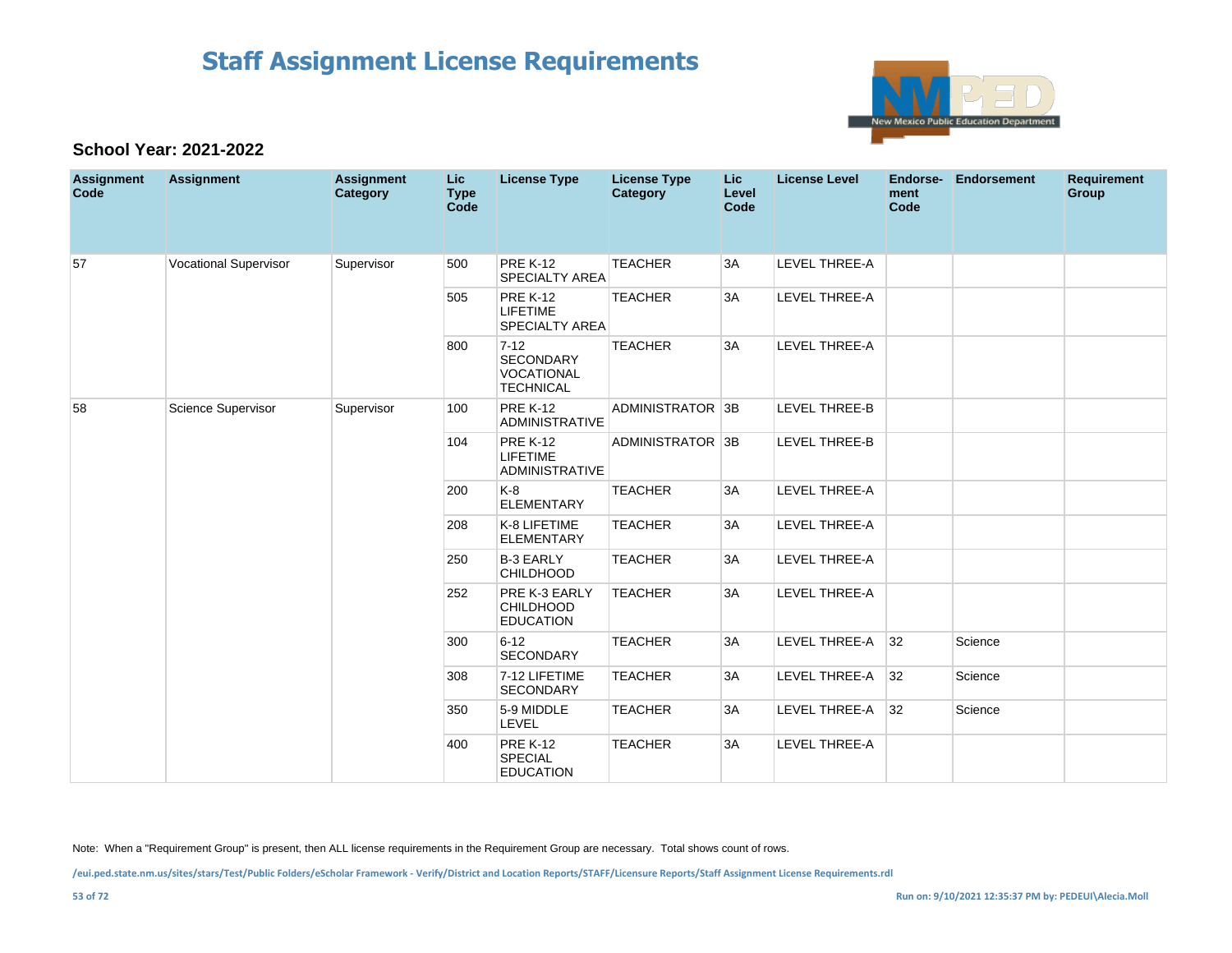

#### **School Year: 2021-2022**

| <b>Assignment</b><br>Code | <b>Assignment</b>    | <b>Assignment</b><br>Category | <b>Lic</b><br><b>Type</b><br>Code | <b>License Type</b>                                                      | <b>License Type</b><br><b>Category</b> | <b>Lic</b><br>Level<br>Code | <b>License Level</b> | ment<br>Code | Endorse- Endorsement | <b>Requirement</b><br>Group |
|---------------------------|----------------------|-------------------------------|-----------------------------------|--------------------------------------------------------------------------|----------------------------------------|-----------------------------|----------------------|--------------|----------------------|-----------------------------|
| 58                        | Science Supervisor   | Supervisor                    | 408                               | <b>PRE K-12</b><br><b>LIFETIME</b><br><b>SPECIAL</b><br><b>EDUCATION</b> | <b>TEACHER</b>                         | 3A                          | LEVEL THREE-A        |              |                      |                             |
|                           |                      |                               | 500                               | <b>PRE K-12</b><br><b>SPECIALTY AREA</b>                                 | <b>TEACHER</b>                         | 3A                          | LEVEL THREE-A        | 32           | Science              |                             |
|                           |                      |                               | 505                               | <b>PRE K-12</b><br><b>LIFETIME</b><br>SPECIALTY AREA                     | <b>TEACHER</b>                         | 3A                          | LEVEL THREE-A        | 32           | Science              |                             |
| 59                        | Secondary Supervisor | Supervisor                    | 100                               | <b>PRE K-12</b><br>ADMINISTRATIVE                                        | ADMINISTRATOR 3B                       |                             | <b>LEVEL THREE-B</b> |              |                      |                             |
|                           |                      |                               | 104                               | <b>PRE K-12</b><br><b>LIFETIME</b><br><b>ADMINISTRATIVE</b>              | ADMINISTRATOR 3B                       |                             | <b>LEVEL THREE-B</b> |              |                      |                             |
|                           |                      |                               | 300                               | $6 - 12$<br><b>SECONDARY</b>                                             | <b>TEACHER</b>                         | 3A                          | LEVEL THREE-A        |              |                      |                             |
|                           |                      |                               | 308                               | 7-12 LIFETIME<br><b>SECONDARY</b>                                        | <b>TEACHER</b>                         | 3A                          | LEVEL THREE-A        |              |                      |                             |
|                           |                      |                               | 350                               | 5-9 MIDDLE<br>LEVEL                                                      | <b>TEACHER</b>                         | 3A                          | LEVEL THREE-A        |              |                      |                             |
|                           |                      |                               | 400                               | <b>PRE K-12</b><br>SPECIAL<br><b>EDUCATION</b>                           | <b>TEACHER</b>                         | 3A                          | LEVEL THREE-A        |              |                      |                             |
|                           |                      |                               | 408                               | <b>PRE K-12</b><br><b>LIFETIME</b><br><b>SPECIAL</b><br><b>EDUCATION</b> | <b>TEACHER</b>                         | 3A                          | <b>LEVEL THREE-A</b> |              |                      |                             |
|                           |                      |                               | 500                               | <b>PRE K-12</b><br><b>SPECIALTY AREA</b>                                 | <b>TEACHER</b>                         | 3A                          | LEVEL THREE-A        |              |                      |                             |
|                           |                      |                               | 505                               | <b>PRE K-12</b><br><b>LIFETIME</b><br><b>SPECIALTY AREA</b>              | <b>TEACHER</b>                         | 3A                          | LEVEL THREE-A        |              |                      |                             |
|                           |                      |                               | 800                               | $7-12$<br><b>SECONDARY</b><br><b>VOCATIONAL</b><br><b>TECHNICAL</b>      | <b>TEACHER</b>                         | 3A                          | LEVEL THREE-A        |              |                      |                             |

Note: When a "Requirement Group" is present, then ALL license requirements in the Requirement Group are necessary. Total shows count of rows.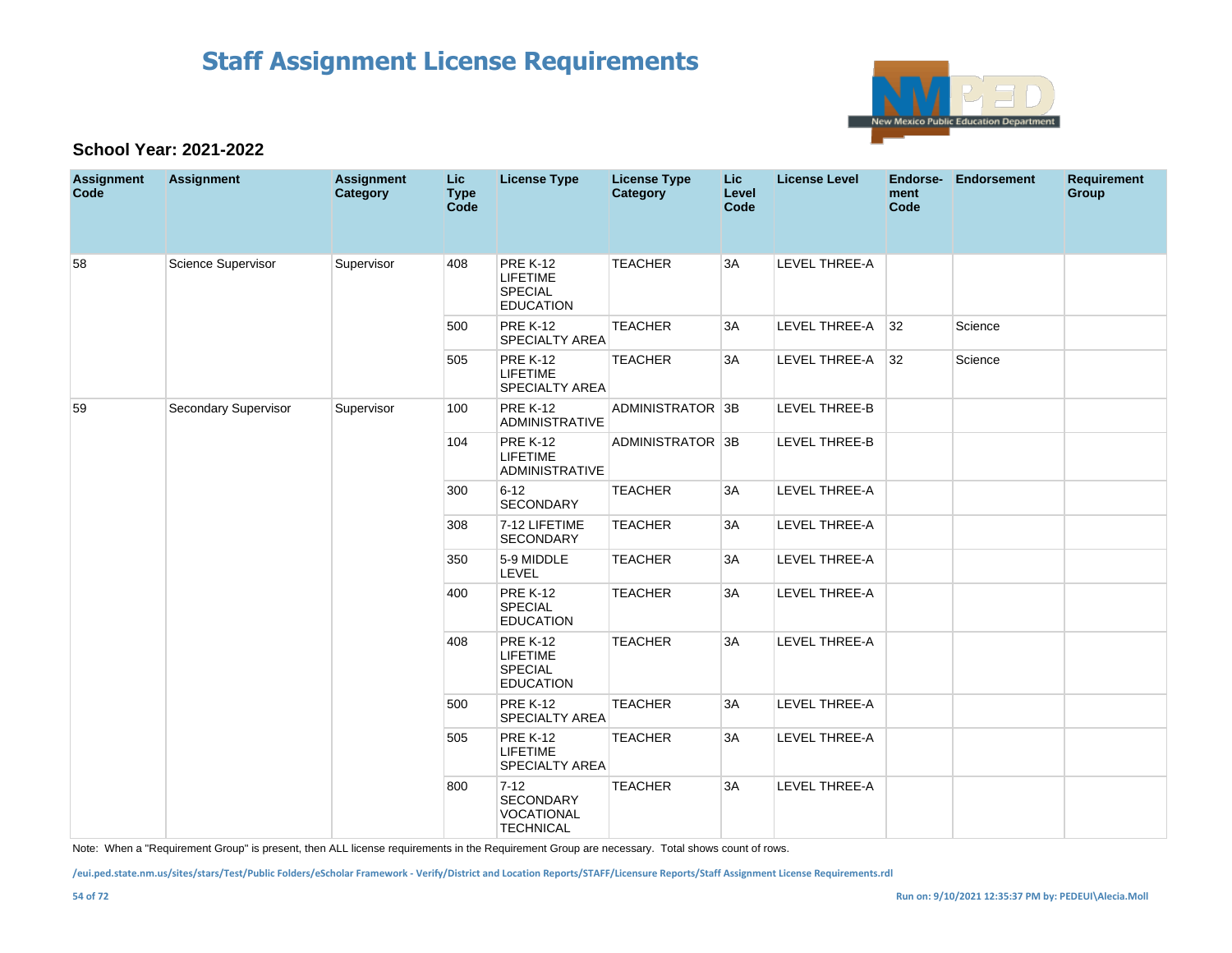

#### **School Year: 2021-2022**

| 60 | Federal Projects Supervisor Supervisor |  | 100 | <b>PRE K-12</b><br><b>ADMINISTRATIVE</b>                                 | ADMINISTRATOR 3B |    | LEVEL THREE-B        |  |  |
|----|----------------------------------------|--|-----|--------------------------------------------------------------------------|------------------|----|----------------------|--|--|
|    |                                        |  | 104 | <b>PRE K-12</b><br><b>LIFETIME</b><br><b>ADMINISTRATIVE</b>              | ADMINISTRATOR 3B |    | LEVEL THREE-B        |  |  |
|    |                                        |  | 200 | K-8<br><b>ELEMENTARY</b>                                                 | <b>TEACHER</b>   | 3A | <b>LEVEL THREE-A</b> |  |  |
|    |                                        |  | 208 | K-8 LIFETIME<br><b>ELEMENTARY</b>                                        | <b>TEACHER</b>   | 3A | LEVEL THREE-A        |  |  |
|    |                                        |  | 250 | <b>B-3 EARLY</b><br><b>CHILDHOOD</b>                                     | <b>TEACHER</b>   | 3A | LEVEL THREE-A        |  |  |
|    |                                        |  | 251 | <b>BIRTH-PRE K</b><br>EARLY<br><b>CHILDHOOD</b><br><b>EDUCATION</b>      | <b>TEACHER</b>   | 3A | LEVEL THREE-A        |  |  |
|    |                                        |  | 252 | PRE K-3 EARLY<br><b>CHILDHOOD</b><br><b>EDUCATION</b>                    | <b>TEACHER</b>   | 3A | LEVEL THREE-A        |  |  |
|    |                                        |  | 300 | $6 - 12$<br><b>SECONDARY</b>                                             | <b>TEACHER</b>   | 3A | LEVEL THREE-A        |  |  |
|    |                                        |  | 308 | 7-12 LIFETIME<br>SECONDARY                                               | <b>TEACHER</b>   | 3A | LEVEL THREE-A        |  |  |
|    |                                        |  | 350 | 5-9 MIDDLE<br>LEVEL                                                      | <b>TEACHER</b>   | 3A | LEVEL THREE-A        |  |  |
|    |                                        |  | 400 | <b>PRE K-12</b><br><b>SPECIAL</b><br><b>EDUCATION</b>                    | <b>TEACHER</b>   | 3A | LEVEL THREE-A        |  |  |
|    |                                        |  | 408 | <b>PRE K-12</b><br><b>LIFETIME</b><br><b>SPECIAL</b><br><b>EDUCATION</b> | <b>TEACHER</b>   | 3A | LEVEL THREE-A        |  |  |
|    |                                        |  | 410 | B-12 BLIND AND<br><b>VISUALLY</b><br><b>IMPAIRED</b>                     | <b>TEACHER</b>   | 3A | LEVEL THREE-A        |  |  |
|    |                                        |  | 500 | <b>PRE K-12</b><br>SPECIALTY AREA                                        | <b>TEACHER</b>   | 3A | LEVEL THREE-A        |  |  |
|    |                                        |  | 505 | <b>PRE K-12</b><br><b>LIFETIME</b><br><b>SPECIALTY AREA</b>              | <b>TEACHER</b>   | 3A | LEVEL THREE-A        |  |  |

Note: When a "Requirement Group" is present, then ALL license requirements in the Requirement Group are necessary. Total shows count of rows.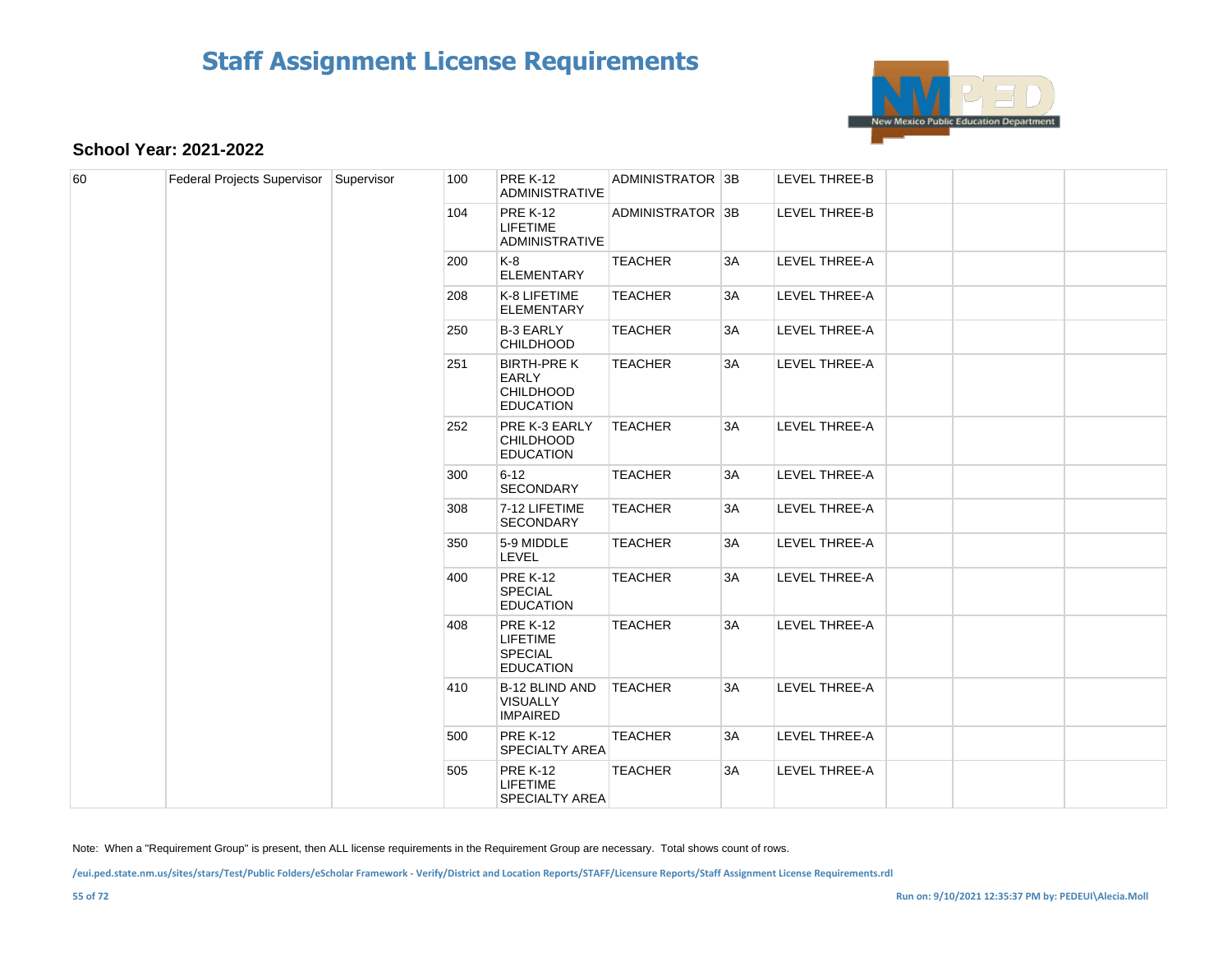

#### **School Year: 2021-2022**

| <b>Assignment</b><br>Code | <b>Assignment</b>                                | <b>Assignment</b><br>Category | <b>Lic</b><br><b>Type</b><br>Code | <b>License Type</b>                                                      | <b>License Type</b><br>Category | Lic<br>Level<br>Code | <b>License Level</b> | <b>Endorse-</b><br>ment<br>Code | <b>Endorsement</b> | <b>Requirement</b><br>Group |
|---------------------------|--------------------------------------------------|-------------------------------|-----------------------------------|--------------------------------------------------------------------------|---------------------------------|----------------------|----------------------|---------------------------------|--------------------|-----------------------------|
| 61                        | Special Education<br>Supervisor                  | Supervisor                    | 100                               | <b>PRE K-12</b><br><b>ADMINISTRATIVE</b>                                 | ADMINISTRATOR 3B                |                      | <b>LEVEL THREE-B</b> |                                 |                    |                             |
|                           |                                                  |                               | 104                               | <b>PRE K-12</b><br><b>LIFETIME</b><br><b>ADMINISTRATIVE</b>              | ADMINISTRATOR 3B                |                      | LEVEL THREE-B        |                                 |                    |                             |
|                           |                                                  |                               | 400                               | <b>PRE K-12</b><br><b>SPECIAL</b><br><b>EDUCATION</b>                    | <b>TEACHER</b>                  | 3A                   | LEVEL THREE-A        |                                 |                    |                             |
|                           |                                                  |                               | 408                               | <b>PRE K-12</b><br><b>LIFETIME</b><br><b>SPECIAL</b><br><b>EDUCATION</b> | <b>TEACHER</b>                  | 3A                   | LEVEL THREE-A        |                                 |                    |                             |
|                           |                                                  |                               | 410                               | B-12 BLIND AND<br><b>VISUALLY</b><br><b>IMPAIRED</b>                     | <b>TEACHER</b>                  | 3A                   | <b>LEVEL THREE-A</b> |                                 |                    |                             |
| 62                        | District Library/Media<br>Coordinator/Supervisor | Supervisor                    | 100                               | <b>PRE K-12</b><br>ADMINISTRATIVE                                        | ADMINISTRATOR 3B                |                      | LEVEL THREE-B        |                                 |                    |                             |
|                           |                                                  |                               | 104                               | <b>PRE K-12</b><br><b>LIFETIME</b><br><b>ADMINISTRATIVE</b>              | ADMINISTRATOR 3B                |                      | LEVEL THREE-B        |                                 |                    |                             |
|                           |                                                  |                               | 200                               | $K-8$<br><b>ELEMENTARY</b>                                               | <b>TEACHER</b>                  | 3A                   | LEVEL THREE-A        |                                 |                    |                             |
|                           |                                                  |                               | 208                               | K-8 LIFETIME<br><b>ELEMENTARY</b>                                        | <b>TEACHER</b>                  | 3A                   | LEVEL THREE-A        |                                 |                    |                             |
|                           |                                                  |                               | 250                               | <b>B-3 EARLY</b><br>CHILDHOOD                                            | <b>TEACHER</b>                  | 3A                   | LEVEL THREE-A        |                                 |                    |                             |
|                           |                                                  |                               | 251                               | <b>BIRTH-PRE K</b><br><b>EARLY</b><br>CHILDHOOD<br><b>EDUCATION</b>      | <b>TEACHER</b>                  | 3A                   | <b>LEVEL THREE-A</b> |                                 |                    |                             |
|                           |                                                  |                               | 252                               | PRE K-3 EARLY<br>CHILDHOOD<br><b>EDUCATION</b>                           | <b>TEACHER</b>                  | 3A                   | LEVEL THREE-A        |                                 |                    |                             |
|                           |                                                  |                               | 300                               | $6 - 12$<br><b>SECONDARY</b>                                             | <b>TEACHER</b>                  | 3A                   | LEVEL THREE-A        |                                 |                    |                             |

Note: When a "Requirement Group" is present, then ALL license requirements in the Requirement Group are necessary. Total shows count of rows.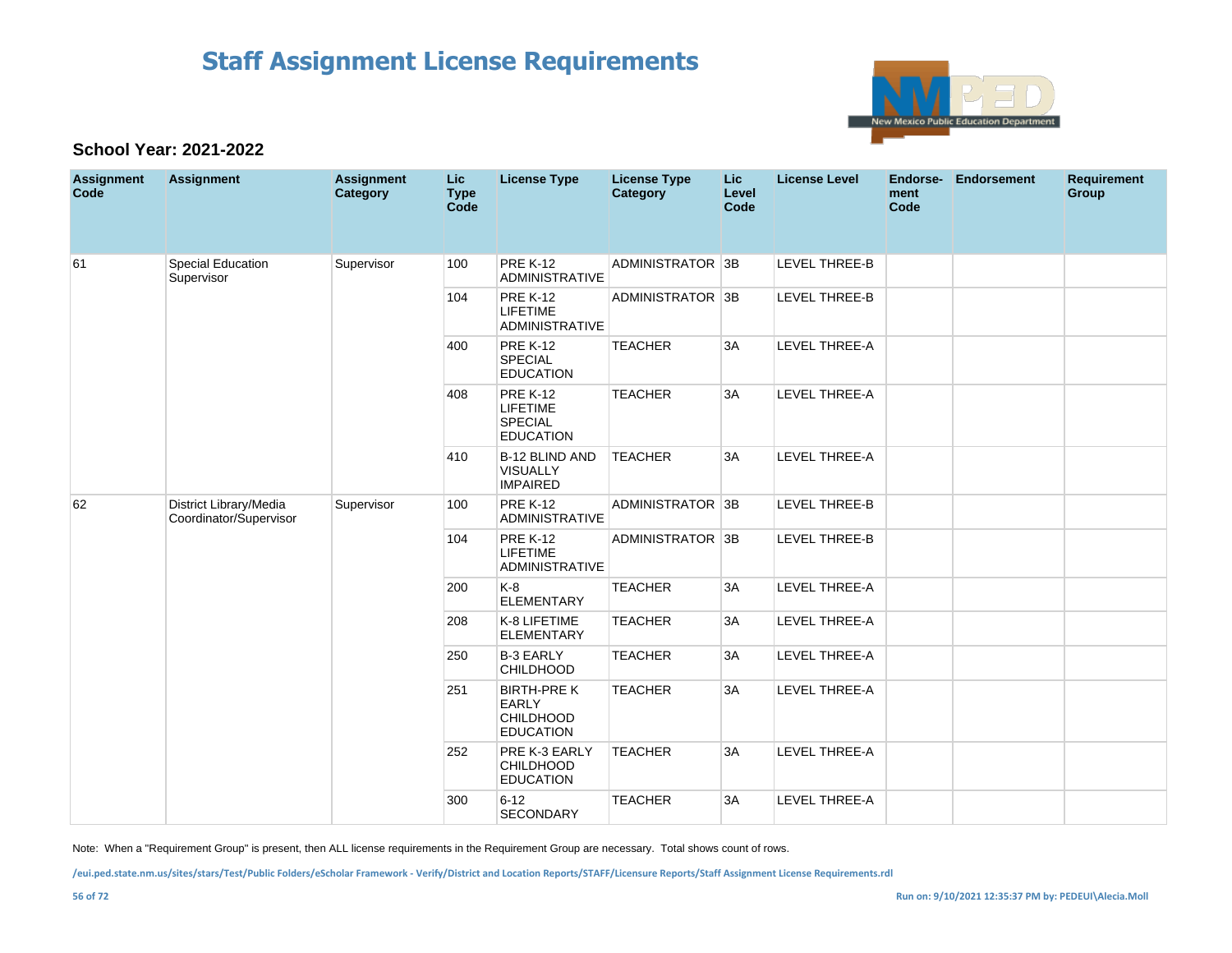

### **School Year: 2021-2022**

| <b>Assignment</b><br>Code | <b>Assignment</b>                                | <b>Assignment</b><br><b>Category</b> | <b>Lic</b><br><b>Type</b><br>Code | <b>License Type</b>                                                        | <b>License Type</b><br>Category | <b>Lic</b><br>Level<br>Code | <b>License Level</b> | Endorse-<br>ment<br>Code | <b>Endorsement</b> | <b>Requirement</b><br>Group |
|---------------------------|--------------------------------------------------|--------------------------------------|-----------------------------------|----------------------------------------------------------------------------|---------------------------------|-----------------------------|----------------------|--------------------------|--------------------|-----------------------------|
| 62                        | District Library/Media<br>Coordinator/Supervisor | Supervisor                           | 308                               | 7-12 LIFETIME<br><b>SECONDARY</b>                                          | <b>TEACHER</b>                  | 3A                          | <b>LEVEL THREE-A</b> |                          |                    |                             |
|                           |                                                  |                                      | 350                               | 5-9 MIDDLE<br>LEVEL                                                        | <b>TEACHER</b>                  | 3A                          | LEVEL THREE-A        |                          |                    |                             |
|                           |                                                  |                                      | 400                               | <b>PRE K-12</b><br><b>SPECIAL</b><br><b>EDUCATION</b>                      | <b>TEACHER</b>                  | 3A                          | LEVEL THREE-A        |                          |                    |                             |
|                           |                                                  |                                      | 408                               | <b>PRE K-12</b><br><b>LIFETIME</b><br><b>SPECIAL</b><br><b>EDUCATION</b>   | <b>TEACHER</b>                  | 3A                          | LEVEL THREE-A        |                          |                    |                             |
|                           |                                                  |                                      | 410                               | <b>B-12 BLIND AND</b><br><b>VISUALLY</b><br><b>IMPAIRED</b>                | <b>TEACHER</b>                  | 3A                          | <b>LEVEL THREE-A</b> |                          |                    |                             |
|                           |                                                  |                                      | 500                               | <b>PRE K-12</b><br><b>SPECIALTY AREA</b>                                   | <b>TEACHER</b>                  | 3A                          | LEVEL THREE-A        |                          |                    |                             |
|                           |                                                  |                                      | 505                               | <b>PRE K-12</b><br><b>LIFETIME</b><br><b>SPECIALTY AREA</b>                | <b>TEACHER</b>                  | 3A                          | <b>LEVEL THREE-A</b> |                          |                    |                             |
| 63                        | Media Supervisor                                 | Supervisor                           | 100                               | <b>PRE K-12</b><br><b>ADMINISTRATIVE</b>                                   | ADMINISTRATOR 3B                |                             | <b>LEVEL THREE-B</b> |                          |                    |                             |
|                           |                                                  |                                      | 104                               | <b>PRE K-12</b><br><b>LIFETIME</b><br><b>ADMINISTRATIVE</b>                | ADMINISTRATOR 3B                |                             | LEVEL THREE-B        |                          |                    |                             |
|                           |                                                  |                                      | 200                               | $K-8$<br><b>ELEMENTARY</b>                                                 | <b>TEACHER</b>                  | 3A                          | LEVEL THREE-A        | 07                       | Library/Media      |                             |
|                           |                                                  |                                      | 208                               | K-8 LIFETIME<br><b>ELEMENTARY</b>                                          | <b>TEACHER</b>                  | 3A                          | LEVEL THREE-A        | 07                       | Library/Media      |                             |
|                           |                                                  |                                      | 250                               | <b>B-3 EARLY</b><br><b>CHILDHOOD</b>                                       | <b>TEACHER</b>                  | 3A                          | LEVEL THREE-A        | 07                       | Library/Media      |                             |
|                           |                                                  |                                      | 251                               | <b>BIRTH-PRE K</b><br><b>EARLY</b><br><b>CHILDHOOD</b><br><b>EDUCATION</b> | <b>TEACHER</b>                  | 3A                          | LEVEL THREE-A        | 07                       | Library/Media      |                             |

Note: When a "Requirement Group" is present, then ALL license requirements in the Requirement Group are necessary. Total shows count of rows.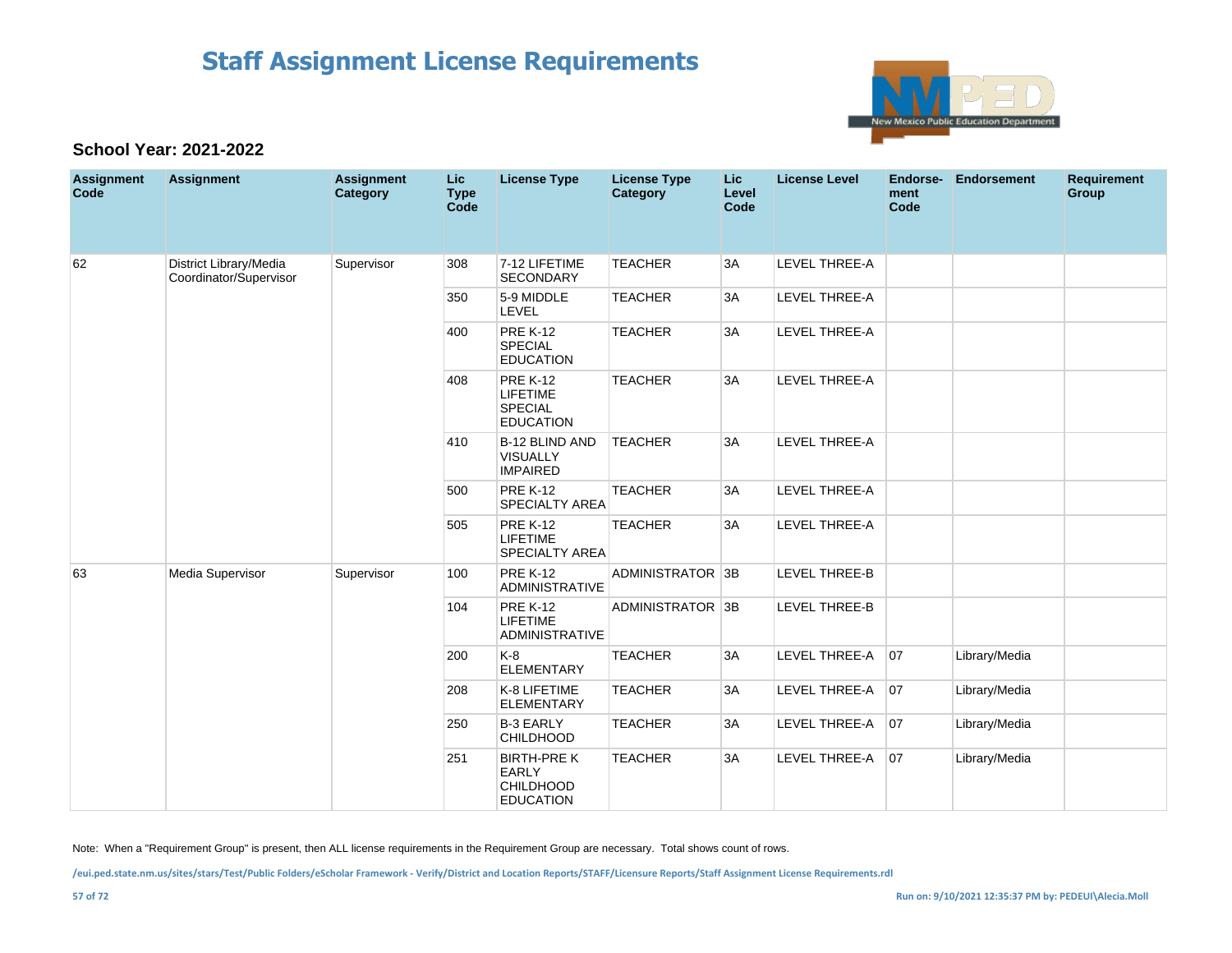

#### **School Year: 2021-2022**

| <b>Assignment</b><br>Code | <b>Assignment</b>         | <b>Assignment</b><br>Category | <b>Lic</b><br><b>Type</b><br>Code | <b>License Type</b>                                                      | <b>License Type</b><br>Category | Lic.<br>Level<br>Code | <b>License Level</b> | Endorse-<br>ment<br>Code | <b>Endorsement</b> | <b>Requirement</b><br>Group |
|---------------------------|---------------------------|-------------------------------|-----------------------------------|--------------------------------------------------------------------------|---------------------------------|-----------------------|----------------------|--------------------------|--------------------|-----------------------------|
| 63                        | Media Supervisor          | Supervisor                    | 252                               | PRE K-3 EARLY<br><b>CHILDHOOD</b><br><b>EDUCATION</b>                    | <b>TEACHER</b>                  | 3A                    | LEVEL THREE-A 07     |                          | Library/Media      |                             |
|                           |                           |                               | 300                               | $6 - 12$<br><b>SECONDARY</b>                                             | <b>TEACHER</b>                  | 3A                    | LEVEL THREE-A        | 07                       | Library/Media      |                             |
|                           |                           |                               | 308                               | 7-12 LIFETIME<br><b>SECONDARY</b>                                        | <b>TEACHER</b>                  | 3A                    | LEVEL THREE-A        | 07                       | Library/Media      |                             |
|                           |                           |                               | 350                               | 5-9 MIDDLE<br>LEVEL                                                      | <b>TEACHER</b>                  | 3A                    | LEVEL THREE-A        | 07                       | Library/Media      |                             |
|                           |                           |                               | 400                               | <b>PRE K-12</b><br><b>SPECIAL</b><br><b>EDUCATION</b>                    | <b>TEACHER</b>                  | 3A                    | LEVEL THREE-A        | 07                       | Library/Media      |                             |
|                           |                           |                               | 408                               | <b>PRE K-12</b><br><b>LIFETIME</b><br><b>SPECIAL</b><br><b>EDUCATION</b> | <b>TEACHER</b>                  | 3A                    | LEVEL THREE-A        | 07                       | Library/Media      |                             |
|                           |                           |                               | 500                               | <b>PRE K-12</b><br><b>SPECIALTY AREA</b>                                 | <b>TEACHER</b>                  | 3A                    | LEVEL THREE-A        | 07                       | Library/Media      |                             |
|                           |                           |                               | 505                               | <b>PRE K-12</b><br><b>LIFETIME</b><br><b>SPECIALTY AREA</b>              | <b>TEACHER</b>                  | 3A                    | LEVEL THREE-A        | 07                       | Library/Media      |                             |
| 64                        | <b>Reading Supervisor</b> | Supervisor                    | 100                               | <b>PRE K-12</b><br><b>ADMINISTRATIVE</b>                                 | ADMINISTRATOR 3B                |                       | <b>LEVEL THREE-B</b> |                          |                    |                             |
|                           |                           |                               | 104                               | <b>PRE K-12</b><br><b>LIFETIME</b><br><b>ADMINISTRATIVE</b>              | ADMINISTRATOR 3B                |                       | <b>LEVEL THREE-B</b> |                          |                    |                             |
|                           |                           |                               | 200                               | K-8<br><b>ELEMENTARY</b>                                                 | <b>TEACHER</b>                  | 3A                    | <b>LEVEL THREE-A</b> | 24                       | Reading            |                             |
|                           |                           |                               | 208                               | K-8 LIFETIME<br><b>ELEMENTARY</b>                                        | <b>TEACHER</b>                  | 3A                    | LEVEL THREE-A        | 24                       | Reading            |                             |
|                           |                           |                               | 250                               | <b>B-3 EARLY</b><br><b>CHILDHOOD</b>                                     | <b>TEACHER</b>                  | 3A                    | <b>LEVEL THREE-A</b> | 24                       | Reading            |                             |

Note: When a "Requirement Group" is present, then ALL license requirements in the Requirement Group are necessary. Total shows count of rows.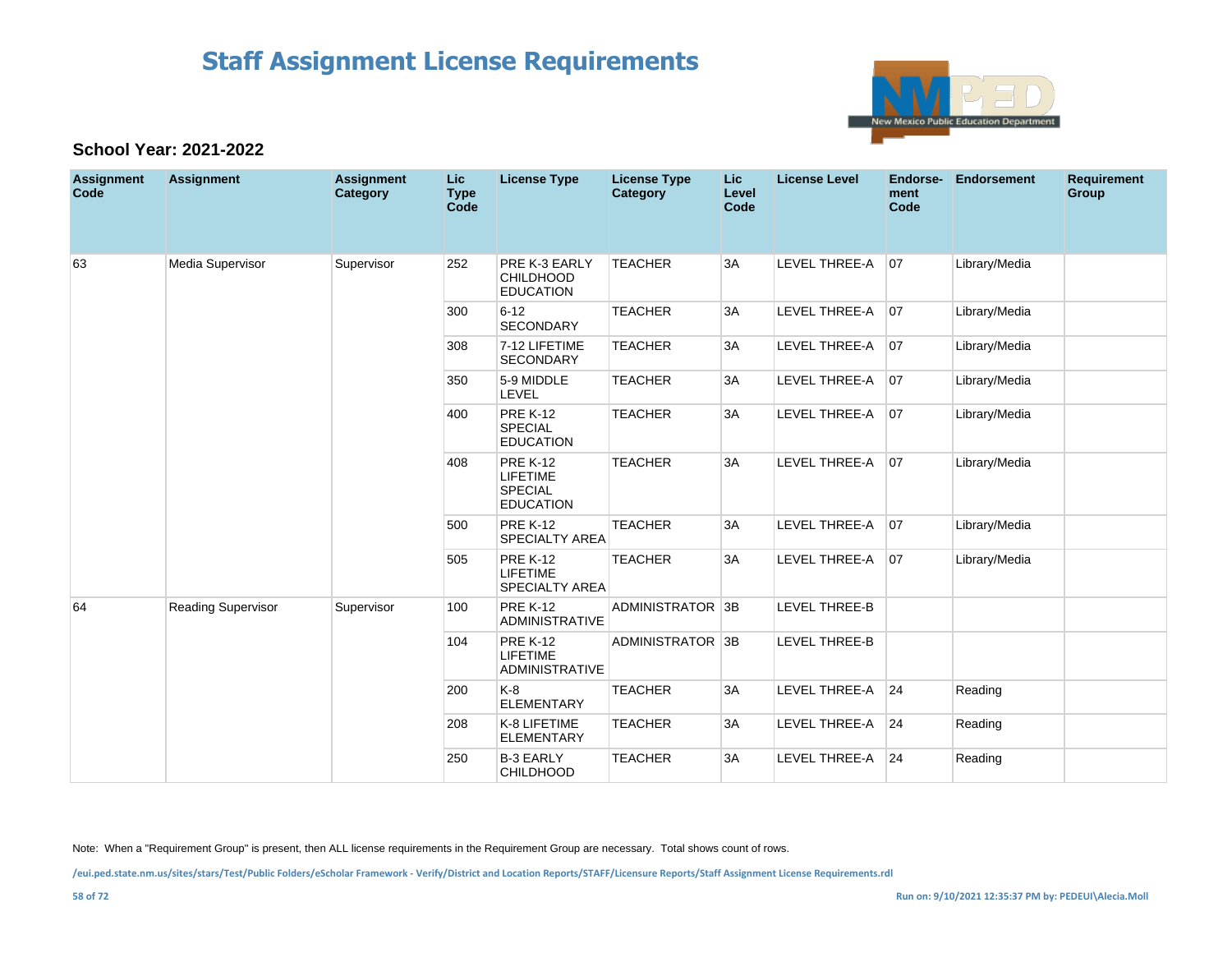

#### **School Year: 2021-2022**

| <b>Assignment</b><br>Code | <b>Assignment</b>             | <b>Assignment</b><br>Category | Lic<br><b>Type</b><br>Code | <b>License Type</b>                                                        | <b>License Type</b><br>Category                           | Lic<br>Level<br>Code | <b>License Level</b> | Endorse-<br>ment<br>Code | <b>Endorsement</b> | <b>Requirement</b><br>Group |
|---------------------------|-------------------------------|-------------------------------|----------------------------|----------------------------------------------------------------------------|-----------------------------------------------------------|----------------------|----------------------|--------------------------|--------------------|-----------------------------|
| 64                        | <b>Reading Supervisor</b>     | Supervisor                    | 251                        | <b>BIRTH-PRE K</b><br><b>EARLY</b><br><b>CHILDHOOD</b><br><b>EDUCATION</b> | <b>TEACHER</b>                                            | 3A                   | LEVEL THREE-A        | 24                       | Reading            |                             |
|                           |                               |                               | 252                        | PRE K-3 EARLY<br><b>CHILDHOOD</b><br><b>EDUCATION</b>                      | <b>TEACHER</b>                                            | 3A                   | LEVEL THREE-A        | 24                       | Reading            |                             |
|                           |                               |                               | 300                        | $6 - 12$<br>SECONDARY                                                      | <b>TEACHER</b>                                            | 3A                   | LEVEL THREE-A 24     |                          | Reading            |                             |
|                           |                               |                               | 308                        | 7-12 LIFETIME<br>SECONDARY                                                 | <b>TEACHER</b>                                            | 3A                   | LEVEL THREE-A        | 24                       | Reading            |                             |
|                           |                               |                               | 350                        | 5-9 MIDDLE<br>LEVEL                                                        | <b>TEACHER</b>                                            | 3A                   | LEVEL THREE-A 24     |                          | Reading            |                             |
|                           |                               |                               | 400                        | <b>PRE K-12</b><br><b>SPECIAL</b><br><b>EDUCATION</b>                      | <b>TEACHER</b>                                            | 3A                   | LEVEL THREE-A 24     |                          | Reading            |                             |
|                           |                               |                               | 408                        | <b>PRE K-12</b><br><b>LIFETIME</b><br><b>SPECIAL</b><br><b>EDUCATION</b>   | <b>TEACHER</b>                                            | 3A                   | LEVEL THREE-A 24     |                          | Reading            |                             |
|                           |                               |                               | 500                        | <b>PRE K-12</b><br><b>SPECIALTY AREA</b>                                   | <b>TEACHER</b>                                            | 3A                   | LEVEL THREE-A        | 24                       | Reading            |                             |
|                           |                               |                               | 505                        | <b>PRE K-12</b><br><b>LIFETIME</b><br>SPECIALTY AREA                       | <b>TEACHER</b>                                            | 3A                   | LEVEL THREE-A        | 24                       | Reading            |                             |
| 65                        | <b>Business Official</b>      | <b>Other Personnel</b>        | 510                        | <b>SCHOOL</b><br><b>BUSINESS</b><br><b>OFFICIAL</b>                        | <b>SCHOOL</b><br><b>BUSINESS</b>                          |                      |                      |                          |                    |                             |
| 66                        | Secondary School<br>Counselor | <b>School Counselor</b>       | 600                        | <b>PRE K-12</b><br>SCHOOL<br><b>COUNSELOR</b>                              | <b>INSTRUCTIONAL</b><br><b>SUPPORT</b><br><b>PROVIDER</b> |                      |                      |                          |                    |                             |
|                           |                               |                               | 609                        | <b>PRE K-12</b><br><b>LIFETIME</b><br><b>SCHOOL</b><br>COUNSELOR           | <b>INSTRUCTIONAL</b><br><b>SUPPORT</b><br><b>PROVIDER</b> |                      |                      |                          |                    |                             |

Note: When a "Requirement Group" is present, then ALL license requirements in the Requirement Group are necessary. Total shows count of rows.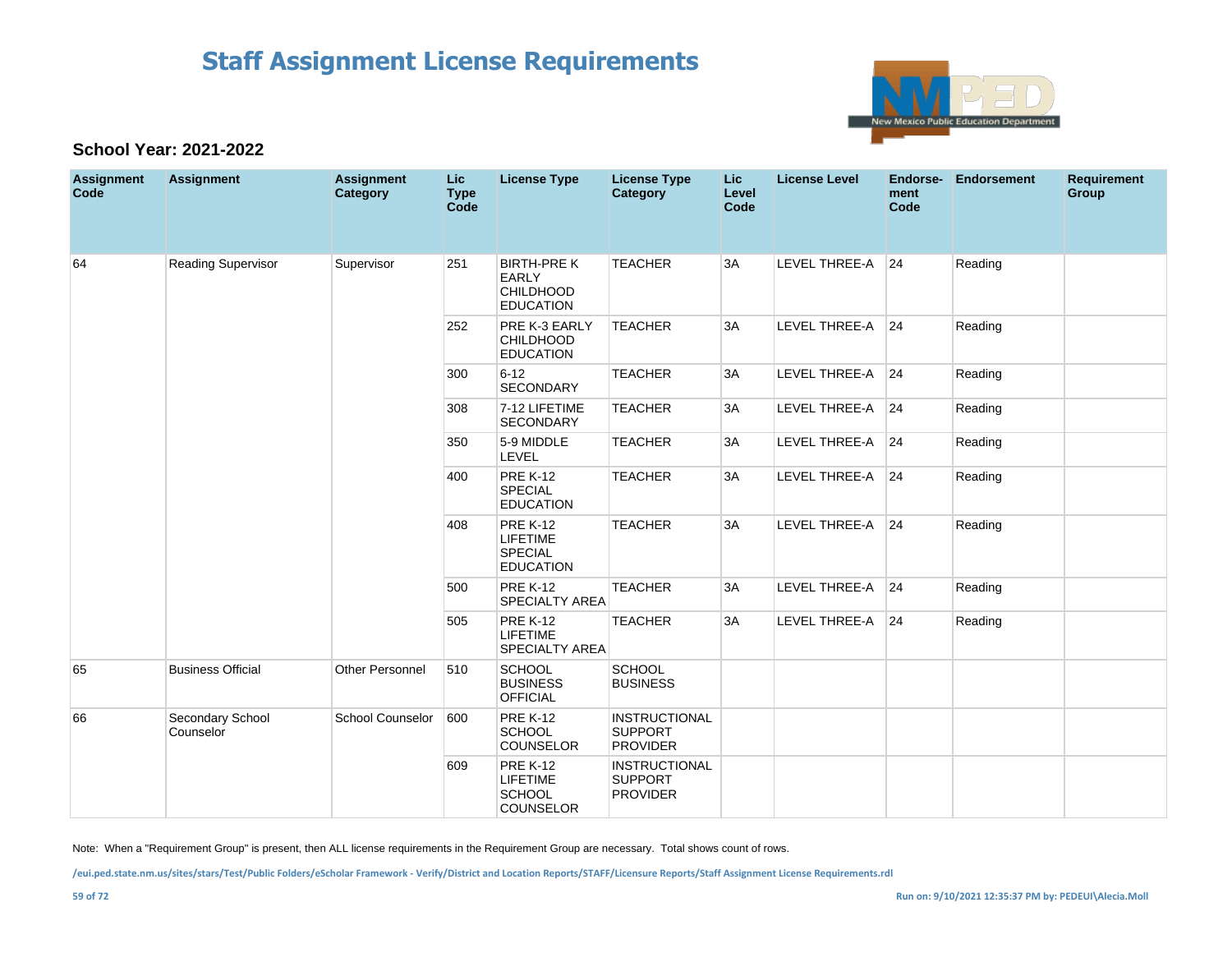

### **School Year: 2021-2022**

| <b>Assignment</b><br>Code | <b>Assignment</b>                     | <b>Assignment</b><br>Category | <b>Lic</b><br><b>Type</b><br>Code | <b>License Type</b>                                                     | <b>License Type</b><br>Category                           | <b>Lic</b><br>Level<br>Code | <b>License Level</b> | Endorse-<br>ment<br>Code | <b>Endorsement</b> | <b>Requirement</b><br>Group |
|---------------------------|---------------------------------------|-------------------------------|-----------------------------------|-------------------------------------------------------------------------|-----------------------------------------------------------|-----------------------------|----------------------|--------------------------|--------------------|-----------------------------|
| 67                        | Junior/Mid High School<br>Counselor   | <b>School Counselor</b>       | 600                               | <b>PRE K-12</b><br><b>SCHOOL</b><br>COUNSELOR                           | <b>INSTRUCTIONAL</b><br><b>SUPPORT</b><br><b>PROVIDER</b> |                             |                      |                          |                    |                             |
|                           |                                       |                               | 609                               | <b>PRE K-12</b><br><b>LIFETIME</b><br><b>SCHOOL</b><br><b>COUNSELOR</b> | <b>INSTRUCTIONAL</b><br><b>SUPPORT</b><br><b>PROVIDER</b> |                             |                      |                          |                    |                             |
| 69                        | <b>Elementary School</b><br>Counselor | <b>School Counselor</b>       | 600                               | <b>PRE K-12</b><br>SCHOOL<br><b>COUNSELOR</b>                           | <b>INSTRUCTIONAL</b><br><b>SUPPORT</b><br><b>PROVIDER</b> |                             |                      |                          |                    |                             |
|                           |                                       |                               | 609                               | <b>PRE K-12</b><br><b>LIFETIME</b><br><b>SCHOOL</b><br>COUNSELOR        | <b>INSTRUCTIONAL</b><br><b>SUPPORT</b><br><b>PROVIDER</b> |                             |                      |                          |                    |                             |
| 70                        | Nurse (RN)                            | Healthcare                    | 701                               | <b>PRE K-12</b><br><b>ASSOCIATE</b><br><b>SCHOOL NURSE</b>              | <b>INSTRUCTIONAL</b><br><b>SUPPORT</b><br>PROVIDER        |                             |                      |                          |                    |                             |
|                           |                                       |                               | 702                               | <b>PRE K-12</b><br><b>PROFESSIONAL</b><br>SCHOOL NURSE PROVIDER         | <b>INSTRUCTIONAL</b><br><b>SUPPORT</b>                    |                             |                      |                          |                    |                             |
|                           |                                       |                               | 703                               | <b>PRE K-12</b><br><b>SUPERVISORY</b><br><b>SCHOOL NURSE</b>            | <b>INSTRUCTIONAL</b><br><b>SUPPORT</b><br>PROVIDER        |                             |                      |                          |                    |                             |
| 71                        | <b>Counseling Coordinator</b>         | <b>School Counselor</b>       | 600                               | <b>PRE K-12</b><br><b>SCHOOL</b><br><b>COUNSELOR</b>                    | INSTRUCTIONAL 3<br><b>SUPPORT</b><br><b>PROVIDER</b>      |                             | LEVEL THREE          |                          |                    |                             |
|                           |                                       |                               | 609                               | <b>PRE K-12</b><br><b>LIFETIME</b><br><b>SCHOOL</b><br>COUNSELOR        | INSTRUCTIONAL 3<br><b>SUPPORT</b><br><b>PROVIDER</b>      |                             | <b>LEVEL THREE</b>   |                          |                    |                             |
| 72                        | Drug/Alcohol Abuse<br>Coordinator     | <b>School Counselor</b>       | 913                               | <b>PRE K-12</b><br>ALCOHOL ABUSE SUPPORT<br>COUNSELOR                   | <b>INSTRUCTIONAL</b><br><b>PROVIDER</b>                   |                             |                      |                          |                    |                             |
|                           |                                       |                               | 914                               | PRE K-12 DRUG<br><b>ABUSE</b><br><b>COUNSELOR</b>                       | <b>INSTRUCTIONAL</b><br><b>SUPPORT</b><br><b>PROVIDER</b> |                             |                      |                          |                    |                             |

Note: When a "Requirement Group" is present, then ALL license requirements in the Requirement Group are necessary. Total shows count of rows.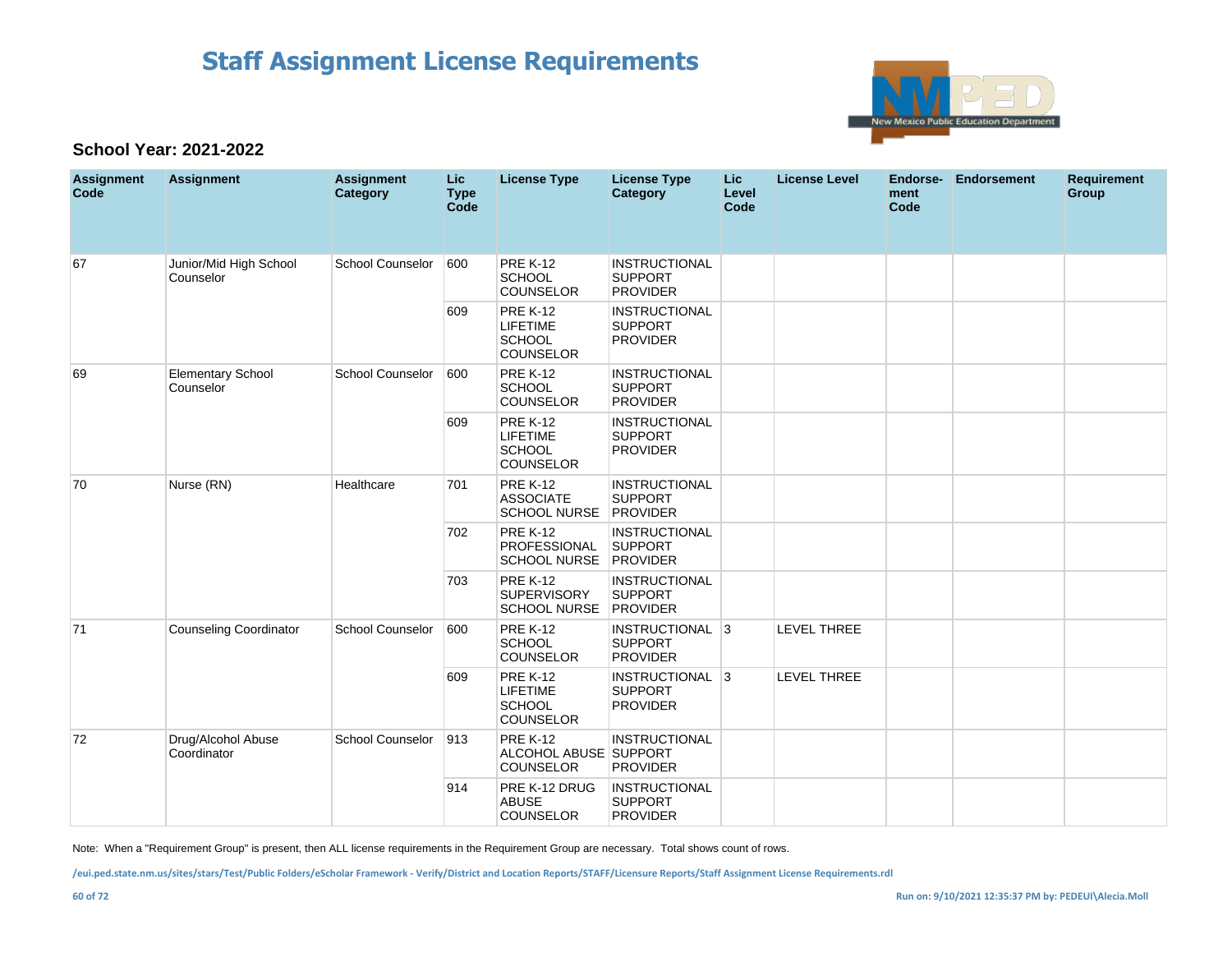

### **School Year: 2021-2022**

| <b>Assignment</b><br>Code | <b>Assignment</b>                 | <b>Assignment</b><br>Category | <b>Lic</b><br><b>Type</b><br>Code | <b>License Type</b>                                                      | <b>License Type</b><br><b>Category</b>                    | <b>Lic</b><br>Level<br>Code | <b>License Level</b> | <b>Endorse-</b><br>ment<br>Code | <b>Endorsement</b> | <b>Requirement</b><br>Group |
|---------------------------|-----------------------------------|-------------------------------|-----------------------------------|--------------------------------------------------------------------------|-----------------------------------------------------------|-----------------------------|----------------------|---------------------------------|--------------------|-----------------------------|
| 72                        | Drug/Alcohol Abuse<br>Coordinator | School Counselor              | 915                               | <b>PRE K-12</b><br>ALCOHOL AND<br><b>DRUG ABUSE</b><br><b>COUNSELOR</b>  | <b>INSTRUCTIONAL</b><br><b>SUPPORT</b><br><b>PROVIDER</b> |                             |                      |                                 |                    |                             |
| 73                        | Secondary Librarian               | Teacher                       | 300                               | $6 - 12$<br>SECONDARY                                                    | <b>TEACHER</b>                                            |                             |                      | 07                              | Library/Media      |                             |
|                           |                                   |                               | 308                               | 7-12 LIFETIME<br>SECONDARY                                               | <b>TEACHER</b>                                            |                             |                      | 07                              | Library/Media      |                             |
|                           |                                   |                               | 350                               | 5-9 MIDDLE<br>LEVEL                                                      | <b>TEACHER</b>                                            |                             |                      | 07                              | Library/Media      |                             |
|                           |                                   |                               | 400                               | <b>PRE K-12</b><br><b>SPECIAL</b><br><b>EDUCATION</b>                    | <b>TEACHER</b>                                            |                             |                      | 07                              | Library/Media      |                             |
|                           |                                   |                               | 408                               | <b>PRE K-12</b><br><b>LIFETIME</b><br><b>SPECIAL</b><br><b>EDUCATION</b> | <b>TEACHER</b>                                            |                             |                      | 07                              | Library/Media      |                             |
|                           |                                   |                               | 500                               | <b>PRE K-12</b><br><b>SPECIALTY AREA</b>                                 | <b>TEACHER</b>                                            |                             |                      | 07                              | Library/Media      |                             |
|                           |                                   |                               | 505                               | <b>PRE K-12</b><br><b>LIFETIME</b><br><b>SPECIALTY AREA</b>              | <b>TEACHER</b>                                            |                             |                      | 07                              | Library/Media      |                             |
| 74                        | Junior/Mid High Librarian         | Teacher                       | 200                               | $K-8$<br><b>ELEMENTARY</b>                                               | <b>TEACHER</b>                                            |                             |                      | 07                              | Library/Media      |                             |
|                           |                                   |                               | 208                               | K-8 LIFETIME<br><b>ELEMENTARY</b>                                        | <b>TEACHER</b>                                            |                             |                      | 07                              | Library/Media      |                             |
|                           |                                   |                               | 300                               | $6 - 12$<br><b>SECONDARY</b>                                             | <b>TEACHER</b>                                            |                             |                      | 07                              | Library/Media      |                             |
|                           |                                   |                               | 308                               | 7-12 LIFETIME<br><b>SECONDARY</b>                                        | <b>TEACHER</b>                                            |                             |                      | 07                              | Library/Media      |                             |
|                           |                                   |                               | 350                               | 5-9 MIDDLE<br>LEVEL                                                      | <b>TEACHER</b>                                            |                             |                      | 07                              | Library/Media      |                             |
|                           |                                   |                               | 400                               | <b>PRE K-12</b><br><b>SPECIAL</b><br><b>EDUCATION</b>                    | <b>TEACHER</b>                                            |                             |                      | 07                              | Library/Media      |                             |

Note: When a "Requirement Group" is present, then ALL license requirements in the Requirement Group are necessary. Total shows count of rows.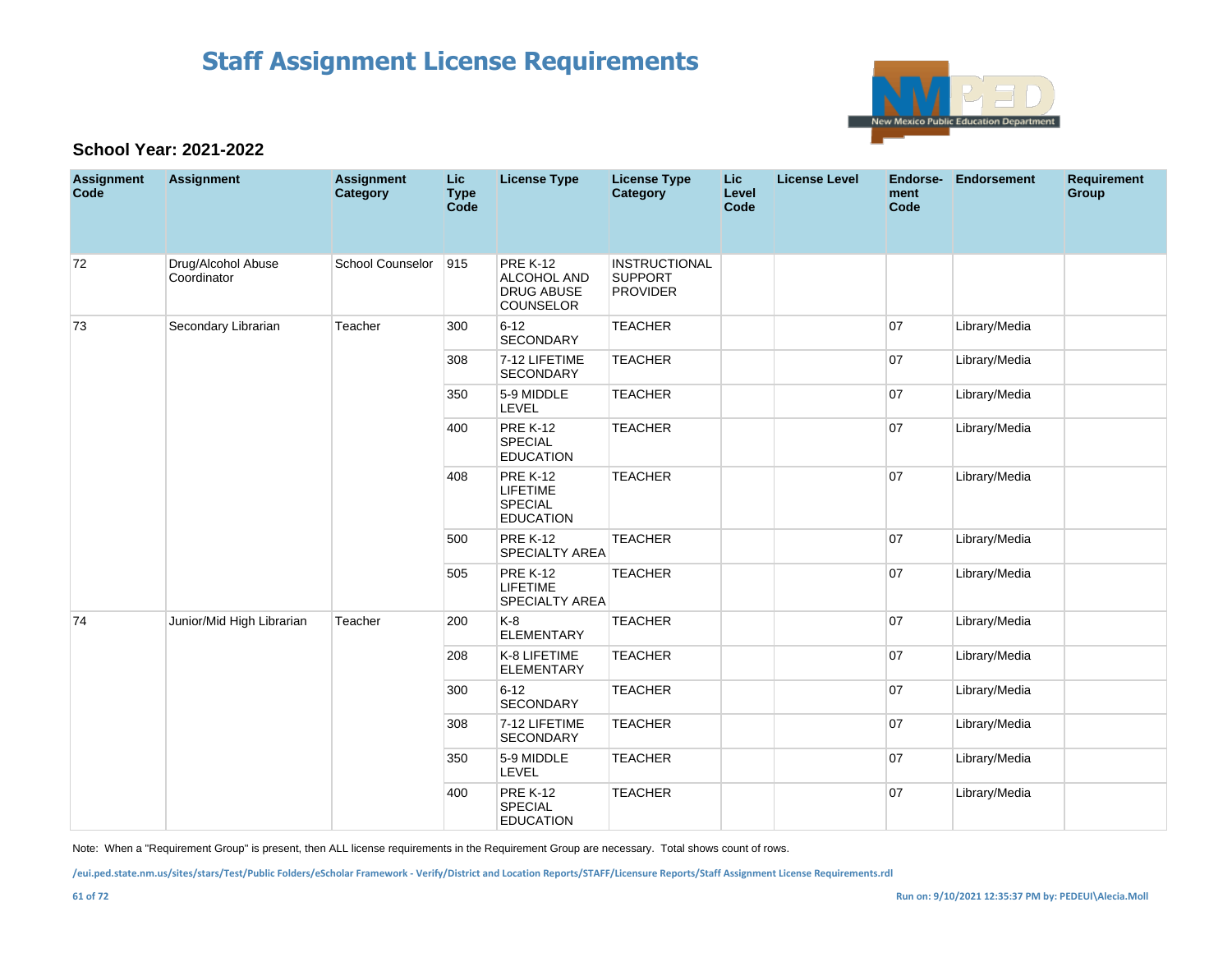

### **School Year: 2021-2022**

| <b>Assignment</b><br>Code | <b>Assignment</b>         | <b>Assignment</b><br>Category | <b>Lic</b><br><b>Type</b><br>Code | <b>License Type</b>                                                      | <b>License Type</b><br><b>Category</b> | <b>Lic</b><br>Level<br><b>Code</b> | <b>License Level</b> | Endorse-<br>ment<br>Code | <b>Endorsement</b> | <b>Requirement</b><br>Group |
|---------------------------|---------------------------|-------------------------------|-----------------------------------|--------------------------------------------------------------------------|----------------------------------------|------------------------------------|----------------------|--------------------------|--------------------|-----------------------------|
| 74                        | Junior/Mid High Librarian | Teacher                       | 408                               | <b>PRE K-12</b><br><b>LIFETIME</b><br>SPECIAL<br><b>EDUCATION</b>        | <b>TEACHER</b>                         |                                    |                      | 07                       | Library/Media      |                             |
|                           |                           |                               | 500                               | <b>PRE K-12</b><br>SPECIALTY AREA                                        | <b>TEACHER</b>                         |                                    |                      | 07                       | Library/Media      |                             |
|                           |                           |                               | 505                               | <b>PRE K-12</b><br><b>LIFETIME</b><br><b>SPECIALTY AREA</b>              | <b>TEACHER</b>                         |                                    |                      | 07                       | Library/Media      |                             |
| 75                        | Elementary Librarian      | Teacher                       | 200                               | K-8<br><b>ELEMENTARY</b>                                                 | <b>TEACHER</b>                         |                                    |                      | 07                       | Library/Media      |                             |
|                           |                           |                               | 208                               | K-8 LIFETIME<br><b>ELEMENTARY</b>                                        | <b>TEACHER</b>                         |                                    |                      | 07                       | Library/Media      |                             |
|                           |                           |                               | 250                               | <b>B-3 EARLY</b><br><b>CHILDHOOD</b>                                     | <b>TEACHER</b>                         |                                    |                      | 07                       | Library/Media      |                             |
|                           |                           |                               | 252                               | PRE K-3 EARLY<br>CHILDHOOD<br><b>EDUCATION</b>                           | <b>TEACHER</b>                         |                                    |                      | 07                       | Library/Media      |                             |
|                           |                           |                               | 350                               | 5-9 MIDDLE<br>LEVEL                                                      | <b>TEACHER</b>                         |                                    |                      | 07                       | Library/Media      |                             |
|                           |                           |                               | 400                               | <b>PRE K-12</b><br><b>SPECIAL</b><br><b>EDUCATION</b>                    | <b>TEACHER</b>                         |                                    |                      | 07                       | Library/Media      |                             |
|                           |                           |                               | 408                               | <b>PRE K-12</b><br><b>LIFETIME</b><br><b>SPECIAL</b><br><b>EDUCATION</b> | <b>TEACHER</b>                         |                                    |                      | 07                       | Library/Media      |                             |
|                           |                           |                               | 500                               | <b>PRE K-12</b><br><b>SPECIALTY AREA</b>                                 | <b>TEACHER</b>                         |                                    |                      | 07                       | Library/Media      |                             |
|                           |                           |                               | 505                               | <b>PRE K-12</b><br>LIFETIME<br><b>SPECIALTY AREA</b>                     | <b>TEACHER</b>                         |                                    |                      | 07                       | Library/Media      |                             |
| 76                        | Secondary Media           | Media Specialist              | 300                               | $6 - 12$<br><b>SECONDARY</b>                                             | <b>TEACHER</b>                         |                                    |                      | 07                       | Library/Media      |                             |

Note: When a "Requirement Group" is present, then ALL license requirements in the Requirement Group are necessary. Total shows count of rows.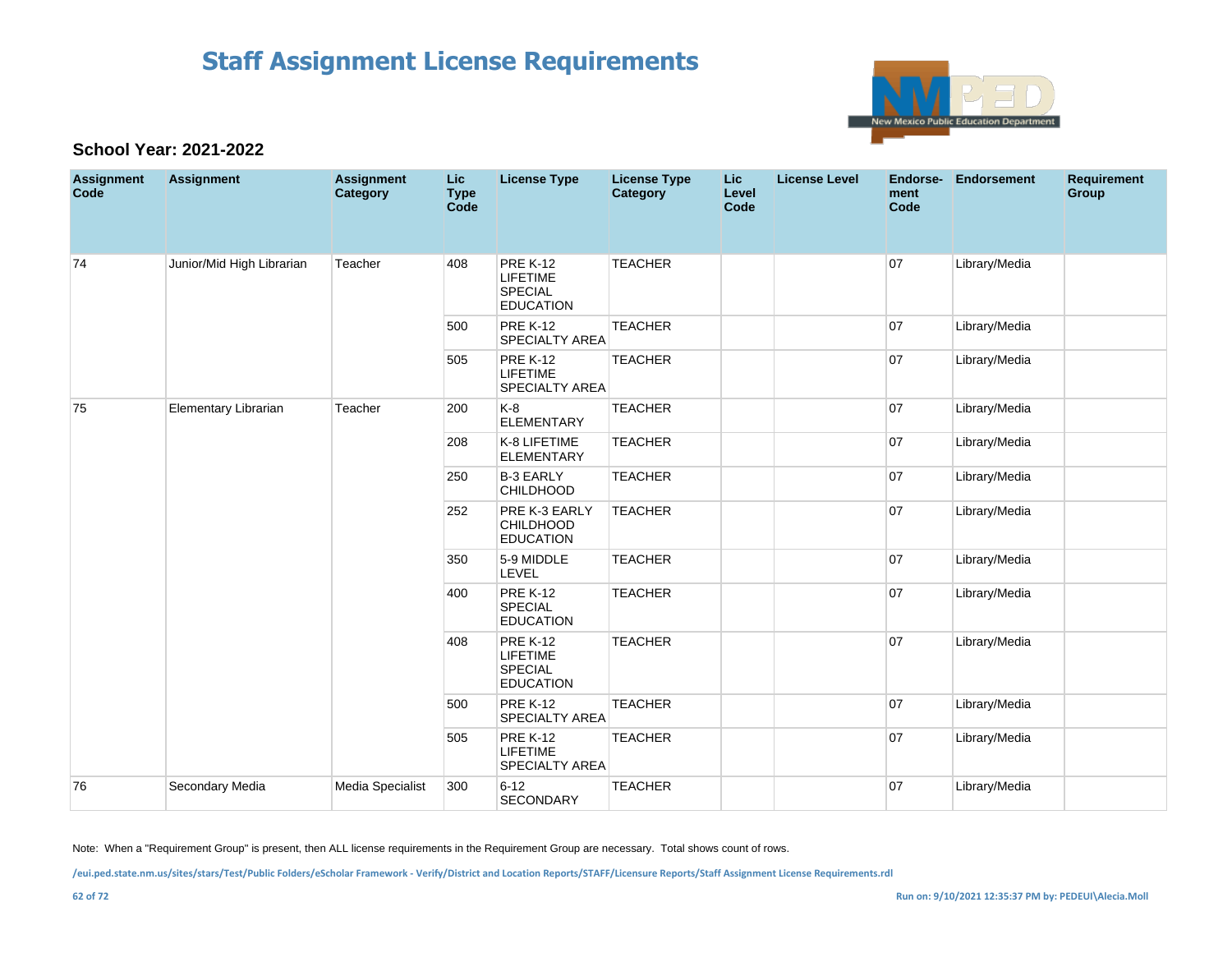

#### **School Year: 2021-2022**

| <b>Assignment</b><br>Code | <b>Assignment</b>     | <b>Assignment</b><br>Category | <b>Lic</b><br><b>Type</b><br><b>Code</b> | <b>License Type</b>                                                      | <b>License Type</b><br>Category | <b>Lic</b><br>Level<br>Code | <b>License Level</b> | Endorse-<br>ment<br>Code | <b>Endorsement</b> | <b>Requirement</b><br>Group |
|---------------------------|-----------------------|-------------------------------|------------------------------------------|--------------------------------------------------------------------------|---------------------------------|-----------------------------|----------------------|--------------------------|--------------------|-----------------------------|
| 76                        | Secondary Media       | Media Specialist              | 308                                      | 7-12 LIFETIME<br><b>SECONDARY</b>                                        | <b>TEACHER</b>                  |                             |                      | 07                       | Library/Media      |                             |
|                           |                       |                               | 350                                      | 5-9 MIDDLE<br>LEVEL                                                      | <b>TEACHER</b>                  |                             |                      | 07                       | Library/Media      |                             |
|                           |                       |                               | 400                                      | <b>PRE K-12</b><br>SPECIAL<br><b>EDUCATION</b>                           | <b>TEACHER</b>                  |                             |                      | 07                       | Library/Media      |                             |
|                           |                       |                               | 408                                      | <b>PRE K-12</b><br>LIFETIME<br><b>SPECIAL</b><br><b>EDUCATION</b>        | <b>TEACHER</b>                  |                             |                      | 07                       | Library/Media      |                             |
|                           |                       |                               | 500                                      | <b>PRE K-12</b><br><b>SPECIALTY AREA</b>                                 | <b>TEACHER</b>                  |                             |                      | 07                       | Library/Media      |                             |
|                           |                       |                               | 505                                      | <b>PRE K-12</b><br><b>LIFETIME</b><br><b>SPECIALTY AREA</b>              | <b>TEACHER</b>                  |                             |                      | 07                       | Library/Media      |                             |
| 77                        | Junior/Mid High Media | Media Specialist              | 200                                      | $K-8$<br><b>ELEMENTARY</b>                                               | <b>TEACHER</b>                  |                             |                      | 07                       | Library/Media      |                             |
|                           |                       |                               | 208                                      | K-8 LIFETIME<br><b>ELEMENTARY</b>                                        | <b>TEACHER</b>                  |                             |                      | 07                       | Library/Media      |                             |
|                           |                       |                               | 300                                      | $6 - 12$<br><b>SECONDARY</b>                                             | <b>TEACHER</b>                  |                             |                      | 07                       | Library/Media      |                             |
|                           |                       |                               | 308                                      | 7-12 LIFETIME<br><b>SECONDARY</b>                                        | <b>TEACHER</b>                  |                             |                      | 07                       | Library/Media      |                             |
|                           |                       |                               | 350                                      | 5-9 MIDDLE<br>LEVEL                                                      | <b>TEACHER</b>                  |                             |                      | 07                       | Library/Media      |                             |
|                           |                       |                               | 400                                      | <b>PRE K-12</b><br><b>SPECIAL</b><br><b>EDUCATION</b>                    | <b>TEACHER</b>                  |                             |                      | 07                       | Library/Media      |                             |
|                           |                       |                               | 408                                      | <b>PRE K-12</b><br><b>LIFETIME</b><br><b>SPECIAL</b><br><b>EDUCATION</b> | <b>TEACHER</b>                  |                             |                      | 07                       | Library/Media      |                             |
|                           |                       |                               | 500                                      | <b>PRE K-12</b><br><b>SPECIALTY AREA</b>                                 | <b>TEACHER</b>                  |                             |                      | 07                       | Library/Media      |                             |

Note: When a "Requirement Group" is present, then ALL license requirements in the Requirement Group are necessary. Total shows count of rows.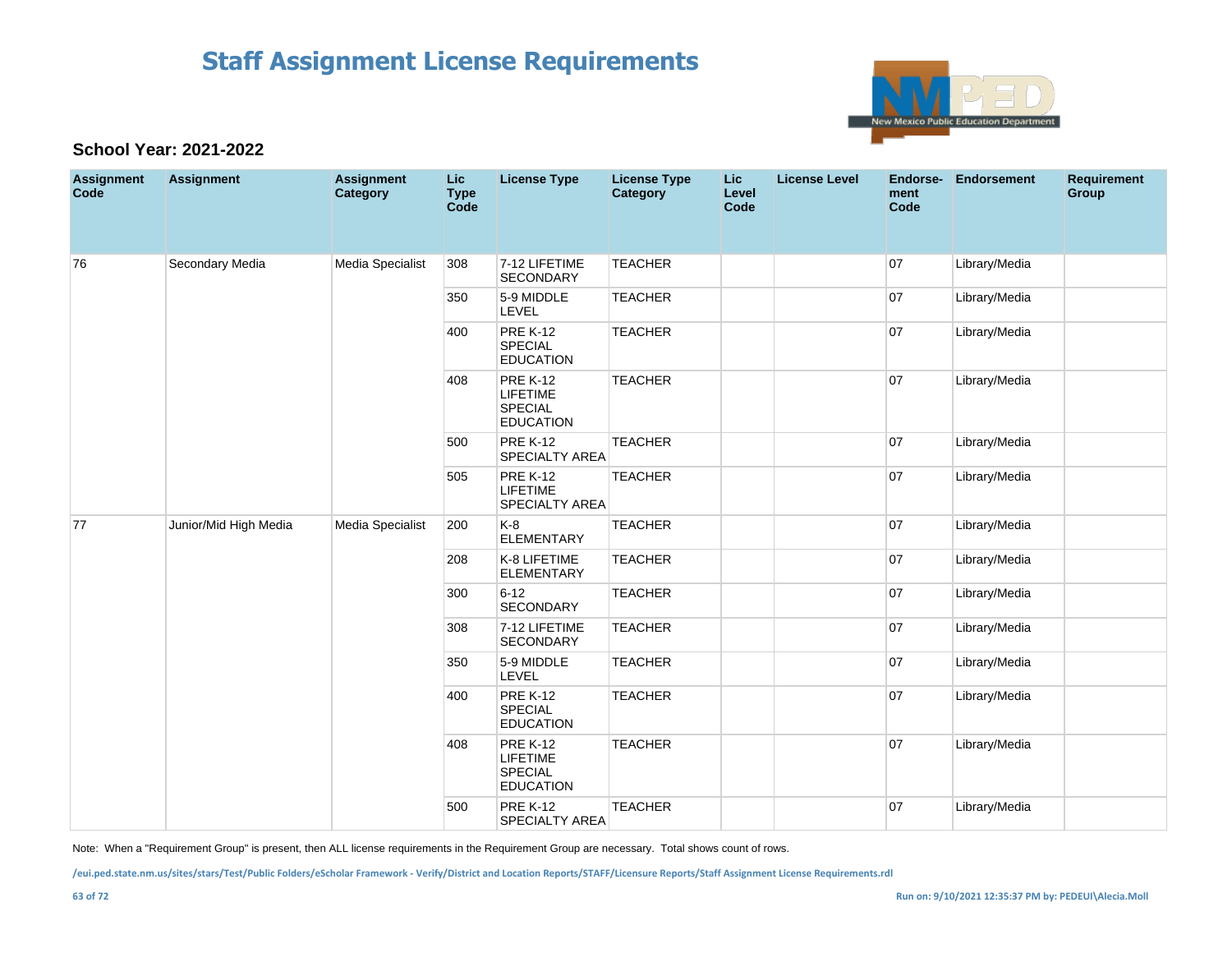

### **School Year: 2021-2022**

| <b>Assignment</b><br>Code | <b>Assignment</b>                                    | <b>Assignment</b><br>Category       | Lic<br><b>Type</b><br>Code | <b>License Type</b>                                                      | <b>License Type</b><br>Category                           | <b>Lic</b><br>Level<br>Code | <b>License Level</b> | Endorse-<br>ment<br>Code | Endorsement   | <b>Requirement</b><br><b>Group</b> |
|---------------------------|------------------------------------------------------|-------------------------------------|----------------------------|--------------------------------------------------------------------------|-----------------------------------------------------------|-----------------------------|----------------------|--------------------------|---------------|------------------------------------|
| 77                        | Junior/Mid High Media                                | Media Specialist                    | 505                        | <b>PRE K-12</b><br><b>LIFETIME</b><br><b>SPECIALTY AREA</b>              | <b>TEACHER</b>                                            |                             |                      | 07                       | Library/Media |                                    |
| 78                        | <b>Elementary Media</b>                              | Media Specialist                    | 200                        | $K-8$<br><b>ELEMENTARY</b>                                               | <b>TEACHER</b>                                            |                             |                      | 07                       | Library/Media |                                    |
|                           |                                                      |                                     | 208                        | K-8 LIFETIME<br><b>ELEMENTARY</b>                                        | <b>TEACHER</b>                                            |                             |                      | 07                       | Library/Media |                                    |
|                           |                                                      |                                     | 250                        | <b>B-3 EARLY</b><br><b>CHILDHOOD</b>                                     | <b>TEACHER</b>                                            |                             |                      | 07                       | Library/Media |                                    |
|                           |                                                      |                                     | 252                        | PRE K-3 EARLY<br><b>CHILDHOOD</b><br><b>EDUCATION</b>                    | <b>TEACHER</b>                                            |                             |                      | 07                       | Library/Media |                                    |
|                           |                                                      |                                     | 350                        | 5-9 MIDDLE<br>LEVEL                                                      | <b>TEACHER</b>                                            |                             |                      | 07                       | Library/Media |                                    |
|                           |                                                      |                                     | 400                        | <b>PRE K-12</b><br><b>SPECIAL</b><br><b>EDUCATION</b>                    | <b>TEACHER</b>                                            |                             |                      | 07                       | Library/Media |                                    |
|                           |                                                      |                                     | 408                        | <b>PRE K-12</b><br><b>LIFETIME</b><br><b>SPECIAL</b><br><b>EDUCATION</b> | <b>TEACHER</b>                                            |                             |                      | 07                       | Library/Media |                                    |
|                           |                                                      |                                     | 500                        | <b>PRE K-12</b><br><b>SPECIALTY AREA</b>                                 | <b>TEACHER</b>                                            |                             |                      | 07                       | Library/Media |                                    |
|                           |                                                      |                                     | 505                        | <b>PRE K-12</b><br><b>LIFETIME</b><br><b>SPECIALTY AREA</b>              | <b>TEACHER</b>                                            |                             |                      | 07                       | Library/Media |                                    |
| 81                        | Athletic Coach                                       | Other Personnel                     | 501                        | 7-12 ATHLETIC<br><b>COACH</b>                                            | <b>OTHER</b>                                              |                             |                      |                          |               |                                    |
| 82                        | Social Worker                                        | <b>Related Service</b><br>Personnel | 601                        | <b>PRE K-12</b><br>SCHOOL SOCIAL<br><b>WORKER</b>                        | <b>INSTRUCTIONAL</b><br><b>SUPPORT</b><br><b>PROVIDER</b> |                             |                      |                          |               |                                    |
| 82S                       | Social Worker for special<br>education 3-5 year olds | <b>Related Service</b><br>Personnel | 601                        | <b>PRE K-12</b><br>SCHOOL SOCIAL SUPPORT<br><b>WORKER</b>                | INSTRUCTIONAL<br><b>PROVIDER</b>                          |                             |                      |                          |               |                                    |

Note: When a "Requirement Group" is present, then ALL license requirements in the Requirement Group are necessary. Total shows count of rows.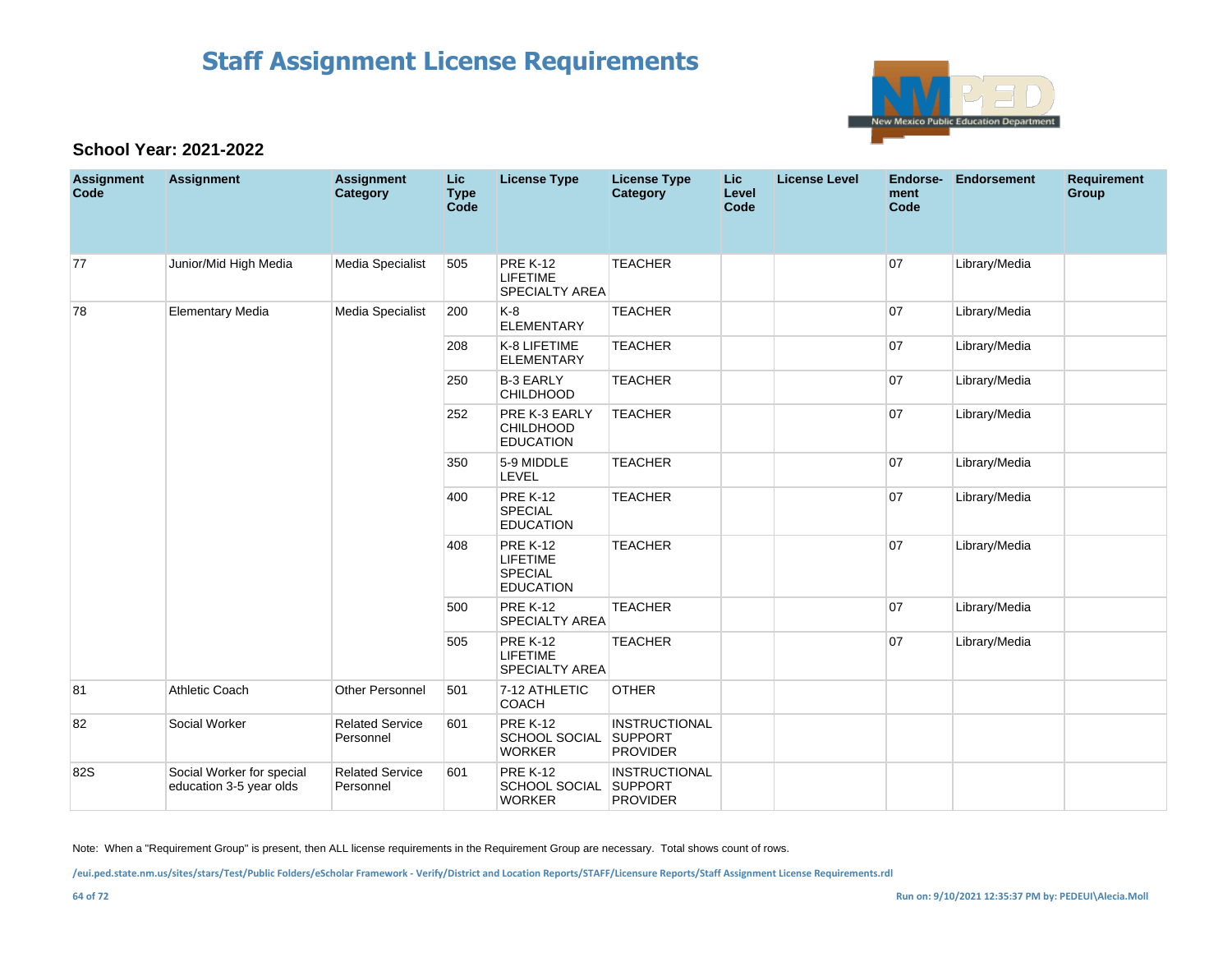

#### **School Year: 2021-2022**

| <b>Assignment</b><br>Code | <b>Assignment</b>           | <b>Assignment</b><br><b>Category</b> | Lic<br><b>Type</b><br>Code | <b>License Type</b>                                                | <b>License Type</b><br><b>Category</b> | Lic<br>Level<br>Code | <b>License Level</b> | Endorse-<br>ment<br>Code | <b>Endorsement</b> | Requirement<br>Group |
|---------------------------|-----------------------------|--------------------------------------|----------------------------|--------------------------------------------------------------------|----------------------------------------|----------------------|----------------------|--------------------------|--------------------|----------------------|
| 83                        | <b>Resource Coordinator</b> | Other Personnel                      | 100                        | <b>PRE K-12</b><br>ADMINISTRATIVE                                  | <b>ADMINISTRATOR</b>                   |                      |                      |                          |                    |                      |
|                           |                             |                                      | 104                        | <b>PRE K-12</b><br><b>LIFETIME</b><br><b>ADMINISTRATIVE</b>        | <b>ADMINISTRATOR</b>                   |                      |                      |                          |                    |                      |
|                           |                             |                                      | 200                        | $K-8$<br><b>ELEMENTARY</b>                                         | <b>TEACHER</b>                         |                      |                      |                          |                    |                      |
|                           |                             |                                      | 208                        | K-8 LIFETIME<br><b>ELEMENTARY</b>                                  | <b>TEACHER</b>                         |                      |                      |                          |                    |                      |
|                           |                             |                                      | 250                        | <b>B-3 EARLY</b><br><b>CHILDHOOD</b>                               | <b>TEACHER</b>                         |                      |                      |                          |                    |                      |
|                           |                             |                                      | 251                        | <b>BIRTH-PREK</b><br>EARLY<br><b>CHILDHOOD</b><br><b>EDUCATION</b> | <b>TEACHER</b>                         |                      |                      |                          |                    |                      |
|                           |                             |                                      | 252                        | PRE K-3 EARLY<br>CHILDHOOD<br><b>EDUCATION</b>                     | <b>TEACHER</b>                         |                      |                      |                          |                    |                      |
|                           |                             |                                      | 300                        | $6 - 12$<br><b>SECONDARY</b>                                       | <b>TEACHER</b>                         |                      |                      |                          |                    |                      |
|                           |                             |                                      | 308                        | 7-12 LIFETIME<br><b>SECONDARY</b>                                  | <b>TEACHER</b>                         |                      |                      |                          |                    |                      |
|                           |                             |                                      | 350                        | 5-9 MIDDLE<br>LEVEL                                                | <b>TEACHER</b>                         |                      |                      |                          |                    |                      |
|                           |                             |                                      | 400                        | <b>PRE K-12</b><br><b>SPECIAL</b><br><b>EDUCATION</b>              | <b>TEACHER</b>                         |                      |                      |                          |                    |                      |
|                           |                             |                                      | 401                        | DEAF AND HARD TEACHER<br>OF HEARING                                |                                        |                      |                      |                          |                    |                      |
|                           |                             |                                      | 408                        | <b>PRE K-12</b><br>LIFETIME<br>SPECIAL<br><b>EDUCATION</b>         | <b>TEACHER</b>                         |                      |                      |                          |                    |                      |

Note: When a "Requirement Group" is present, then ALL license requirements in the Requirement Group are necessary. Total shows count of rows.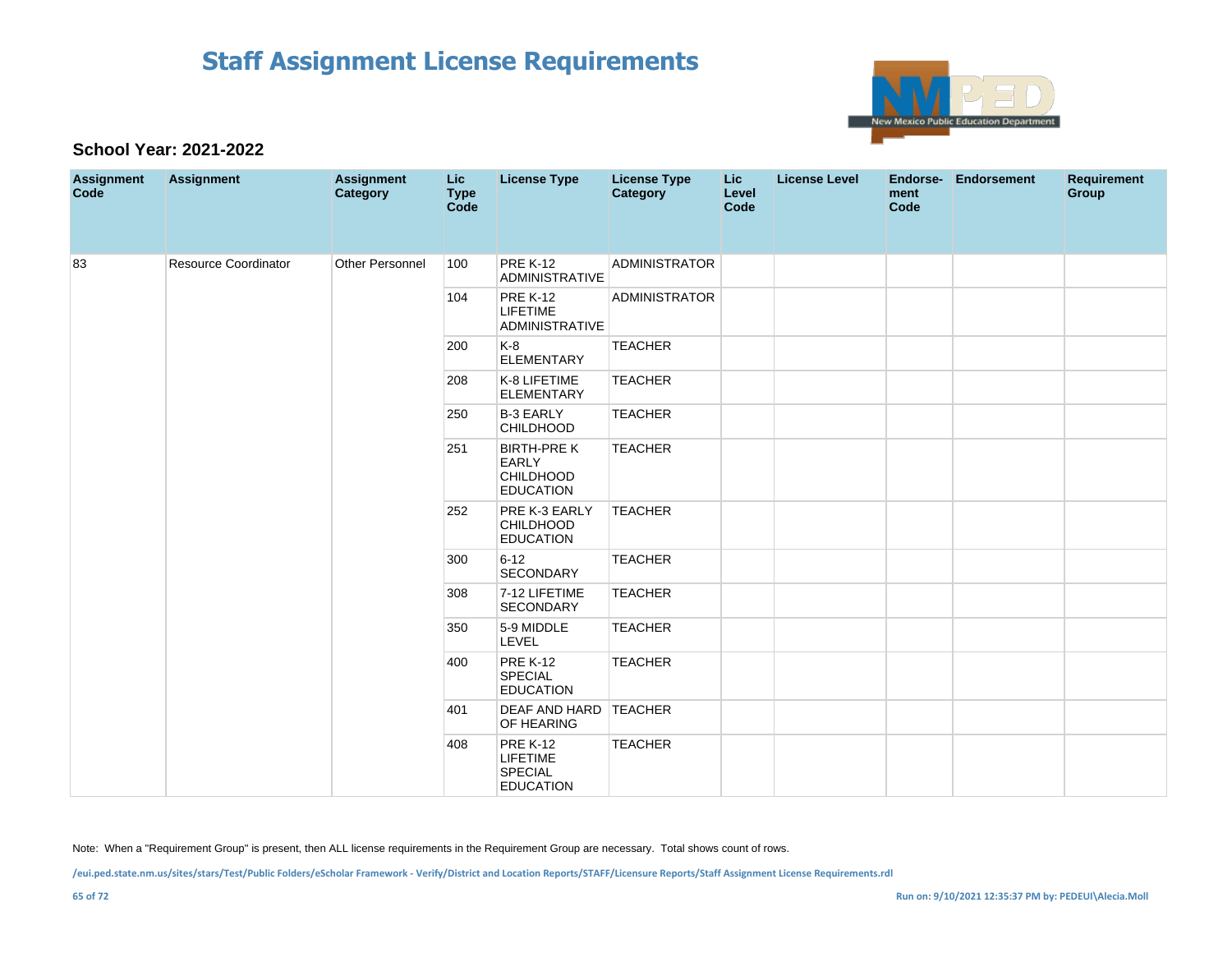

#### **School Year: 2021-2022**

| <b>Assignment</b><br>Code | <b>Assignment</b>          | <b>Assignment</b><br>Category       | Lic<br><b>Type</b><br>Code | <b>License Type</b>                                                | <b>License Type</b><br><b>Category</b>                    | <b>Lic</b><br>Level<br>Code | <b>License Level</b> | Endorse-<br>ment<br>Code | <b>Endorsement</b> | <b>Requirement</b><br>Group |
|---------------------------|----------------------------|-------------------------------------|----------------------------|--------------------------------------------------------------------|-----------------------------------------------------------|-----------------------------|----------------------|--------------------------|--------------------|-----------------------------|
| 83                        | Resource Coordinator       | Other Personnel                     | 410                        | B-12 BLIND AND<br><b>VISUALLY</b><br><b>IMPAIRED</b>               | <b>TEACHER</b>                                            |                             |                      |                          |                    |                             |
|                           |                            |                                     | 500                        | <b>PRE K-12</b><br><b>SPECIALTY AREA</b>                           | <b>TEACHER</b>                                            |                             |                      |                          |                    |                             |
|                           |                            |                                     | 505                        | <b>PRE K-12</b><br><b>LIFETIME</b><br><b>SPECIALTY AREA</b>        | <b>TEACHER</b>                                            |                             |                      |                          |                    |                             |
|                           |                            |                                     | 600                        | <b>PRE K-12</b><br><b>SCHOOL</b><br>COUNSELOR                      | <b>INSTRUCTIONAL</b><br><b>SUPPORT</b><br><b>PROVIDER</b> |                             |                      |                          |                    |                             |
|                           |                            |                                     | 601                        | <b>PRE K-12</b><br>SCHOOL SOCIAL SUPPORT<br><b>WORKER</b>          | <b>INSTRUCTIONAL</b><br><b>PROVIDER</b>                   |                             |                      |                          |                    |                             |
|                           |                            |                                     | 605                        | <b>PRE K-12</b><br>REHABILITATION SUPPORT<br><b>COUNSELOR</b>      | <b>INSTRUCTIONAL</b><br><b>PROVIDER</b>                   |                             |                      |                          |                    |                             |
|                           |                            |                                     | 609                        | <b>PRE K-12</b><br><b>LIFETIME</b><br><b>SCHOOL</b><br>COUNSELOR   | <b>INSTRUCTIONAL</b><br><b>SUPPORT</b><br><b>PROVIDER</b> |                             |                      |                          |                    |                             |
|                           |                            |                                     | 800                        | $7 - 12$<br>SECONDARY<br><b>VOCATIONAL</b><br><b>TECHNICAL</b>     | <b>TEACHER</b>                                            |                             |                      |                          |                    |                             |
|                           |                            |                                     | 900                        | <b>PRE K-12</b><br><b>EDUCATIONAL</b><br><b>DIAGNOSTICIAN</b>      | <b>INSTRUCTIONAL</b><br><b>SUPPORT</b><br>PROVIDER        |                             |                      |                          |                    |                             |
|                           |                            |                                     | 901                        | <b>PRE K-12</b><br><b>SPEECH</b><br>LANGUAGE<br><b>PATHOLOGIST</b> | <b>INSTRUCTIONAL</b><br><b>SUPPORT</b><br><b>PROVIDER</b> |                             |                      |                          |                    |                             |
| 84                        | Physical Therapy Assistant | <b>Related Service</b><br>Personnel | 910                        | <b>PRE K-12</b><br><b>PHYSICAL</b><br>THERAPY<br><b>ASSISTANT</b>  | <b>INSTRUCTIONAL</b><br><b>SUPPORT</b><br><b>PROVIDER</b> |                             |                      |                          |                    |                             |

Note: When a "Requirement Group" is present, then ALL license requirements in the Requirement Group are necessary. Total shows count of rows.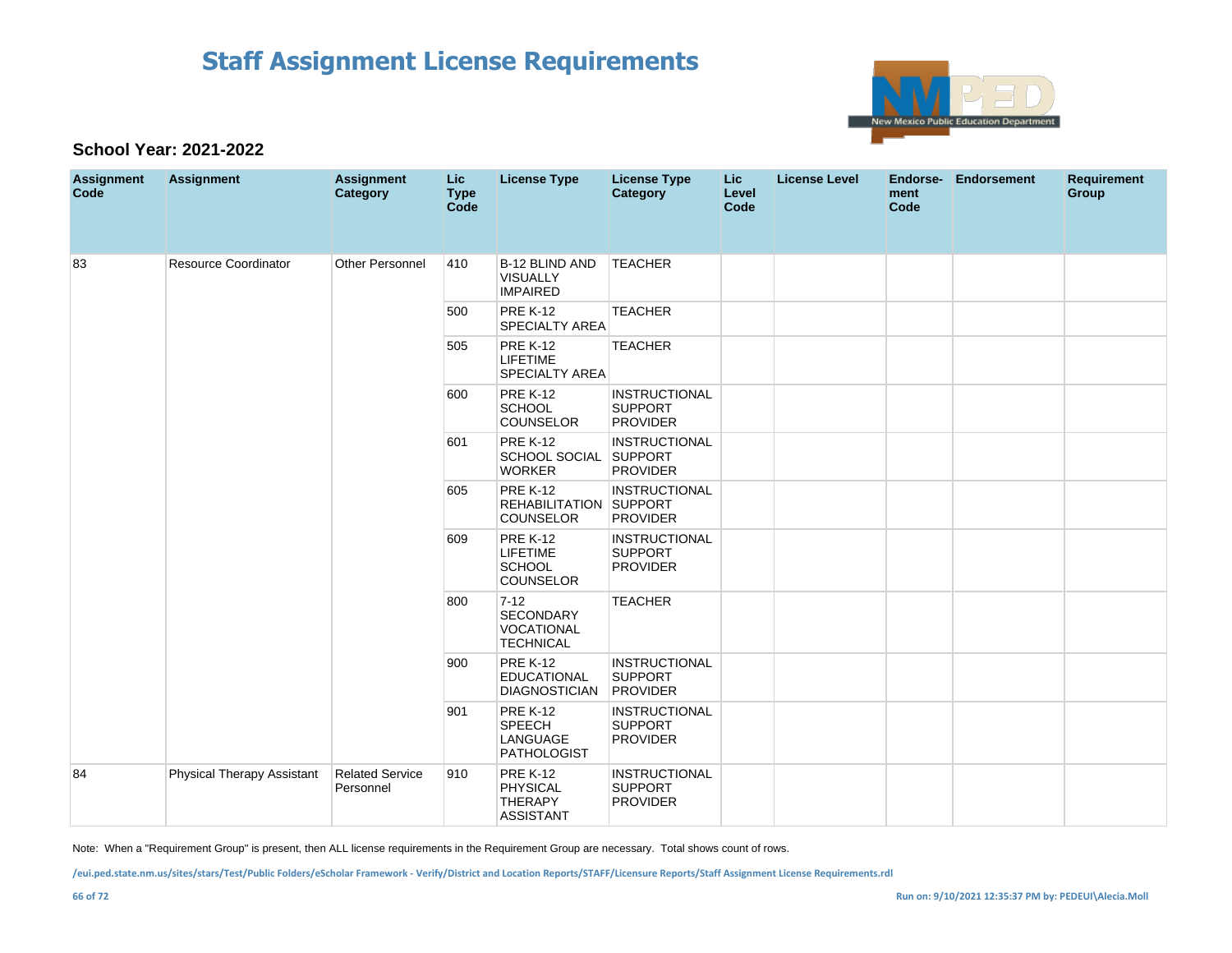

### **School Year: 2021-2022**

| <b>Assignment</b><br>Code | <b>Assignment</b>                                                                            | <b>Assignment</b><br>Category       | <b>Lic</b><br><b>Type</b><br>Code | <b>License Type</b>                                                            | <b>License Type</b><br>Category                           | Lic<br>Level<br>Code | <b>License Level</b> | <b>Endorse-</b><br>ment<br>Code | <b>Endorsement</b> | <b>Requirement</b><br>Group |
|---------------------------|----------------------------------------------------------------------------------------------|-------------------------------------|-----------------------------------|--------------------------------------------------------------------------------|-----------------------------------------------------------|----------------------|----------------------|---------------------------------|--------------------|-----------------------------|
| 84S                       | Physical Therapy Assistant<br>for special education 3-5<br>vear olds                         | <b>Related Service</b><br>Personnel | 910                               | <b>PRE K-12</b><br><b>PHYSICAL</b><br><b>THERAPY</b><br><b>ASSISTANT</b>       | <b>INSTRUCTIONAL</b><br><b>SUPPORT</b><br><b>PROVIDER</b> |                      |                      |                                 |                    |                             |
| 85                        | <b>Certified Occupational</b><br>Therapy Assistant (COTA)                                    | <b>Related Service</b><br>Personnel | 904                               | <b>PRE K-12</b><br><b>OCCUPATIONAL</b><br><b>THERAPIST</b><br><b>ASSISTANT</b> | <b>INSTRUCTIONAL</b><br><b>SUPPORT</b><br><b>PROVIDER</b> |                      |                      |                                 |                    |                             |
| 85S                       | Certified Occupational<br>Therapy Assistant (COTA)<br>for special education 3-5<br>year olds | <b>Related Service</b><br>Personnel | 904                               | <b>PRE K-12</b><br><b>OCCUPATIONAL</b><br><b>THERAPIST</b><br><b>ASSISTANT</b> | <b>INSTRUCTIONAL</b><br><b>SUPPORT</b><br><b>PROVIDER</b> |                      |                      |                                 |                    |                             |
| 86                        | Audiologist                                                                                  | <b>Related Service</b><br>Personnel | 902                               | $K-12$<br><b>AUDIOLOGIST</b>                                                   | <b>INSTRUCTIONAL</b><br><b>SUPPORT</b><br><b>PROVIDER</b> |                      |                      |                                 |                    |                             |
| 86S                       | Audiologist for special<br>education 3-5 years olds                                          | <b>Related Service</b><br>Personnel | 902                               | $K-12$<br><b>AUDIOLOGIST</b>                                                   | <b>INSTRUCTIONAL</b><br><b>SUPPORT</b><br><b>PROVIDER</b> |                      |                      |                                 |                    |                             |
| 87                        | Diagnostician                                                                                | <b>Related Service</b><br>Personnel | 900                               | <b>PRE K-12</b><br><b>EDUCATIONAL</b><br><b>DIAGNOSTICIAN</b>                  | <b>INSTRUCTIONAL</b><br><b>SUPPORT</b><br>PROVIDER        |                      |                      |                                 |                    |                             |
| 87S                       | Diagnostician for special<br>education 3-5 year olds                                         | <b>Related Service</b><br>Personnel | 900                               | <b>PRE K-12</b><br><b>EDUCATIONAL</b><br><b>DIAGNOSTICIAN</b>                  | <b>INSTRUCTIONAL</b><br><b>SUPPORT</b><br><b>PROVIDER</b> |                      |                      |                                 |                    |                             |
| 88                        | Interpreter for the Deaf                                                                     | <b>Related Service</b><br>Personnel | 909                               | <b>PRE K-12</b><br>PROFESSIONAL<br><b>INTERPRETER</b><br>FOR THE DEAF          | <b>INSTRUCTIONAL</b><br><b>SUPPORT</b><br><b>PROVIDER</b> |                      |                      |                                 |                    |                             |
|                           |                                                                                              |                                     | 911                               | <b>PRE K-12</b><br><b>EDUCATIONAL</b><br><b>INTERPRETER</b><br>FOR THE DEAF    | <b>INSTRUCTIONAL</b><br><b>SUPPORT</b><br><b>PROVIDER</b> |                      |                      |                                 |                    |                             |
| 88S                       | Interpreter for the Deaf for<br>special education 3-5 year<br>olds                           | <b>Related Service</b><br>Personnel | 909                               | <b>PRE K-12</b><br>PROFESSIONAL<br><b>INTERPRETER</b><br>FOR THE DEAF          | <b>INSTRUCTIONAL</b><br>SUPPORT<br><b>PROVIDER</b>        |                      |                      |                                 |                    |                             |

Note: When a "Requirement Group" is present, then ALL license requirements in the Requirement Group are necessary. Total shows count of rows.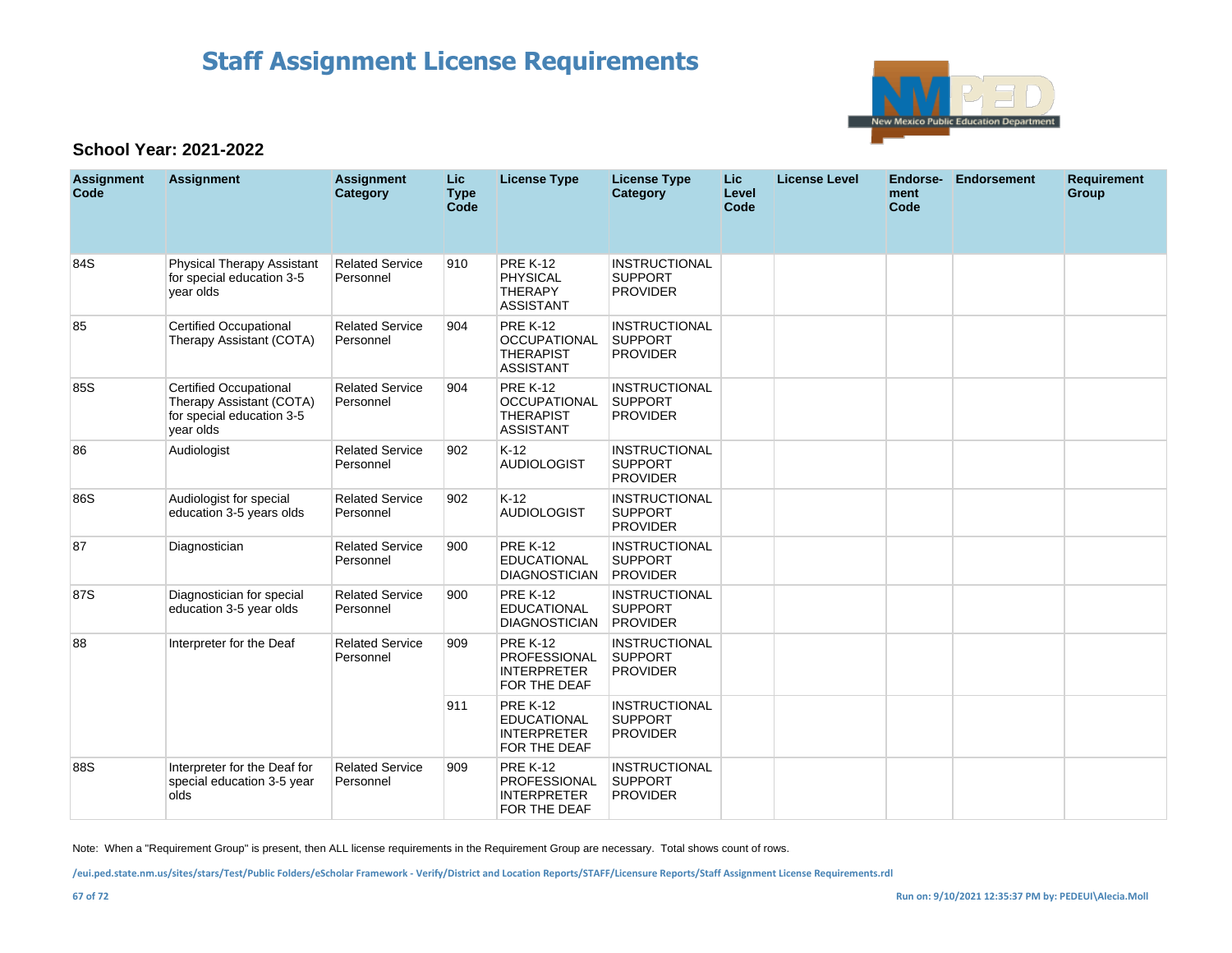

### **School Year: 2021-2022**

| <b>Assignment</b><br>Code | <b>Assignment</b>                                                          | <b>Assignment</b><br>Category       | Lic<br><b>Type</b><br>Code | <b>License Type</b>                                                         | <b>License Type</b><br>Category                           | <b>Lic</b><br>Level<br>Code | <b>License Level</b> | Endorse-<br>ment<br>Code | <b>Endorsement</b> | <b>Requirement</b><br><b>Group</b> |
|---------------------------|----------------------------------------------------------------------------|-------------------------------------|----------------------------|-----------------------------------------------------------------------------|-----------------------------------------------------------|-----------------------------|----------------------|--------------------------|--------------------|------------------------------------|
| 88S                       | Interpreter for the Deaf for<br>special education 3-5 year<br>olds         | <b>Related Service</b><br>Personnel | 911                        | <b>PRE K-12</b><br><b>EDUCATIONAL</b><br><b>INTERPRETER</b><br>FOR THE DEAF | <b>INSTRUCTIONAL</b><br><b>SUPPORT</b><br><b>PROVIDER</b> |                             |                      |                          |                    |                                    |
| 89                        | <b>Occupational Therapist</b>                                              | <b>Related Service</b><br>Personnel | 903                        | <b>PRE K-12</b><br><b>OCCUPATIONAL</b><br><b>THERAPIST</b>                  | <b>INSTRUCTIONAL</b><br><b>SUPPORT</b><br><b>PROVIDER</b> |                             |                      |                          |                    |                                    |
| 89S                       | Occupational Therapist for<br>special education 3-5 year<br>olds           | <b>Related Service</b><br>Personnel | 903                        | <b>PRE K-12</b><br><b>OCCUPATIONAL</b><br><b>THERAPIST</b>                  | <b>INSTRUCTIONAL</b><br><b>SUPPORT</b><br><b>PROVIDER</b> |                             |                      |                          |                    |                                    |
| 90                        | Orientation and Mobility<br>Trainer                                        | <b>Related Service</b><br>Personnel | 908                        | <b>PRE K-12</b><br><b>MOBILITY</b><br><b>TRAINER FOR</b><br>THE BLIND       | <b>INSTRUCTIONAL</b><br><b>SUPPORT</b><br><b>PROVIDER</b> |                             |                      |                          |                    |                                    |
| 90S                       | Orientation and Mobility<br>Trainer for special education<br>3-5 year olds | <b>Related Service</b><br>Personnel | 908                        | <b>PRE K-12</b><br><b>MOBILITY</b><br><b>TRAINER FOR</b><br>THE BLIND       | <b>INSTRUCTIONAL</b><br><b>SUPPORT</b><br><b>PROVIDER</b> |                             |                      |                          |                    |                                    |
| 91                        | <b>Physical Therapist</b>                                                  | <b>Related Service</b><br>Personnel | 905                        | <b>PRE K-12</b><br><b>PHYSICAL</b><br><b>THERAPIST</b>                      | <b>INSTRUCTIONAL</b><br><b>SUPPORT</b><br><b>PROVIDER</b> |                             |                      |                          |                    |                                    |
| 91S                       | Physical Therapist for<br>special education 3-5 year<br>olds               | <b>Related Service</b><br>Personnel | 905                        | <b>PRE K-12</b><br><b>PHYSICAL</b><br><b>THERAPIST</b>                      | <b>INSTRUCTIONAL</b><br><b>SUPPORT</b><br><b>PROVIDER</b> |                             |                      |                          |                    |                                    |
| 92                        | School Psychologist                                                        | <b>Related Service</b><br>Personnel | 906                        | <b>PRE K-12</b><br><b>SCHOOL</b><br><b>PSYCHOLOGIST</b>                     | <b>INSTRUCTIONAL</b><br><b>SUPPORT</b><br><b>PROVIDER</b> |                             |                      |                          |                    |                                    |
| 92S                       | School Psychologist for<br>special education 3-5 year<br>olds              | <b>Related Service</b><br>Personnel | 906                        | <b>PRE K-12</b><br><b>SCHOOL</b><br><b>PSYCHOLOGIST</b>                     | <b>INSTRUCTIONAL</b><br><b>SUPPORT</b><br><b>PROVIDER</b> |                             |                      |                          |                    |                                    |
| 93                        | Speech/Language<br>Pathologist                                             | <b>Related Service</b><br>Personnel | 901                        | <b>PRE K-12</b><br><b>SPEECH</b><br>LANGUAGE<br><b>PATHOLOGIST</b>          | <b>INSTRUCTIONAL</b><br><b>SUPPORT</b><br><b>PROVIDER</b> |                             |                      |                          |                    |                                    |

Note: When a "Requirement Group" is present, then ALL license requirements in the Requirement Group are necessary. Total shows count of rows.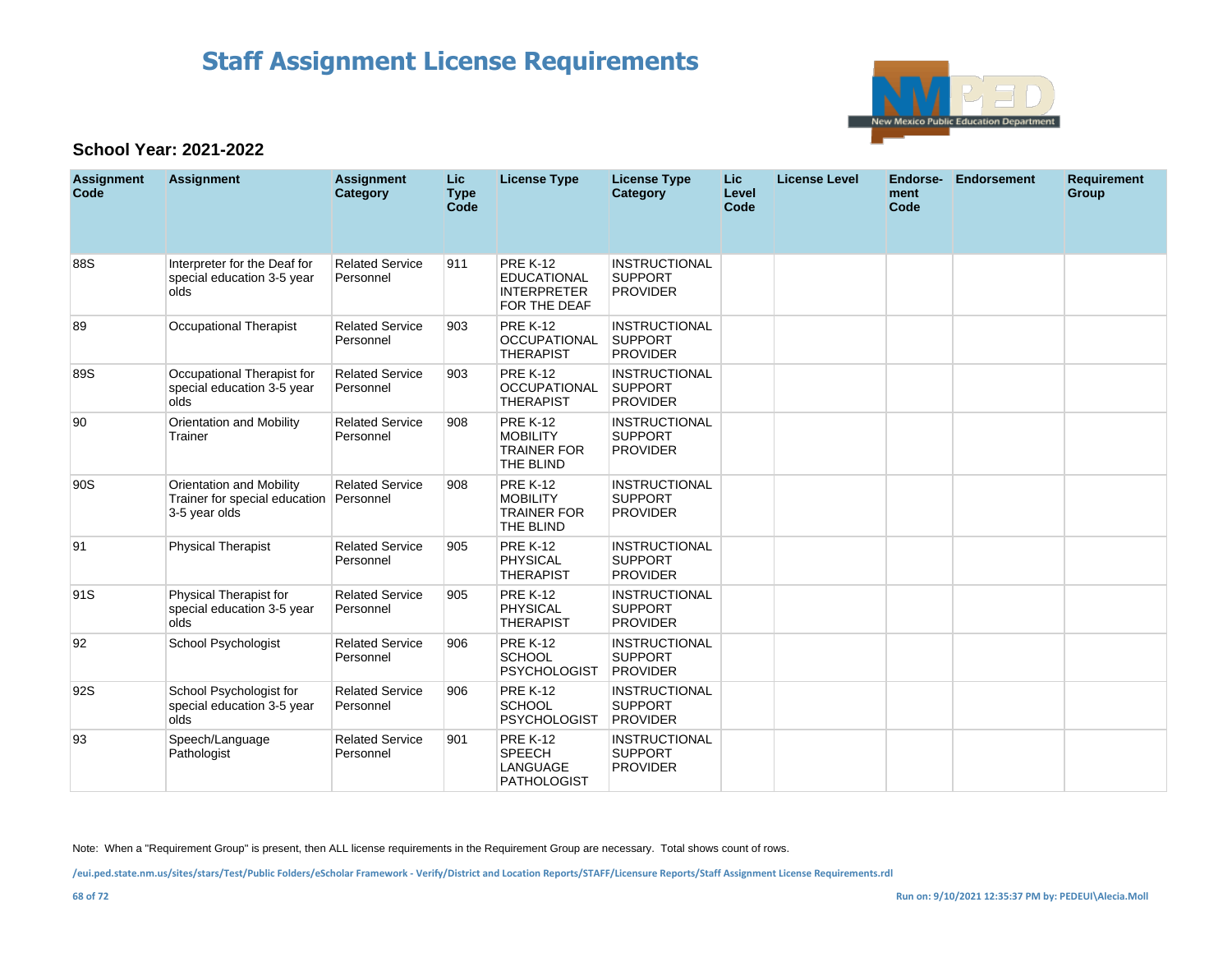

### **School Year: 2021-2022**

| <b>Assignment</b><br>Code | <b>Assignment</b>                                                     | <b>Assignment</b><br>Category       | <b>Lic</b><br><b>Type</b><br><b>Code</b> | <b>License Type</b>                                                        | <b>License Type</b><br><b>Category</b>                    | <b>Lic</b><br>Level<br>Code | <b>License Level</b> | ment<br>Code | Endorse- Endorsement    | <b>Requirement</b><br>Group |
|---------------------------|-----------------------------------------------------------------------|-------------------------------------|------------------------------------------|----------------------------------------------------------------------------|-----------------------------------------------------------|-----------------------------|----------------------|--------------|-------------------------|-----------------------------|
| 93S                       | Speech/Language<br>Pathologist for special<br>education 3-5 year olds | <b>Related Service</b><br>Personnel | 901                                      | <b>PRE K-12</b><br>SPEECH<br>LANGUAGE<br><b>PATHOLOGIST</b>                | <b>INSTRUCTIONAL</b><br><b>SUPPORT</b><br><b>PROVIDER</b> |                             |                      |              |                         |                             |
| 94                        | <b>Gifted Teacher</b>                                                 | Teacher                             | 200                                      | K-8<br><b>ELEMENTARY</b>                                                   | <b>TEACHER</b>                                            |                             |                      | 09           | <b>Gifted Education</b> |                             |
|                           |                                                                       |                                     | 208                                      | K-8 LIFETIME<br><b>ELEMENTARY</b>                                          | <b>TEACHER</b>                                            |                             |                      | 09           | <b>Gifted Education</b> |                             |
|                           |                                                                       |                                     | 250                                      | <b>B-3 EARLY</b><br><b>CHILDHOOD</b>                                       | <b>TEACHER</b>                                            |                             |                      | 09           | <b>Gifted Education</b> |                             |
|                           |                                                                       |                                     | 251                                      | <b>BIRTH-PRE K</b><br><b>EARLY</b><br><b>CHILDHOOD</b><br><b>EDUCATION</b> | <b>TEACHER</b>                                            |                             |                      | 09           | <b>Gifted Education</b> |                             |
|                           |                                                                       |                                     | 252                                      | PRE K-3 EARLY<br><b>CHILDHOOD</b><br><b>EDUCATION</b>                      | <b>TEACHER</b>                                            |                             |                      | 09           | <b>Gifted Education</b> |                             |
|                           |                                                                       |                                     | 300                                      | $6 - 12$<br>SECONDARY                                                      | <b>TEACHER</b>                                            |                             |                      | 09           | <b>Gifted Education</b> |                             |
|                           |                                                                       |                                     | 308                                      | 7-12 LIFETIME<br><b>SECONDARY</b>                                          | <b>TEACHER</b>                                            |                             |                      | 09           | <b>Gifted Education</b> |                             |
|                           |                                                                       |                                     | 350                                      | 5-9 MIDDLE<br>LEVEL                                                        | <b>TEACHER</b>                                            |                             |                      | 09           | <b>Gifted Education</b> |                             |
|                           |                                                                       |                                     | 400                                      | <b>PRE K-12</b><br>SPECIAL<br><b>EDUCATION</b>                             | <b>TEACHER</b>                                            |                             |                      | 09           | <b>Gifted Education</b> |                             |
|                           |                                                                       |                                     | 408                                      | <b>PRE K-12</b><br><b>LIFETIME</b><br><b>SPECIAL</b><br><b>EDUCATION</b>   | <b>TEACHER</b>                                            |                             |                      | 09           | <b>Gifted Education</b> |                             |
|                           |                                                                       |                                     | 500                                      | <b>PRE K-12</b><br><b>SPECIALTY AREA</b>                                   | <b>TEACHER</b>                                            |                             |                      | 09           | <b>Gifted Education</b> |                             |
|                           |                                                                       |                                     | 505                                      | <b>PRE K-12</b><br><b>LIFETIME</b><br>SPECIALTY AREA                       | <b>TEACHER</b>                                            |                             |                      | 09           | <b>Gifted Education</b> |                             |

Note: When a "Requirement Group" is present, then ALL license requirements in the Requirement Group are necessary. Total shows count of rows.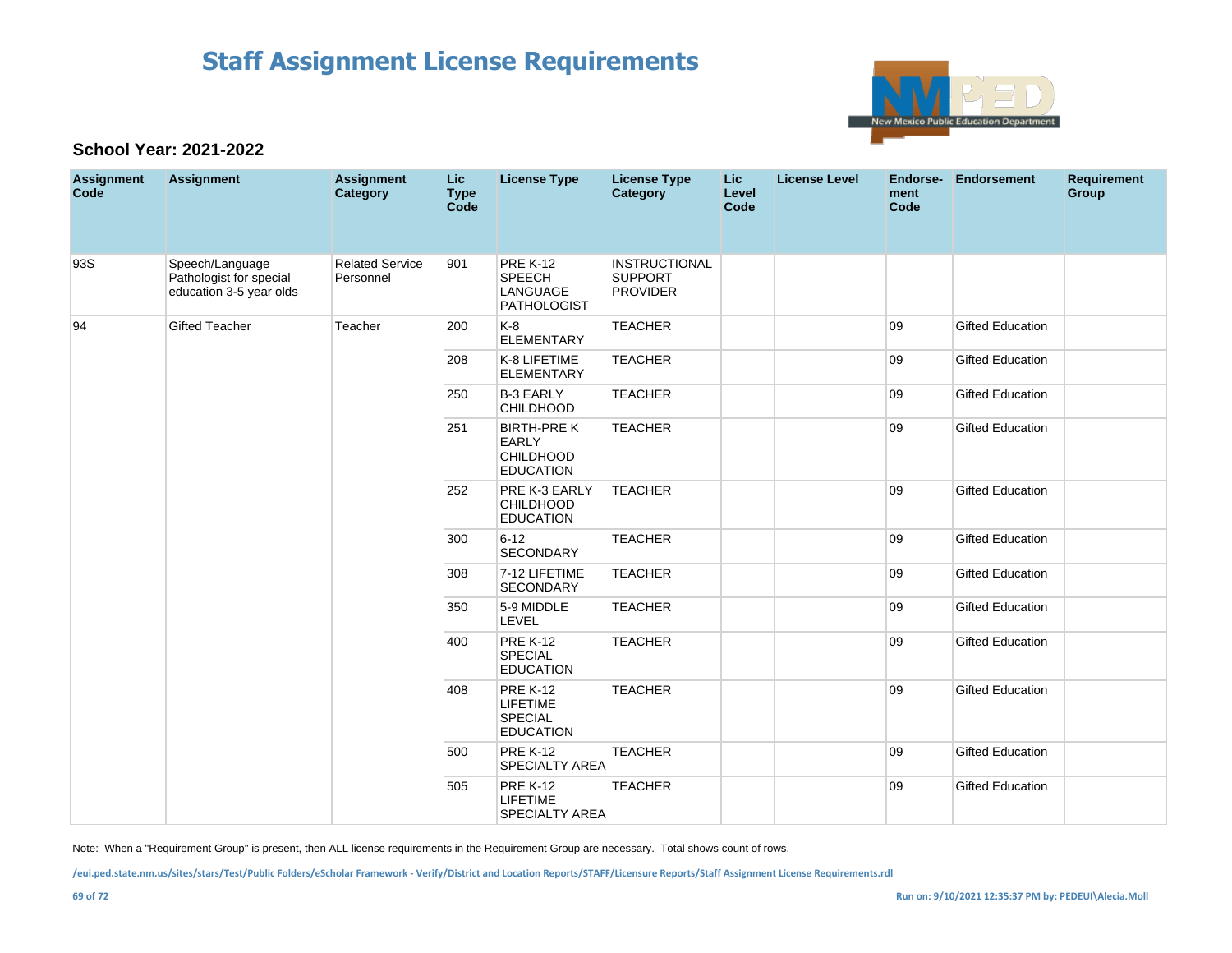

### **School Year: 2021-2022**

| <b>Assignment</b><br>Code | <b>Assignment</b>                                                               | <b>Assignment</b><br>Category | <b>Lic</b><br><b>Type</b><br>Code | <b>License Type</b>                                                        | <b>License Type</b><br><b>Category</b>                    | <b>Lic</b><br>Level<br>Code | <b>License Level</b> | Endorse-<br>ment<br>Code | <b>Endorsement</b> | <b>Requirement</b><br>Group |
|---------------------------|---------------------------------------------------------------------------------|-------------------------------|-----------------------------------|----------------------------------------------------------------------------|-----------------------------------------------------------|-----------------------------|----------------------|--------------------------|--------------------|-----------------------------|
| 95                        | SLP or SLP Clinical Fellow<br>acting as Caseload Mgr for 6<br>-21 yr olds       | Other Personnel               | 901                               | <b>PRE K-12</b><br><b>SPEECH</b><br>LANGUAGE<br><b>PATHOLOGIST</b>         | <b>INSTRUCTIONAL</b><br><b>SUPPORT</b><br><b>PROVIDER</b> |                             |                      |                          |                    |                             |
|                           |                                                                                 |                               | 917                               | PRE K-12 SLP<br><b>CLINICAL</b><br><b>FELLOW</b>                           | <b>INSTRUCTIONAL</b><br><b>SUPPORT</b><br><b>PROVIDER</b> |                             |                      |                          |                    |                             |
| 95S                       | <b>SLP or SLP Clinical Fellow</b><br>acting as Caseload Mgr for 3<br>-5 yr olds | Other Personnel               | 901                               | <b>PRE K-12</b><br><b>SPEECH</b><br>LANGUAGE<br><b>PATHOLOGIST</b>         | <b>INSTRUCTIONAL</b><br><b>SUPPORT</b><br><b>PROVIDER</b> |                             |                      |                          |                    |                             |
|                           |                                                                                 |                               | 917                               | PRE K-12 SLP<br><b>CLINICAL</b><br><b>FELLOW</b>                           | <b>INSTRUCTIONAL</b><br><b>SUPPORT</b><br><b>PROVIDER</b> |                             |                      |                          |                    |                             |
| 96                        | Special Education Preschool Teacher<br>Teacher                                  |                               | 200                               | $K-8$<br><b>ELEMENTARY</b>                                                 | <b>TEACHER</b>                                            |                             |                      |                          |                    |                             |
|                           |                                                                                 |                               | 208                               | K-8 LIFETIME<br><b>ELEMENTARY</b>                                          | <b>TEACHER</b>                                            |                             |                      |                          |                    |                             |
|                           |                                                                                 |                               | 250                               | <b>B-3 EARLY</b><br><b>CHILDHOOD</b>                                       | <b>TEACHER</b>                                            |                             |                      |                          |                    |                             |
|                           |                                                                                 |                               | 251                               | <b>BIRTH-PRE K</b><br><b>EARLY</b><br><b>CHILDHOOD</b><br><b>EDUCATION</b> | <b>TEACHER</b>                                            |                             |                      |                          |                    |                             |
|                           |                                                                                 |                               | 252                               | PRE K-3 EARLY<br>CHILDHOOD<br><b>EDUCATION</b>                             | <b>TEACHER</b>                                            |                             |                      |                          |                    |                             |
|                           |                                                                                 |                               | 400                               | <b>PRE K-12</b><br>SPECIAL<br><b>EDUCATION</b>                             | <b>TEACHER</b>                                            |                             |                      |                          |                    |                             |
|                           |                                                                                 |                               | 408                               | <b>PRE K-12</b><br><b>LIFETIME</b><br><b>SPECIAL</b><br><b>EDUCATION</b>   | <b>TEACHER</b>                                            |                             |                      |                          |                    |                             |

Note: When a "Requirement Group" is present, then ALL license requirements in the Requirement Group are necessary. Total shows count of rows.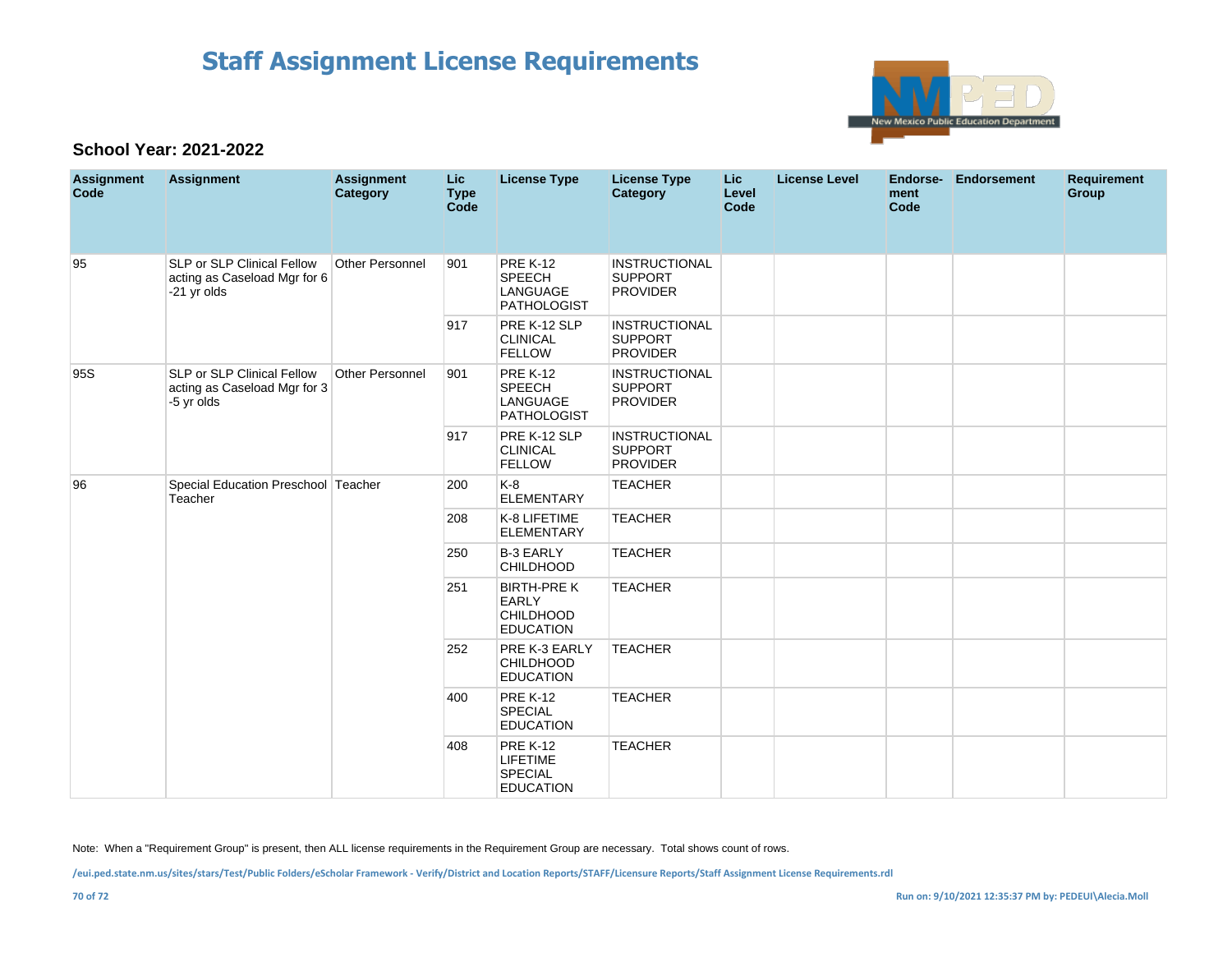

### **School Year: 2021-2022**

| <b>Assignment</b><br>Code | <b>Assignment</b>                                                     | <b>Assignment</b><br>Category       | Lic.<br><b>Type</b><br>Code | <b>License Type</b>                                                       | <b>License Type</b><br>Category                           | Lic<br>Level<br>Code | <b>License Level</b> | Endorse-<br>ment<br>Code | <b>Endorsement</b> | <b>Requirement</b><br>Group |
|---------------------------|-----------------------------------------------------------------------|-------------------------------------|-----------------------------|---------------------------------------------------------------------------|-----------------------------------------------------------|----------------------|----------------------|--------------------------|--------------------|-----------------------------|
| 96                        | Special Education Preschool<br>Teacher                                | Teacher                             | 410                         | B-12 BLIND AND<br><b>VISUALLY</b><br><b>IMPAIRED</b>                      | <b>TEACHER</b>                                            |                      |                      |                          |                    |                             |
|                           |                                                                       |                                     | 901                         | <b>PRE K-12</b><br><b>SPEECH</b><br><b>LANGUAGE</b><br><b>PATHOLOGIST</b> | <b>INSTRUCTIONAL</b><br><b>SUPPORT</b><br><b>PROVIDER</b> |                      |                      |                          |                    |                             |
|                           |                                                                       |                                     | 903                         | <b>PRE K-12</b><br><b>OCCUPATIONAL</b><br><b>THERAPIST</b>                | <b>INSTRUCTIONAL</b><br><b>SUPPORT</b><br><b>PROVIDER</b> |                      |                      |                          |                    |                             |
|                           |                                                                       |                                     | 905                         | <b>PRE K-12</b><br><b>PHYSICAL</b><br><b>THERAPIST</b>                    | <b>INSTRUCTIONAL</b><br><b>SUPPORT</b><br><b>PROVIDER</b> |                      |                      |                          |                    |                             |
| 97                        | <b>General Special Education</b><br>Teacher                           | Teacher                             | 400                         | <b>PRE K-12</b><br><b>SPECIAL</b><br><b>EDUCATION</b>                     | <b>TEACHER</b>                                            |                      |                      |                          |                    |                             |
|                           |                                                                       |                                     | 408                         | <b>PRE K-12</b><br><b>LIFETIME</b><br><b>SPECIAL</b><br><b>EDUCATION</b>  | <b>TEACHER</b>                                            |                      |                      |                          |                    |                             |
|                           |                                                                       |                                     | 410                         | <b>B-12 BLIND AND</b><br><b>VISUALLY</b><br><b>IMPAIRED</b>               | <b>TEACHER</b>                                            |                      |                      |                          |                    |                             |
| 98                        | Recreation and Therapeutic<br><b>Recreation Specialist</b>            | <b>Related Service</b><br>Personnel | 907                         | <b>PRE K-12</b><br><b>RECREATIONAL</b><br><b>THERAPIST</b>                | <b>INSTRUCTIONAL</b><br><b>SUPPORT</b><br><b>PROVIDER</b> |                      |                      |                          |                    |                             |
| 98S                       | Recreation and Therapeutic<br>Recreation Specialist 3-5<br>years olds | <b>Related Service</b><br>Personnel | 907                         | <b>PRE K-12</b><br><b>RECREATIONAL</b><br><b>THERAPIST</b>                | <b>INSTRUCTIONAL</b><br><b>SUPPORT</b><br><b>PROVIDER</b> |                      |                      |                          |                    |                             |
| 99                        | <b>Rehabilitation Counselor</b>                                       | <b>Related Service</b><br>Personnel | 605                         | <b>PRE K-12</b><br><b>REHABILITATION SUPPORT</b><br><b>COUNSELOR</b>      | <b>INSTRUCTIONAL</b><br><b>PROVIDER</b>                   |                      |                      |                          |                    |                             |

Note: When a "Requirement Group" is present, then ALL license requirements in the Requirement Group are necessary. Total shows count of rows.